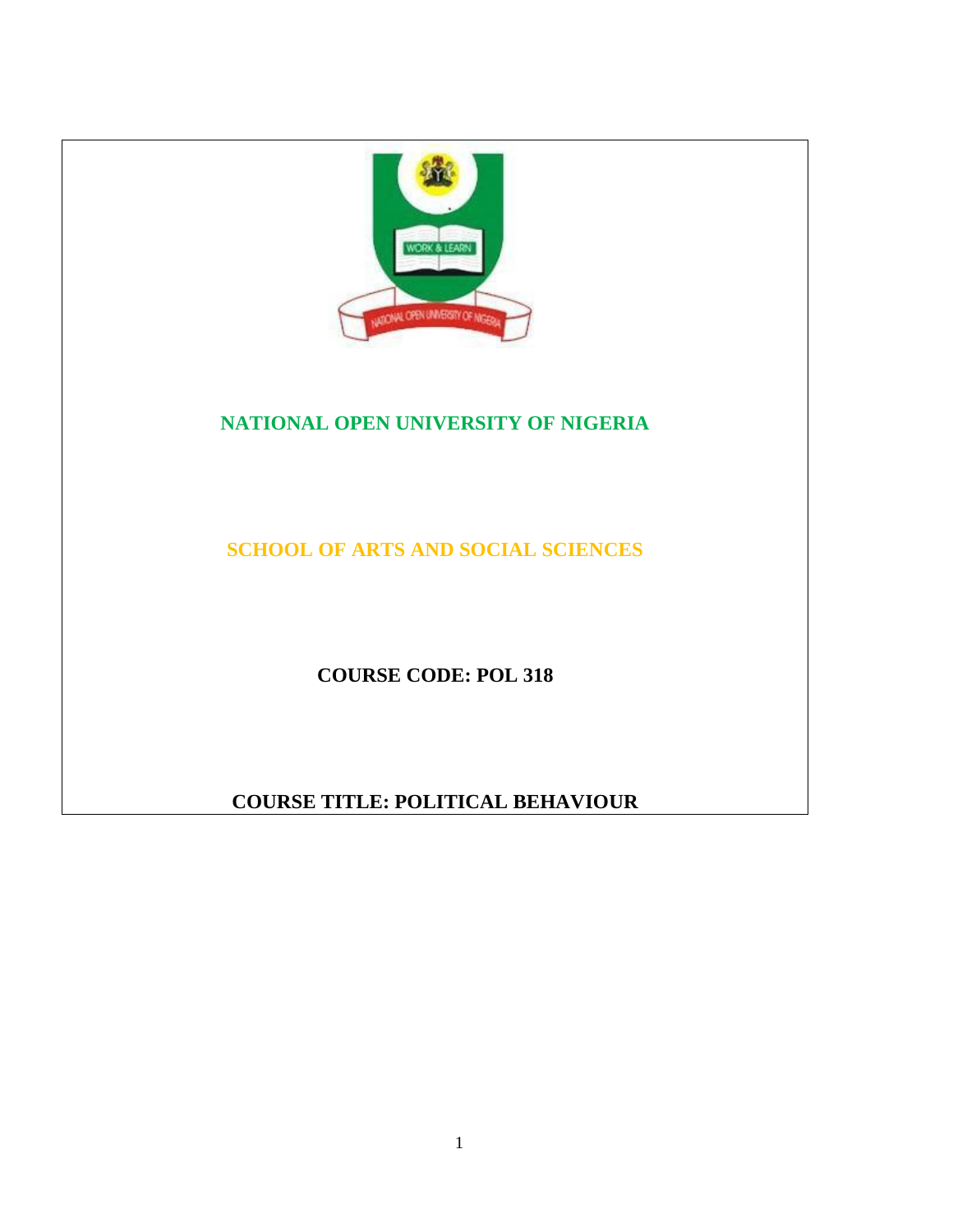# **MAIN**

a ka

# **CONTENT**

# **POL 318 POLITICAL BEHAVIOUR**

## **CourseWriter: Dr. KayodeEesuola Department of Political Science University of Lagos,Akoka**

**Editor:**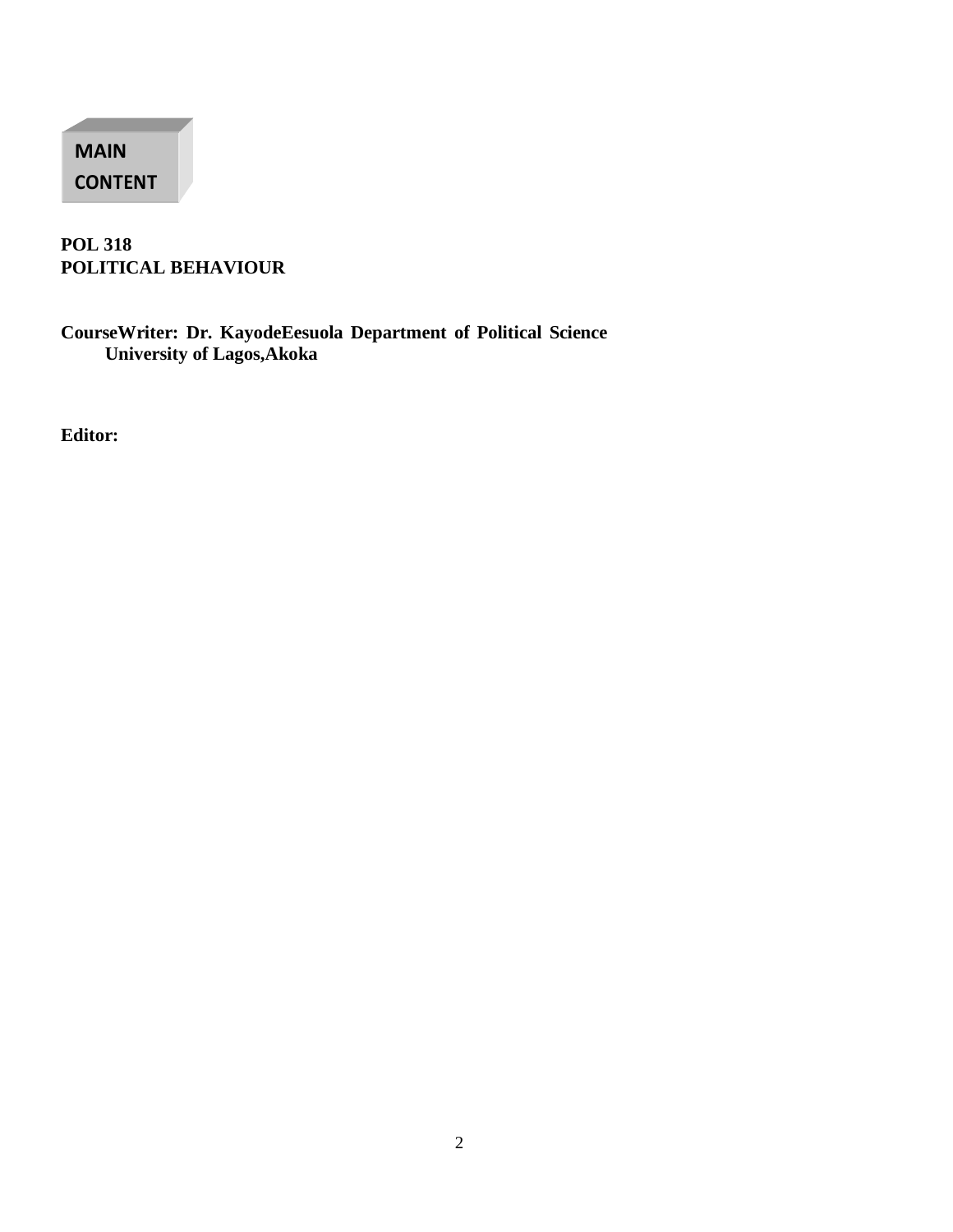

## **NATIONAL OPEN UNIVERSITY OF NIGERIA**

Headquarters 14/16 Ahmadu Bello Way<br>Victoria Island Victoria Headquarters Lagos.Abuja Annex245 Samuel AdesujoAdemulegun Street Central Business District Opposite Arewa Suites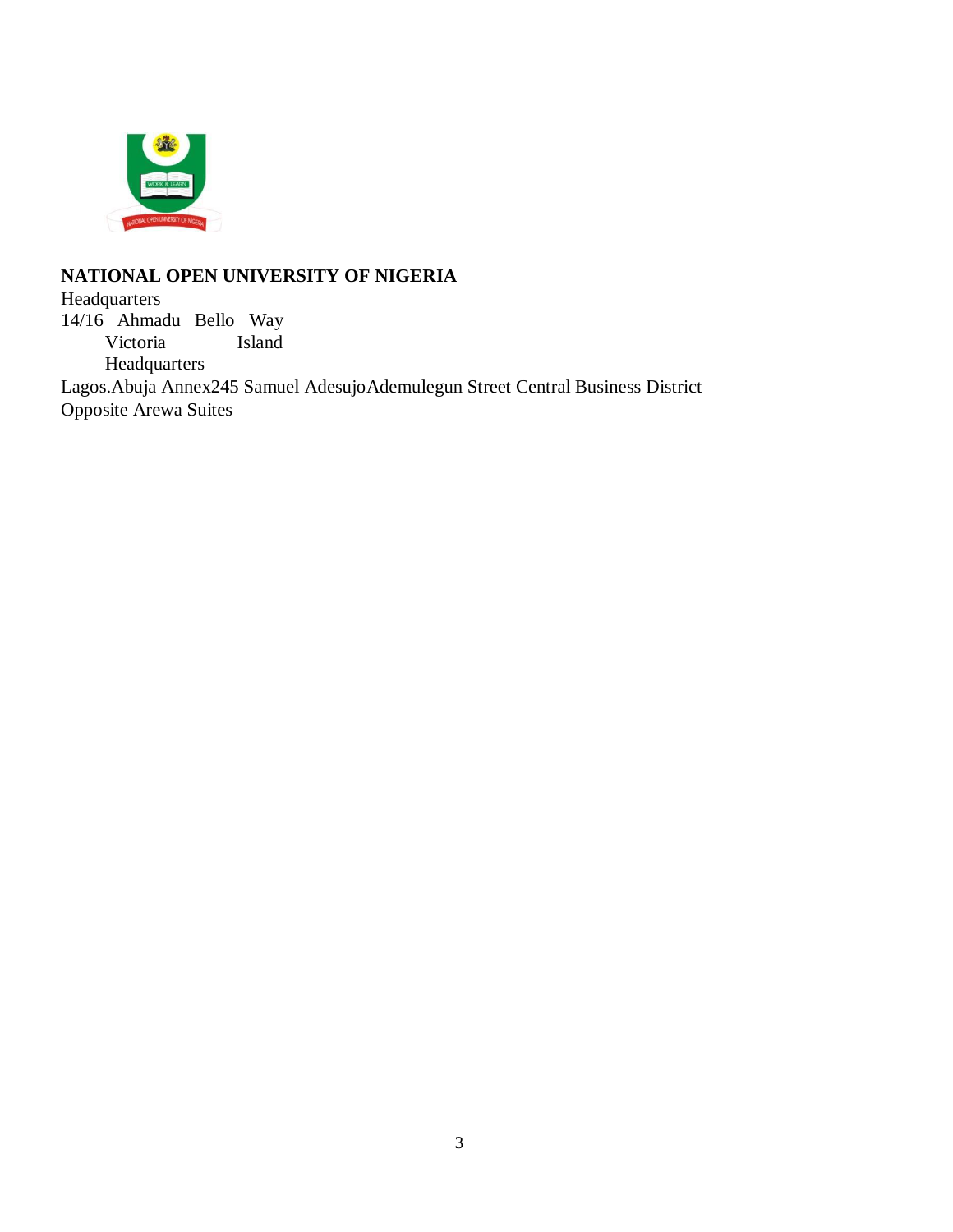Abuja Email[:centralinfo@nou.edu.ngU](mailto:centralinfo@nou.edu.ng)RL[:ww](http://www.nou.edu.ng/) [w.nou.edu.ng](http://www.nou.edu.ng/)

National Open University of Nigeria 2013 First Printed2013

ISBN: 978-058-949-X

All Rights Reserved Printed by

……………..

For National Open University of Nigeria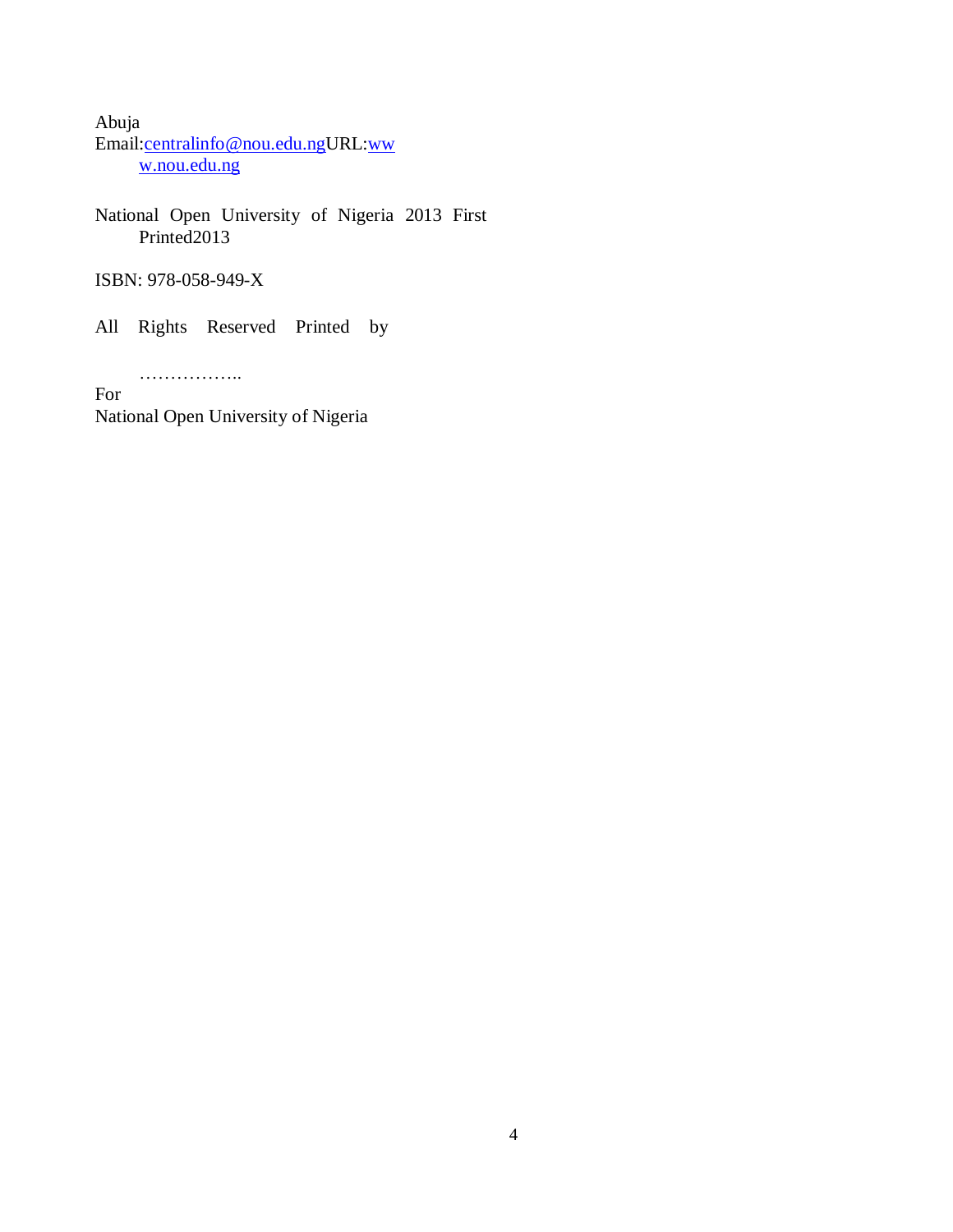## **COURSE DESCRIPTION**

#### **POL 318: POLITICAL BEHAVIOUR (3 Credit Units)**

Political behaviour is the study of the way people think, feel, and act with regard to politics. This course is designed to touch on the primary areas of research in political behaviour, including public opinion, ideology, partisanship, political knowledge, participation, campaigns, the media, and polarisation.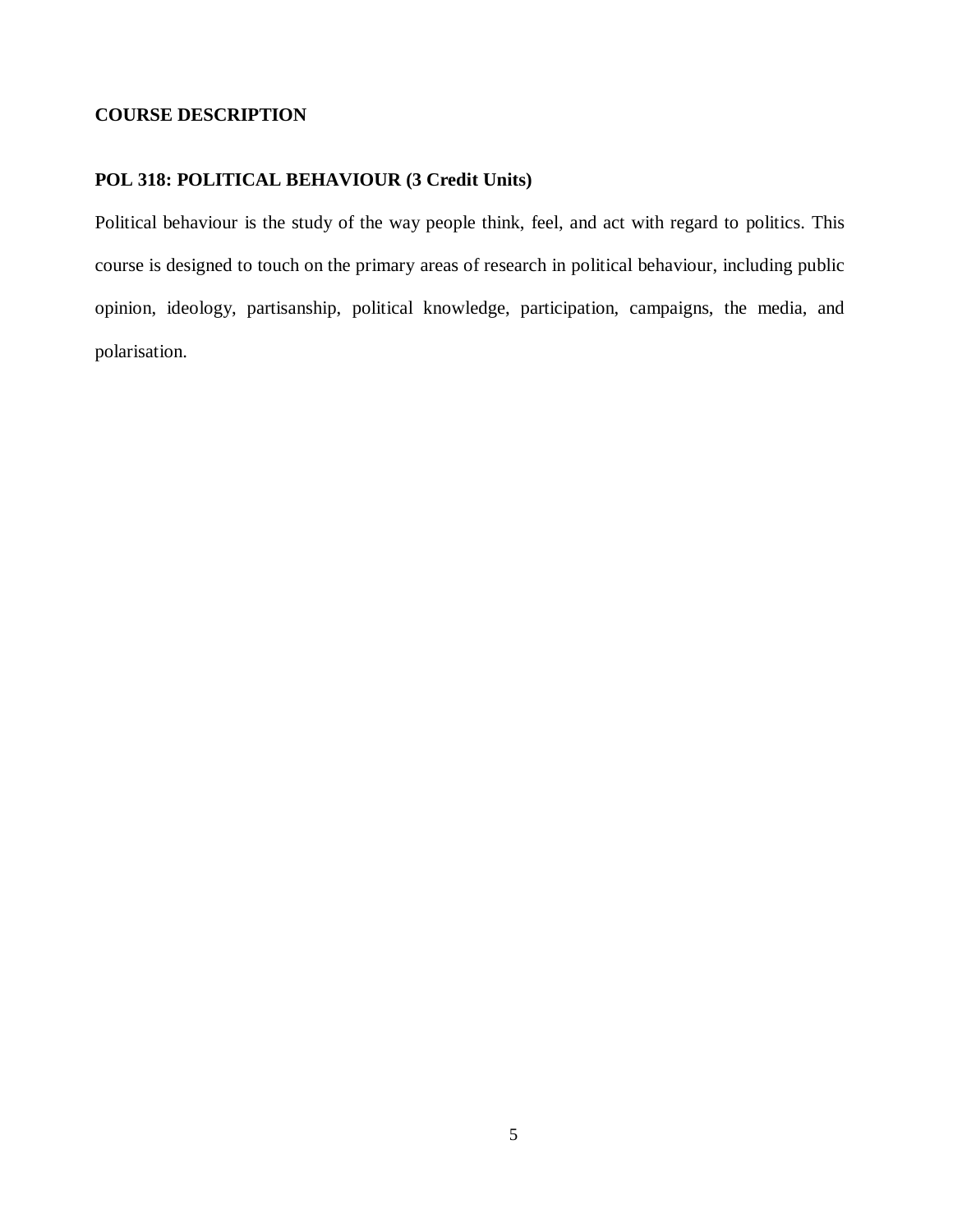# **CONTENTS**

# **PAGE**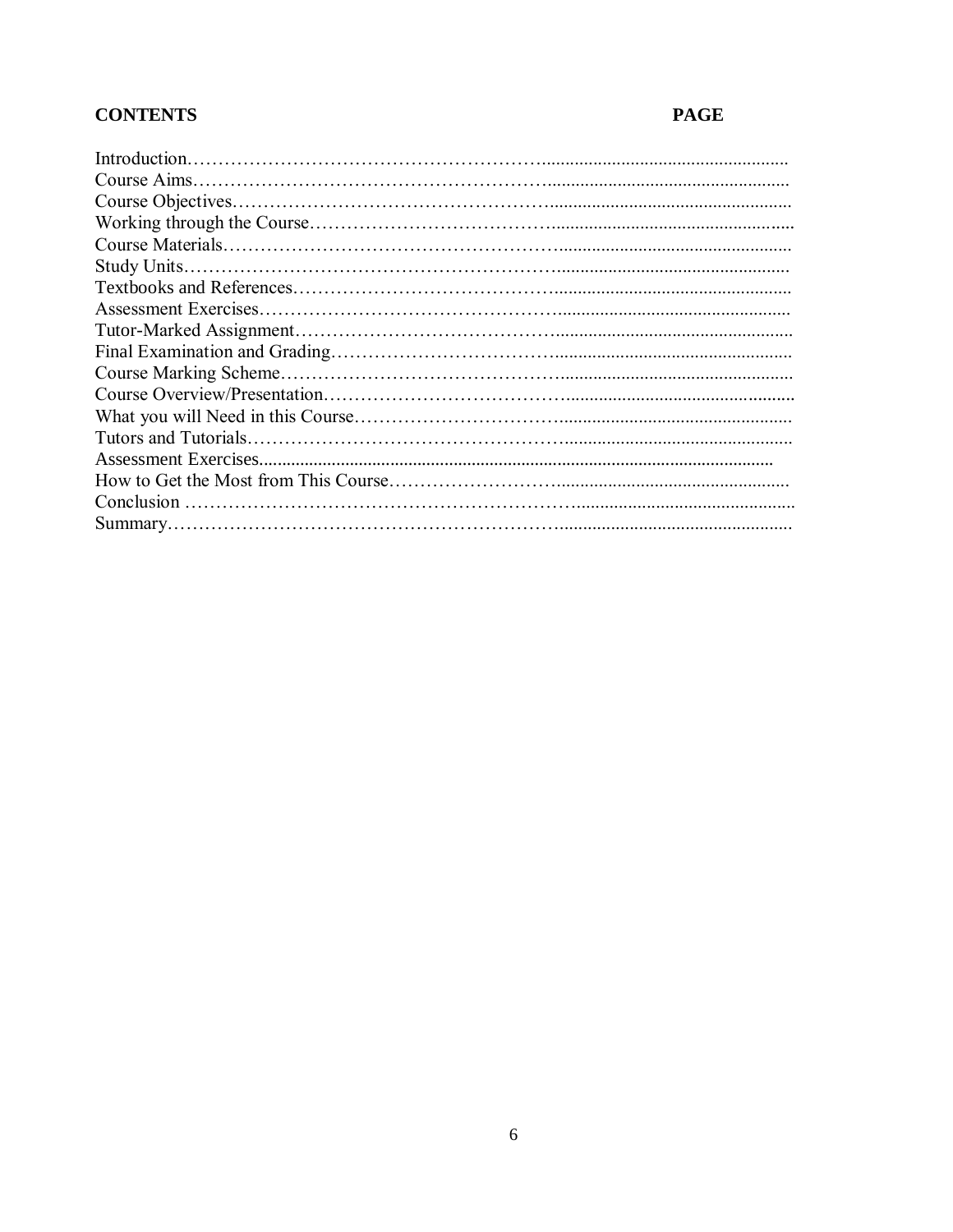#### **Introduction**

The modern study of political behaviour in this era did not focus on the study of behavior as it is in common believe as such, but primarily on political opinions, political attitudes, individual and group beliefs and values more profound, all of which are part of the study of political behaviour. The term "behaviour" is a bit wrong. We have a field of study that is much protracted than behaviour as such. This field also extends to opinions, beliefs, and values without necessarily transforming them into behaviour. It is not only behaviour and action, but also attitudes, opinions, beliefs and values that are behind it. We will become aware of the discipline and give some insight into what we are studying in political behaviour in this module.

## **COURSE AIMS AND OBJECTIVES**

- The primary aim of this course is to provide students of political science with a comprehensive knowledge of political behaviuor. However, the course specific objectives include enabling the students:
- o have a working knowledge of political behaviour by understanding the concepts in political science;
- o familiarize with the factors that influence political behavior;
- o have understanding on the cross-current issues between politics, elections and current trends in political behavior.

The specific objectives of each study unit can be found at the beginning and you can make references to it while studying. It is necessary and helpful for you to check at the end of the unit, if your progress is consistent with the stated objectives and if you can conveniently answer the selfassessment exercises. The overall objectives of the course will be achieved, if you diligently study and complete all the units in this course.

## **WORKING THROUGH THE COURSE**

To complete the course, you are required to read the study units and other related materials as stated in the references/further readings. You will also need to undertake practical exercises for which you need a pen, a note-book, and other materials that will be listed in this guide. The exercises are to aid you in understanding the concepts being presented. At the end of each unit, you will be required to submit written assignment for assessment purposes. In addition, at the end of the course, you will be expected to write a final examination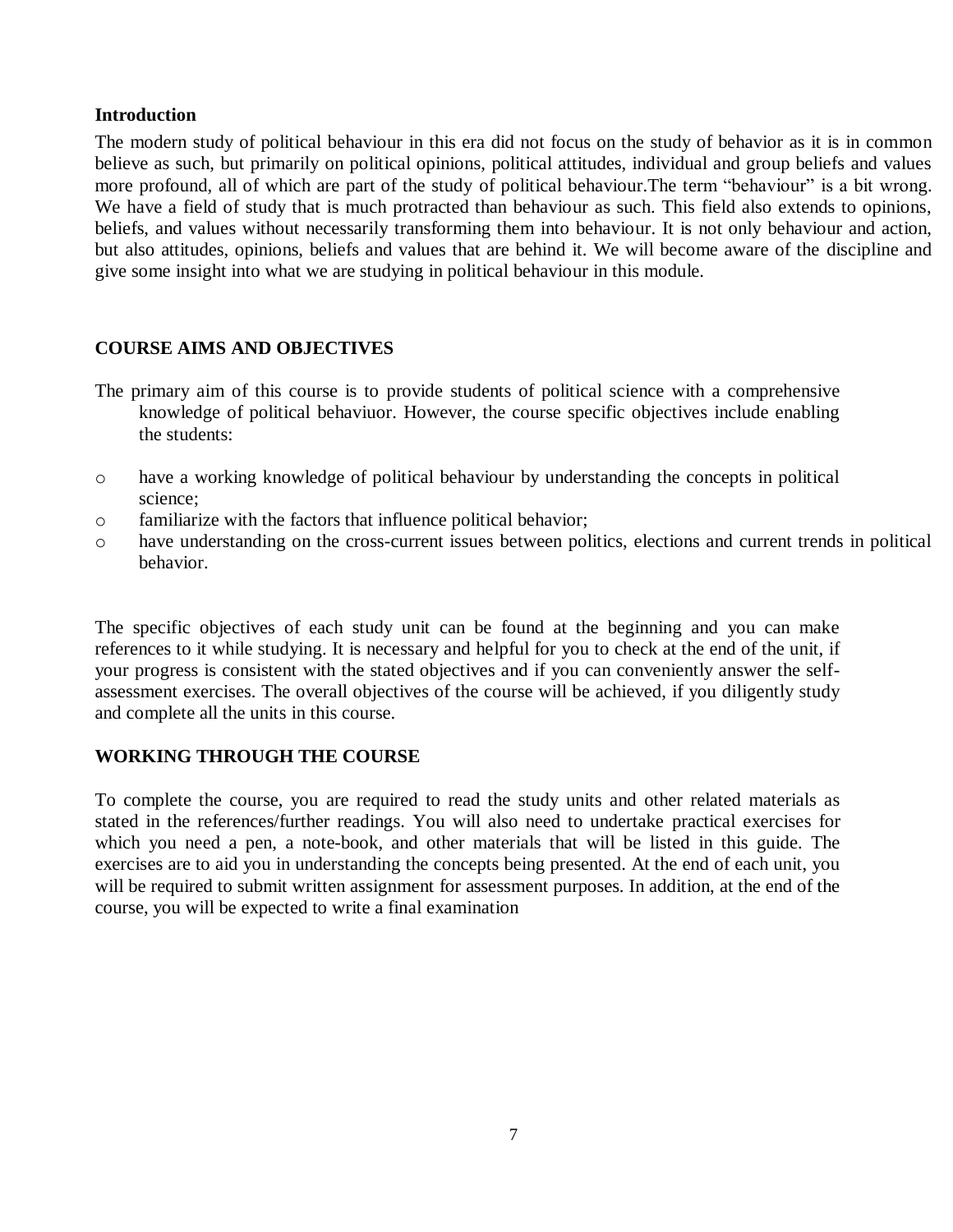## **THE COURSE MATERIAL**

In this course, as in all other courses, the major components you will find are as follows:

- 2 CourseGuide
- 3 StudyUnits
- 4 Textbooks
- 5 Assignments

## **STUDY UNITS**

There are 25 study units in this course. They are:

## **MODULE 1: Definitions, origin, and main thrusts of political behaviour**

Unit1Definition of Political Behaviour. Unit2Origin of Political Behaviour Unit3Trusts of Political Behaviour Unit4The Study of Politics before Behaviour Revolution Unit5TheBehavioural Revolution

## **MODULE 2: Political Socialisation and Political Culture**

Unit1What is Political Socialisation? Unit2Political Culture Unit3Major Agents of Political Socialisation Unit4Effects of Political Socialisation on Political Behaviour Unit 5Functions of Political Socialisation

## **MODULE 3: Political Participation**

Unit1Definition and Scope of Political Participation Unit2Levels of Political Participation Unit3Factors affecting Political Participation Unit4Dimension of Political Participation Unit 5Identify Politics, Political Participation and Democracy

## **MODULE 4: Elections**

Unit1Meaning and Characteristic of election Unit2Functions of Elections Unit3Approaches to the study of election Unit4Determinants of Electoral Behaviour Unit 5Elections and Party Politics in Nigeria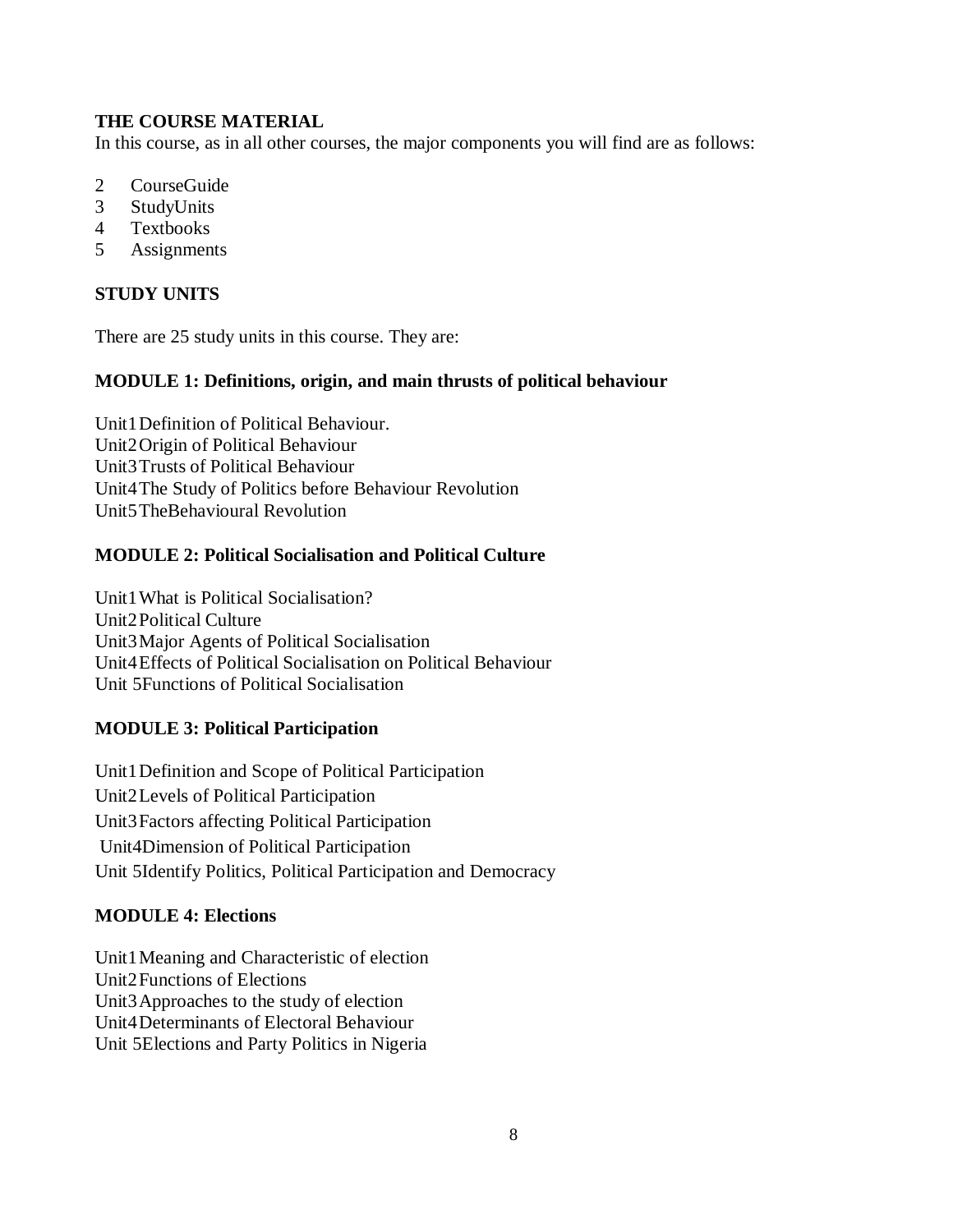#### **MODULE 5: Ethnicity and Electoral Behaviour**

- Unit 1: Participation in Emerging Democracies
- Unit 2: Reasoning for Voters and Multi-Party Systems
- Unit 3: Conventional Political Behaviour
- Unit 4: Theories of Political Behaviour
- Unit 5: Political Behaviour: Summary

As you can observe, the course begins with the basics and expands into a more elaborate, complex and detailed form. All you need to do is to follow the instructions as provided in each unit. In addition, some self-assessment exercises have been provided with which you can test your progress with the text and determine if your study is fulfilling the stated objectives. Tutor- marked assignments have also been provided to aid your study. All these will assist you to be able to fully grasp knowledge of political behaviour in political science.

#### **TEXTBOOKS AND REFERENCES**

At the end of each unit, you will find a list of relevant reference materials which you may yourself wish to consult as the need arises, even though we have made efforts to provide you with the most important information you need to pass this course. However, wewould encourage you, as a thirdyear student to cultivate the habit of consulting as many relevant materials as you are able to within the time available to you. In particular, be sure to consult whatever material you are advised to consult before attempting anyexercise.

#### **ASSESSMENT**

Two types of assessment are involved in the course: the Self-Assessment Exercises (SAEs), and the Tutor-Marked Assessment (TMAs) questions. Your answers to the SAEs are not meant to be submitted, but they are also important since they give you an opportunity to assess your own understanding of the course content. Tutor-Marked Assignments (TMAs) on the other hand are to be carefully answered and kept in your assignment file for submission and marking. This will count for 30% of your total score in the course.

#### **TUTOR-MARKED ASSIGNMENT**

At the end of each unit, you will find tutor-marked assignments. There is an average of two tutormarked assignments per unit. This will allow you to engage the course as robustly as possible. You need to submit at least four assignments of which the three with the highest marks will be recorded as part of your total course grade. This will account for 10 percent each, making a total of 30 percent. When you complete your assignments, send them including your form to your tutor for formal assessment on or before the deadline.

Self-assessment exercises are also provided in each unit. The exercises should help you to evaluate your understanding of the material so far.These are not to be submitted. You will find all answers to these within the units they are intended for.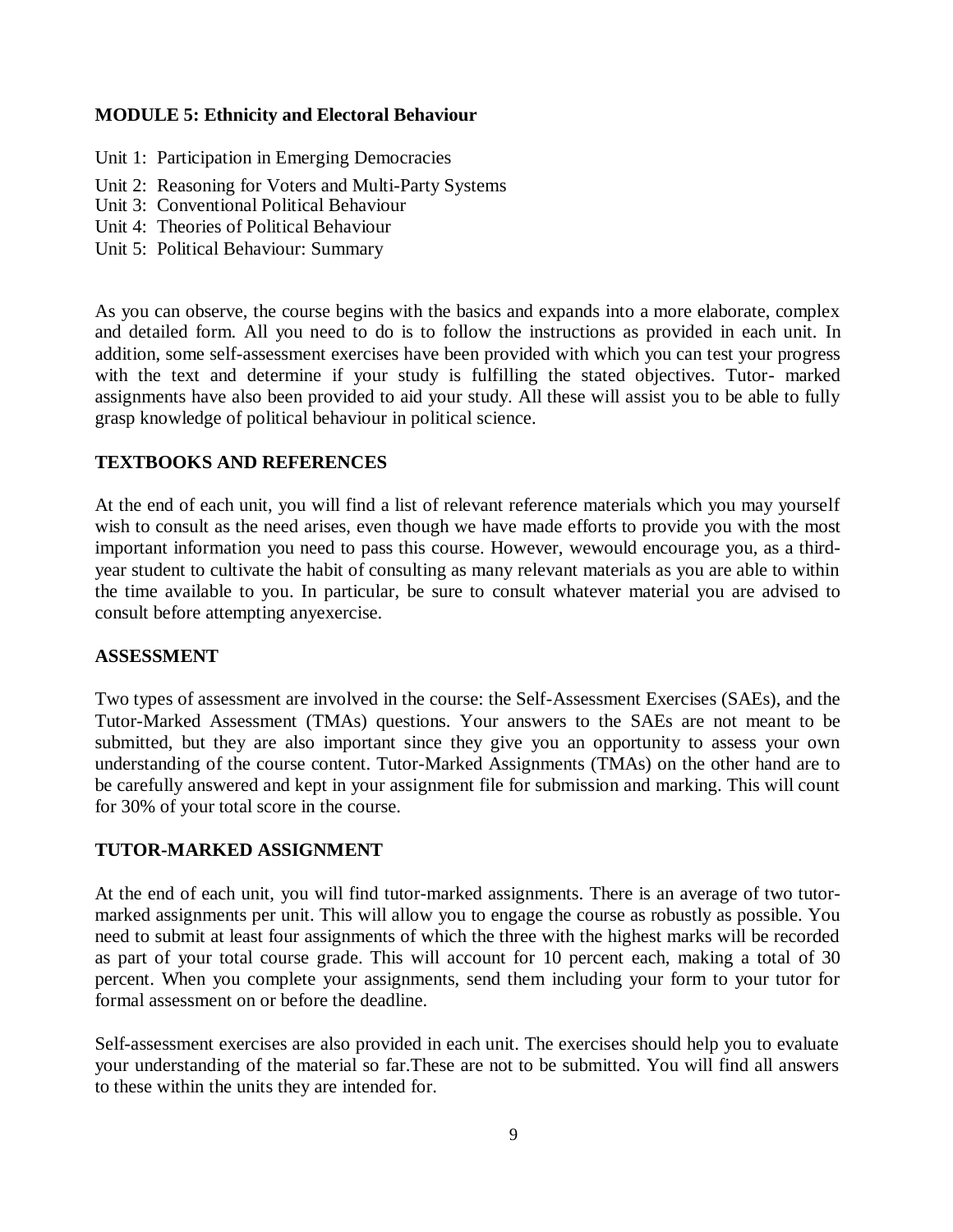## **FINAL EXAMINATION AND GRADING**

There will be a final examination at the end of the course. The examination carries a total of 70 percent of the total course grade. The examination will reflect the contents of what you have learnt and the self-assessments and tutor-marked assignments. You therefore need to revise your course materials beforehand.

#### **COURSE MARKING SCHEME**

The following table sets out how the actual course marking is broken down.

| <b>ASSESSMENT</b>                          | <b>MARKS</b>                                       |
|--------------------------------------------|----------------------------------------------------|
| Four assignments (the best four of all the | Four assignments, each marked outof 10%, but       |
| assignments submitted for marking)         | highest scoring three selected, thus totalling 30% |
| <b>Final Examination</b>                   | 70% of overall course score                        |
| <b>Total</b>                               | 100% of course score                               |

| <b>Units</b>    | Title of Work                                                    | Week            | <b>Assignment</b> |  |  |
|-----------------|------------------------------------------------------------------|-----------------|-------------------|--|--|
|                 |                                                                  | <b>Activity</b> | End-of-Unit)      |  |  |
| <b>Course</b>   | <b>Political Behaviour</b>                                       |                 |                   |  |  |
| Guide           |                                                                  |                 |                   |  |  |
| <b>Module 1</b> | Definitions, Origin and Main Thrusts of Political Behaviour      |                 |                   |  |  |
| Unit 1          | Definitions of Political Behaviour                               | Week 1          | Assignment 1      |  |  |
| Unit 2          | Origin of Political Behaviour                                    | Week 2          | Assignment 1      |  |  |
| Unit 3          | Thrusts of Political Behaviour                                   | Week 3          | Assignment 1      |  |  |
| Unit 4          | The study of Politics before Behavioural Revolution              | Week 4          | Assignment 1      |  |  |
| Unit 5          | The Behavioural Revolution                                       | Week 5          | Assignment 1      |  |  |
| <b>Module 2</b> | <b>Political Socialisation and Political Culture</b>             |                 |                   |  |  |
| Unit 1          | What is political socialization?                                 | Week 6          | Assignment 1      |  |  |
| Unit 2          | <b>Political Culture</b>                                         | Week 7          | Assignment 1      |  |  |
| Unit 3          | Major Agent of Political Socialisation                           | Week 8          | Assignment 1      |  |  |
| Unit 4          | Effects of Political<br>socialisation<br>$\alpha$ n<br>Behaviour | PoliticalWeek 9 | Assignment 1      |  |  |
| Unit 5          | Functions of Political socialization                             | Week 10         | Assignment 1      |  |  |
| <b>Module 3</b> | POLITICAL PARTICIPATION                                          |                 |                   |  |  |
| Unit 1          | Definitions and Scope of Political Participation                 | Week 11         | Assignment 1      |  |  |
| Unit 2          | Levels of Political Participation                                | Week 12         | Assignment 1      |  |  |
| Unit 3          | <b>Factors affecting Political Participation</b>                 | Week 13         | Assignment 1      |  |  |

#### **COURSE OVERVIEW PRESENTATION SCHEME**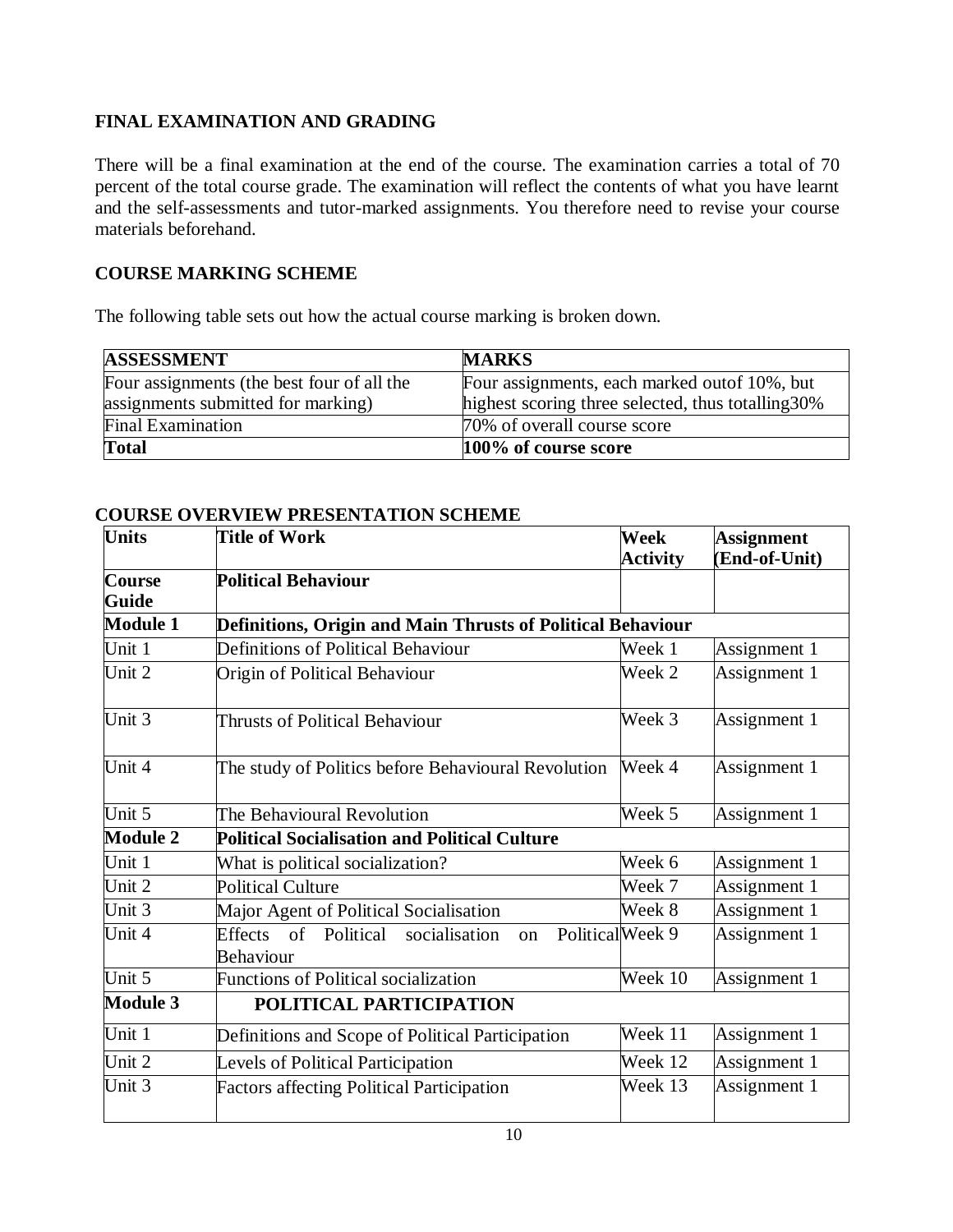| Unit 4          | Dimension of Political Participation                | Week 14     | Assignment 1 |
|-----------------|-----------------------------------------------------|-------------|--------------|
| Unit 5          | Participation<br>Political<br>politics,<br>Identify | and Week 15 | Assignment 1 |
|                 | Democracy                                           |             |              |
| <b>Module 4</b> | <b>ELECTIONS</b>                                    |             |              |
| Unit 1          | Meaning and Characteristic of election              | Week 16     | Assignment 1 |
| Unit 2          | <b>Functions of Elections</b>                       | Week 17     | Assignment 1 |
| Unit 3          | Approaches to the study of Elections                | Week 18     | Assignment 1 |
| Unit 4          | Determinants of Electoral Behaviour                 | Week 19     | Assignment 1 |
| Unit 5          | Reasoning for voters and multi-party systems        | Week 20     | Assignment 1 |
| <b>Module 5</b> | <b>Ethnicity and Electoral Behaviour</b>            |             |              |
| Unit 1          | Participation in Emerging Democracies               | Week 21     | Assignment 1 |
| Unit 2          | Reasoning for Voters and Multi-Party Systems        | Week 22     | Assignment 1 |
| Unit 3          | <b>Conventional Political Behaviour</b>             | Week 23     | Assignment 1 |
| Unit 4          | Theories of Political Behaviour                     | Week 24     | Assignment 1 |
| Unit 5          | Political Behaviour: Summary                        | Week 25     | Assignment 1 |

#### **WHAT YOU WILL NEED FOR THE COURSE**

This course entails all you ought to know and learn in political behaviour at level three. It will be helpful if you try to review what you studied earlierin other courses in political science. In addition, you may need to procure recommended texts because these will enhance you to comprehend your mastery of the course content. You need quality time in a study friendly environment every week. If you are computer-literate (which ideally you should be), you should be prepared to visit recommended websites as stated in the references below. You should also cultivate the habit of visiting reputable national and universities libraries accessible toyou.

#### **TUTORS AND TUTORIALS**

There are 15 hours of tutorials provided in support of the course. You will be notified of the dates and location of these tutorials, together with the name and phone number of your tutor as soon as you are allocated a tutorial group. Your tutor will mark and comment on your assignments, and keep a close watch on your progress. Be sure to send in your tutor marked assignments promptly, and feel free to contact your tutor in case of any difficulty with your self- assessment exercise, tutor-marked assignment or the grading of an assignment. In any case, you are advised to attend the tutorials regularly and punctually. Always take a list of such prepared questions to the tutorials and participate actively in thediscussions.

#### **ASSESSMENT EXERCISES**

There are two aspects to the assessment of this course. First is the Tutor-Marked Assignments; second is a written examination. In handling these assignments, you are expected to apply the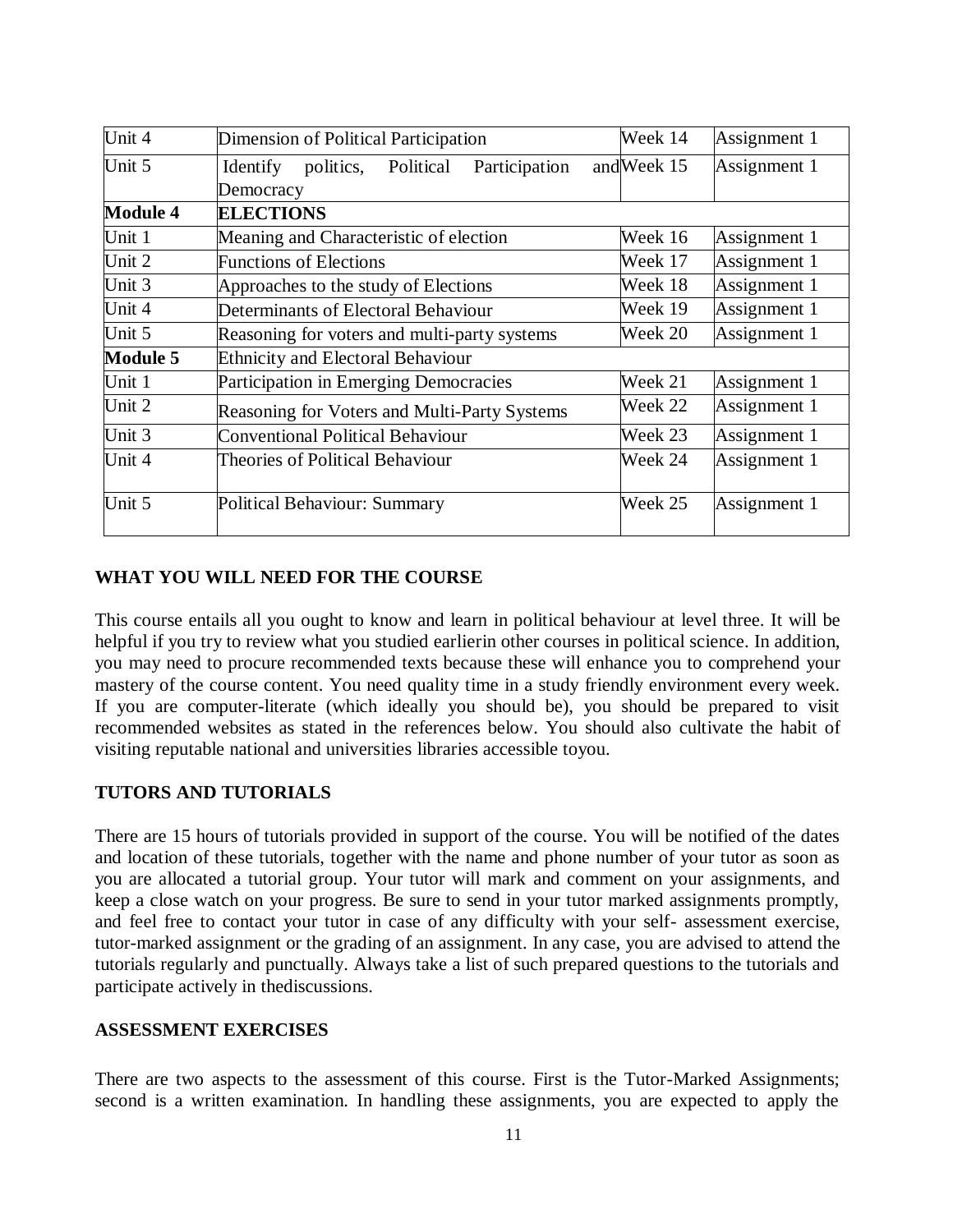information, knowledge and experience acquired during the course. The tutor-marked assignments are now being done online. Ensure that you register all your courses so that you can have easy access to the online assignments. Your score in the online assignments will account for30 per cent of your total coursework. At the end of the course, you will need to sit for a final examination. This examination will account for the other 70 per cent of your total course mark.

#### **TUTOR-MARKED ASSIGNMENTS (TMAs)**

Usually, there are four online tutor-marked assignments in this course. Each assignment will be marked over ten percent. The best three (that is the highest three of the 10 marks) will be counted. This implies that the total mark for the best three assignments will constitute 30% of your total course work. You will be able to complete your online assignments successfully from the information and materials contained in your references, reading and studyunits.

#### **FINAL EXAMINATION AND GRADING**

The final examination for POL 381: Political Behaviour will be of two hours duration and have a value of 70% of the total course grade. The examination will consist of multiple choice and fill-inthe-gaps questions which will reflect the practice exercises and tutor- marked assignments you have previously encountered. All areas of the course will be assessed. It is important that you use adequate time to revise the entire course. You may find it useful to review your tutor-marked assignments before the examination. The final examination covers information from all aspects of the course.

#### **HOW TO GET THE MOST FROM THIS COURSE**

- 1. There are 25 units in this course. You are to spend one week in each unit. In distance learning, the study units replace the university lecture. This is one of the great advantages of distance learning; you can read and work through specially designed study materials at your own pace, and at a time and place that suites you best. Think of it as reading the lecture instead of listening to the lecturer. In the same way a lecturer might give you some reading to do. The study units tell you when to read and which are your text materials or recommended books. You are provided exercises to do at appropriate points, just as a lecturer might give you in a classexercise.
- 2. Each of the study units follows a common format. The first item is an introduction to the subject matter of the unit, and how a particular unit is integrated with other units and the course as a whole. Next to this is a set of learning objectives. These objectives let you know what you should be able to do, by the time you have completed the unit. These learning objectives are meant to guide your study. The moment a unit is finished, you must go back and check whether you have achieved the objectives. If this is made a habit, then you will significantly improve your chance of passing thecourse.
- 3. The main body of the unit guides you through the required reading from other sources. This will usually be either from your reference or from a readingsection.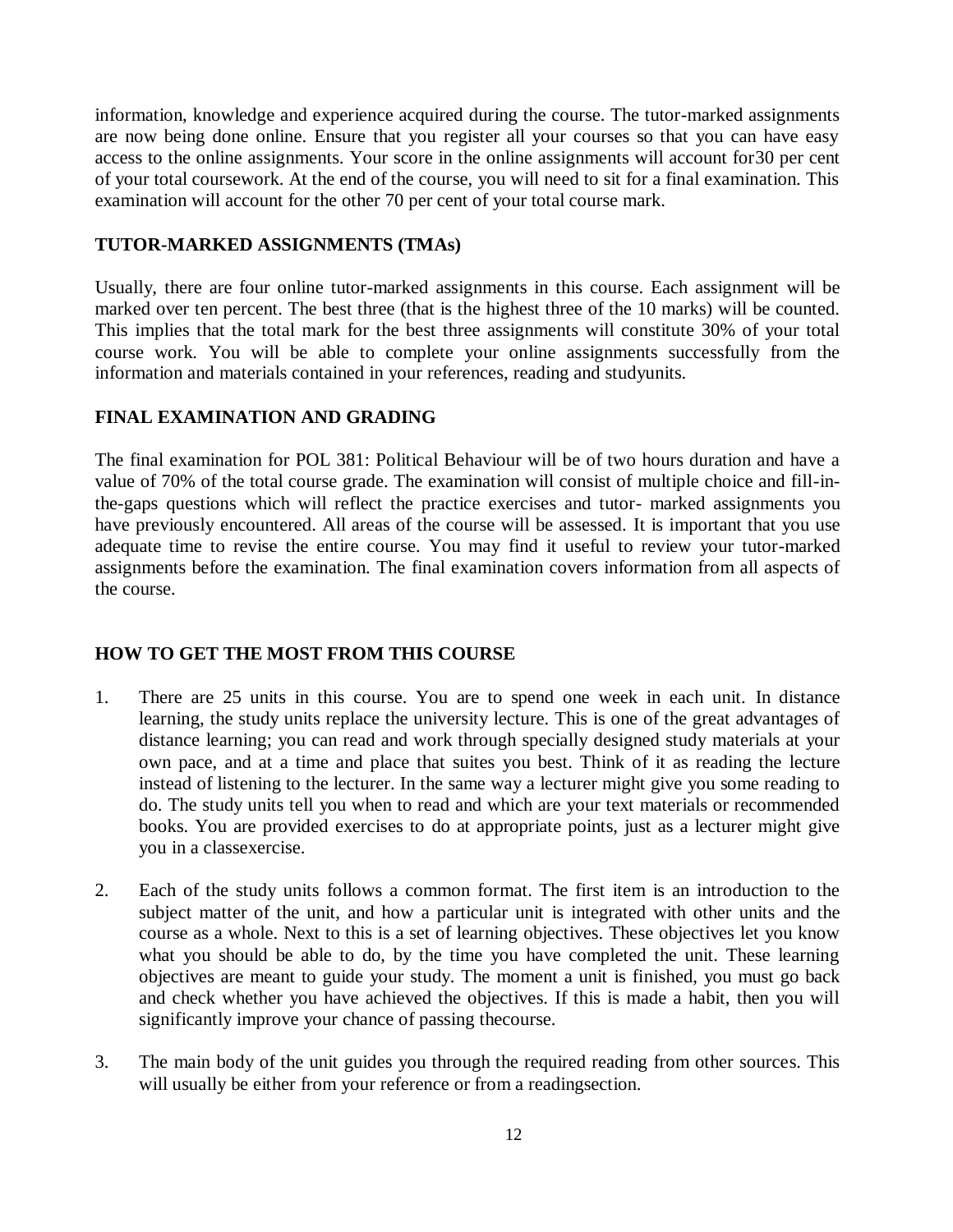- 4. The following is a practical strategy for working through the course. If you run into any trouble, telephone your tutor or visit the study centre nearest to you. Remember that yourtutor's job is to help you. When you need assistance, do not hesitate to call and ask your tutor to provide it.
- 5. Read this course guide thoroughly. It is your firstassignment.
- 6. Organise a study schedule Design a ‗Course Overview' to guide you through the course. Note the time you are expected to spend on each unit and how the assignments relate to theunits.
- 7. Important information; e.g. details of your tutorials and the date of the first day of the semester is available at the studycentre.
- 8. You need to gather all the information into one place, such as your diary or a wall calendar. Whatever method you choose to use, you should decide on and write in your own dates and schedule of work for each unit.
- 9. Once you have created your own study schedule, do everything to stay faithful toit.
- 10. The major reason that students fail is that they get behind in their coursework. If you get into difficulties with your schedule, please let your tutor or course coordinator know before it is too late forhelp.
- 11. Turn to Unit 1, and read the introduction and the objectives for theunit.
- 12. Assemble the study materials. You will need your references for the unit you are studying at any point intime.
- 13. As you work through the unit, you will know what sources to consult for further information.
- 14. Visit your study centre whenever you need up-to-dateinformation.
- 15. Well before the relevant online TMA due dates, visit your study centre for relevant information and updates. Keep in mind that you will learn a lot by doing the assignment carefully. They have been designed to help you meet the objectives of the course and, therefore, will help you pass theexamination.
- 16. Review the objectives for each study unit to confirm that you have achieved them. If you feel unsure about any of the objectives, review the study materials or consult your tutor. When you are confident that you have achieved a unit's objectives, you can start on the next unit. Proceed unit by unit through the course and try to space your study so that you can keep yourself onschedule.
- 17. After completing the last unit, review the course and prepare yourself for thefinal examination. Check that you have achieved the unit objectives (listed at the beginning of each unit) and the course objectives (listed in the courseguide).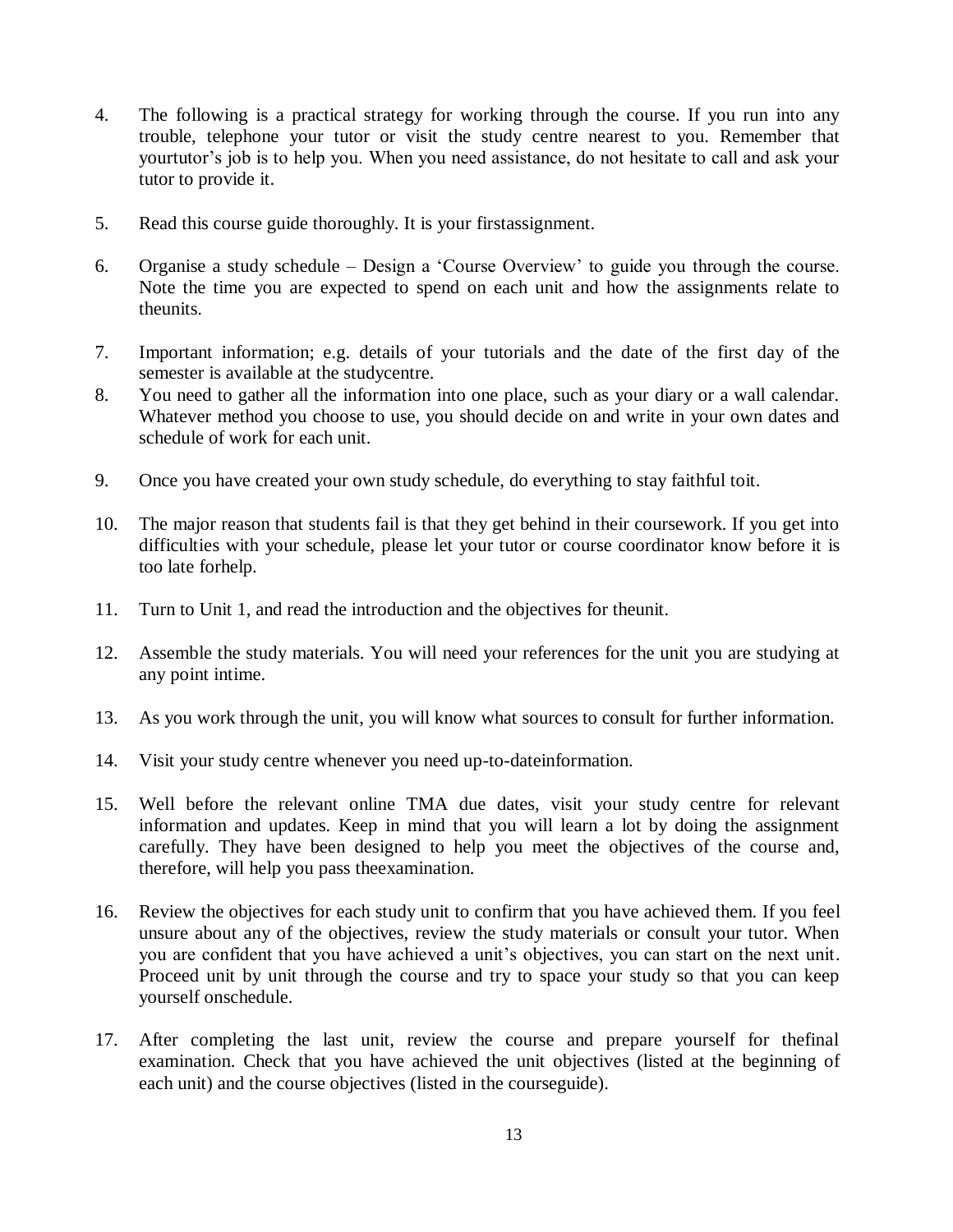## **CONCLUSION**

This is a theory course but you will get the best out of it if you cultivate the habit of relating it to political issues in domestic and international arenas.

## **SUMMARY**

- ‗Political Behaviour' introduces you to general understanding of the current dynamics surrounding politics, elections, politicians, and other actors' interactions within a country and to a greater extent in the international community. All the basic course materials that you need to successfully complete the course are provided. At the end, you will be ableto:
- 1 Explain the concept of Political Behaviour;
- 2 Evaluates the current trends in political behavior and politics as practice;
- 3 Total comprehension of political participation, elections and why politicians behave the way they do, and,
- 4 Familiarize with the current thrusts in international political behaviour relations such as globalisation and democratisation.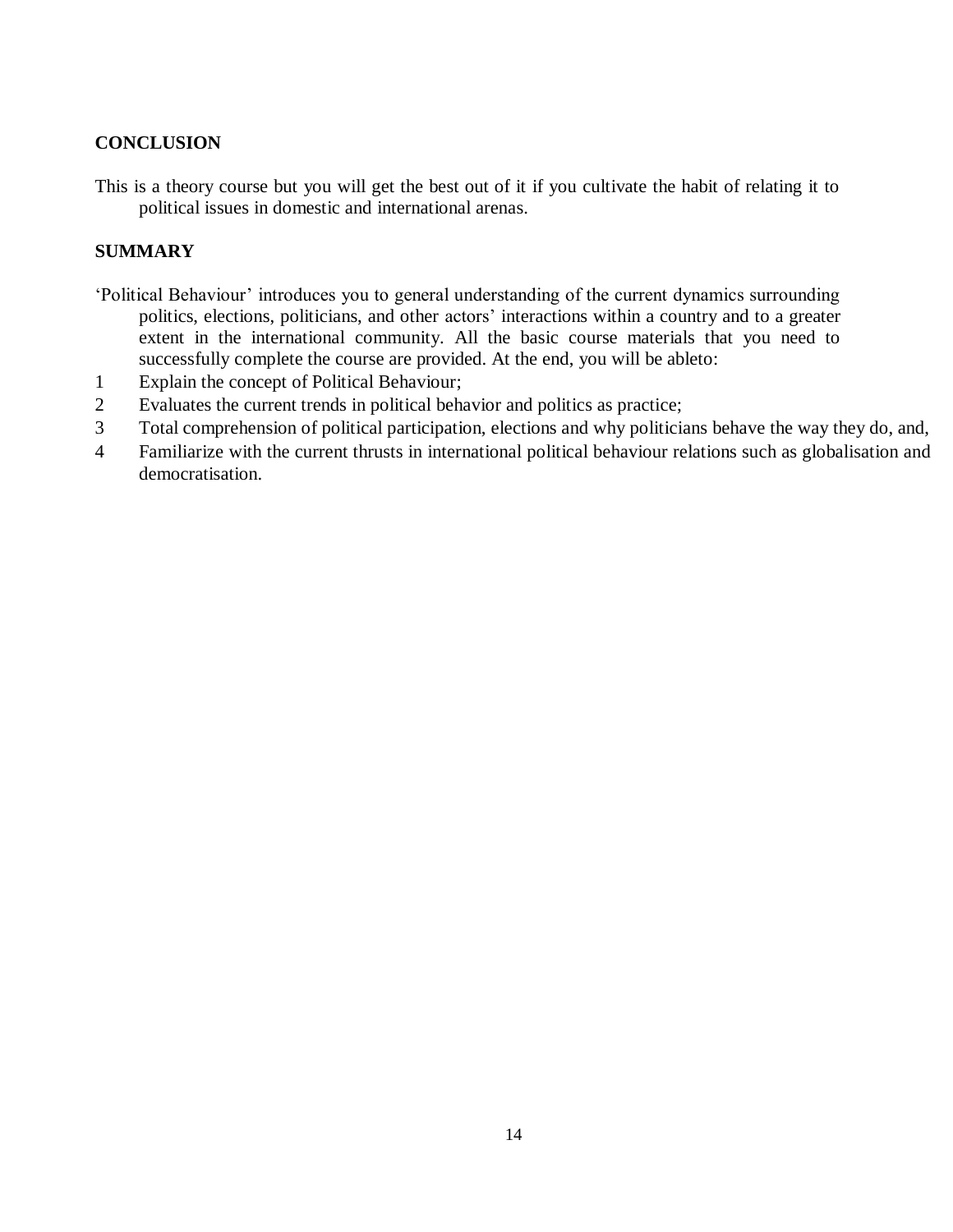## **LIST OF ACRONYMS**

- AG-Action Group
- APS-Agents of Political Socialization
- BR-Behavioural Revolution
- BYM-Bornu Youth Movement
- CE-Characteristic of Elections
- CHB-Complexity of Human Behaviour
- CPB-Conventional Political Behaviour
- EEB-Ethnicity and Electoral Behaviour
- FSES-Family Socio-Economic Status
- FPC-Forms of Political Culture
- FBA-Foundation ofBehavioural Approach
- IPC-Individual Political Culture
- MPC-Moral Political Culture
- MPS-Multi-Party System
- NCNC-National Council of Nigeria And Cameroons
- NNDP-Nigeria National Decmocratic Party
- NYM-Nigeria Youth Movement
- NEPU-Northern Elements Progressive Union
- NPC-Northern People's Congress
- PPC-Parochial of Political Culture
- PPC-Participant of Political Culture
- PP-Political Behaviour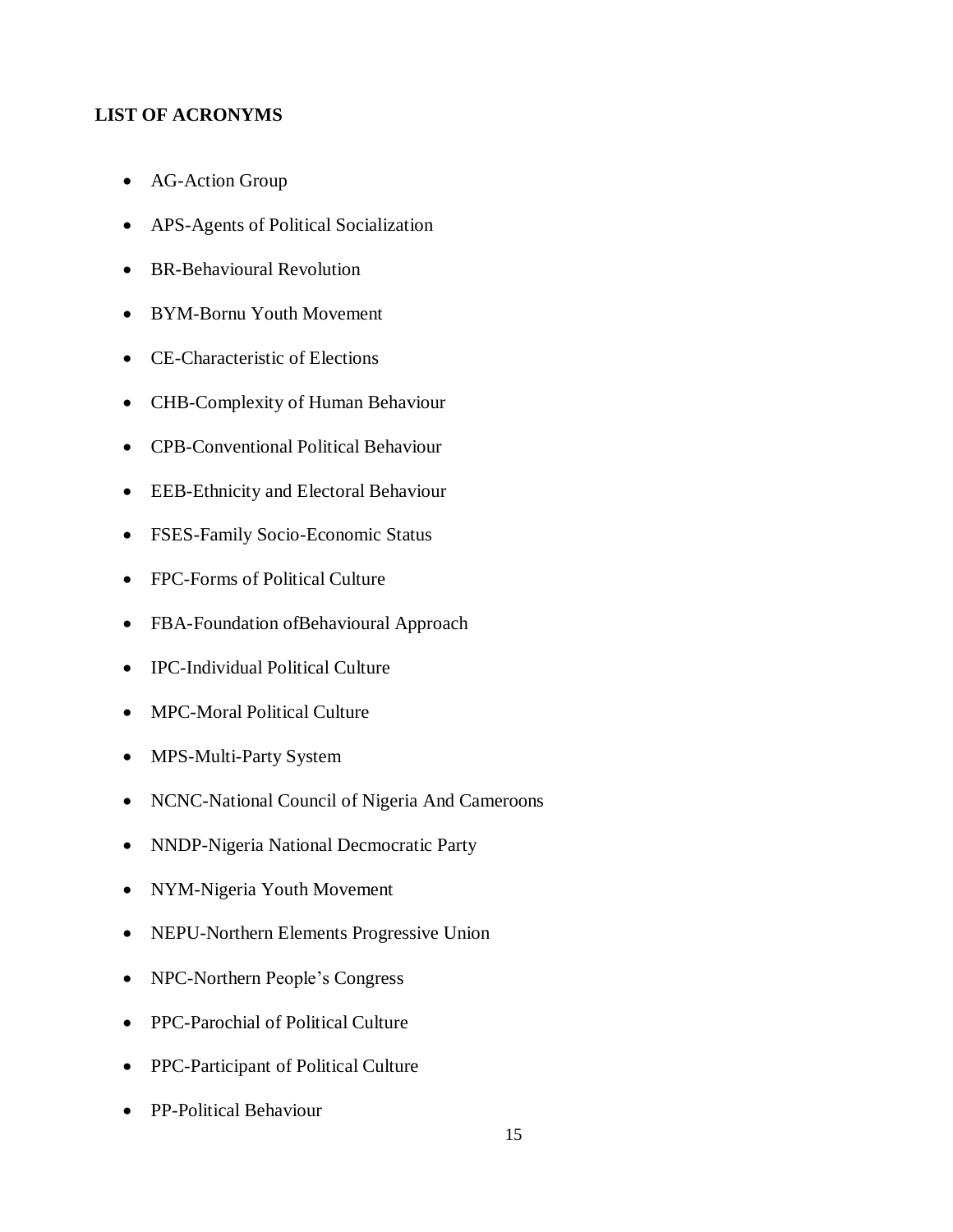- PP-Political Participation
- PSPC-Political Socializationand Political Culture
- PB-Post Behaviuorism
- SAE-Self Assessment Exercise
- TPB-Theories of Political Behaviour
- TPB-Thrust of Political Behaviour
- TPC-Traditional of Political Culture
- TMA-Tutor Marked Assignments
- UMBC-United Middle Belt Congress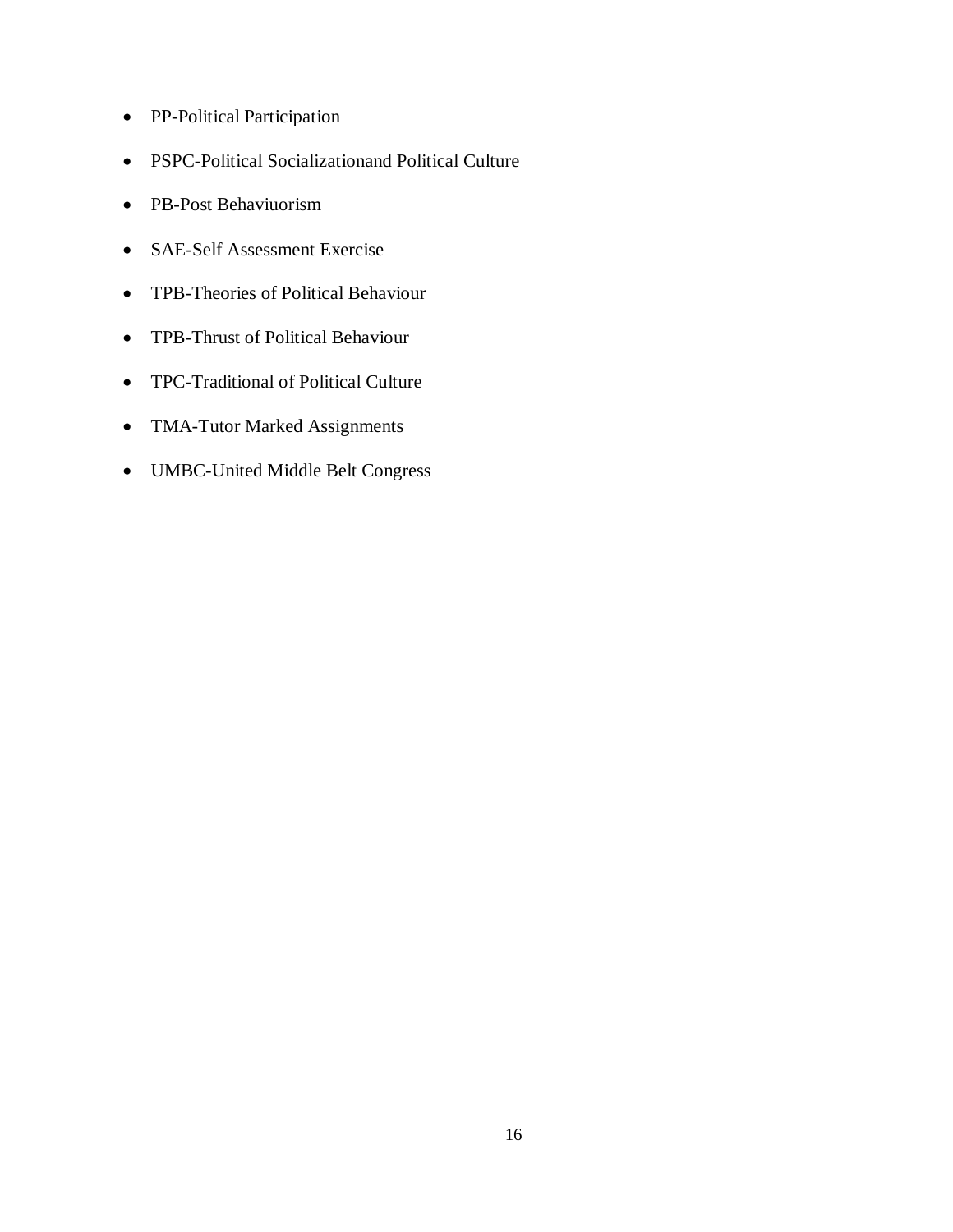#### **REFERENCES/FURTHER READINGS**

- Aarts, K., Blais, A., and Schmitt, H. (eds.) 2005. *Political Leaders and Democratic Elections*. Oxford: Oxford University Press.
- Adams, J., Merrill, S., and Grofman, B. 2005. *A Unified Theory of Party Competition: A Cross-National Analysis Integrating Spatial and Behavioral Factors*. New York: Cambridge University Press.
- Almond, G., and Verba, S. 1963. *The Civic Culture*. Princeton, N.J.: Princeton University Press.
- Anderson, C., et al. 2005. *Losers' Consent: Elections and Democratic Legitimacy*. New York: Oxford University Press.
- Babatola, J.E. T. 2014, Politics and Power Struggles in Nigeria (1945-1999), PhD. Thesis, Department of History and International Relations, Ekiti State University, Ado-Ekiti, Ekiti State.
- Blais, A. (2000). *To Vote or Not to Vote: The Merits and Limits of Rational Choice Theory*. Pittsburgh, Pa.: University of Pittsburgh Press.
- Booth, J. and Seligson, M. 2008. *The Legitimacy Puzzle: Democracy and Political Support in Eight Latin American Nations*. Cambridge: Cambridge University Press.
- Bratton, M., Mattes, R., and Gyimah-Boadi, E. 2004. *Public Opinion, Democracy, and Market Reform in Africa*. Cambridge: Cambridge University Press.
- Cain, B., Dalton, R., and Scarrow, S. (eds.) 2003. *Democracy Transformed? Expanding Political Opportunities in Advanced Industrial Democracies*. Oxford: Oxford University Press.
- Campbell, A.; Converse, P. E.; Miller, W. E.; and Stokes, D. E. 1960. The American Voter. New York: Wiley.
- Chu, Y. (eds.) 2008. *Party Politics in East Asia: Citizens, Elections, and Democratic Development*. Boulder, Colo.: Lynne Rienner.
- Chu, Y., et al. (eds.) 2008. *How East Asians View Democracy*. New York: Columbia University Press.
- Colton, T. 2000. *Transitional Citizens: Voters and What Influences Them in the New Russia*. Cambridge, Mass.: Harvard University Press.
- Dahl, R. A. 1961. Who Governs? New Haven, Conn.: Yale University Press.

Dalton, R. 2004. *Democratic Challenges, Democratic Choices*. Oxford: Oxford University Press.

- Eldersveld, S. J. 1964. Political Parties. Skokie, Ill.: Rand McNalley.
- Eulau, H., and Prewitt, K. 1973. Labyrinths of Democracy. Indianapolis, Ind.: Bobbs-Merrill.
- Finifter, A. W. 1974. The friendship group as a protective environment for political deviants. American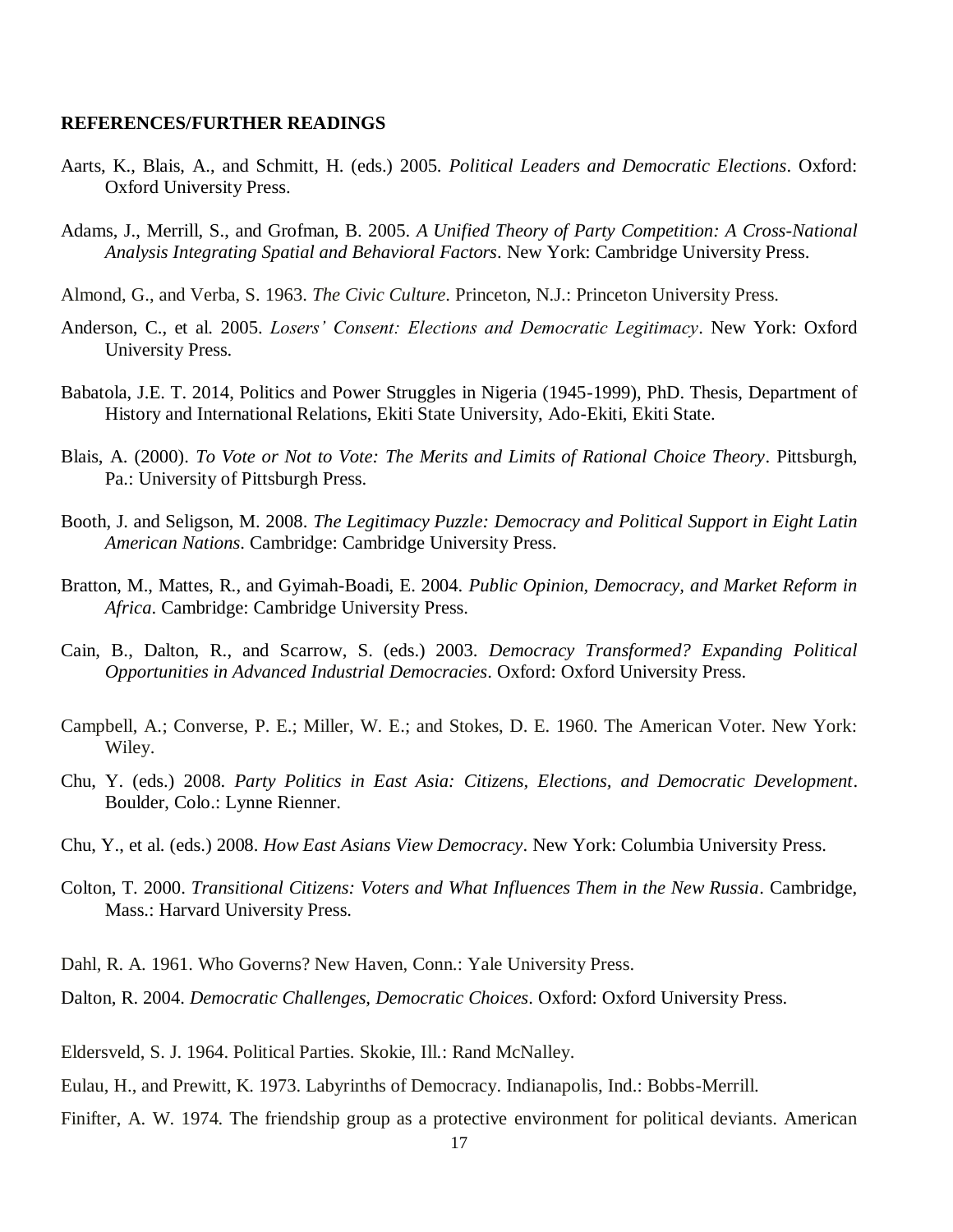Political Science Review, 8: 607-25.

Franklin, M. 2004. *Voter Turnout and the Dynamics of Electoral Competition in Established Democracies since 1945*. New York: Cambridge University Press.

Fuchs, D. 2007. The political culture paradigm. In *Oxford Handbook of Political Behavior*, ed. R. J.

Dalton and H.-D. Klingemann. Oxford: Oxford University Press.

Gurin, G.; and Miller, W. E. 1954. The Voter Decides. Evanston, Ill.: Row Peterson.

—— —— 1981. Generations and Politics. Princeton, N.J.: Princeton University Press.

Hayes, S. P., JR . 1932. Voter's attitudes towards men and issues. Journal of Social Psychology, 2: 164-82.

- Heath, A., Fisher, S., and Smith, S. 2005. The globalization of public opinion research. *Annual Review of Political Science*, 8: 297–333.
- Huckfeldt, R., and Sprague, J. 1995. Citizens, Politics, and Social Communications. New York: Cambridge University Press.
- Huntington, S. 1996. *The Clash of Civilizations and the Remaking of World Order*. New York: Simon and Schuster.
- Jennings, M. K., and Niemi, R. G. 1974. The Political Character of Adolescence. Princeton, N.J.: Princeton University Press.
- ——2007. Perspectives on mass belief systems and communication. In *Oxford Handbook of Political Behavior*, ed. Dalton, R. J. and H.-D. Klingemann. Oxford: Oxford University Press.
- Kittilson, M. 2007. Research resources in comparative political behavior. Pp. 865–95 in *Oxford Handbook of Political Behavior*, ed. R. J. Dalton and H.-D. Klingemann. Oxford: Oxford University Press.
- Klingemann, H. 2009 *The Comparative Study of Electoral Systems*. Oxford: Oxford University Press.
- Klingemann, H. 2002. Eastward enlargement of the European Union and the identity of Europe. Pp. 58– 80 in *The Enlarged European Union: Diversity and Adaptation*, ed. P. Mair and J. Zielonka. London: Frank Cass.
- Knutsen, O. 2006. *Class Voting in Western Europe: A Comparative Longitudinal Study*. Lanham, Md.: Lexington Books.
- Kriesi, Hanspeter, et al. (2008). West European politics in the Age of Globalization. Cambridge: Cambridge University Press.
- Kuklinski, J. H. and Peyton, B. 2007. Belief systems and political decision-making. Pp. 45–64 in *Oxford*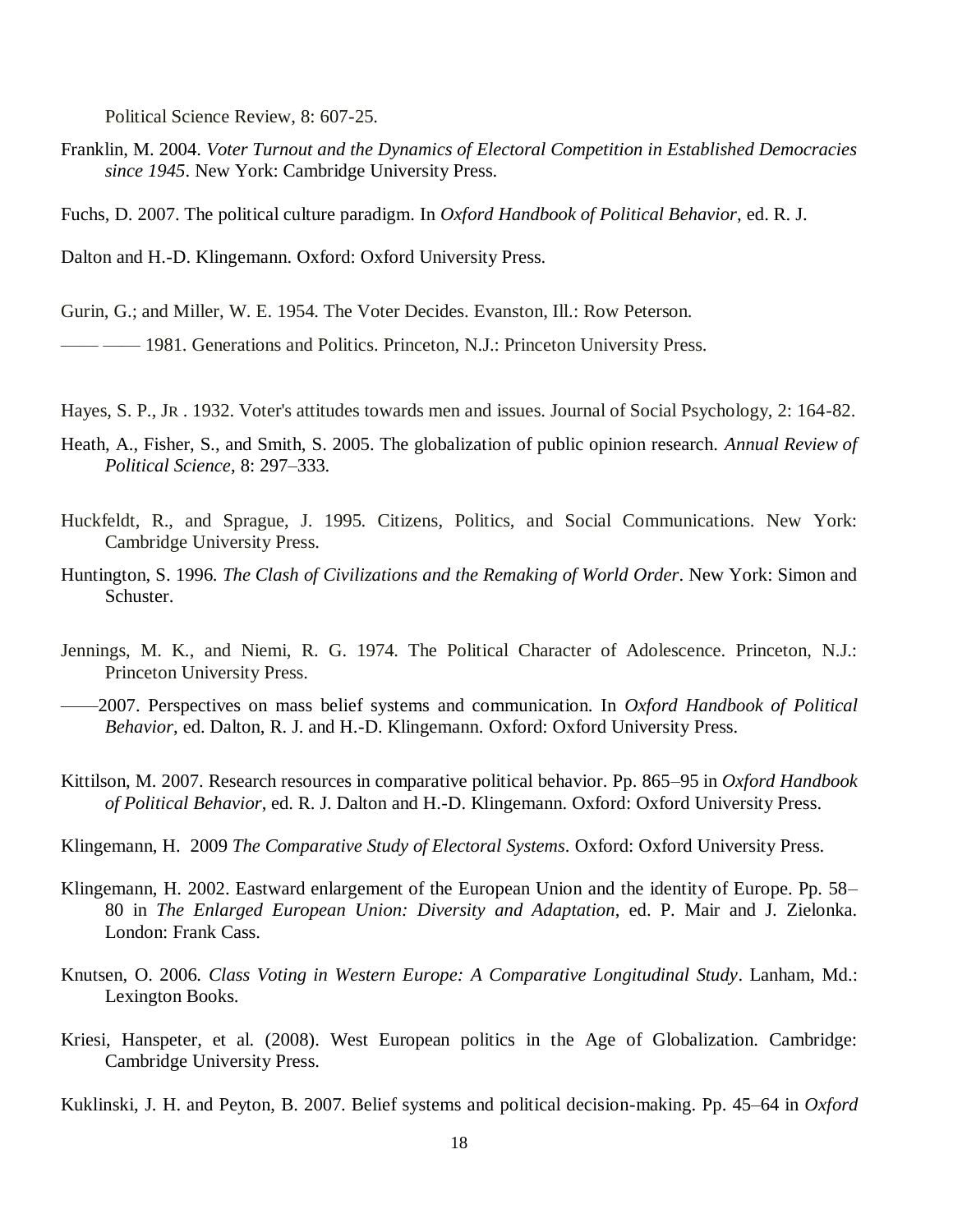*Handbook of Political Behavior*, ed. R. J. Dalton and H.-D. Klingemann. Oxford: Oxford University Press.

- Lau, R. and Redlawsk, D. 2006. *How Voters Decide: Information Processing during Election Campaigns*. New York: Cambridge University Press.
- Lazarsfeld, P. F.; Berelson, B. R.; and Gaudet, H. 1948. The Peoples's Choice: How the Voter Makes Up His Mind in a Presidential Campaign. New York: Columbia University Press.
- Lewis-Beck, M., Norpoth, H., Jacoby, W., and Weisberg, H. 2008. *The American Voter Revisited*. Ann Arbor: University of Michigan Press.
- McPhee, W. N. 1959. Voting. Chicago: University of Chicago Press.
- Merriam, C. E., and Gosnell, H. F. 1924. Non-Voting. Chicago: University of Chicago Press.
- Miller, W. E., and Shanks, J. M. 1996. The New American Voter. Cambridge, Mass.: Harvard University Press.
- Nie, N., Verba, S., and Petrocik, J. 1976. *The Changing American Voter*. Cambridge, Mass.: Harvard University Press.
- Nieuwbeerta, P. 1995. *The Democratic Class Struggle in Twenty Countries, 1945–1990*. Amsterdam:
- Nnabuihe, N. S. et al, (2014). Ethnicity and Electoral Behaviour in Nigeria. European Scientific Journal. Sept. 2014. Vol. 2 ISSN 1857-7881.
- Pattie, C., Seyd, P., and Whiteley, P. 2004. *Citizenship in Britain: Values, Participation and Democracy*. New York: Cambridge University Press.
- Pharr, S. and Putnam, R. (eds.) 2000. *Discontented Democracies: What's Wrong with the Trilateral Democracies*. Princeton, NJ: Princeton University Press.
- Poguntke, T. and Webb, P. (eds.) 2005. *The Presidentialization of Politics: A Comparative Study of Modern Democracies*. New York: Oxford University Press.
- Powell, G. 2000. *Elections as Instruments of Democracy*. New Haven, Conn.: Yale University Press
- Prothro, J., and Matthews, R. 1966. Negroes and the New Southern Politics. Chapel Hill: University of North Carolina.
- Remmer, K. 1991. The political economy of elections in Latin America. *American Political Science Review*, 87: 393–407.
- Rhodes, R., Binder, S., and Rockman, B. 2006. *Oxford Handbook of Political Institutions*. Oxford: Oxford University Press.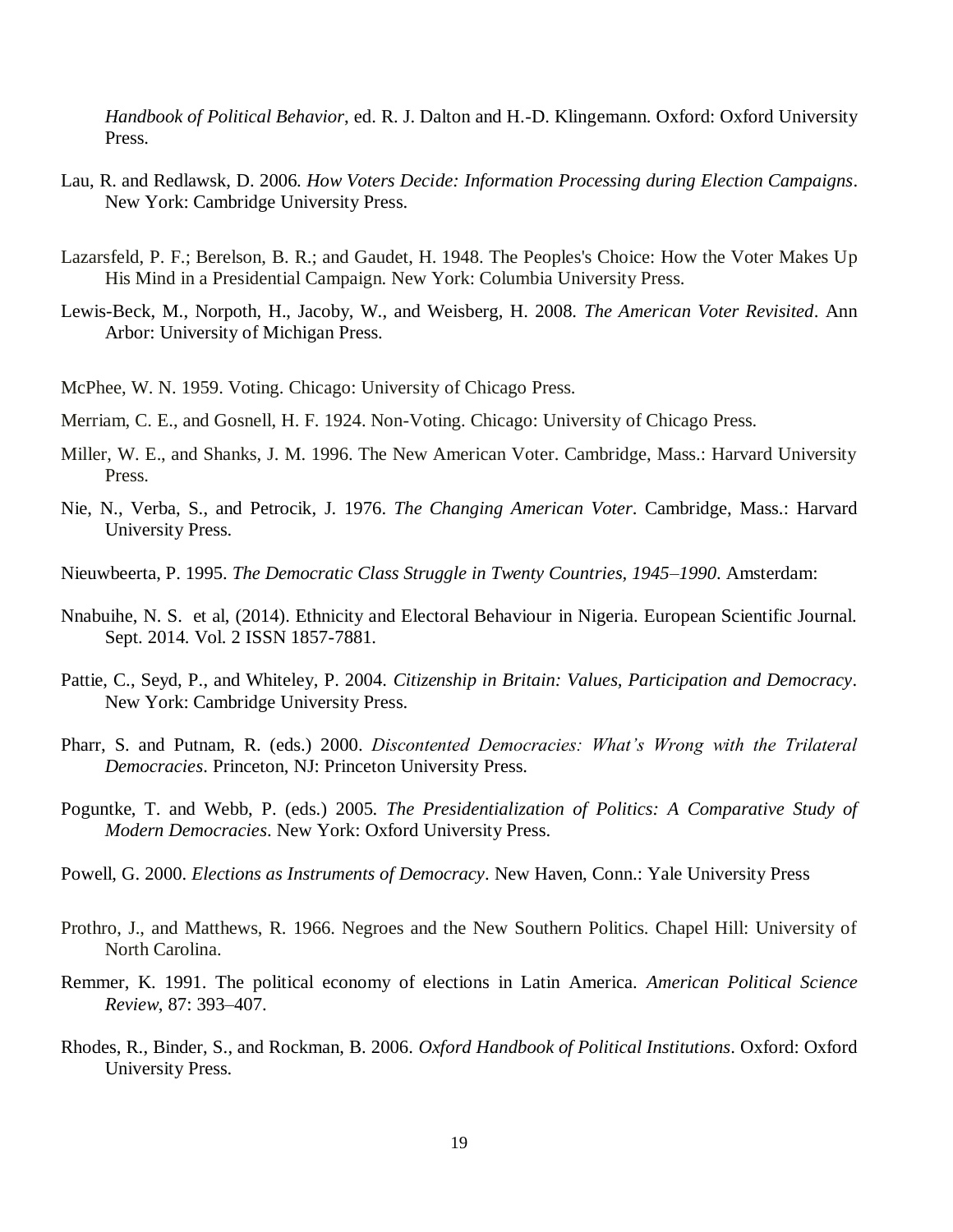Rice, S. 1928. Quantitative Methods in Politics. New York: Knopf.

Rokkan, S., and Lipset, S. M., eds. 1967. Party Systems and Voter Alignments. New York: Free Press.

- Roller, E., and Zagórski, K. (eds.) 2006. The state of democracy in central and eastern Europe. Special issue of the *International Journal of Sociology*, 36.
- Soroka, S. and Wlezien, C. 2008. Degrees of democracy: government institutions and the opinion–policy link. Presented at the annual meeting of the Midwest Political Science Association, Chicago, April 2017.
- Stolle, D. and Howard, M. 2007. Symposium on civic engagement and civic attitudes in cross-national perspective. Special issue of *Political Studies*, 56: 1–259.
- Tang, W. 2005. *Public Opinion and Political Change in China*. Stanford, Calif.: Stanford University Press.
- Tingsten, H. 1937. Political Behavior: Studies in Elections Statistics. Stockholm: Knopf. London: P. S. King.
- vanBeek, U. 2005. *Democracy under Construction: Patterns from Four Continents*. Bloomfield Hills, Mich.: Barbara Budrich.
- Van Deth, J., Montero, J., and Westholm, A. (eds.) 2006. *Citizenship and Involvement in Europe*. London: Routledge.

Verba, S., and Nie, N. H. 1972. Participation in America. New York: Harper and Row.

- Wattenberg, M. (eds.) 2000. *Parties without Partisans: Political Change in Advanced Industrial Democracies*. Oxford: Oxford University Press.
- Wessels, B. 2007. Political representation and democracy. Pp. 833–849 in *Oxford Handbook of Political Behavior*, ed. R. J. Dalton and H.-D. Klingemann. Oxford: Oxford University Press.
- Wlezien, C. and Soroka, S. N. 2007. The relationship between public opinion and policy. Pp. 799–817 in *Oxford Handbook of Political Behavior*, ed. R. J. Dalton and H.-D. Klingemann. Oxford: Oxford University Press.
- Zakaria, F. 2006. *The Future of Freedom: Illiberal Democracy at Home and Abroad*. New York: Norton
- Zielonka, J. (eds.) 2006. *Democracy and Political Culture in Eastern Europe*. London: Routledge.
- Zoco, E. 2007. The stabilization of interparty competition: electoral volatility in old and new democracies. *Party Politics*, 13: 155–78.
- Zukin, C., Keeter, S., Andolina, M., Jenkins, K., and DelliCarpini, M. 2006. *A New Engagement? Political Participation, Civic Life, and the Changing American Citizen*. New York: Oxford University Press.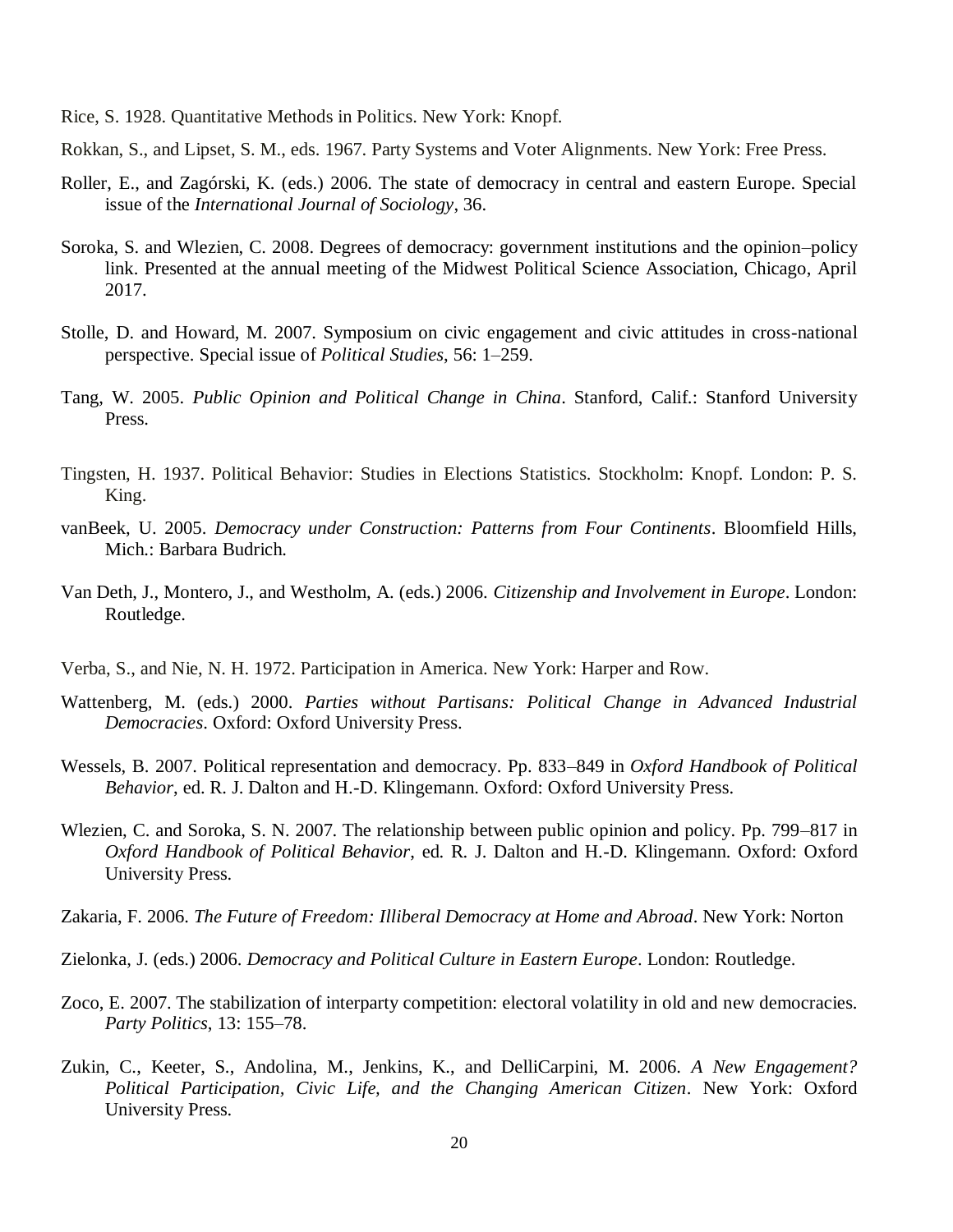## **TABLE OF CONTENTS**

#### **MODULE 1: DEFINITIONS, ORIGIN AND MAIN THRUSTS OF POLITICAL BEHAVIOUR**

Unit1 Definition, Origin and Main Thrusts of Political Behaviour Unit2 Foundations of the Behavioural Approach Unit 3Thrusts of Political Behaviour Unit 4 The study of Politics before Behavioural Revolution Unit 5 TheBehavioural Revolution

## **MODULE 2: POLITICAL SOCIALISATION AND POLITICAL CULTURE**

Unit1What is political socialisation Unit2 Political Culture Unit3 Major Agent of Political Socialisation Unit 4 Effects of Political socialisation on Political Behaviour Unit 5 Functions of Political Socialisation

## **MODULE 3: POLITICAL PARTICIPATION**

Unit1 Definitions and Scope of Political Participation Unit 2 Levels of Political Participation Unit 3 Factors affecting Political Participation Unit 4 Dimension of Political Participation Unit 5 Identify Politics, Political Participation and Democracy

## **MODULE 4: ELECTIONS**

Unit1Meaning and Characteristic of election Unit 2 Functions of Elections Unit 3 Approaches to the study of Elections Unit 4 Determinants of Electoral Behaviour

Unit 5 Election and Party Politics in Nigeria

## **MODULE 5: ETHNICITY AND ELECTORAL BEHAVIOUR**

Unit 1: Participation in Emerging Democracies

Unit 2: Reasoning for voters and multi-party systems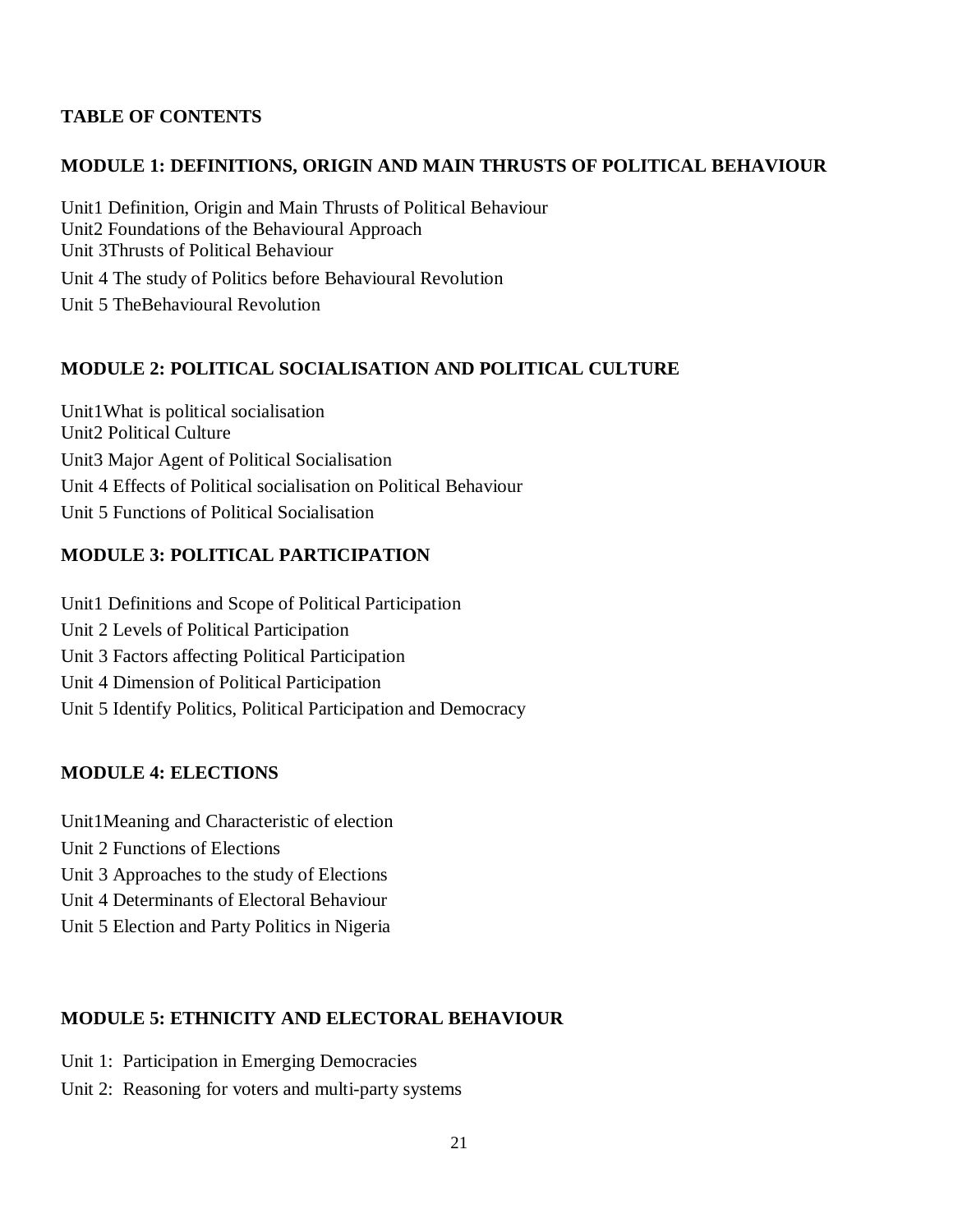- Unit 3: Conventional Political Behaviour
- Unit 4: Theories of Political Behaviour
- Unit 5: Political Behaviour: Summary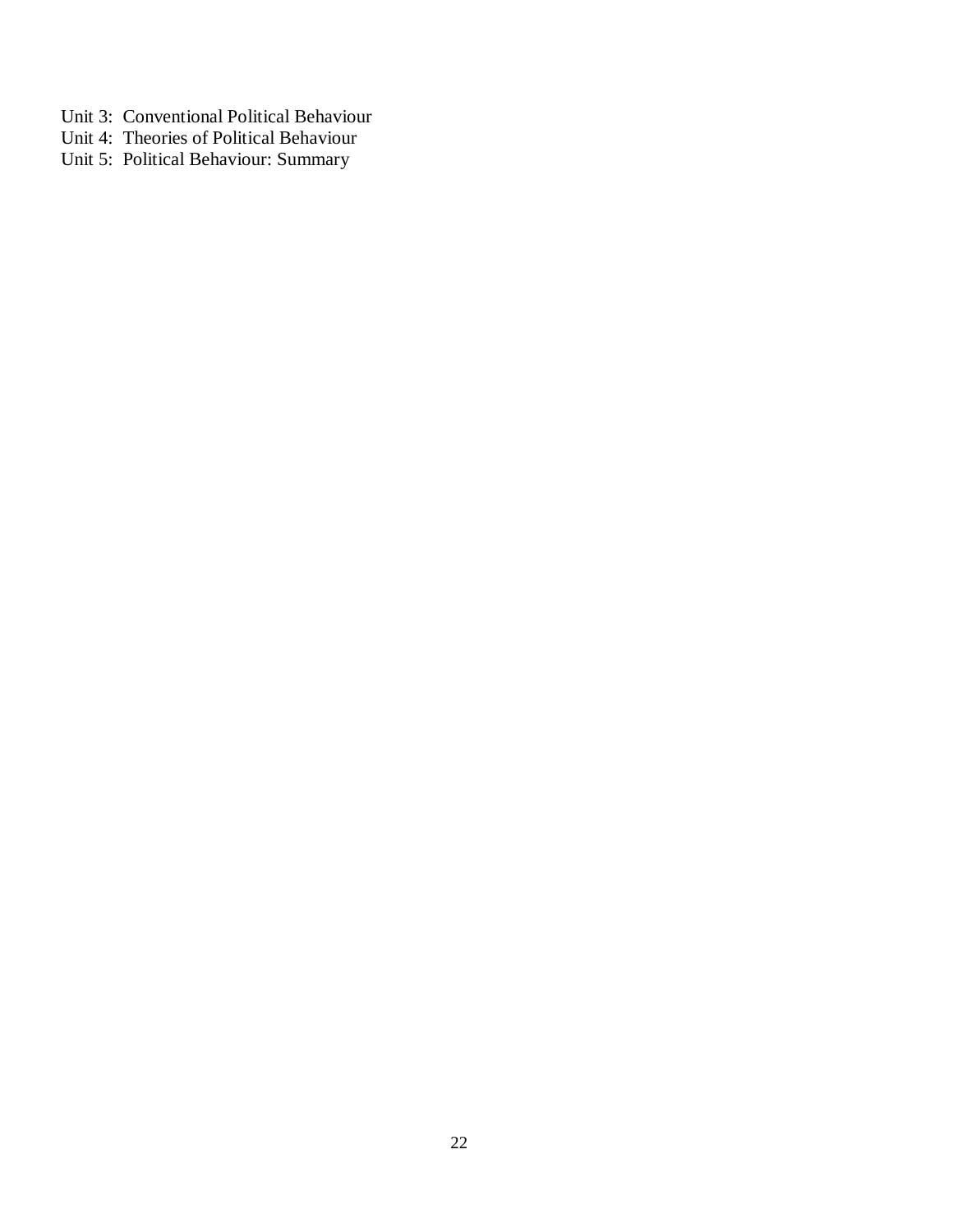#### **MODULE 1: Political Behaviour at a Glance**

#### **Introduction**

This module will examine the general character of political behaviour from 1900 to the contemporary time. It will further define the concept of political behaviuor, tracing its origin and the importance of studying the concept in the contemporary time to the students of political science and how the political behaviour evolves.This is very vital because of the patterns and processes which democracies are being practiced in the  $21<sup>st</sup>$  century has taken new dimension. All these are cogent for students to know and understand in their study.

Unit1 Definition, Origin and Main Thrusts of Political Behaviour Unit2Foundations of the Behavioural Approach Unit 3Thrusts of Political Behaviour Unit 4 The study of Politics before Behavioural Revolution Unit 5 TheBehavioural Revolution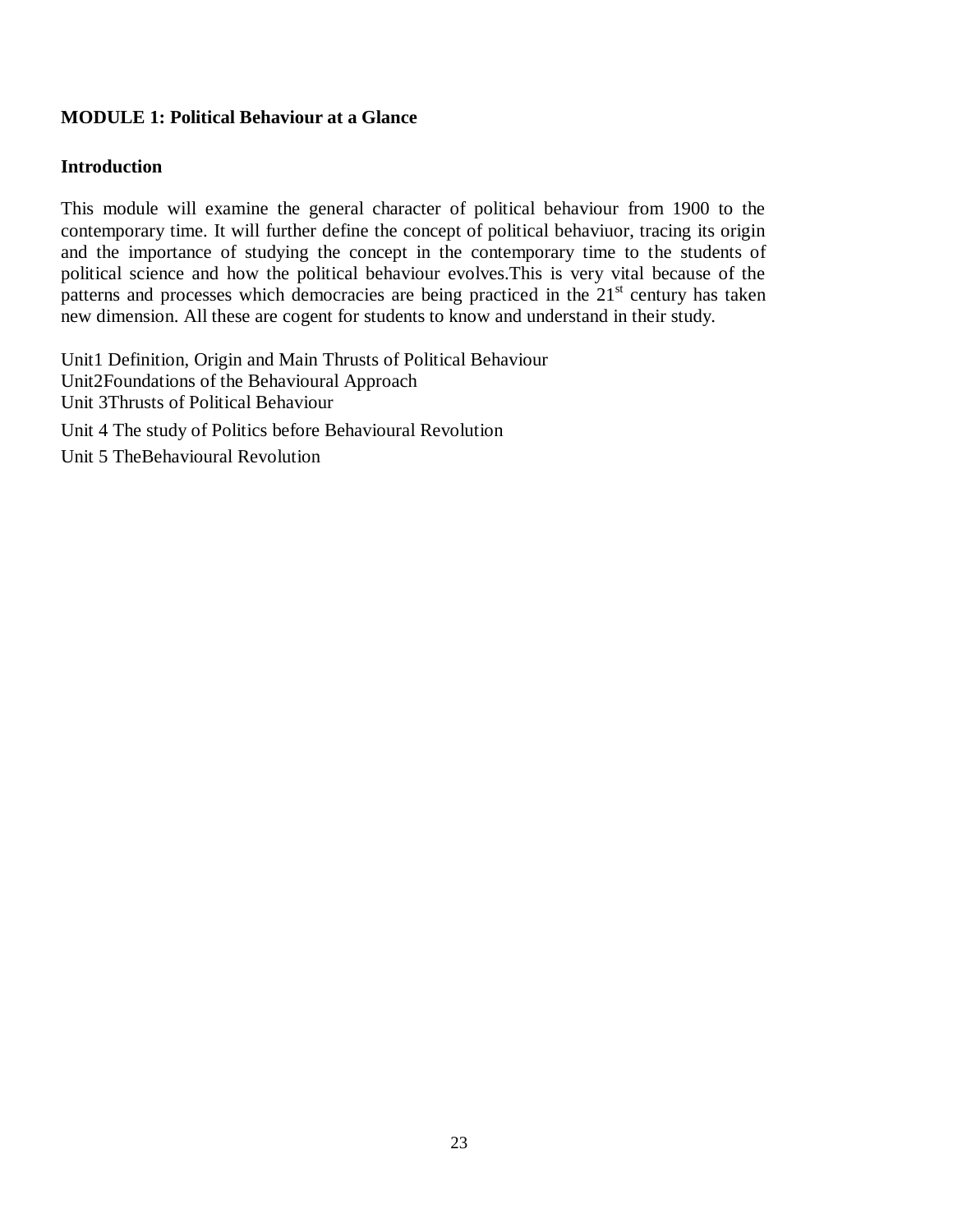#### **UNIT 1 Definition, Origin and Main Thrusts of Political Behaviour**

#### **CONTENT**

- 1.0 Introduction
- 2.0 Objectives
- 3.0 MainContent
- **3.0** Some Definitions of PoliticalBehaviour
- **3.1** The Study of Politics before BehaviouralRevolution
- **3.2** The BehavioralRevolution
- 4.0 Conclusion
- 5.0 Summary
- 6.0 Tutor Marked Assignment
- 7.0 References/Further Reading

## **1.0 INTRODUCTION**

In this unit, we shall examine the various scholarly definitions of political behaviour, how it originated in the discipline of political science, as well as the main thrusts it has been established. The unit also exposes you to intellectual developments since the behavioral revolution till the present dispensation. Attention would be given to the following terms: political behaviour, behaviouralism, behavioral approach and behavioral revolution and will be interchangeably used in thisunit.

#### **2.0 OBJECTIVES**

At the end of this unit, each studentshould be able to:

- (i) Identify political behaviour from variousperspectives
- (ii) State the development of political behaviour in the discipline of political science, and
- (iii) Use the main thrusts of politicalbehaviuor among the actors.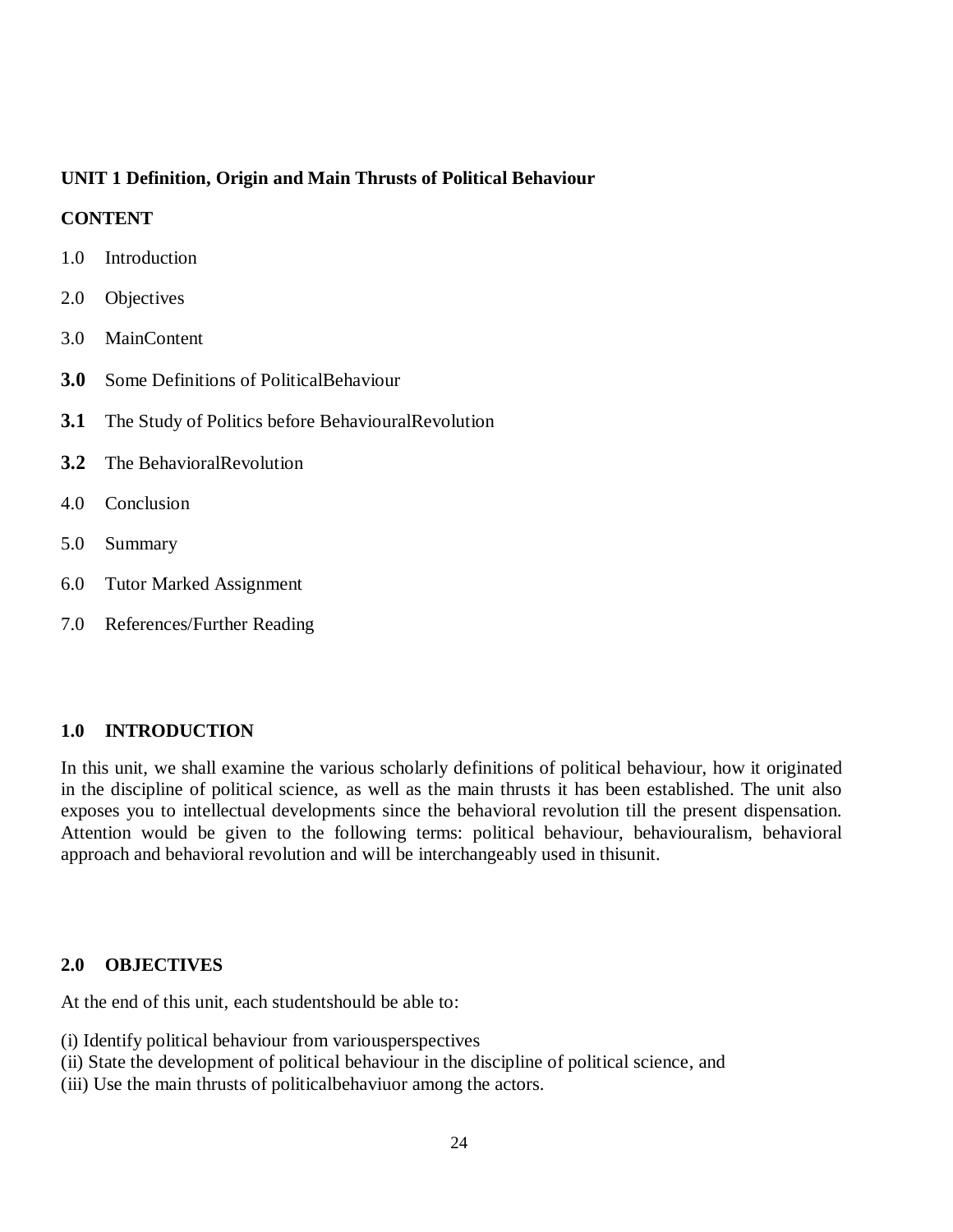## **3.0 MAINCONTENT**

## **3.1 Definitions of PoliticalBehaviour**

According to Eldersveld and Katz in 1961, political behaviour or behavioral approach to the study of politics is to:

Identifiy the behaviour of individuals or group of individuals as the primary unit of analysis". It "seeks to examine the behaviour, actions and acts of individuals, rather than characteristics of institutions such as legislature, executive and judiciary.

Traditionally, the study of politics was legalistic, normative and based on institutions, and this certainly made it challenging for the discipline to fully explain and understand the behaviour of people within their political environments. It was the need to overcome this shortcoming and achieve a better understanding of politics that gave birth to the "behavioral revolution". This was a banner under which sociologists, survey researchers and other empiricists gathered in the 1950s to distinguish themselves from those who studied constitutions, philosophy, or history, and prominent scholars who championed the revolution are Robert **Dahl (1961), and David Easton (1961).** The main aim of political behavior is to "explain behaviour with an unbiased, neutral point of view, using methods such as sampling, scaling statistical analysis and interviewing among others. The most practical way to do it is to focus on individuals and groups who are the actors inpolitics.

However, subsequent scholarly definitions of political behaviour seem to have expanded beyond the issue of method and approach. The current state ofpoliticalbehaviour, as some scholars presently claim, is typically concerned with individualbehaviour in the society. One of such scholars is Richard Rose who, in her 2007 work claims that political behaviour is the study of the behaviour of politicians and actors such as voters, lobbyists, andpoliticians.Thus, currently, discourses in political behaviour are devoted to provide a sound understanding of the relationship between the political actions of citizens and the political process in a democracy, and this is why the subject now covers issues such as political attitudes, extra electoral forms political participation such a protest, resistance, social movement, apathy, and extremism, as well as consequences for political representation and political systems.

From whichever angle it is defined, what you need to really grasp is that political behaviourexamines and studies the behaviour of individuals and groups towards politics and political institutions in their environment, and it attempts to use scientific methods to study them.

## **3.2 THE STUDY OF POLITICS BEFORE BEHAVIOURALREVOLUTION**

From the early time before the study of political behaviour, specifically up to the period of 1900, the study of politics was dominated by two main methodological approaches: theNormative, Philosophical Approach and the Descriptive -Institutional Approach. In what follows we explain these two approaches in details.

## 3.2.1 **The Normative - Philosophical Approach**:

This was based on reflections on and interrogations of early philosophers towards political events and values across the globe. Socio political events such as justice, polity, legitimacy state, and power and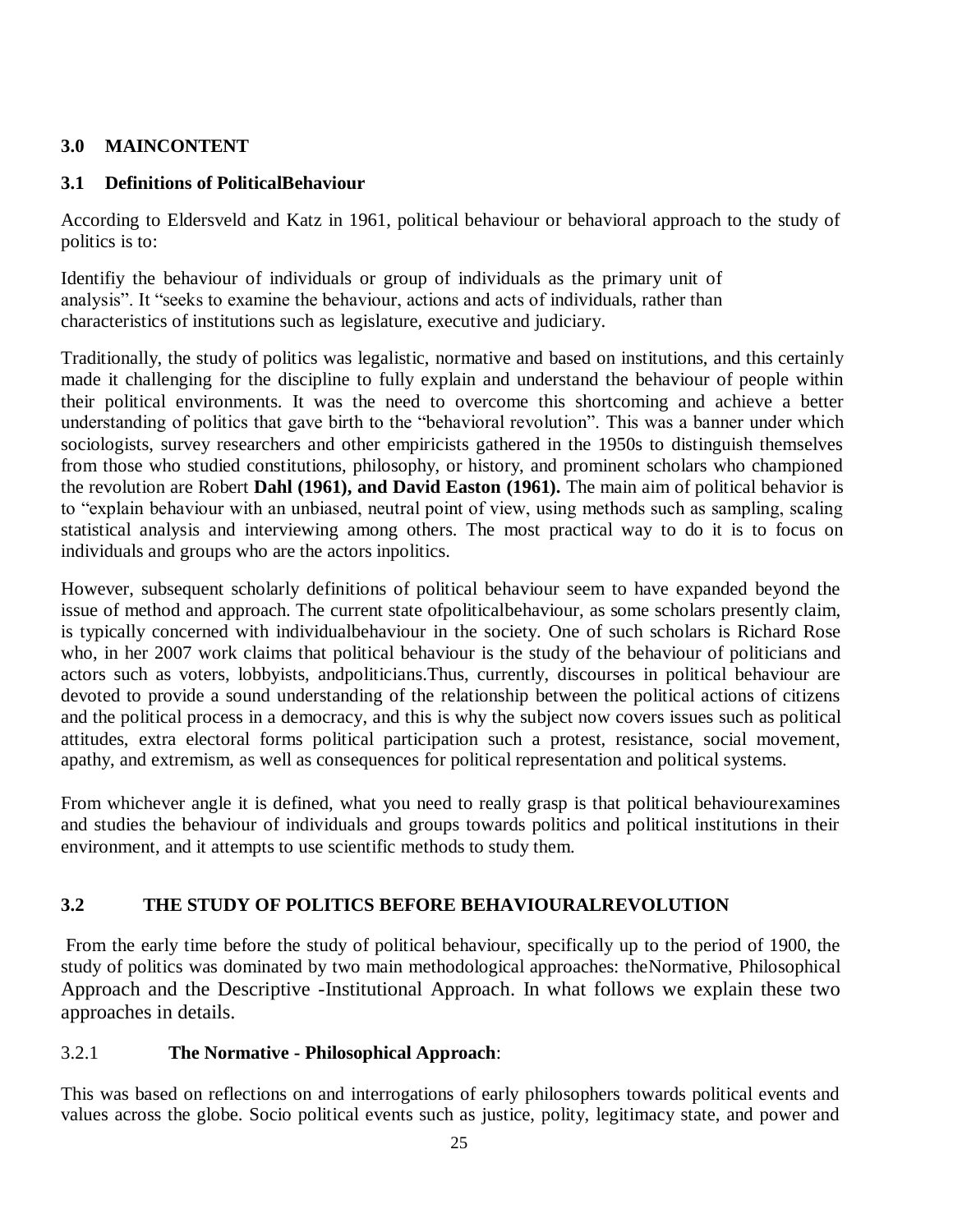wealth distributions were the main subjects of interrogation and investigation because early philosophers regarded them as most essential to the understanding of politics and the peaceful coexistence of people and nations. Most questions the philosophers asked revolved around what justice is, how it is achieved and what importance it should be accorded it in human polity; what action or practice is legitimate, what the ideal role of the state is, and how power, wealth and other values are equitably distributed in the society to guarantee egalitarianism. Philosophers who engaged in these questioning include Plato, Aristotle, St Augustine, St Thomas Aquinas, Niccolo Machiavelli, Thomas Hobbes, John Locke and Jean-Jacques Rousseau.

#### **3.2.2 The Descriptive – Institutional Approach**

This approach basically described structures and institutions of politics and government. It originally focused on the discussion of the evolution and operation of legislatures, executives and judiciaries which are respectively the institutions for making, carrying out and interpreting the law. This later came to include bureaucracies, political parties, pressure groups, interest groups, constitutions, and other frameworks that are constantly interacted with in politics. Unlike the foregoing approach, the Descriptive - Institutional Approach is more interested in facts than values, seeking to provide factbased information on structures and institutions such as constitution and its forms, parliament and its parliamentary supremacy, law making procedures, supremacy of the law, elections and other means of choosing and changing representatives.

Before the era of political behaviour, these two approaches dominated the study of politics. Socio political values were studied based on individual's subjectivity and perspectives, and then institutions of politics were described from historical antecedents and values emanating from philosophers' thoughts. In these two approaches however stands a gap: the individual or group that is the operators of political institutions and interpreters of political values are amiss! What about them? How do we understand the output of institutions and values without first understanding the people who man them, their values, attitudes, orientations, socializations and other things? All these determine, to a great extent, what they do in their political environments. The point at which political scientists began to ask these questions was the outset of the behavioural approach.

RemiAnifowose summarized the issues that provoked these questions as "low level of generalization or finding, untenable assumptions and premises that influence and sometimes distorted findings, mere value laden findings and assumptions, emphasis on the study of institutions to exclude political process, neglect of the findings of other social science disciplines, as well as accumulation of irrelevant facts".

#### **SELF ASSESSMENT EXERCISE**

- (i) Evaluate the evolution of political behaviour from 1900 to  $21<sup>st</sup>$  century.
- (ii) What are the motives that led to the development of political behaviour?

## **2.1 THE BEHAVIOURALREVOLUTION**

The beginning of the behavioural revolution in political science may be traced to the publication in 1908 of *Human Nature in Politics* by Graham Wallas, and *The Process of Government* by Arthur Bentley. As earlier pointed out, the behavioral revolution in politics came as oppositional response to the normative –philosophical and descriptive- institutional orientations that were used for the study of politics in earlier periods. Proponents of the behavioral revolution not only emphasized facts over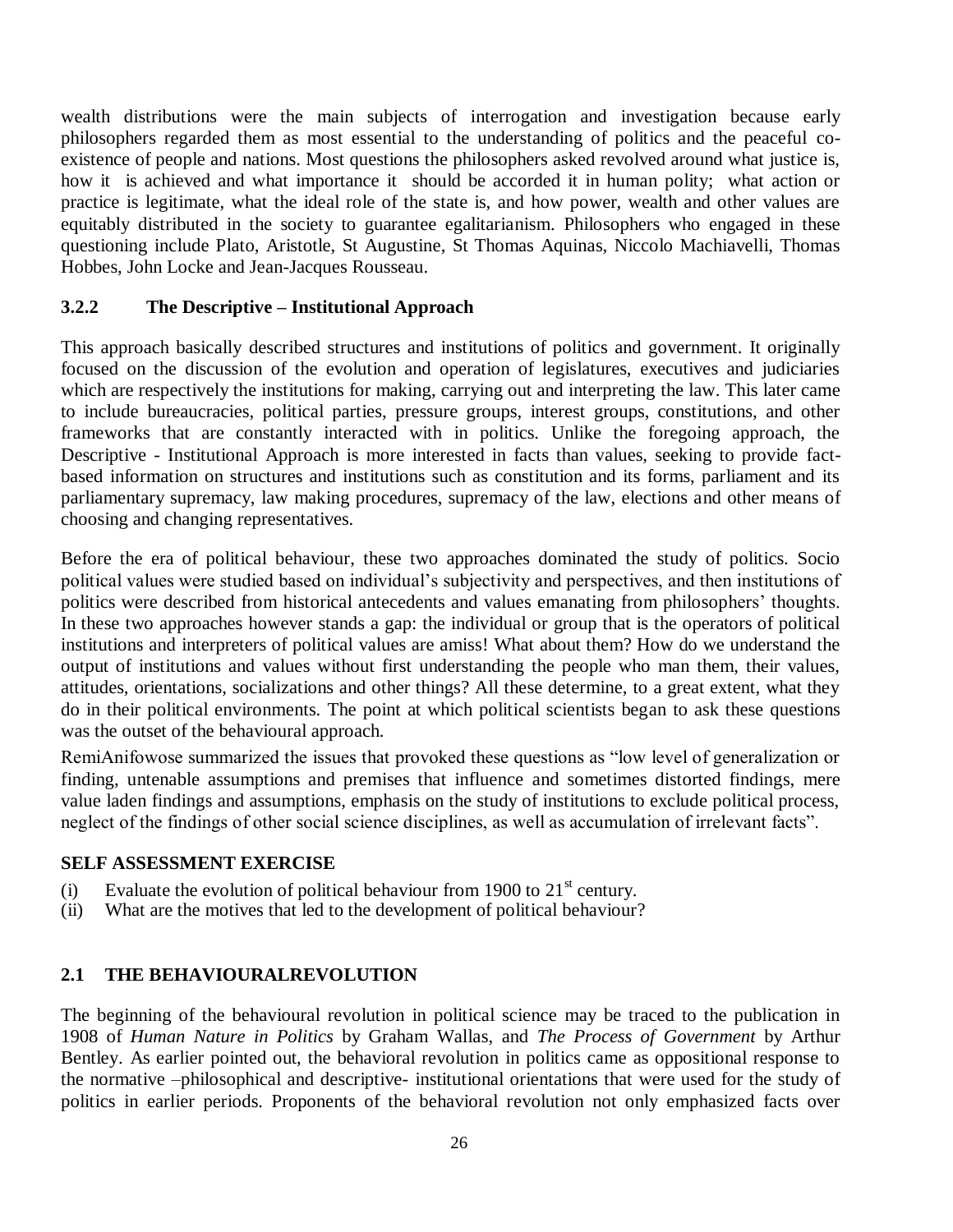values, as stated above, they also argued that it is the behaviour of individuals in political institutions, rather than the institutions themselves, that is the essence of politics. They proposed the use of rigorous scientific and empirical methods in political research, in a bid to make the discipline of political science as advanced and as generalizing as conventional sciences such as Chemistry and Physics. Behaviouralists also called for greater integration of political science with other social sciences such as Psychology, Sociology and economics.

Using psychological and sociological approaches to analyze the role of individuals and groups in day to day political conduct in the state, Wallas and Bentley in their respective books earlier mentioned focused on the behavioral and informal processes of political activities, rather than philosophical postulations, armchair theorizing, structures and institutions of government. This is a radical departure from the past.

By the 1920s, the behavioral revolution had got to its peak through the efforts of two major intellectual giants: Charles Merriam and his student, Harold Lasswell who both introduced it to the study of politics, such new and scientifically systematic concepts as power and political elites. The revolution progressed enormously, up to the period from 1925 up to the end of the Second World War (1937-45). It witnessed a tremendous revival and dominated the study of politics throughout the fifties. This was made possible through the relentless intellectual efforts of key behaviouralists such as David Easton, Robert Dahl, Karl Deutsch, Gabriel Almond, David Truman and others who later came to dominate the discipline.

By the late sixties however, some behaviouralists began to agitate for the revision of the behavioral approach to accommodate new developments in political phenomenon. Spearheaded by David Easton, this revisionist movement is known as post-behavioral movement and, will be discussed in another unit of this material.

#### **4.0 CONCLUSION**

In this section we have discussed the definitions of political behaviour, the state of the discipline of political science before it, and the emergence of the behavioural revolution. We revealed that there were two major traditional approaches to the study of politics, namely the Normative - Philosophical and Descriptive - Institutional approaches. The study of political behaviour arose from the behavioral revolution in political science which developed in opposition to those older Normative-Philosophical and Descriptive- Institutional approaches.

While the Normative - Philosophical Approach emphasized the discussion of universal political values, the Descriptive - Institutional Approach focused on the evolution and operation of important governmental institutions.

## **5.0 SUMMARY**

Political behaviour focuses on individual and groups in the study of politics. It moves scholarly attention of politics away from the study of thoughts and institutions that earlier dominated it, fusing now on the real actors of politics, man. It also advocates the use of empirical and scientific methods for the study of politics. This is what in the discipline of political science is called behavioral revolution. It began in the 1900s and progressed as time went by. The whole essence of this revolution, in the words of RemiAnifowose, "is to make political science more scientific a discipline, one which analyses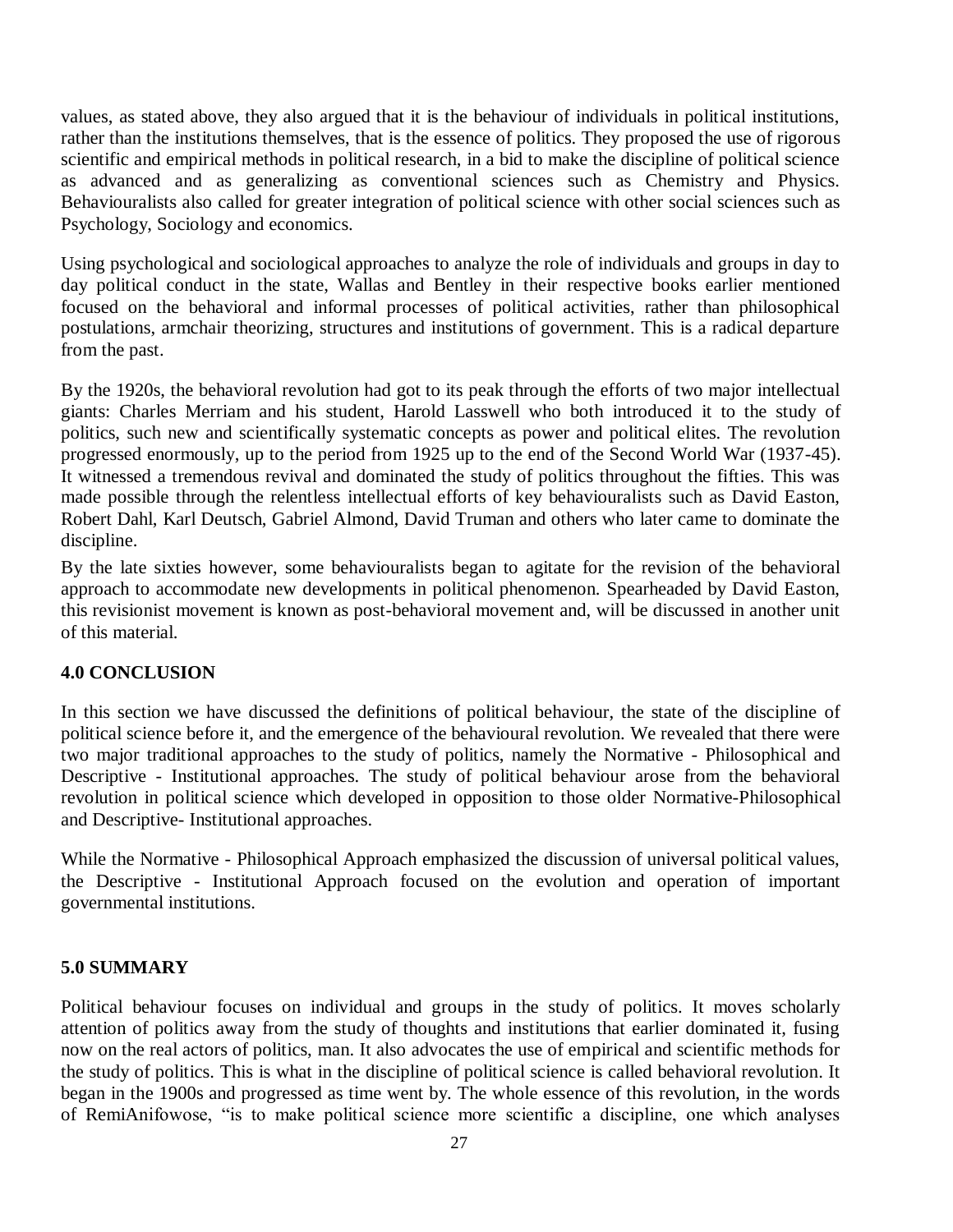politics scientifically, that is, using the scientific methods".

# **2.1 TUTOR MARKEDASSIGNMENTS (TMAs)**

- (1) Explain the concept of political behavior among the actors.
- (2) What are the setbacks encountered in the field at the beginning?
- (3) Discuss the evolutionof behavioral revolution in politics.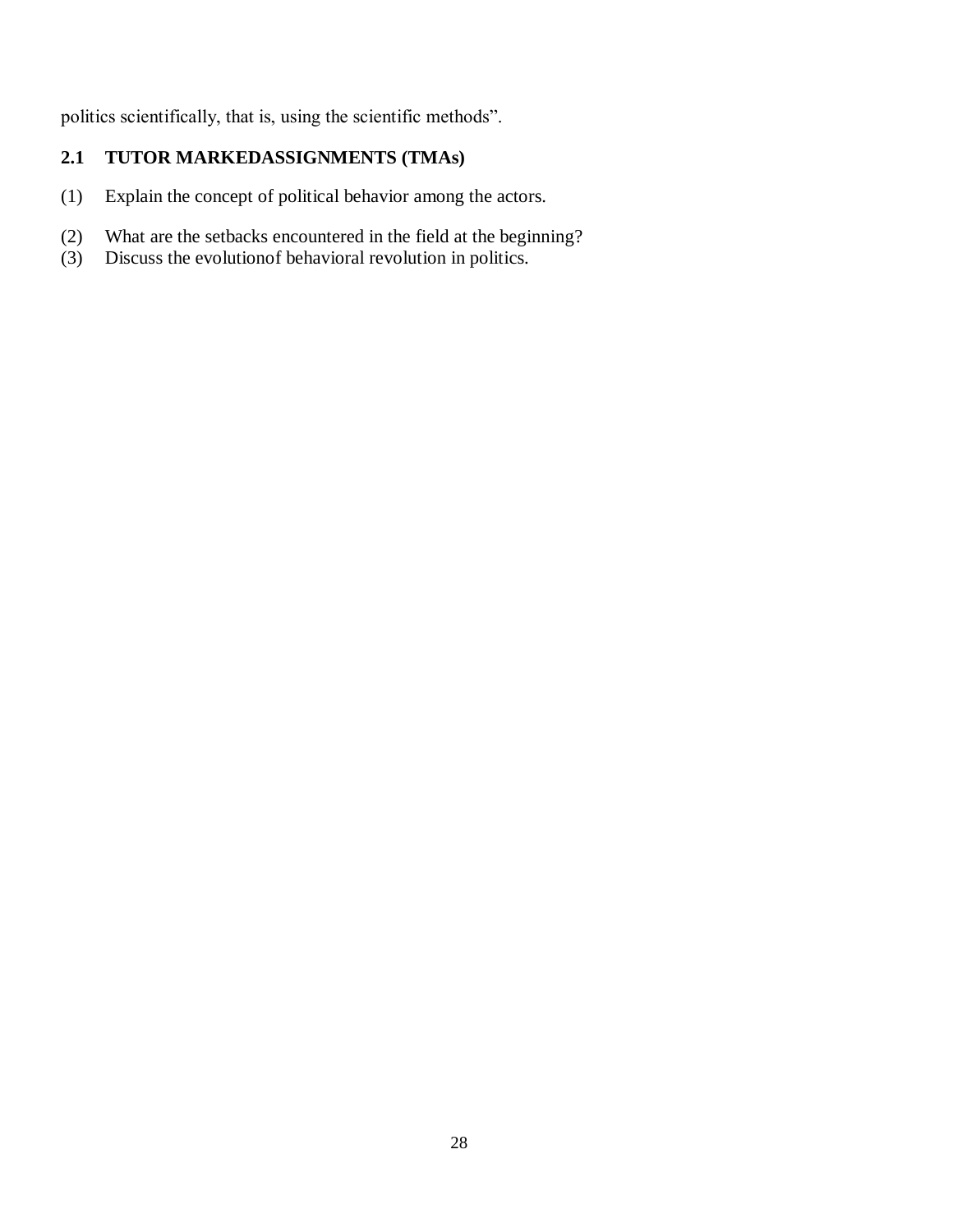#### **7.0 REFERENCES/FURTHER READING**

Ball, A.R. (1977) Modern Politics and Government*, London,* Macmillan.

- Eldersveld, J. and Katz, D (1961) The Impact of Local Party Activities Upon Electorates, Public Opinion Quarterly, 25(1), 1-24.
- Eulau, H. (1968) *Political Behaviour*. In, International Encyclopedia of The Social Sciences New York, Macmillan and Free Press.
- Eulau, H. (1963). The Behavioral Persuasion in Politics New York, Random House.
- Mishler, W. and Rose, R. (2005). Generations, Ageing and Time Patterns of Political Learning During Russia's Transformation
- Rodee C., Anderson T., Christol C. and Greene T. (1976), Introduction toPolitical Science Tokyo, McGrawHill.
- Ulmer, S.(1961)eds., Introductory Readings in Political Behaviour, Chicago, Rand McNally.
- Varma S.P. (1975). Modern Political Theory, New Delhi, Vikas Publishing House. Walton, H. (1985)

Invisible Politics, USA, SUNY Press.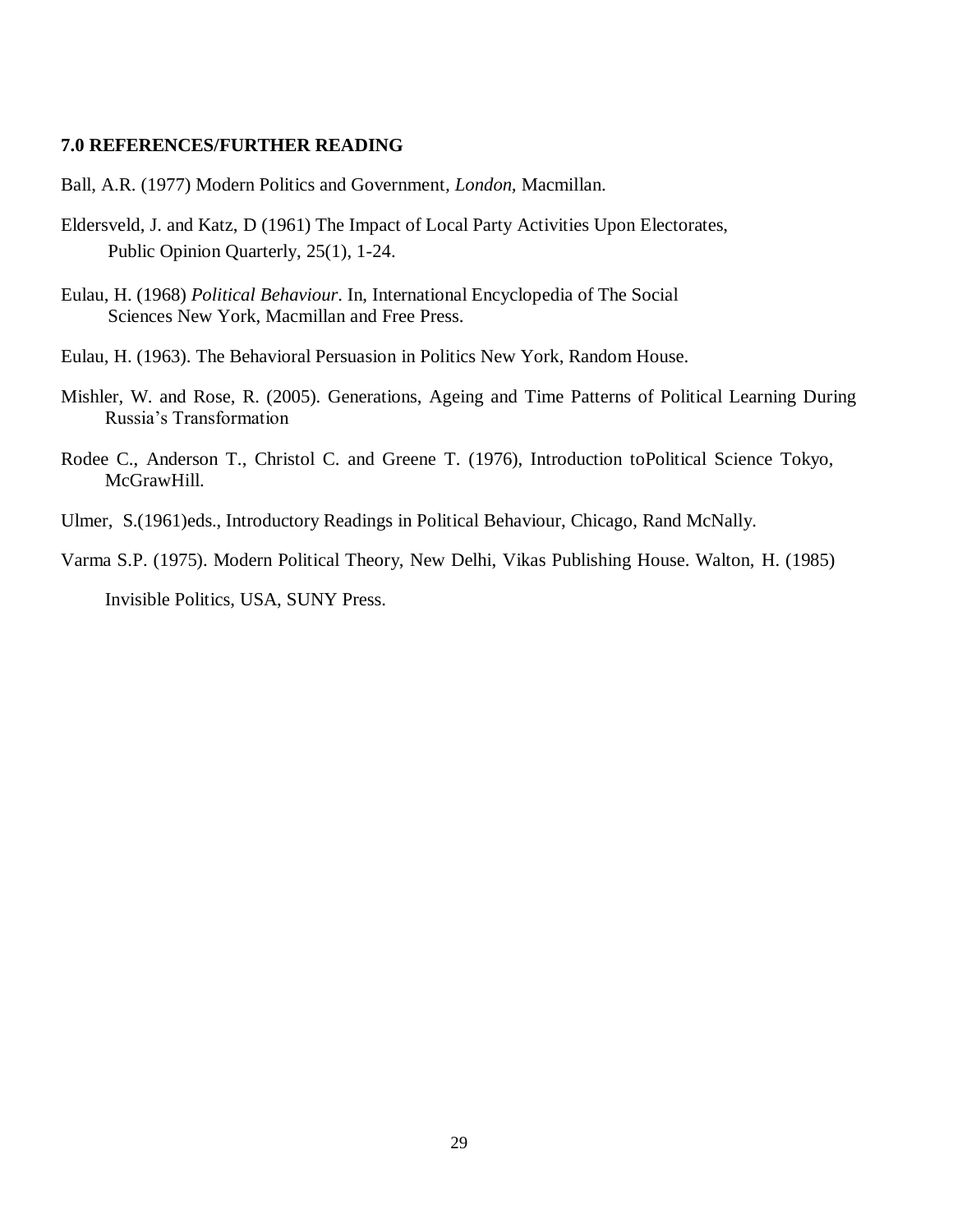## **UNIT 2:FOUNDATIONS OF THE BEHAVIOURAL APPROACH**

## **CONTENTS**

- 1.0 Introduction
- 2.0 Objectives
- **3.0** MainContent
- **3.1** Regularity, Verification, Technique andQuantification
- **3.2** Value Freeness, Systematization, Pure Science,Integration
- 4.0 Conclusion
- 5.0 Summary
- 6.0 Tutor Marked Assignment
- 7.0 References/Further Readings

## **1.0.INTRODUCTION**

We have discussed earlier in unit one that political behaviour shifted emphasis from institutions to individuals and groups in the society. It also changed approach and method from descriptivism to empiricism. These two are done under certain principles and foundations which a leading American behaviouralist has described as the eight intellectual foundation stones of behaviouralism. These foundations stones are what we will emphasis in this unit and examine in details.

## **2.0 OBJECTIVES**

As a student of political science, not only are you expected to understand the foundations upon which behaviouralism stands, you also need to be able to discuss them in logical and sequential details. Specifically, the knowledge of this unit will enable you to:

- (i) Explain the key principles or assumptions of thebehavioral revolution inpolitics.
- (ii) Comprehend a deeper understanding of the nature of the behavioral revolution inpolitics.

## **3.0 MAINCONTENT**

#### **3.1 Regularity, Verification, Technique andVerification**

#### **(a) Regularities**

Behaviouralists argued that the political behaviour of individuals is governed by certain general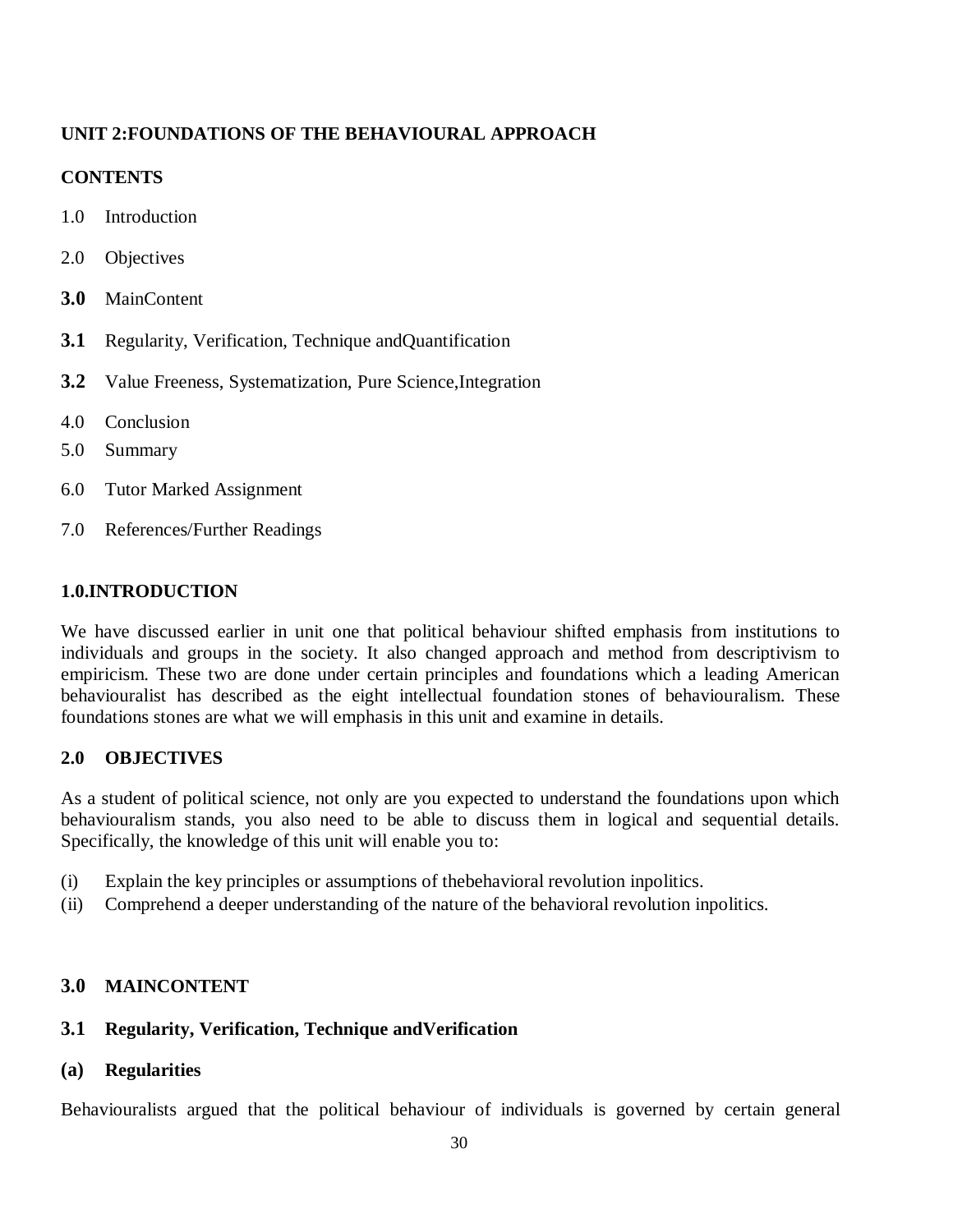underlying assumptions and conditions which can be discovered through systematic study. In other words, the political behaviour of individuals is not arbitrary is governed by certain discoverable factors. For example, if a group of individuals may continue to vote for the same party over a long period of time. Through behavioral research we may be able to show, that the behaviour of these individuals is related to such factors as their socio-economic status, ethnic identity or ideological orientation. On the basis of this knowledge, the behaviouralist will not only be able to explain but also predict the political behaviour of these individuals and others. In short, therefore, behaviouralists argued that there are discoverable uniformities or regularities in political behaviour and that these can be expressed in systematic generalizations or theories with explanatory and predictivevalues.

## **(b) Verification**

The behaviouralists emphasized the need to make the study of politics as factual, empirical and scientific as possible. They argued that just as the natural and physical sciences are based on actual and observable events, political science most also be based on factual or empirical processes. They, therefore, contended that all statements, generalizations or theories about political behaviour must be based on factual observation and must be testable or verifiable by reference to actual political conduct. This process of empirical verification is the most important criterion for assessing the validity, acceptability or utility of any generalizations or statements about political behaviour.

**(c) Techniques** The observation of political behaviour and the verification of statements and generalizations arising from the observation must be based on the use of reliable and sophisticated scientific techniques, including well-structured interviews, sample surveys, statistical measurements and mathematical models. In short, the behaviouralists argued that reliable and effective means must be developed for observing, recording and analyzing politicalbehaviour.

#### **(d) Quantification**

The use of statistical and mathematical measurements can help to achieve adequate precision or accuracy in observing, recording and analyzing political behaviour. There must, therefore, be a shift in methods from the qualitative judgments that dominated the Normative-Philosophical Approach, to the quantitative measurements that are usually associated with the natural and physical sciences. Behaviouralists however, resolved that quantitative methods must be used not for their own sake, but only where possible, relevant and meaningful in the light of other objectives. This is why David Truman asserted that the political scientist should perform his research in 'quantitative terms if he can, and in qualitative terms, if hemust'.

## **3.2 Value Freeness, Systematization, Pure Science andIntegration**

#### **(a) ValuesFreeness**

Values or ethical evaluations are a feature of the Normative-Philosophical approach to the study of politics and must be deemphasized in the scientific behaviorral approach. The behavioral approach is not guided by ethical evaluations. Rather, it is based on empirical and scientific explanation. While the student of political behaviour may sometimes make ethical judgments or evaluations, he should for the sake of clarity not confuse them with empirical observations or generalizations. In other words, empirical political research must be kept analytically distinct from ethical or moral philosophy.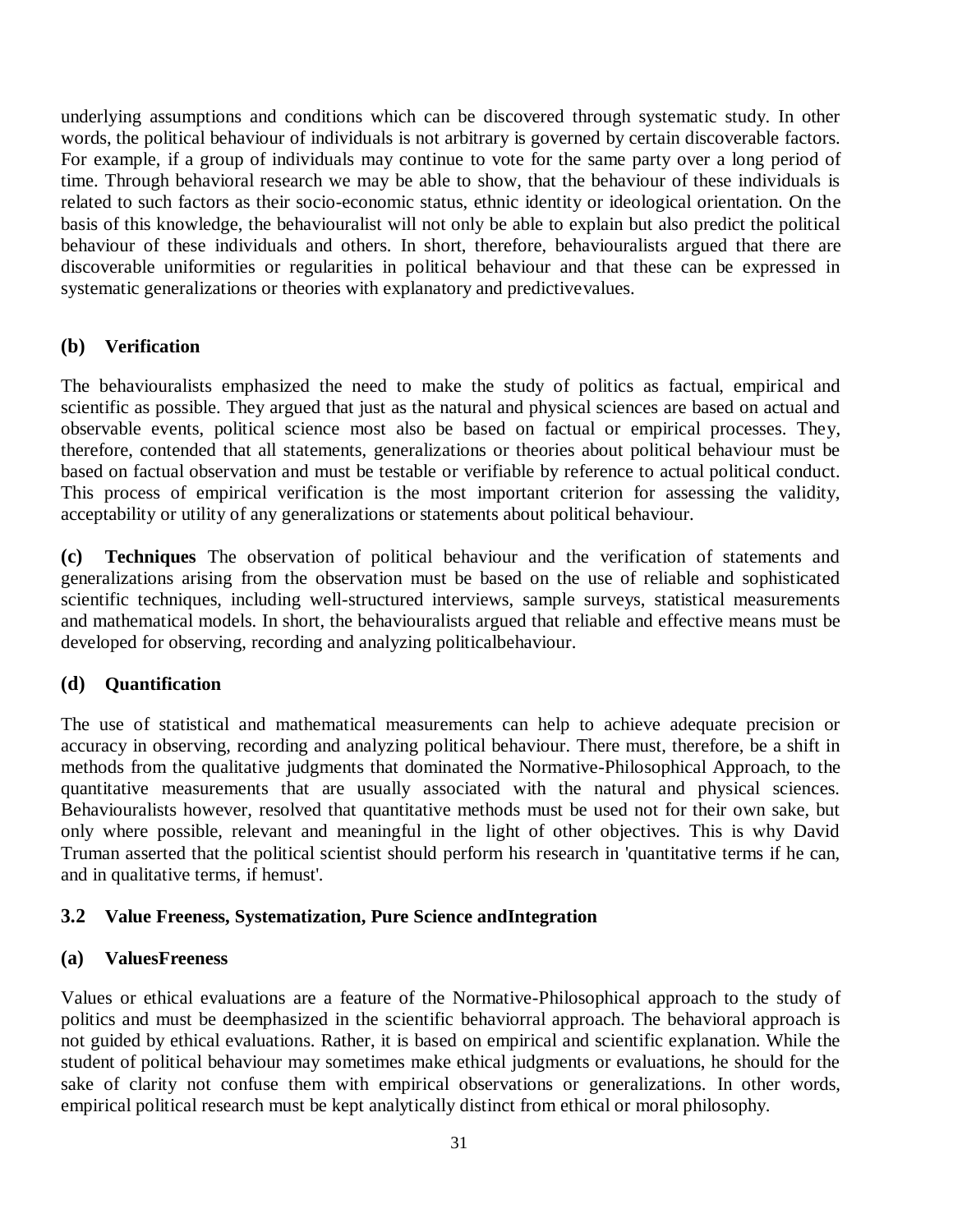#### **(b) Systematization**

Any piece of empirical political research, or any attempt at the observation of political data, must not be seen as an end in itself but as a means to the development of a systematic theory or generalization. In other words, empirical research should be 'theory- oriented and theory-directed'. Indeed research and theory should be 'developed as mutually indispensable parts of the scientific study of political behaviour. As David Easton put it, 'research untutored by theory may prove trivial, and theory unsupported by data, futile'.

It is important to note that a theory is an empirically testable statement that is designed to explain certain events or facts. It is an important element of any scientific enterprise or endeavor. At the most basic level, a theory can take the form of such testable generalizations as: 'Issues do not have a significant influence on the party preferences of the electorate ethnic affiliation is the most important determinant of voting behavior'. 'An electoral system based on proportional representation encourages a multi- party system'. These are hypothetical mainly, but they are also theoreticaltoo.

In essence, systematization means that any research on political behaviour must be pursued not as an end in itself but as a means to prove or disprove the kind of generalizations indicated above.

## **(c) Pure Science**

Applied research, or the application of scientific knowledge to the solution of social problems, is as much a part of the scientific enterprise as is theoretical understanding or explanation. However, the scientific explanation of political behaviour logically precedes and provides the basis for any efforts to utilize political knowledge to the solution of urgent socio-political problems. To the behaviouralists, this implies that greater importance should be attached to pure research or scientific explanation than applied research, policy formulation or 'political engineering'. Indeed, the behaviouralists argued that a political scientist should be contented with understanding and explaining political behaviour even if the resultant knowledge cannot be applied to solve specific socio-political problems.

#### **(d) Integration**

Finally, the behavioral approach seeks to promote the unity of the social sciences, namely political science, economics, sociology, psychology and geography. It expresses the hope that someday the walls which separate political sciences from the other social sciences will crumble. Behaviouralists argued that because the social sciences deal with the totality of social existence, political research can ignore the findings of other social science disciplines only at the risk of undermining the validity and relevance of its own results orgeneralizations.

#### **SELF ASSESSMENT EXERCISE**

Examine the individual principles of behaviouralism and justify their necessity in advancing the course of political studies.

#### **4.0 CONCLUSION**

The principles upon which the behavioral school stands can be summed up in eight places. As formulated by David Easton who refers to them as the foundation stones of behaviouralist, they include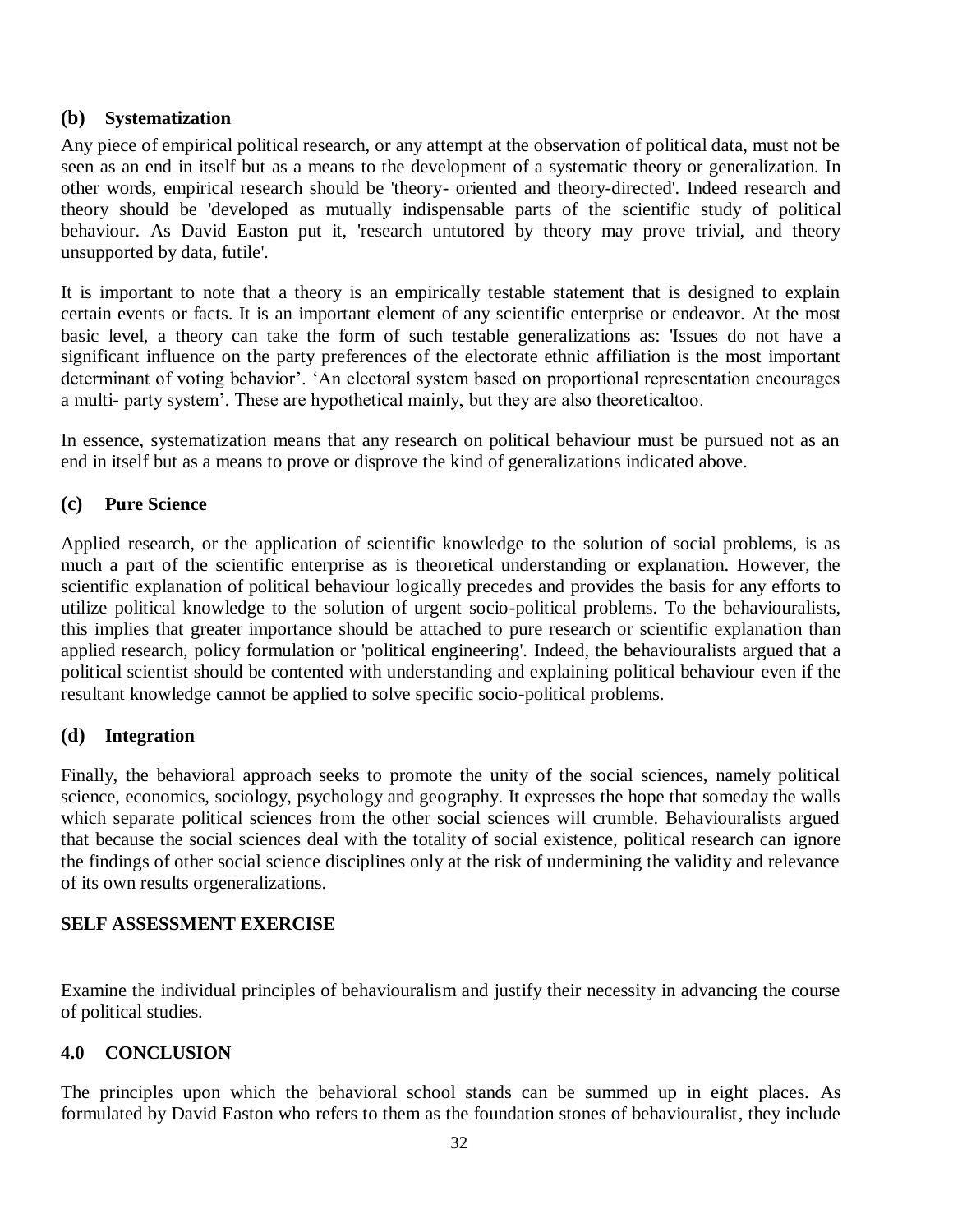regularities, verification, techniques, quantification, values, systematization, pure science and integration. The essence of standing on all these is to achieve objectivity and strong generalization in the study of politics in such a way that will make political science more modern and interactive towards other disciplines

# **5.0 SUMMARY**

In the foregoing we stated and highlighted the eight pillars of behaviouralismviz a viz the ultimate aim that they are poised to achieve in the study of politics. These principles are values, systematization, pure science, integration, regularity, verification, techniques and quantification. They respectively emphasize the need to separate ethical evaluation from empirical explanation, to direct empirical research towards systematic theories or generalizations, to give autonomous importance to pure research and to integrate political science with the other social sciences.

## **6.0 TUTOR MARKEDASSIGNMENTS (TMAs)**

- (a) Enumerate and discuss the foundational stones of politicalbehaviour.
- (b) Discuss the value of using scientific method in the study ofpolitics?

## **7.0 REFERENCES/FURTHER READING**

- Easton, D. (1967) "The Current Meaning of Behaviouralism", In Charlesworth. J. (ed.) *Contemporary Political Analysis, New* York, The Free Press.
- Truman, D. (1955) "The Impact on Political Science of the Revolution in the Behavioral Sciences", In, Research *Frontiers in Politics and Government.* Washington, Brookings Institution.
- Eulau, H. (1968) Political Behaviour, In *International Encyclopedia of The Social Sciences* New York: Macmillan and Free Press.

Varma, S.P (1975) Modern *Political Theory,* New Delhi: Vikas Publishing House.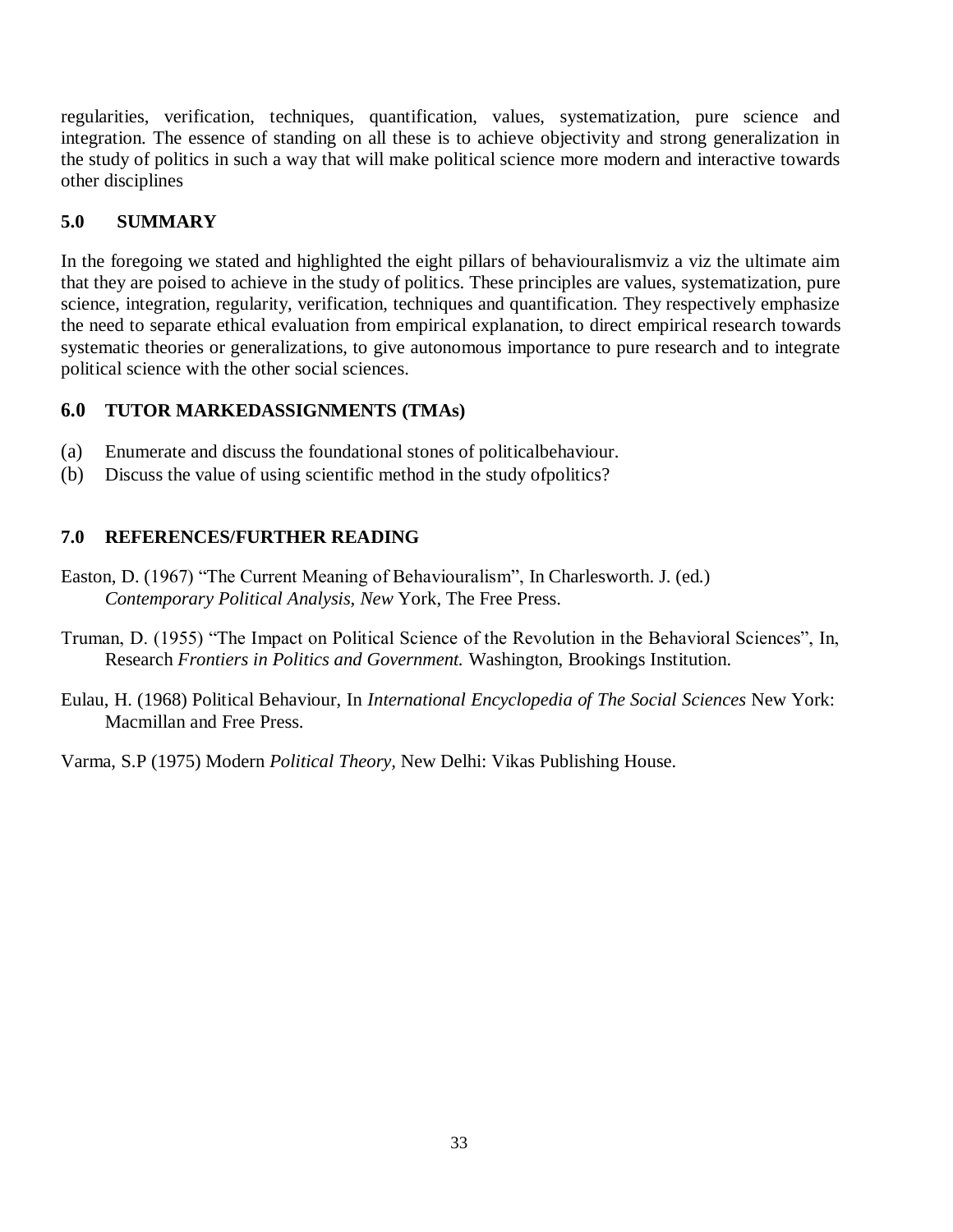## **UNIT 3:CHALLENGES TO THE BEHAVIOURAL APPROACH**

- 1.0 Introduction
- 2.0 Objectives
- **3.0** MainContent
- **3.1** Complexity of Human Behaviour, Difficulty in Verification, Rigidity of Technique and Over glorification ofQuantification
- **3.2** Inevitability of Values, Politics is not Science and Possible Loss of identity
- 4.0 Conclusion
- 5.0 Summary
- 6.0 Tutor Marked Assignments
- 7.0 References/Further Reading

#### **1.0 NTRODUCTION**

The traditionalists have always picked loopholes in the principles of the behaviouralists, an act which have also led to academic discuss. Therefore, in this unit we shall highlight, identify and describe some of their criticisms, especially against those that David Easton described as the eight foundation stones of behaviouralism.

## **2.0 OBJECTIVES**

This unit teaches you to:

- (i) Understand and appreciate the intellectual tradition of constructive criticism
- (ii) Identify the traditionalists' criticisms of the behavioral approach to the study of politics.
- (iii) Asses the relevance or merit of these criticisms
- (iv) Be familiar with methodological debates in the study ofpolitics.

## **3.0 MAINCONTENT**

## **3.1 Complexity of Human Behaviour, Difficulty in Verification, Rigidity of Techniques and Over Glorification of Quantification**

#### **(a) Complexity of Human Behaviour**

Critics of the behavioral approach have questioned the argument that the political behaviour of individuals is characterized by certain uniformities and generalities which can be discovered through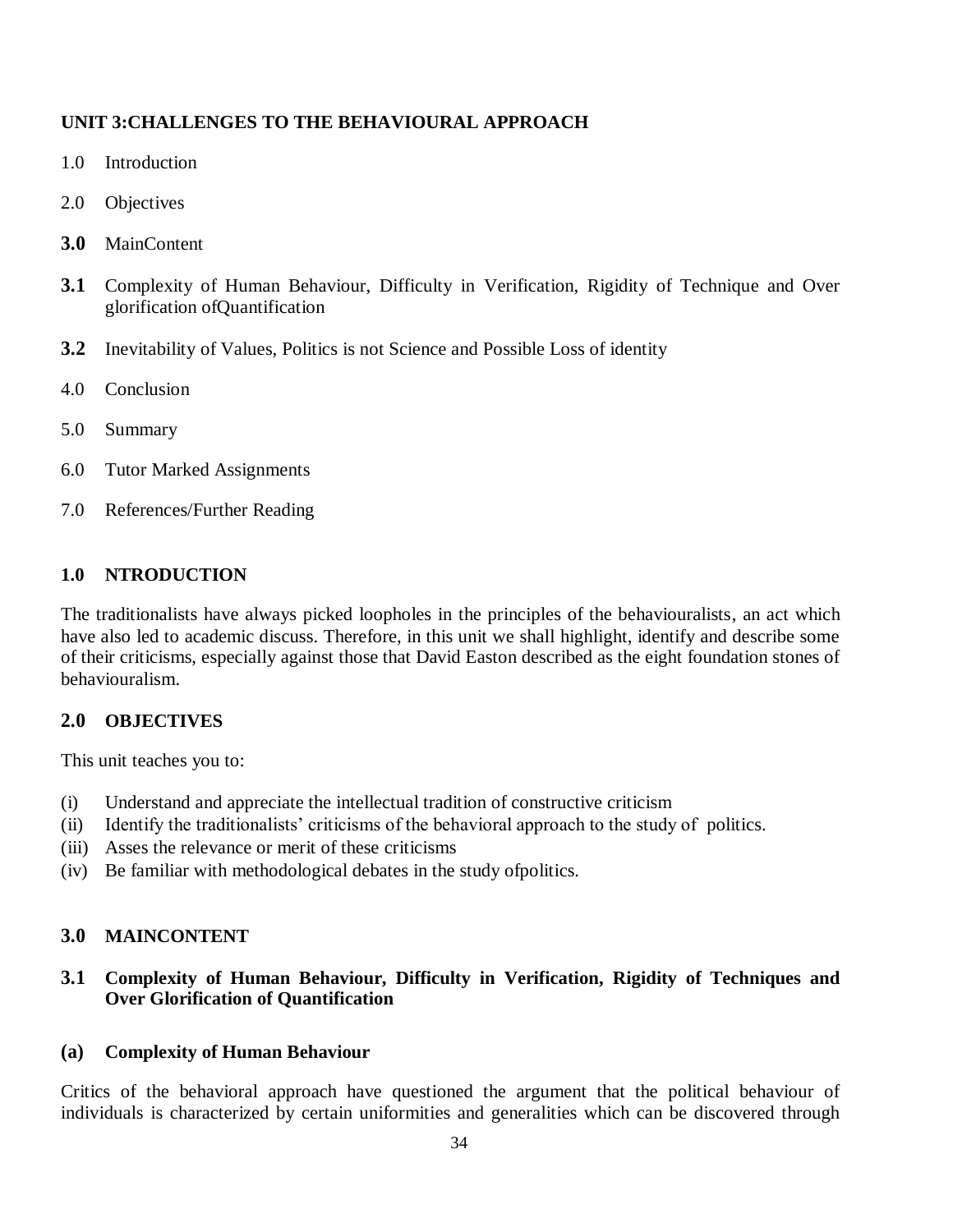systematic and scientific study. These critics argue that human behaviour is so complex and fluid in natureand cannot be subjected to rigorous scientific inquiry. They contend that there are so many uncontrollable,inexplicable, unique and changing factors guiding human behaviour that any theoretical generalizations are bound to be very weak or trivial. Under these circumstances, the critics or traditionalists argue that descriptive approach may in fact be more rewarding or successful than the socalled scientific approach which merely attempts to impose artificial and neat generalizations on very unique and complex patterns of political behaviour.

## **(b) Difficulty in Verification**

The behaviouralists, as we pointed out in the preceding unit, argued that all statements, generalizations or theories about political behaviour must be based on factual observation and must be testable by reference to actual political conduct. The traditionalists, however, maintain that only a small segment of political conduct can actually be observed in behavioral terms. They argue that there are so many institutional, normative and ideological variables that affect human political behaviour which cannot be observed or recorded even when the most sophisticated data gathering techniques in the social sciences are used. Any adequate, study of political life, the traditionalists conclude, must therefore accommodate the many forces and processes that are not directly, observable or empirically verifiable.

## **(c) Rigidity of Techniques**

According to critics, the emphasis of the behaviouralists on the use of sophisticated techniques has led to the glorification of technical methodologies at the expense of real knowledge and understanding. Thus, the traditionalists accuse the behaviouralists of neglecting or ignoring vital areas of political life which are not directly amenable to scientific techniques and focusing, instead, on relatively trivial and narrow issues that are hardly fundamental to politics.

## **(d) Over glorification of Quantification**

While the behaviouralists argued for the use of quantitative measurements and mathematical models in the study of political behaviour, the traditionalists argue that political life is essentially unquantifiable. The most important political questions, the critics argue, require description and ethical evaluation, rather than quantification and measurement. The critics contend that much of political life is so imprecise, complex and unpredictable that any attempt at quantification can only produce very limited and trivial results. To sum up, in this section of the lecture we have attempted to describe some ofthe criticisms of the behavioral approach to the study of politics. Specifically, we have focused on those criticisms relating to regularities, verification, techniques and quantification. Basically, the critics or traditionalists contend that political processes are too complex and unpredictable to permit any useful theoretical generalization, empirical verification, application of sophisticated scientific techniques or quantification. How would you assess the merit or validity of the aforementioned criticisms? To answer the question, you will need to refer to our discussion in lecture two on the principles of behaviouralism. However, for more discussion of these criticisms, as well as the various responses and counter arguments of the behaviouralists, read chapter three of S.P Verma's very useful work, *Modern Political Theory.*

## **3.2 Inevitability of Values, Systematization, Politics is not and cannot be Science, Possible Loss of Identity**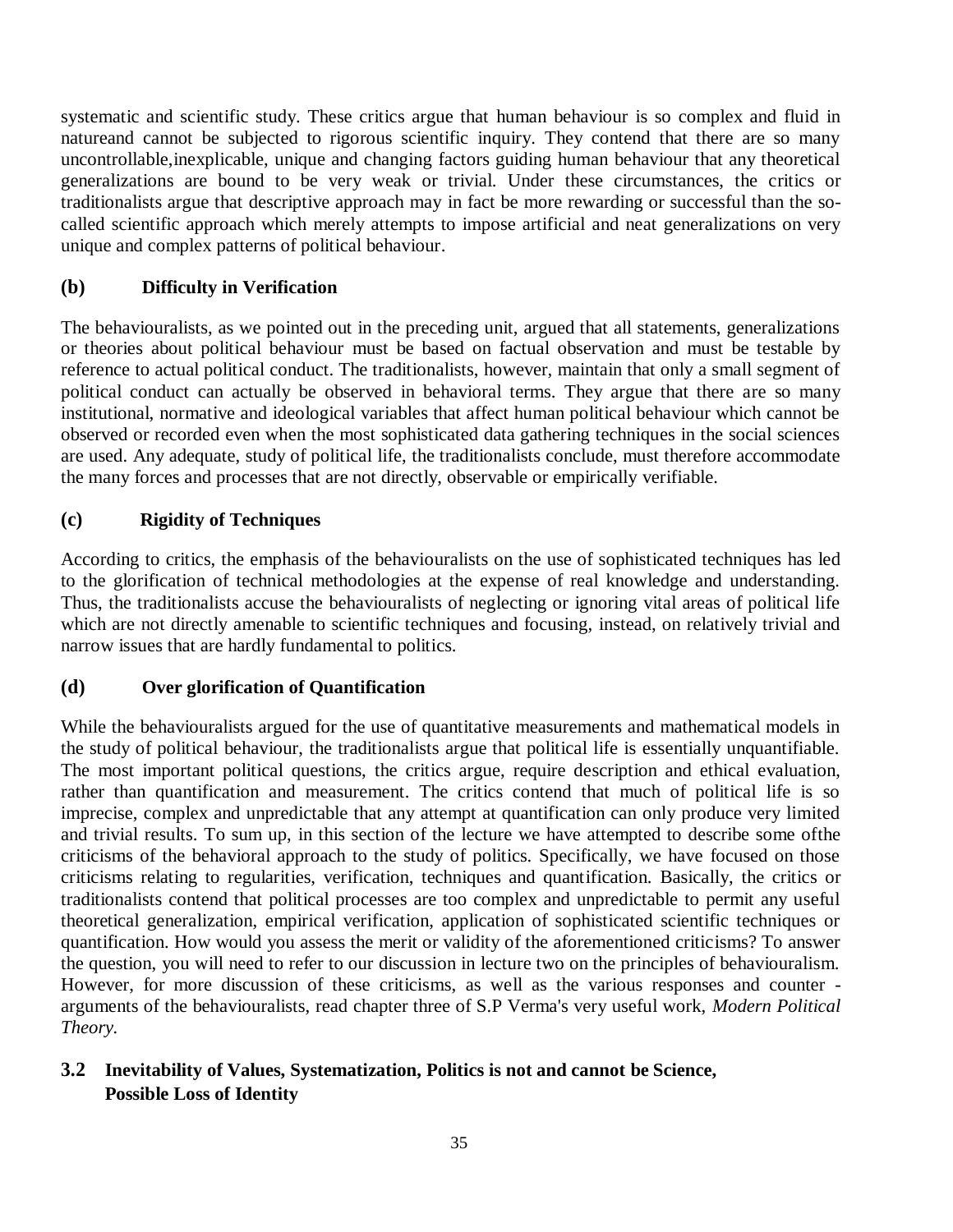#### **(a) Inevitability of Values**

Critics of the behavioral approach argue that the contempt of behaviouralists for value judgments is unjustified and misleading. The critics make two main points. In the first place, they argue that the most important political issues today are closely bound up with ethical and moral judgments. For instance, issues like racism, war, peace, justice, democracy, freedom and development, which dominates political debates in the world today, can only be studied and resolved within an ethical framework and not in a moral vacuum.

In the second place, the critics argue that the behaviouralists themselves have hardly been able to escape from making value judgments and preferences. Thus, in selecting a subject for investigation, the behaviouralist is guided by his personal or ideological biases and judgments rather than by any scientific criteria. Some critics have even gone further to argue that, in pretending to avoid value judgments, the behaviouralists have actually become conservative defenders of the status quo, steadfastly opposing any attempt to raise moral and critical questions about existing political arrangements.

#### **(b) Systematization**

The behaviouralists, as we pointed out in the last lecture, argued that empirical research should lead systematically to the development of appropriate theories and generalizations about political behaviour. Critics, however, argue that the behaviouralists have not done much to develop systematic theories of political behaviour. The behaviouralists, the critics conclude, have hardly been able to move beyond the experimentation with, and proliferation of, basic concepts, hypotheses and techniques which cannot enhance the reliability and integrity of political studies.

#### **(c) Politics is not, and cannot be Pure Science**

Critics of the behavioral approach have denounced any attempt to elevate pure science into an end itself. The critics argue that scientific research is useless unless it can be utilized in solving urgent socio-political problems. They accuse the behaviouralists of trying to abandon their social responsibilities as researchers. The critics or traditionalists contend that an adequate approach to the study of politics must recognize the need to use knowledge to increase the general level of welfare in the society.

#### **(d) Possible Loss of Identity**

The critics of behaviouralism are not opposed to the suggestion that the study of politics can be enriched or enhanced by closer collaboration with the social sciences. They, however, argue that care must be taken not to jeopardize the identity, integrity and independence of politics as a discipline. Rather, politics, while borrowing from concepts and knowledge developed in the other disciplines, must be allowed to develop as a distinctive and respectable field of study.

#### **SELF ASSESSMENT EXERCISE**

Compare and contrast the criticisms of traditionalists against the realistic nature of behaviouralists' postulations to justify their claims.

#### **4.0 CONCLUSION**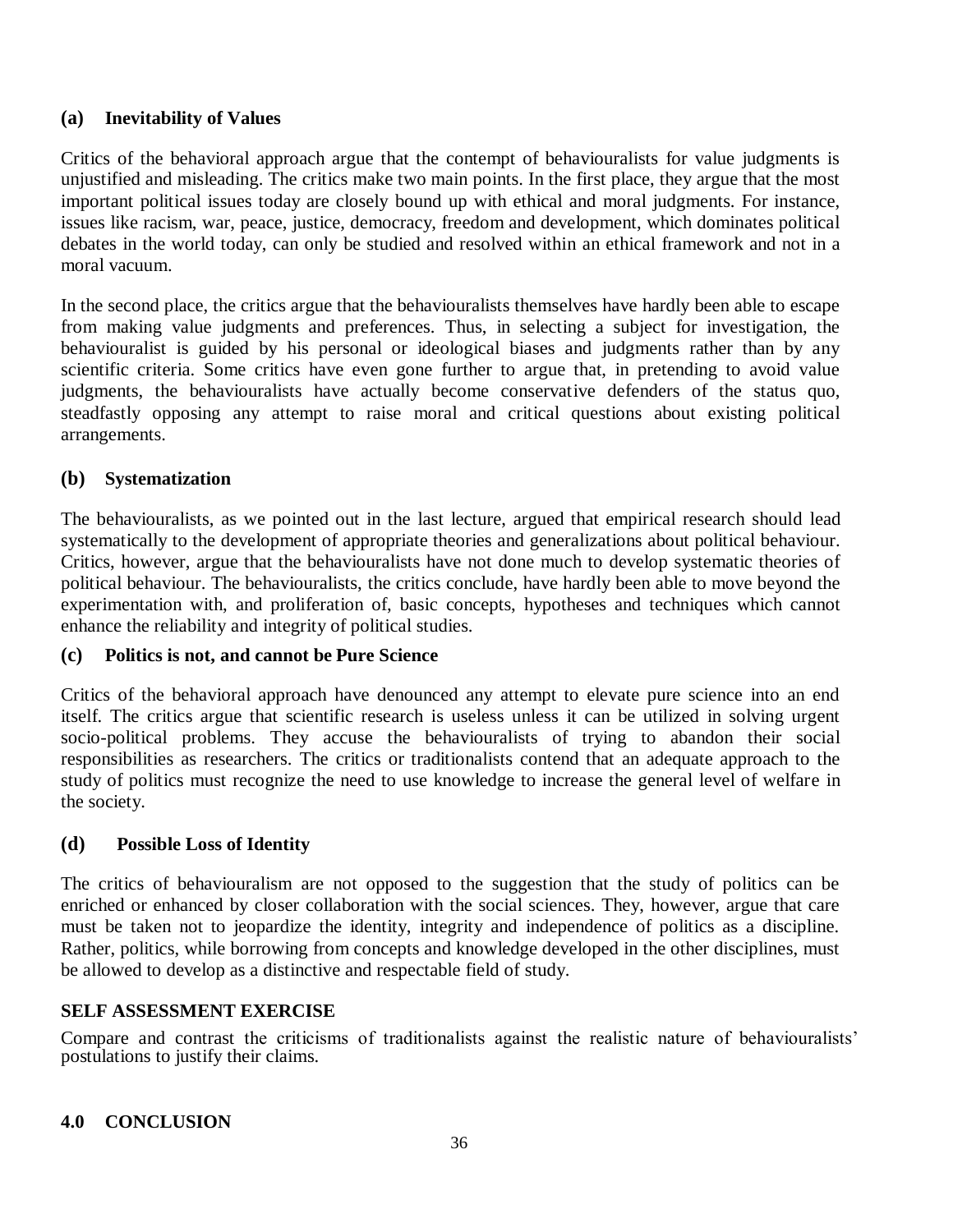RemiAnifowose observes that "there have been disagreements among the behaviouralists on a number of issues. Some of them were satisfied with political science as it had been practiced before behavioral revolution and saw no cogent reason for such drastic change proposed by the behaviouralists. Others were less complacent with the state of the discipline". In cogent terms the behavioral approach to the study of politics has been subjected to sharp criticisms. The traditionalists feel that the scientific goals of behaviouralism are premature and counter-productive. They argue that political life is too complex and unique to permit systematic generalizations, verification, quantification or the use of sophisticated scientific techniques. They also raise questions about the desirability, validity or feasibility of such principles of behaviouralism as value- neutrality, systematization, pure science and the integration of the social sciences. For instance, the traditionalists argue that value-neutrality is both undesirable and impossible, that relatively little has been achieved by behaviouralism regarding the development of general theories of political behaviour, that research that cannot be utilized to promote the greater interest of society is useless, and that the integration of political science with other social sciences should be pursued with the greatest caution.

#### **5.0 Summary**

In summary, this unit has made clear those criticisms of behaviuoraism school of thought relating to the complexity of human behaviour rigidity in techniques, difficulty of systematisation, non-scientific nature of political science, difficulty of integration among other things. All these were the argument raised by the traditionalists against the behavioural approach.

#### **6.0 TUTOR MARKEDASSIGNMENTS (TMAs)**

- (i) Justify the traditionalists' assertion that human behaviour is complex and cannot be summarily systematized as the behaviouralists proposed.
- (ii) Integration of political science with other disciplines may lead to loss of the former's identity. Discuss.
- (iii) Briefly discuss how the excessive emphasis on quantification reduces the quality of political findings.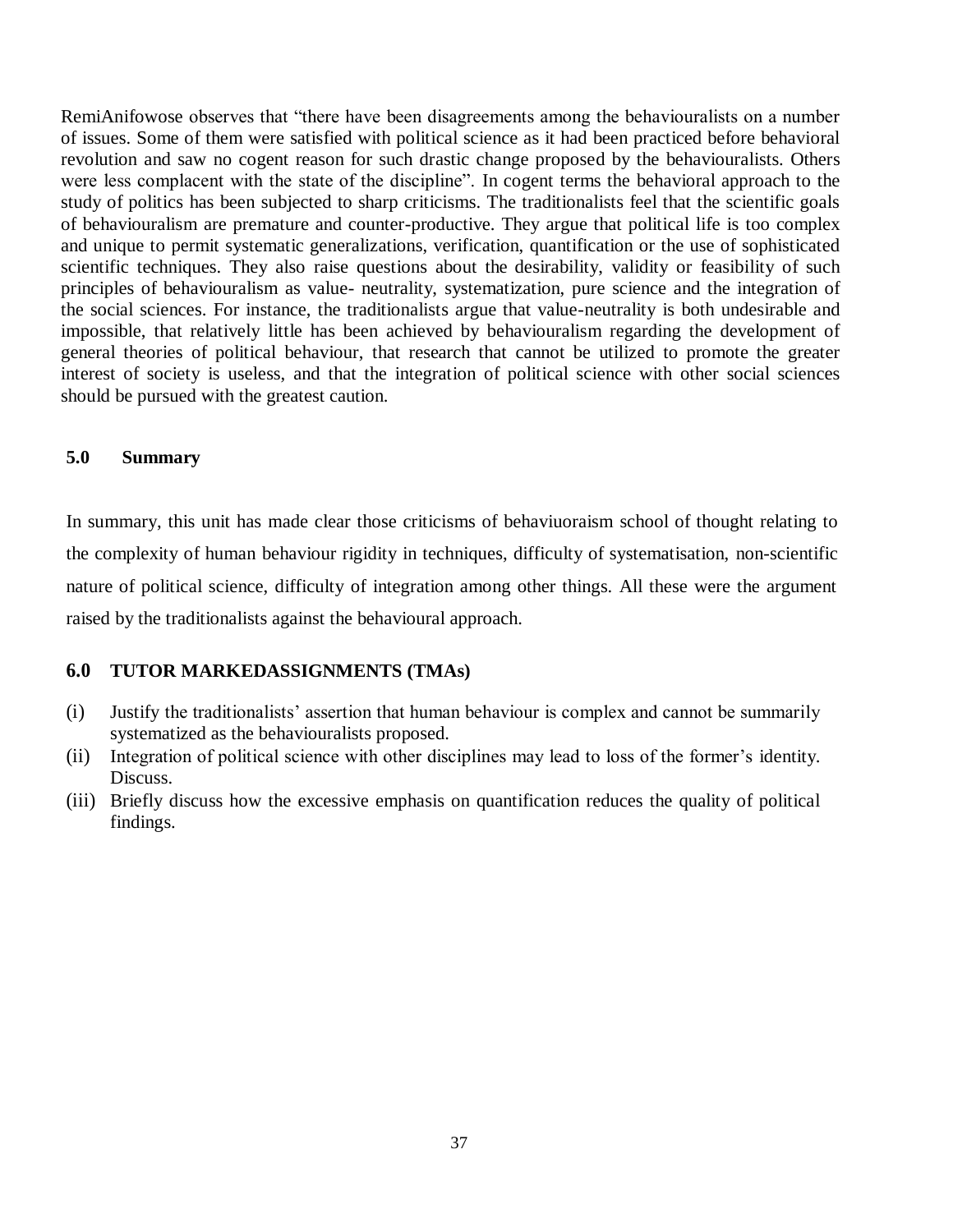#### **7.0 REFERENCES/FURTHER READING**

- Christian, B (1969) "A Critical Evaluation of the Behavioral Literature", In James, A. and Vincent, T eds., *Contemporary Political Thought: Issues and Scope, Value and Direction*, New York, Holt, Rinehart and Winston,
- Subley, M. (1967) "The Limitations of Behaviouralism" In Charlesworth, J. ed., *Contemporary political analysis.* New York: The Free Press.
- Hass, M. And Becker, L. "The Behavioural Revolution and After", in Haas, M. and Kariel, H. eds., *Approaches to the Study of Political Science,* Chandler Publishing Company.
- Strauss, L. (1966) "An epilogue", in Storing, H. (ed.) *Essays in the scientific study of politics*. H New York: Rinehart and Winston

Varma, S.P. (1975). Modern Political Theory*.* New Delhi, Vikas Publishing House.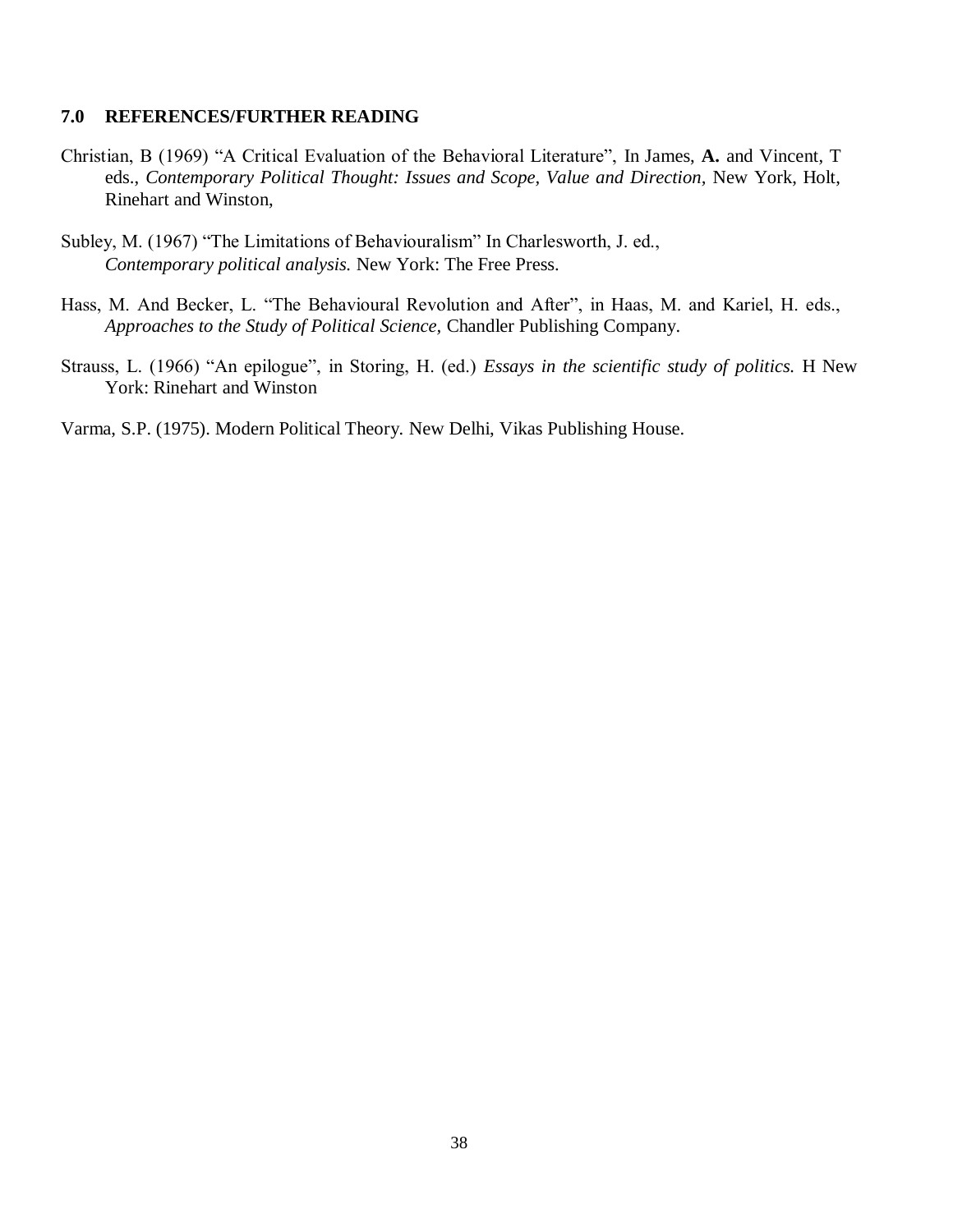### **UNIT 4:POST BEHAVIOURALSIM**

- 1.0 Introduction
- 2.0 Objectives
- **3.0** MainContent
- **3.1** Substance, Social Change, Realism andValues
- **3.2** Social Relevance, Actions,Politicization
- 4.0 Conclusion
- 5.0 Summary
- 6.0 Tutor Marked Assignments
- 7.0 References/Further Reading

### **1.0 INTRODUCTION**

In this unit, more attention will be given to the study of some behaviouralists who address and probably correct some of the shortcomings and limitations they perceived in behaviouralism. This is the attempt made by behaviouralists to reform behaviouralism based on their own perception and in response to criticism of the traditionalists. It is known as post-behaviouralism. There are seven principles of postbehaviouralism as will be discussed in what follows. Please note that the post behaviouralists are different from anti behaviouralists. The former are themselves behaviouralists while the latter are their critics.

## **2.0 OBJECTIVES**

At the end of this unit, the students should:

- (i) Be more deeply familiar with the role of criticism and dialectics in intellectual tradition.
- (ii) Be able to describe the contribution of the post-behavioral movement to the study ofpolitics
- (iii) Be able to distinguish the criticisms of the behavioral approach by the traditionalists from the criticisms of the approach by the post-behaviouralists themselves.

## **3.0 MAINCONTENT**

#### **3.1 Substance, Social Change, Realism andValues**

The same David Easton, you will remember, the leading American political scientist who formulated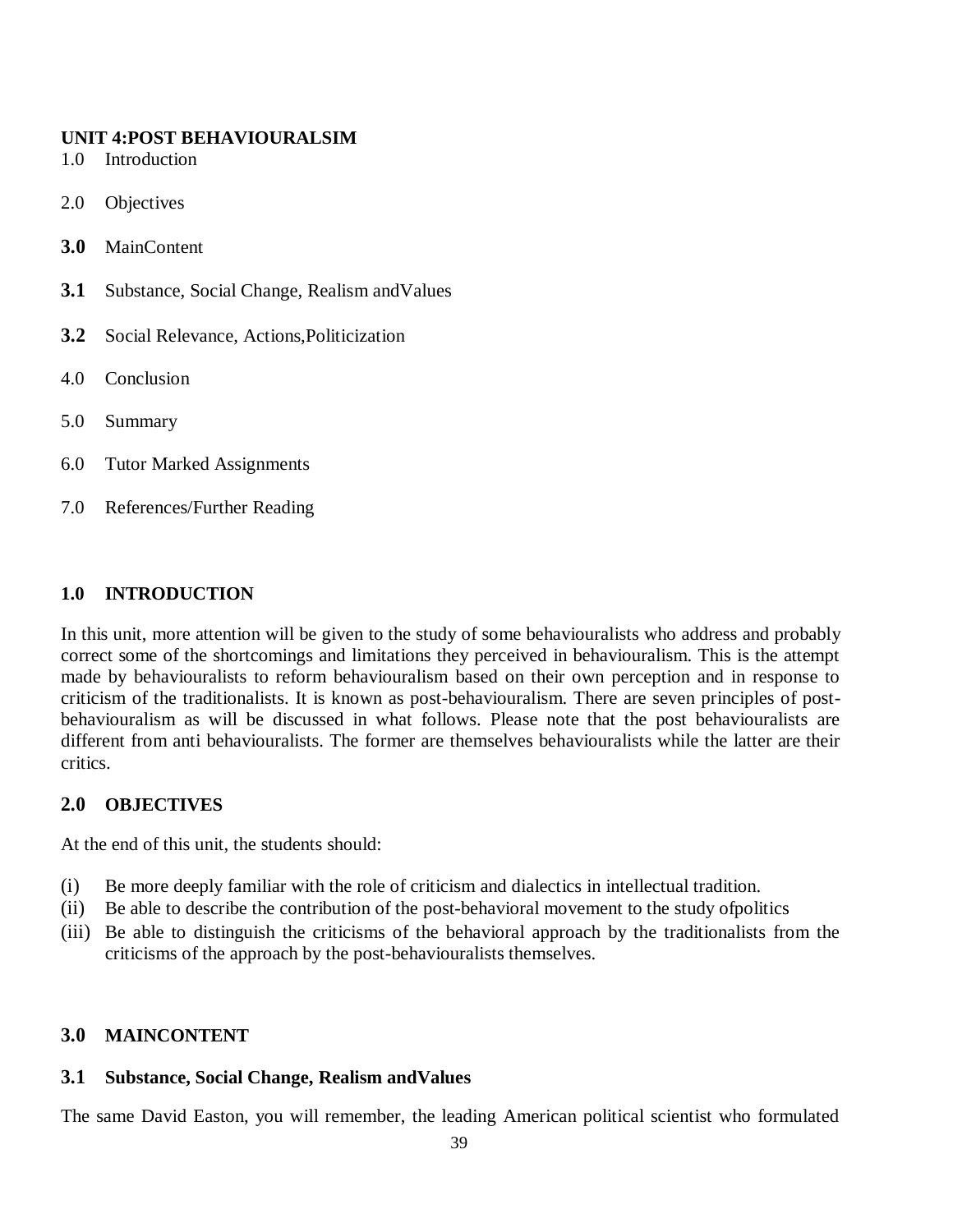the eight foundation stones of behaviouralism is the very onewho started the post behavioral movement. The principles are seven, and what we do in this unit is to discuss them in turn.

## **(a) Substance**

The behaviouralists turned post-behaviouralists, acknowledged the need to receive greater primacy to the substance or subject of political investigation than the techniques of research and analysis. They argued that the use of scientific and sophisticated tools of research and analysis, while desirable and rewarding, is not the most important thing in the study of politics. A far more important consideration, the post-behaviouralists argued, should be the ability of these tools to contribute to the development of knowledge about the fundamental issues ofpolitics.

## **(b) Social Change**

The behaviouralists, as we pointed out in unit 3, have been accused of defending the existing social order or status quo under the guise of value-neutrality. The post-behaviouralists, on the other hand, argued that political science should transcend the social conservatism of the behavioral movement and, instead, help to achieve and sustain progressive and constructive change in the society.

## **(c) Realism**

The post-behaviouralists recognized that the one-sided quest for scientific sophistication in the heyday of behaviouralism had led to a political science that was hardly in touch with the crises and conflicts of actual political life. The post- behaviouralists argued that contemporary political science could not afford to ignore the grim or unfortunate realities of political existence. Instead, it must address these realities and contribute to their resolution.

## **(d) Values**

The behaviouralists tended to downgrade the role of values in the study of politics and often upheld the need for value-neutrality. The post-behaviouralists, on the other hand, argued that the study of politics must be guided by such positive and progressive values as justice, equality and freedom. The postbehaviouralists indeed argued that if knowledge was to be relevant in the solution of societal problems, then values had to be given a primary *or* central place in the scientific process. The idea of value neutrality, they concluded, is not only a myth, but is also socially and politically undesirable.

## **3.2 Social Relevance, Actions,Politicization**

## **(a) Social Relevance**

The post-behaviouralists argued that political scientists must be socially relevant by contributing to the solution of the major problems of society. In other words, the post- behaviouralists were of the opinion that it was the responsibility of political scientists to do their best to create and sustain a better society and to uphold such progressive and humane values as egalitarianism, freedom, welfarism andjustice.

# **(b) Action**

Following from the principle of social relevance discussed above, the post- behaviouralists argued that political scientists must act to reshape society for the better. In other words, the post-behaviouralistwere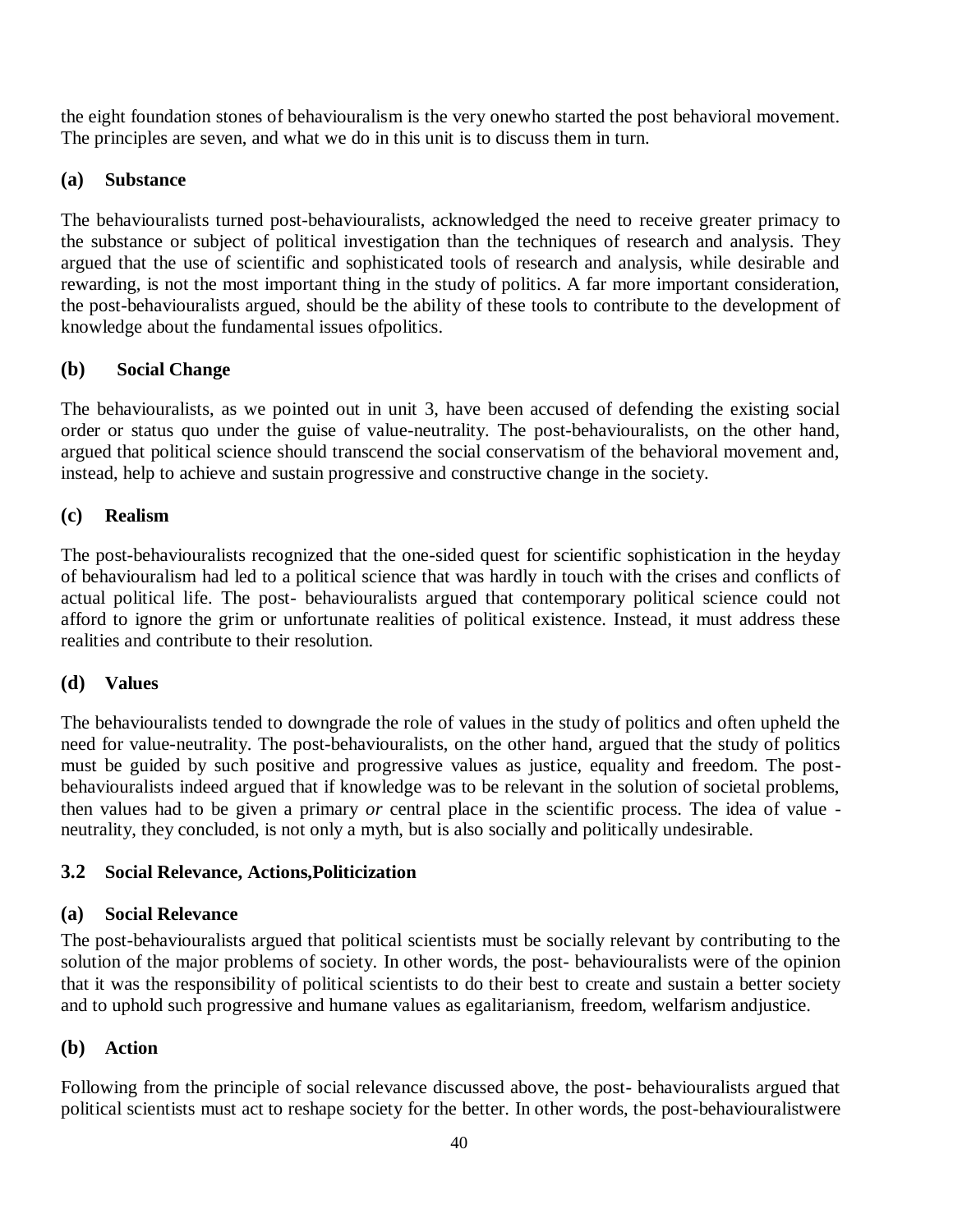of the view that political scientists must not only be guided by a sense of social commitment and relevance in executing their research agenda, but also take practical and immediate action to reform and improve the conditions of socio-politicalexistence.

## **(c) Politicization**

The post-behaviouralists conclude that political scientists not only have a responsibility to undertake socially relevant research, but that they must also take practical steps to improve society. The implication of this argument is that political science, and indeed any area of scientific and systematic knowledge, must be politicized or actively and closely involved in the society's politicalprocesses.

In essence, all seven principles of post-behaviouralism discussed in this unit basically revolve around the need to make the study of politics more socially relevant and politically active. It is important to add that the political behaviouralists, unlike the traditionalists, did not oppose the desirability, viability of a scientific approach to the study of politics. On the contrary, the post-behaviouralists argued for a *science* of politics that is more socially relevant. There is no doubt that the criticisms of behaviouralism by the traditionalists and post-behaviouralists overlap or coincide in some respect. Yet, as already indicated, the post-behaviouralists, many of who were fact former behaviouralists, were very committed to the scientific study of politics, while the traditionalists werenot.

## **SELF ASSESSMENT EXERCISE**

What are thevalues of Post-behaviouralism?

# **4.0 CONCLUSION**

The post behaviouralist movement arose from the acknowledgement of the limitations of behaviouralism by the behaviouralists themselves. To transcend these limitations, the behaviouralists turned post-behaviouralists proposed the following seven conceptual principles, namely, substance, social change, realism, values, social relevance, action and politicization. The post-behaviouralists differ from other criticsofbehaviouralism in the important sense that they (i.e. the post-behaviouralists) did not oppose the scientific aspirations of behavioral political science. Rather, they called for a science of politics that is more socially relevant and active.

# **5.0 SUMMARY**

In this unit, we have identified and discussed the major principles of the post-behavioral movement and concluded that the post-behaviouralists did not oppose the scientific aspirations of behavioral political science. Rather, they called for a science of politics that is more socially relevant and active.

# **6.0 TUTOR MARKED ASSIGNMENT (TMAs)**

- **1.** Justify the argument that post-behaviouralism is different from the earlier criticism of behaviouralism bytraditionalists.
- **2.** Critically appraise the similarities between the positions advanced by critics of behaviouralism andPost-behaviouralists.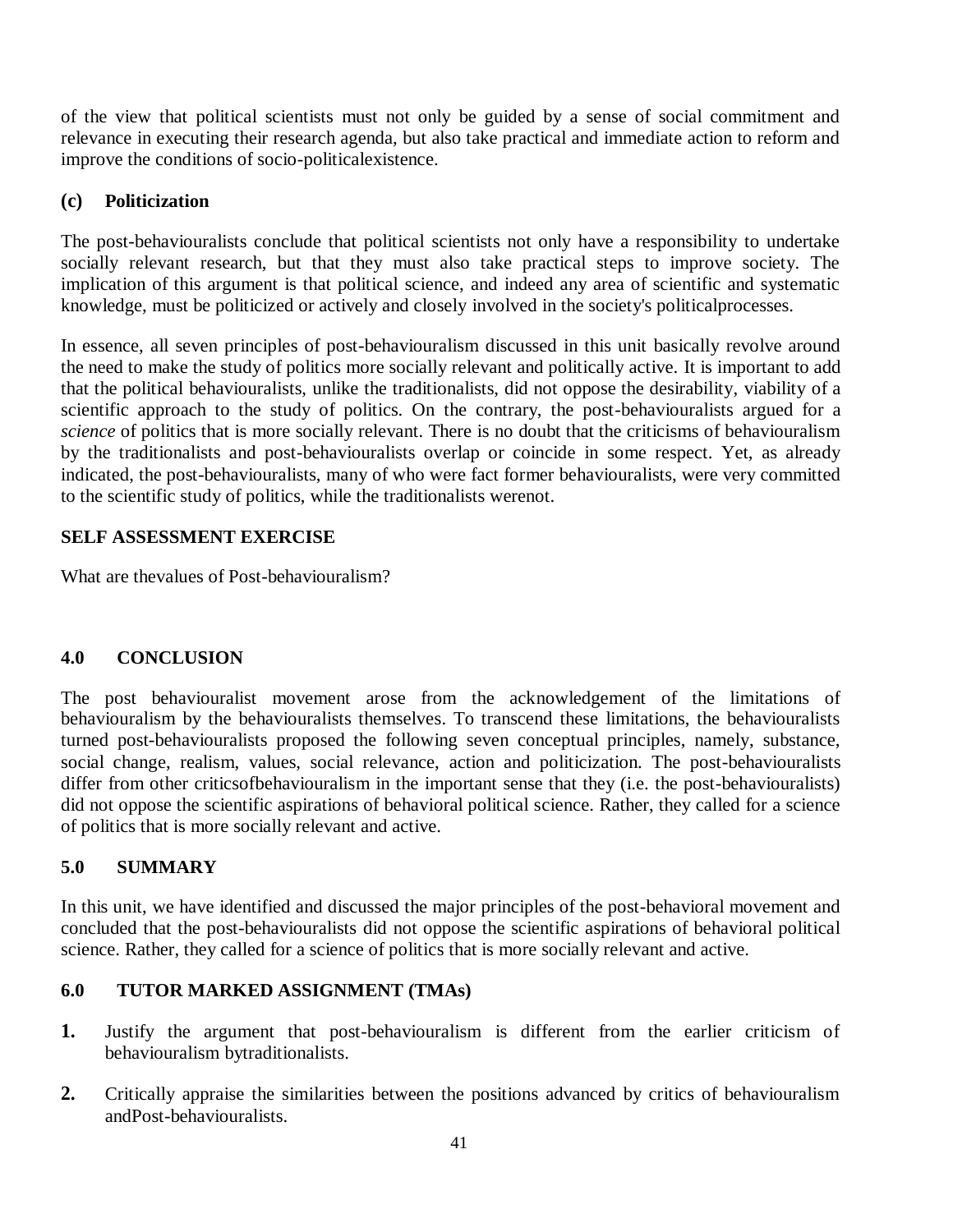### **7.0 REFERENCES/FURTHER READING**

- Easton, D. (1963) "The Current Meaning of Behaviouralism", in James C. C. (ed.), *ContemporaryPoliticalAnalysis.New York:* The FreePress
- Eulau, H (1968) "Political Behavior" in, *International Encyclopedia of Sciences*. New York: Macmillan and Free Press.

Varma, S.P. (1975). *Modern Political Theory,* Vikas Publishing House.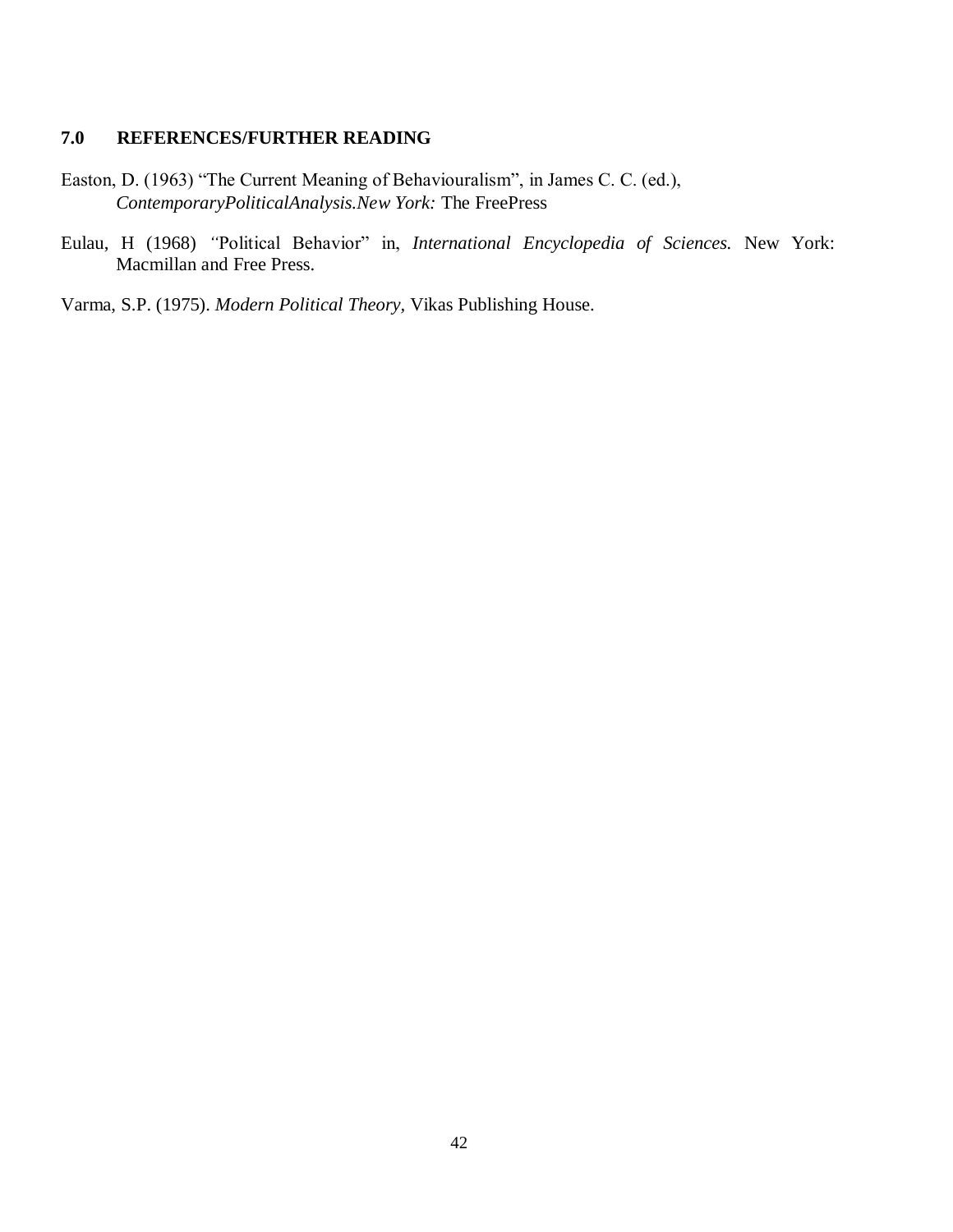## **UNIT 5:MAIN THRUST OFPOLITICAL BEHAVIOUR**

- 1.0 Introduction
- 2.0 Objectives
- 3.0 MainContent
- 3.1 Political Socialization
- 3.2 Political Culture
- 3.3 Political Participation
- 3.4 Political Communication
- 3.5 Elections and ElectoralBehaviour
- 4.0 Conclusion
- 5.0 Summary
- 6.0 Tutor Marked Assignments
- 7.0 References/Further Reading

## **1.0 INTRODUCTION**

Furthermore, this units we shall define political behaviour, traced its origin, identified its limitations and challenges. It is quite important at this juncture to touch the major areas, or main thrust of the subject matter itself, political behaviour. However, what is done in this unit is to identify these main thrusts of political behaviour and discuss them in brief. Moreover, because they are the core issues that the subject of political behaviour focuses on, they shall be fully explored and discussed in latter units of this material.

# **2.0 OBJECTIVES**

The student should, at the end of this unit:

- (i) Be able to identify the main issues that the study of political behaviourfocuses on; and
- (ii) Command understanding of all these issues: political socialization, political culture, political participation, political communication and Elections. Possess the understanding of how all these thrusts interact with one another.

# **3.0 MAINCONTENT**

The main issues covered by political behaviour are political socialization, political culture, political participation, political communication; then, elections and electoral behavior.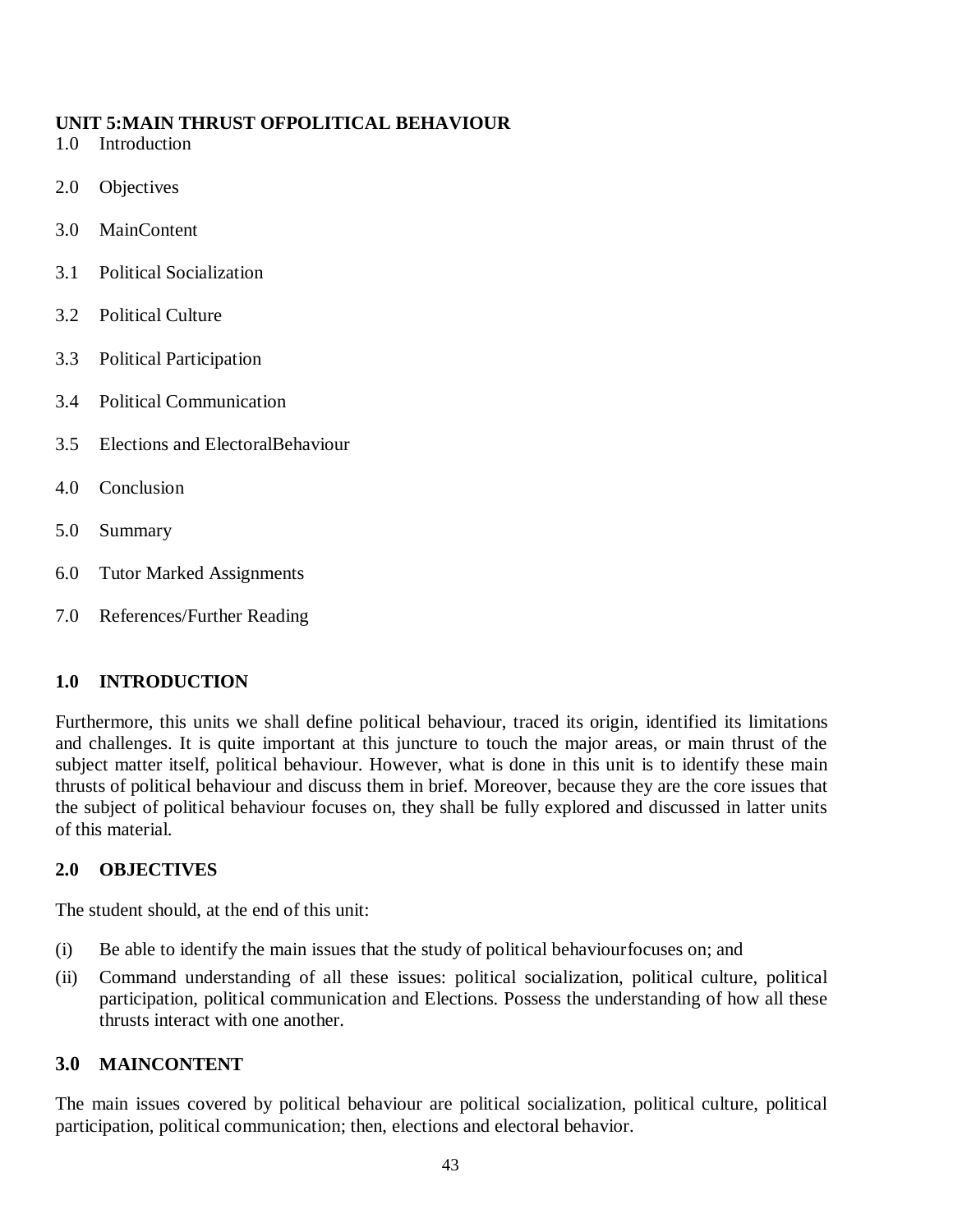### **3.1 Political Socialization (P.S.)**

Political socialization is the process of transferring knowledge, beliefs, attitudes and general dispositions about politics from one generation to the other. It accumulates almost unconsciously through citizens and people's interactions with social institutions such as the family, the religious houses, the schools, the tertiary institutions, the media, and political parties and so on. These institutions through which people are socialized into political values are called agencies of political socialization. Social scientists, especially those favorably disposed towards social learning theories; believe strongly that whatever a man behaves like in the society and its politics- from activism to its other extreme of apathy- is primarily a function of how he or she was socialized by these agencies.

## **3.2 Political Culture (P.C.)**

Political culture refers to the dominant state or situation of citizens' awareness of issues and stakes in the political system, their evaluation as well as acceptance or rejection (as the case may be) of the system, and, in the third part, their expectations about the relationship among actors and participants in the political system. Unlike political participation that is a process; political culture is a state, and the dominant state among various states. This means that when we say that a country has a particular political culture, the true situation is that that culture so identified is the major one among others that exist. Like political socialization, political culture also largely determines political behavior, and the method with which the behavioral school investigates political phenomena often focus onit.

## **SELF ASSESSMENT EXERCISE (S. A. E.)**

Discuss in full detailsthe concepts of Political Socialisation andPolitical Culture.

## **3.3 Political Participation**

Political participation has to do with the involvement of the people or citizens of acountry in the political affair s of that country. People participate by influencing, directly

or indirectly, the composition of government, the policies they make, and the practices they institute. Election is a major way of political participation. However, participation in politics also includes many other ways in which citizens try to influence governmental decisions. Such ways, apart from voting, include campaigning, attending meetings, funding political parties, lobbying, protesting, forming social movements, belonging to Non-governmental organizations of civil society groups, and, to mention but just a few, All the foregoing activities influence politics in one way or theother,

so, they are aspects of political participation.

Political participation is a wide concept, and in the subsequent unit where it will be fully discussed, efforts will be made to highlight the several dimensions it takes as well as the factors that often determine it. In summary however, participation basically involves the attempts by private citizens to influence the composition and decisions of government, a process which goes beyond just voting or participating in electoral activities.

#### **3.4 Political Communication**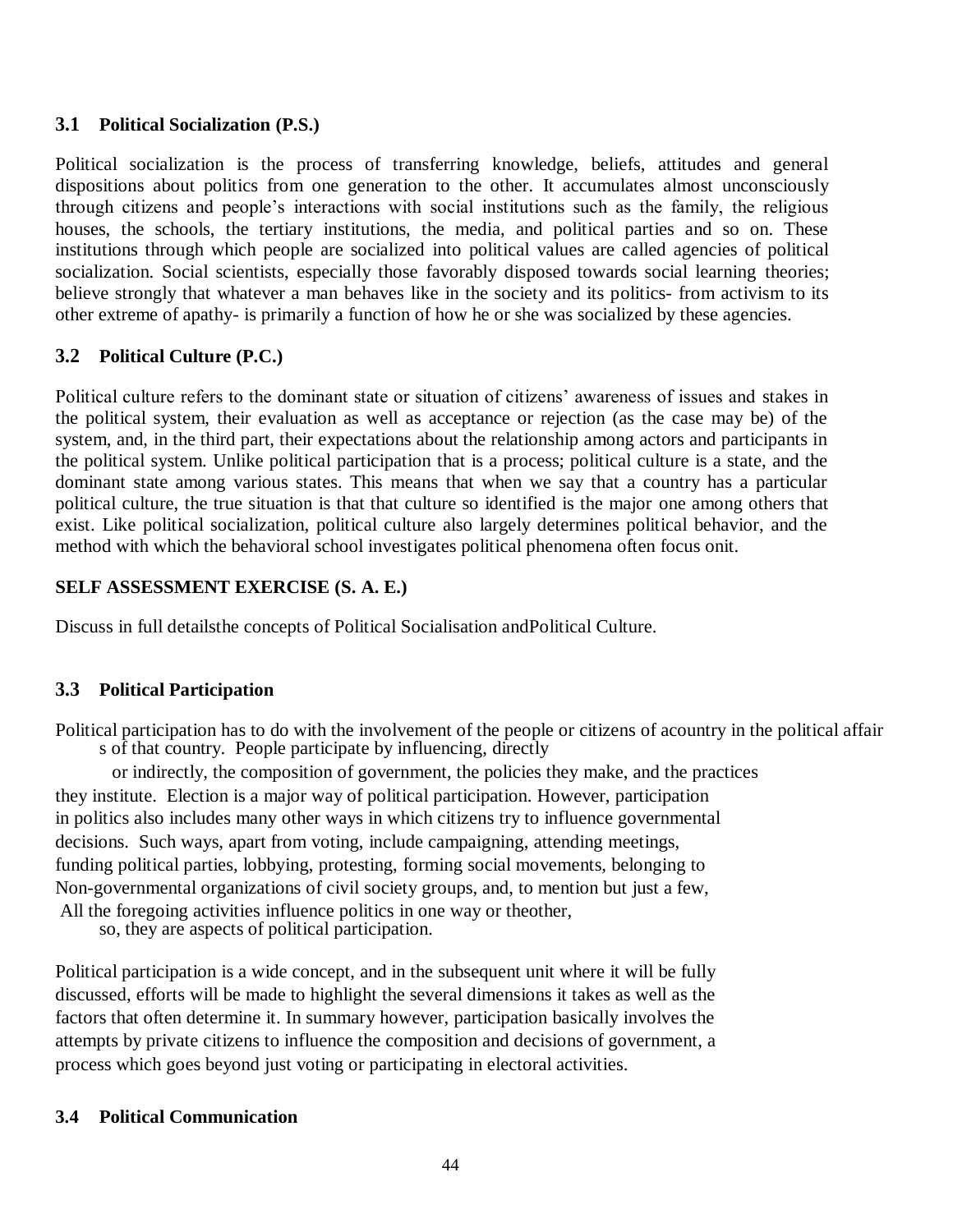According to Rotimi Suberu, "Political communication is the dissemination of information, ideas and attitudes about government or public affairs". In other words, what is said, ideas that are shared and the attitudes that spreads about politics and government of a political community are what political communication concerns itself with. In the  $21<sup>st</sup>$  century where citizens are becoming critical of political power and the way it is used, all governments, especially those operating under democratic dispensation, care very much about the information disseminated in their polity, and they often take certain steps to control it. Government often does this through the media (print, electrons, and social media that is). The main purpose of monitoring political communication, on the part of the government, is to control public opinion. Same goes for the members of the public, though with different stakes and interests.

#### **3.5 Elections and Electoral Behaviour (E. E. B.)**

This is the aspect that has so far commanded the highest level of attention from behavioural researchers, perhaps because it is often contained in the constitutions of democratic states, or it is a device instituted by the ruling class for peaceful and conservative transfer of political power, as against revolt and revolutions which are often not in their interest. Election refers to organization of voting and its allied activities such as party registration, candidates' background checks and campaigning. According to Nie and Verba in their 1975 work, elections are "one of those legal activities by private citizens which are more or less aimed at directly influencing the selection of government personnel and the actions they take". Today, as another scholar has observed, "there are more and more democratic elections all over the world in which candidates must decide not only which candidate they wish to support, but also, and perhaps more fundamentally, whether they wish to support anyone, that is, whether they wish to vote or not". These are the words of Blais in his 2007 article titled *Turnout in Elections.*

On the other hand, the ways people behave towards election as well as the various factors that affect or determine their behaviors under different circumstances are all issues of electoral behaviour.

#### **SELF ASSESSMENT EXERCISE (S.A.E.)**

Explain how citizens of a country can influence the composition and decision of government decision making.

## **4.0 CONCLUSION**

There are five major issues that are critical and central to political behaviour. They include political socialization, political culture and political participation, which, on its own can be regular and irregular, then, political communication as well as elections.

#### **5.0 SUMMARY**

What we have done in the foregoing is identify the main thrusts of political behaviour: political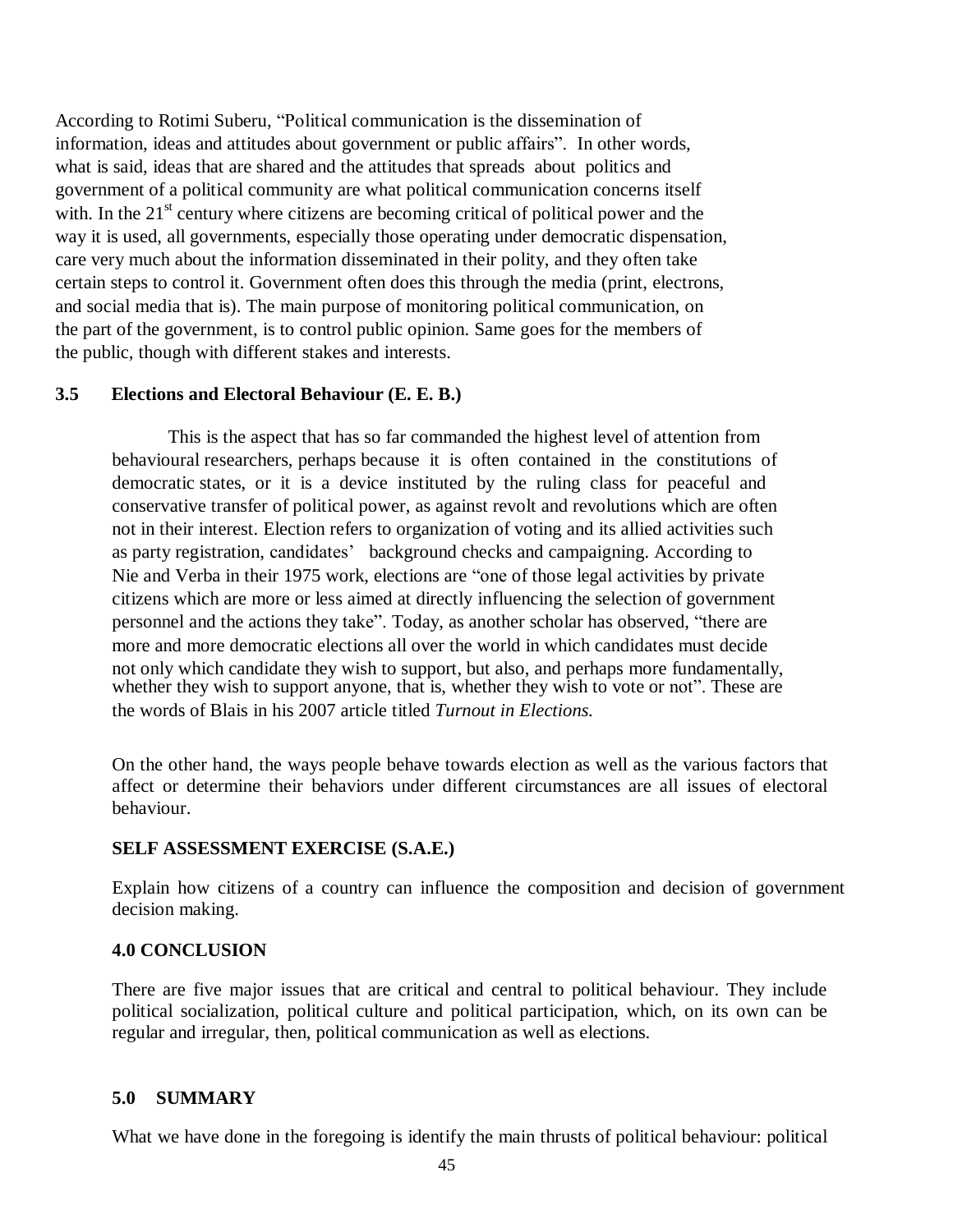socialization, political culture, political participation, political communication and elections. Each of these aspects is merely mentioned and briefly discussed. They have several factors that determine them and many dimensions they take. These wider issues will be covered in the subsequent units.

## **6.0 TUTOR MARKEDASSIGNMENTS(T.M.As)**

- (1) Explain the main aspects or thrusts of political behavior.
- (2) Carefully examine why you think that behaviouralists may be interested in political participation.
- (3) Identify the difference between political culture and political participation.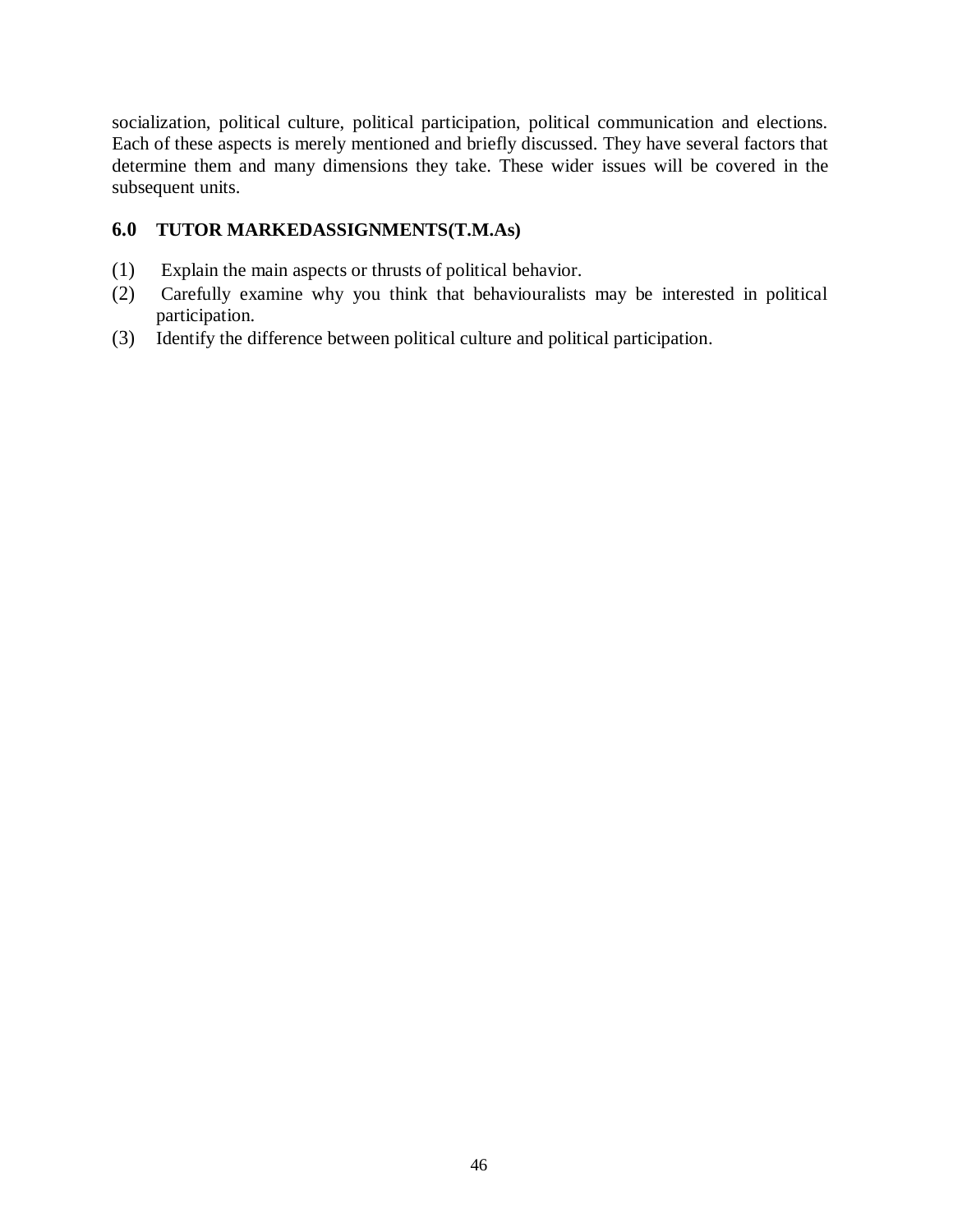#### **7.0 REFERENCES/FURTHER READING**

- Alan, B. (1965) *Modern' Politics and Government,* London, Macmillan Press. Almond, G. and Verba, S. (1965) *The Civic Culture, Boston*, Little Brown.
- Bowman, L. and Boyton, G.R. (1974) Political Behaviour and Public Opinion: Comparative Analysis. New Jersey, Prentice Hall.
- Dalton, R.J and Klingemann, H.D. (2007) (eds.), Oxford Handbook of Political Behaviour. Oxford, Oxford University Press.
- De Gracia, A. (1952) Political Behaviour, New York, The Free Press.
- Easton D. and Dennis J. (1969), *Children and the Political System,* New York, McGraw- Hill.
- Eric, R. (1969) Modern *Politics: An Introduction to Behaviour and Institutions,* London, Rout-ledge and Kegan.
- Malbraith, L. (1972) Political *Participation,* Chicago, Rand McNally.
- Norman, H. N. And Sidney, V. (1975) "Political Participation" in Fred Greenstein and Nelson Polsby (eds.) *Handbook of Political Science Vol. 4.* Massachusetts, Addison- Wesley.

Robert, E. D. And John, A. H. (1972) Political *Sociology,* London, John Wiley and Sons.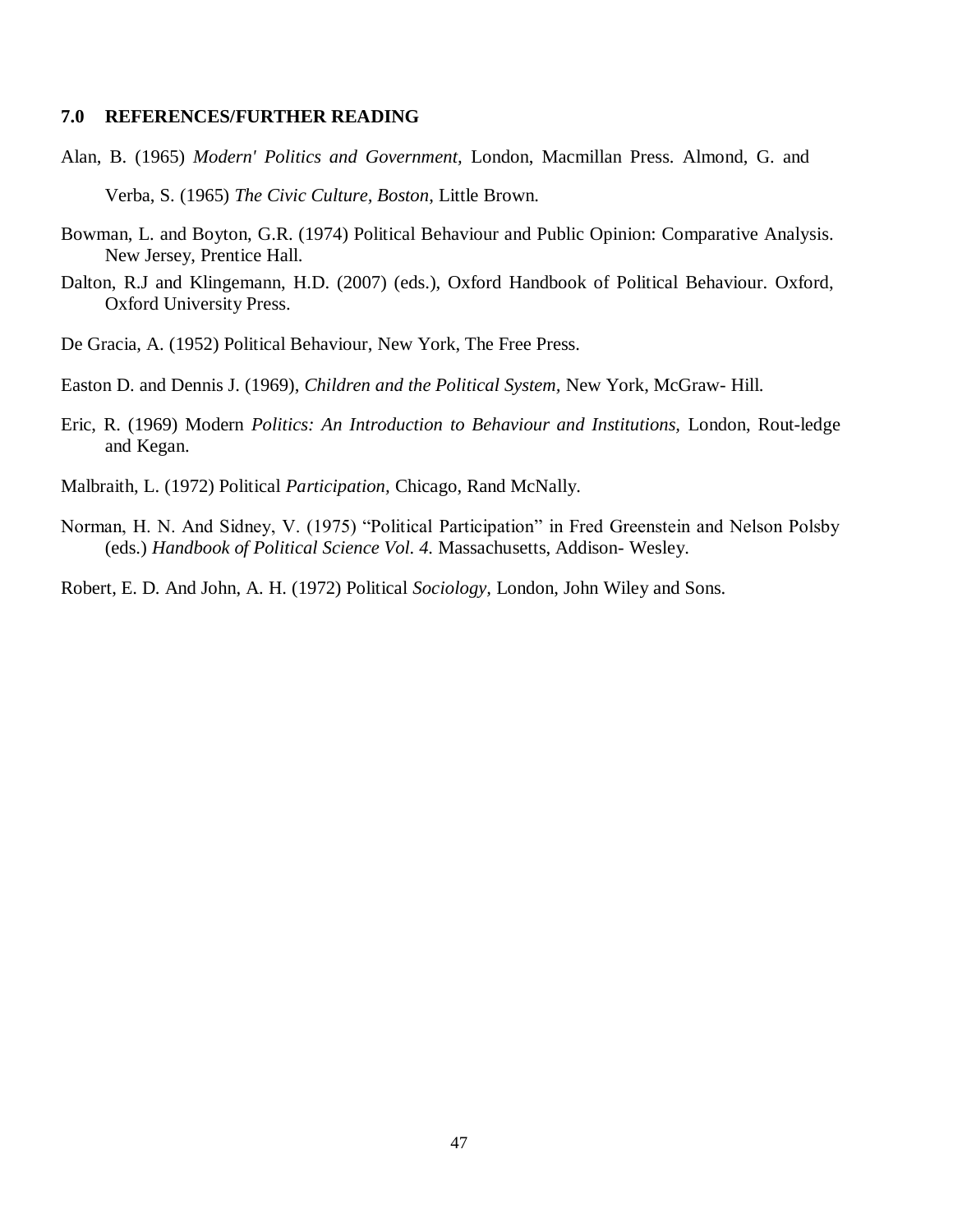## **MODULE 2:Political Socialisation and Political Culture**

### **Introduction**

In module 2 of this course material, the students will understand what political socialisation and political culture mean in political behaviour. Furthermore, this module explained major/primary agents of political socialisation and how these agents in their nature influence election and parties. It will in addition, explain the functions of political socialisation at various levels among the classes of those who are actively involved in party politics in the contemporary time. In unit 4, the effects of political socilisation areexploited. This is very necessary because they would discover the roles which this aspect play in political socialisation.

Unit 1: What is Political Socialisation

Unit 2: Political Culture

- Unit 3: Major Agents of Political Socialisation
- Unit 4: Effects of Political Socialisation on Political Behaviour
- Unit 5: Functions of Political Socialisation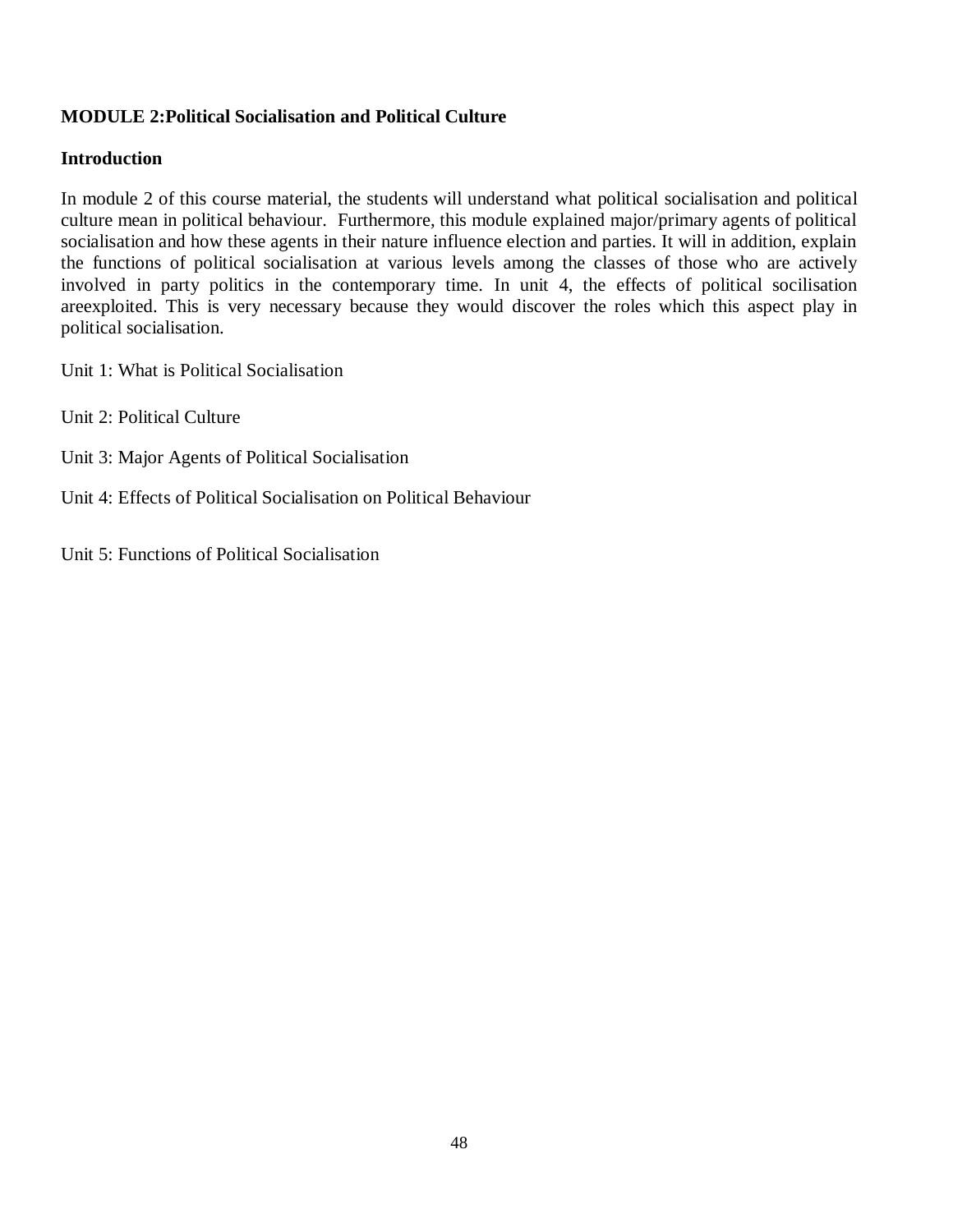# **UNIT ONE:POLITICAL SOCIALIZATION (P.S.)**

- 1.0 Introduction
- 2.0 Objectives
- **3.0** MainContent
- **3.1** Definitions of PoliticalSocialization
- **3.2** Factors Affecting PoliticalSocialization
- 4.0 Conclusion
- 5.0 Summary
- 6.0 Tutor Marked Assignment
- 7.0 References/Further Reading

### **1.0 INTRODUCTION**

Political Socializations positionshas been defined as the process of transferring knowledge, beliefs, attitudes and general dispositions about politics, from one generation to the other, and that accumulates almost unconsciously through citizens and people's interactions with social institutions such as the family, the religious houses, the schools, the tertiary institutions, the media, political parties and so on. These institutions through which political socialization accumulates and transfers are, in social sciences called agencies of political socialization. This definition is borne of various ones given by various scholars in this discipline.

## **2.0 OBJECTIVES**

At the end of this unit students should be able to:

- (i) Understand the meaning of political socialization from broaderperspectives.
- (ii) Explain the various factors that determine politicalsocialization.

## **3.0 MAINCONTENT**

#### **3.1 Factors Affecting Political Socialization (F. A.P.S.)**

Foremost, we shall examine political socialization as it is defined by many scholarly perspectives and period and shall equally provide some factors that determine it.

Beginning from the earlier time, Gabriel Almond and Sidney Verba define political socialization as a: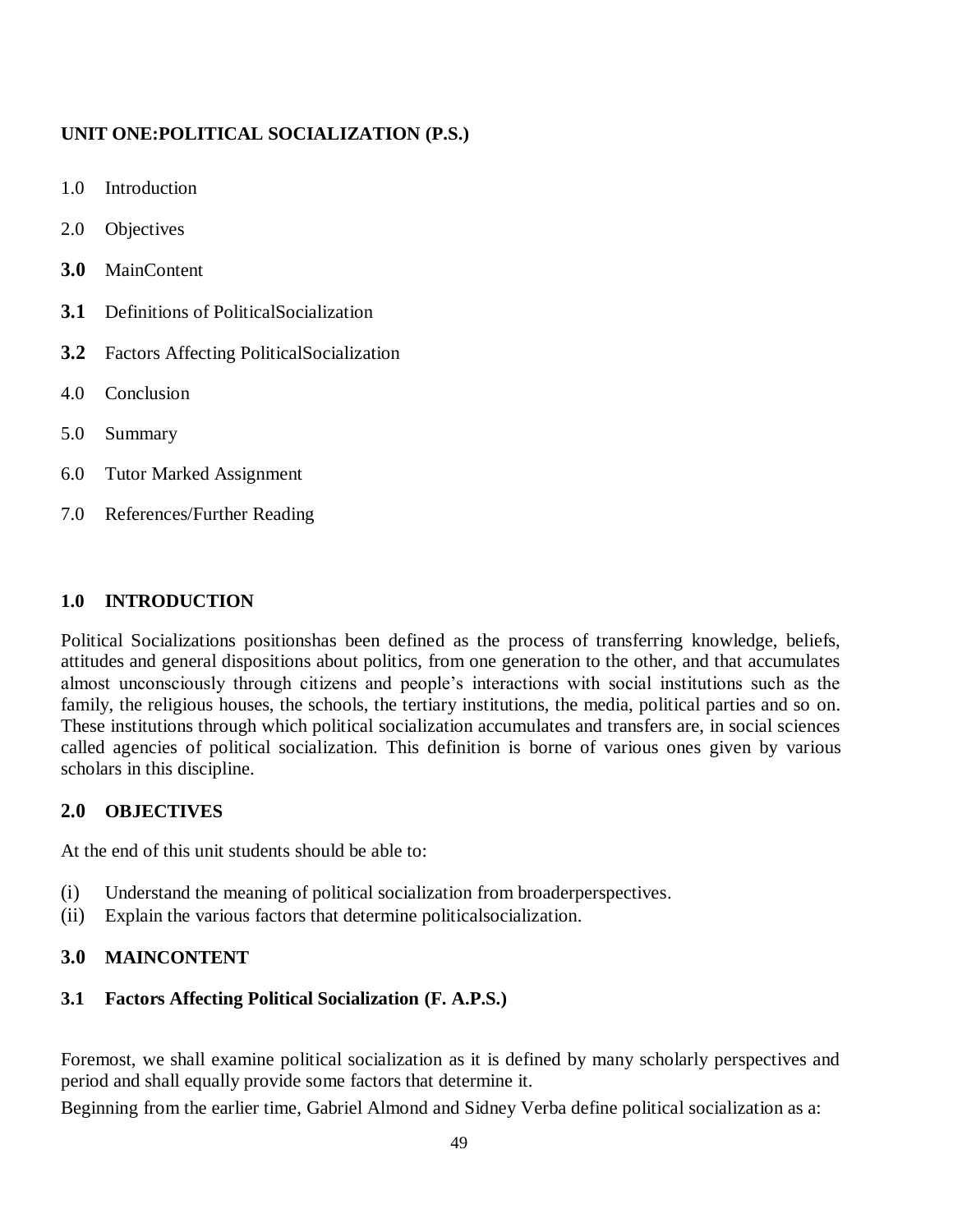learning process by which the norms associated with the performance of political roles as well as fundamental political values and guiding standards of political behaviour are learned'. This is contained in their article entitled, 'The Comparative Study of Political Socialization.

Apart from this, Robert Levine asserts, the process of political socialization as involving the acquisition by an individual, of behavioral dispositions relevant to political groups, political systems and political processes. Let us put other definitions in more directforms from the purview of other scholars.

**Eric Rowe (1969):** define "political socialization as the process by which the values, beliefs and emotions of a political culture are passed on to succeeding generations".

**Harry Eckstein**: asserts that Political socialization is the "process through which operative social norms regarding politics are implanted, political roles institutionalised and political consensus created, either effectively or ineffectively".

**Roberta Sigel (1972)**: also say that "Political socialization is the learning process by which the political norms and behaviors acceptable to an ongoing political system are transmitted from generation to generation".

**Gerald Bender (1967)**: furthermore, states that "Political socialization is the process through which the individual internalizes politically relevant attitudes, beliefs, cognitions and values".

More recent definitions of political socialization include those of **Eric Siraev and Richard Sobel (1995)**: that says;

―Political socialization is a lifelong process by which individuals learn political attitudes and behaviors. It is part of the broader socialization process whereby an individual becomes a member of a particular society and takes on its values and behaviors. Social and cultural conditions mediate political socialization".

**Powell & Cowart (2003):**" Political socialization is the study of the developmental processes by which children of all ages (12 to 30), and adolescents acquire political cognition, attitudes, and behaviors".

In conclusion, it is believed that through the performance of the function of political socialization that individuals are inducted into the political culture and their orientations towards political objects are formed.

## **SELF ASSESSMENT EXERCISE (S.A.E.)**

Evaluate the definition of political socialization.

## **3.3 Definitions of PoliticalSocialization**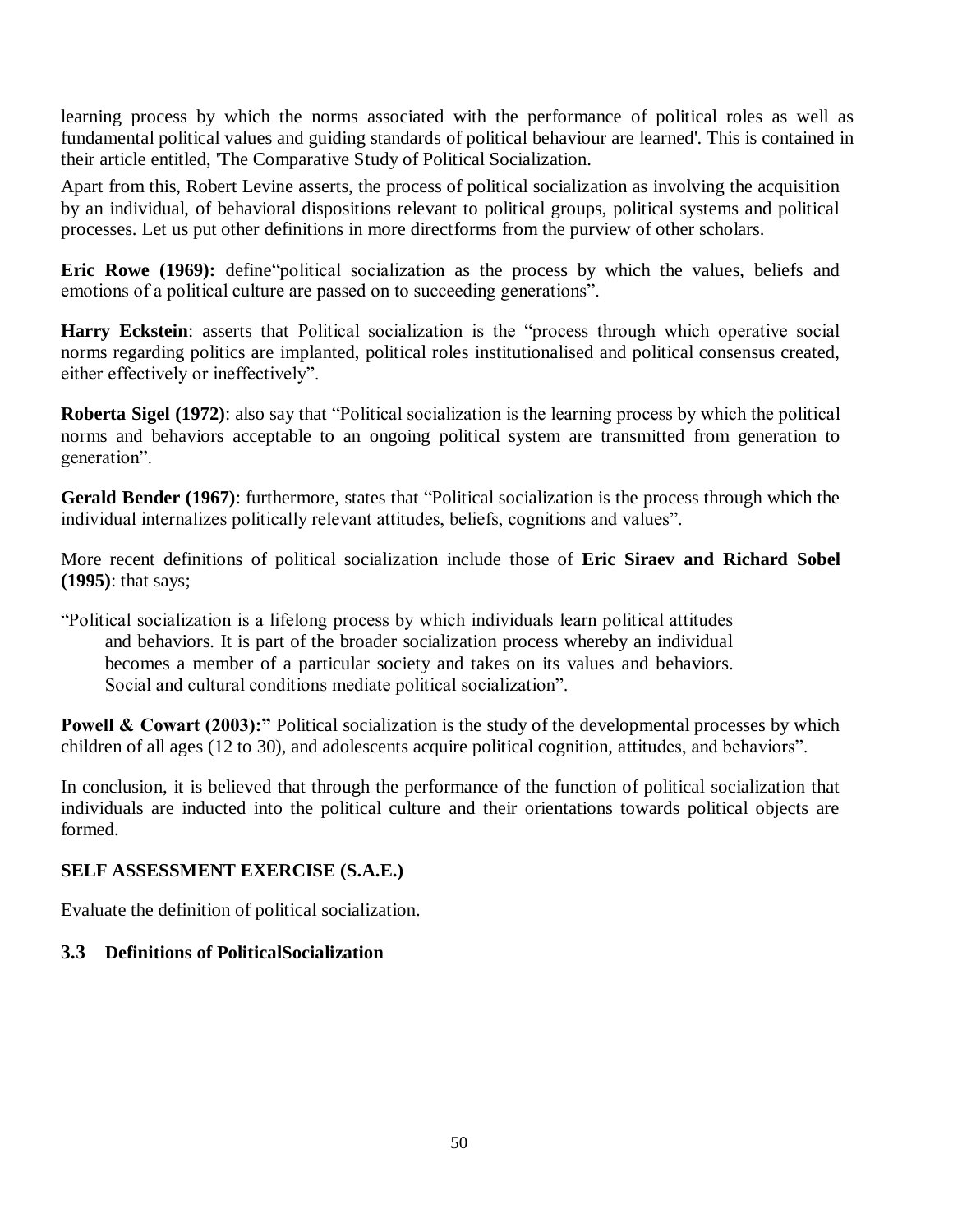Although political socialization is made possible through certain agencies (this is discussed in another unit), certain factors still determine whether or not a person will be socialized and in whatever direction. The factors are:

- (A) **Strength of Socializing Agency**: It has been argued often that some socializing agents are stronger and more effective than others. The family for instance is the first agent of political socialization that a child is exposed to at a tender age when his or her personality is still being formed. This is followed by the Schools (elementary and secondary). These two agencies are more effective in socializing people compared to the media and the political party.
- (B) **Proximity to and Interaction with Socialization Agency:** Agencies of socialization become effective in the lives of those who are close to as well as who interact with them. An atheist who has no religion is not, for instance likely to be socialized by the church or the shrine, while an illiterate introvert may miss the socializing opportunities offered by the school and the peergroup.
- (C) **Reinforcement System**: Socialization patterns can sometimes depend on reinforcement system. An agent that has a system of positive reinforcement is more likely to be more effective in socializing people in certain directions; vice versa. This is particularly true in families and schools. If interest in politics is positively reinforced in the family and school, children in the two institutions have better chances of political socialization than where it isnot.
- (D) **Period and Age of Socialization**: Although socialization is a continuous exercise in the life of man, social scientists agree that personalities, believes and attitudes of people are often fully formed when they are young, say below 20 years. The interpretation of this is that socialization tends to be more effective when it occurs to people of tender ages, and at the period of their lives during which their personalities are beingdeveloped.

## **SELF ASSESSMENT EXERCISE (S.A.E)**

- (i) Critically assess the factors that affect political socialization.
- (ii) How do they affect politicians in Nigeria today?

## **4.0 CONCLUSION**

Political socialization refers to the processes and ways in which political values, beliefs and orientations are handed down from one generation to the other through structures and institutions that are called agents of socialization. This socialization depends on certain factors.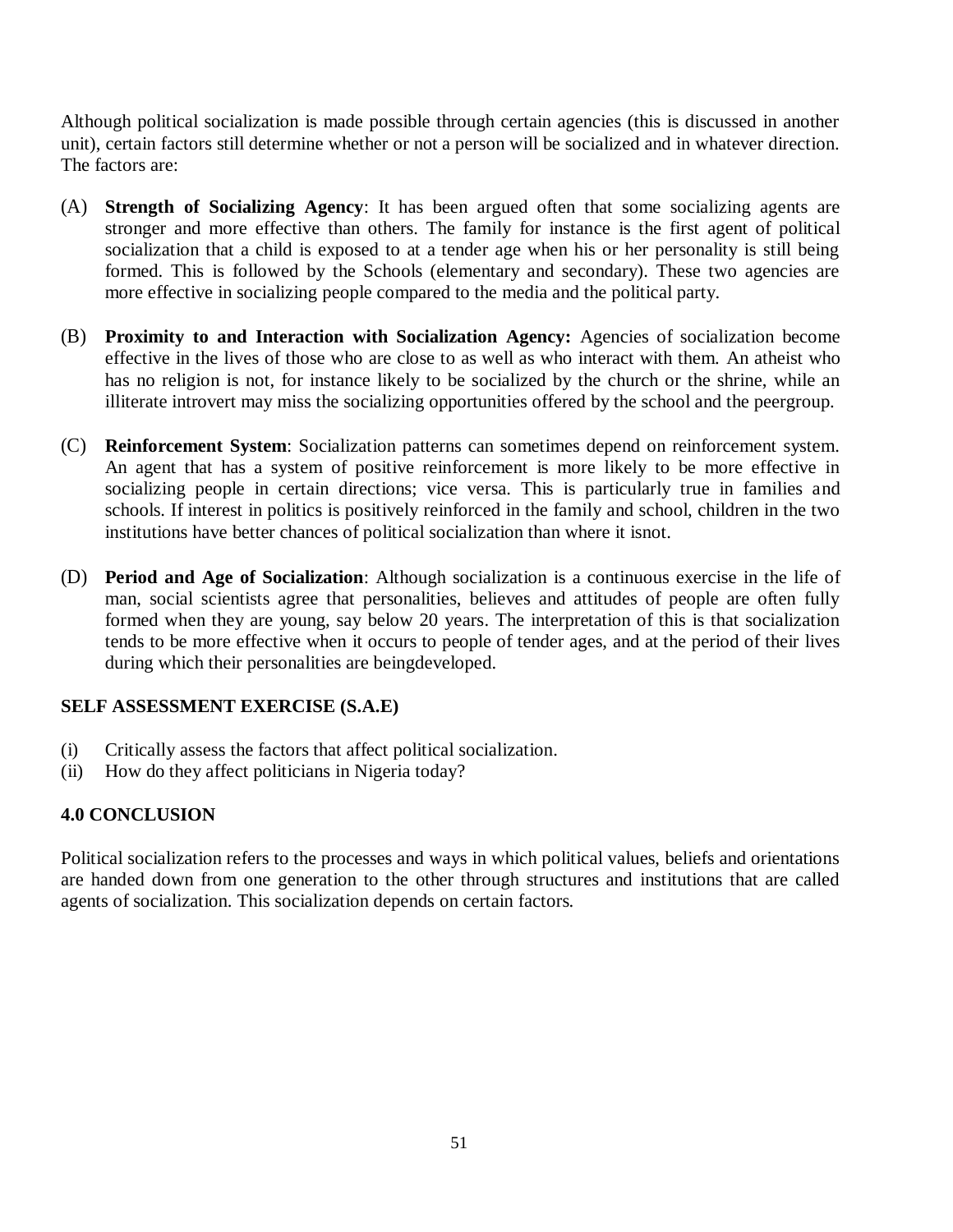## **5.0 SUMMARY**

In the foregoing we discussed the meanings of political socialization as given by scholars of the old and new traditions. Noting the dichotomies among them, we also highlighted the different factors that can determine or affect political socialization in thesociety.

### **6.0 TUTOR MARKEDASSIGNMENTS (TMAs)**

- (1) Discuss the concept political socialization and identify the one that appeals to you most.
- (2) Evaluate the effects of environment factors on political socializations?

### **7.0 REFERENCES/FURTEHR READING**

Bender G.J. (1967) 'Political Socialization and Political Change. *Western Political Quarterly,* 390 - 407.

Easton D. and Dennis J. (1969). Children and the Political System*. New York:* McGraw- Hill.

- Eric,S.andRichard,S.(1995). People and their opinion: Thinking Critically about public opinion. London:Pearson.
- Powell, L., and Cowart, J. (2003). Political campaign communication: inside and out. London: Allyn and Bacon.

Rowe, E. (1969). Modern Politics: An Introduction to Behaviour and Institution*, London,* Rout-ledge and Kegan Paul.

Varkey, K. (2003). Political Theory: A Philosophical Perspective, India, Indian

PublishersDistribution.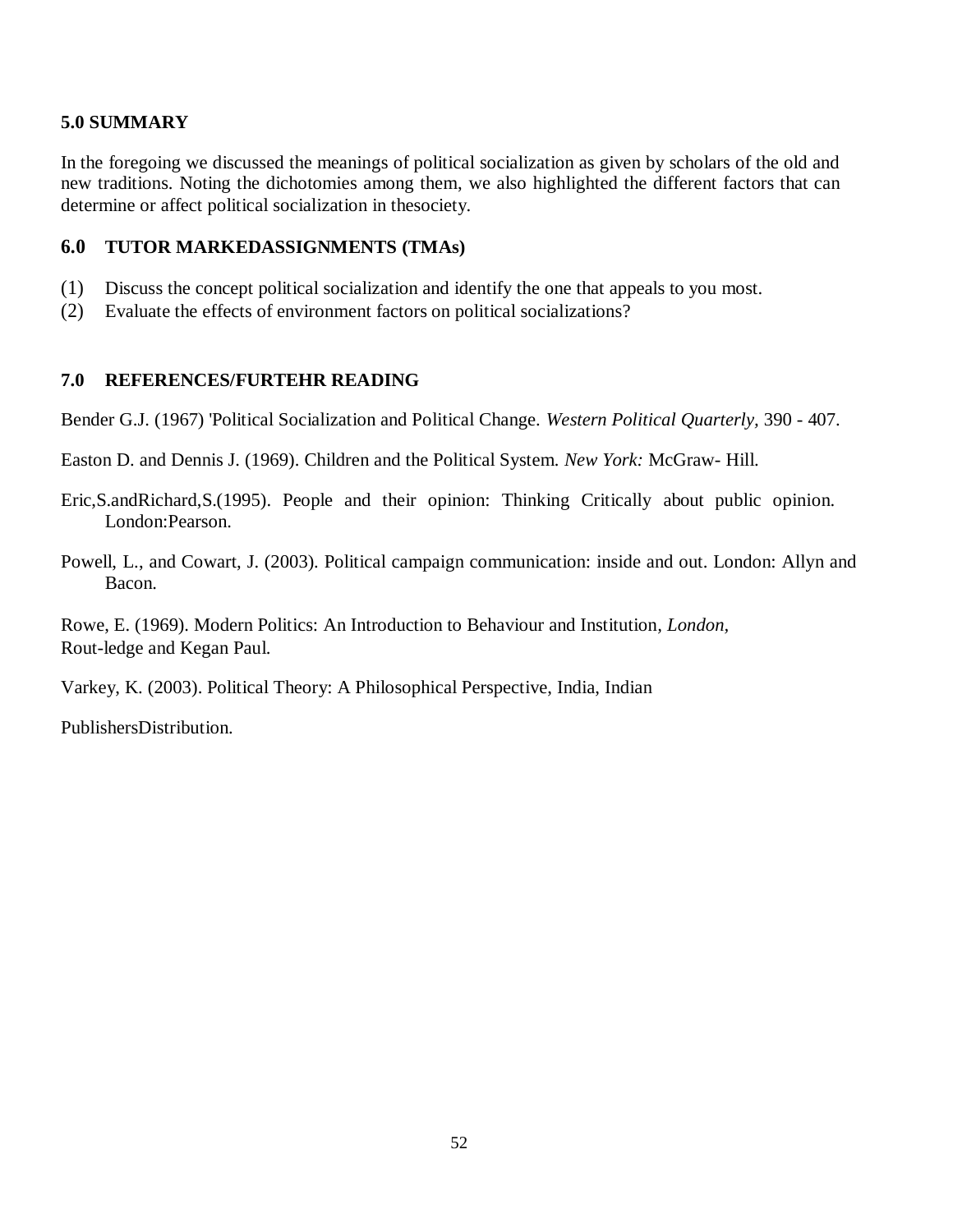## UNIT 2:**POLITICAL CULTURE (P.C.)**

- 1.0 Introduction
- 2.0 Objectives
- **3.0** MainContent
- **3.1** Meaning of PoliticalCulture
- **3.2** Political Culture and Political SocializationCompared
- **3.3** Forms of PoliticalCulture
- 4.0 Conclusion
- 5.0 Summary
- 6.0 Tutor Marked Assignments
- 7.0 References/Further Reading

#### **1.0 INTRODUCTION**

We earlier identified political culture as one of the main thrusts of political behaviour. Here we offer a host of definitions of the subject; we also compared it with political socialization, another main thrust of political behaviour earlier discussed. This comparison is necessary because both political culture and political socialization work together and they share determining relationship in the society, thus making them somewhat and somehow mistaken for each other.

#### **2.0 OBJECTIVES**

The objective of this unit is to help the students:

- (i) Understand the meaning of political culture as a main thrust of politicalbehaviour
- (ii) Appreciate the similarity of, and difference between political culture and political socialization.

#### **3.0 MAINCONTENT**

### **3.1 Meaning of PoliticalCulture (P.C.)**

Let us look at political culture from the two words that make it up: 'political' and 'culture'. What is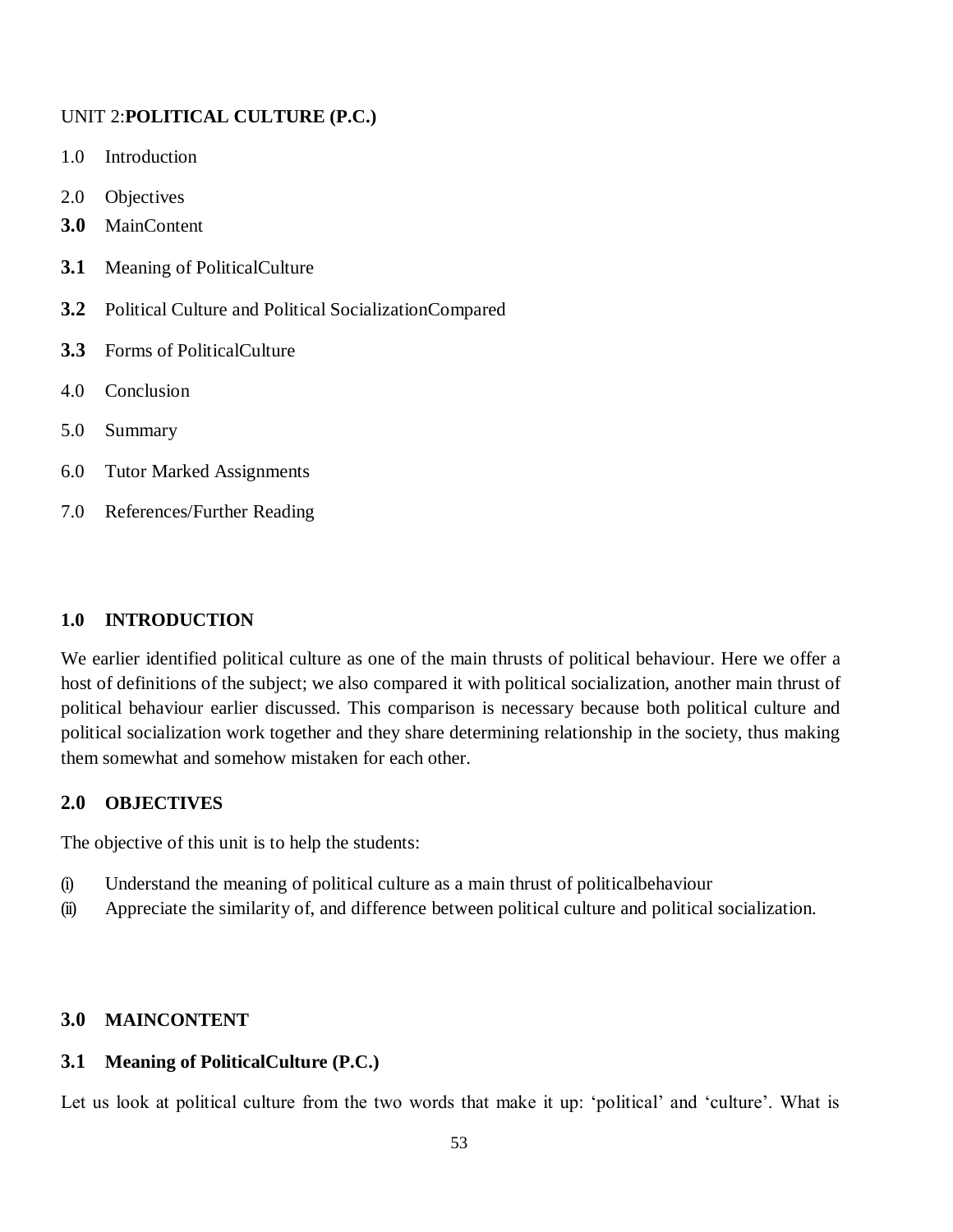political concerns itself with politics, and culture simply refers to a well-established way of life of a people in a particular community. (Please read the 1963 workof Clyde Kluckhohn titled "Mirror of Man" for further understanding of the nexus between culture and politics). In a simple sense therefore, the concept of political culture refers to the dominant political way of life of a people in a particular politicalcommunity. The following definitions will make your understanding clearer andricher.

Taylor (1924) defined political culture as;

―the complex whole which includes knowledge, beliefs, arts morals, laws, custom, and other capabilities and habits acquired by man as a member of the society".

Lucian Pye, (1962) defined political culture as;

― …the set of attitudes, believes and sentiments which give order and meaning to a political process and which provides the underlying assumptions and rules that govern behaviour in the political system. It encompasses both the political ideals and the operating norms of a polity".

Some leading scholars of behavioral tradition, Gabriel Almond and S. Verba (1963) also defined political culture as;

> ―the patterns of individual political orientations, the attitudes towards the political system and its various parts, and to the role of the self in the politicalsystem".

In the words of Sydney Verba, (1965) political culture can be defined as;

―a system of empirical beliefs, expressive symbols and values which defines the situation in which political action takes place".

From the above definitions, the concept of political culture has such common characteristics as the attitudes and values of man towards politics in a particular environment. So apart from the first definition given in this unit (before citing the foregoing four), we may crown up with the description of political culture by the Encyclopedia Britannica as an "attempt to uncover deep-seated, long-held values characteristic of a society or group rather than ephemeral [attitudest](http://www.britannica.com/EBchecked/topic/42266/attitude)oward specific issues", of course issues that arepolitical.

# **3.2 Political Culture and PoliticalSocialization (P.C.P.S.)**

Now that you have a broad, yet synergized understanding of political culture, let us compare it to its indispensable partner, political socialization. In an earlier unit we defined political socialization as the *process of transferring knowledge, beliefs, attitudes and general dispositions about politics from one generation to the other,* and that it *accumulates almost unconsciously through citizens and people's interactions with social institutions such as the family, the religious houses, the schools, the tertiary*  institutions, the media, political parties and so on. The knowledge, values and beliefs that are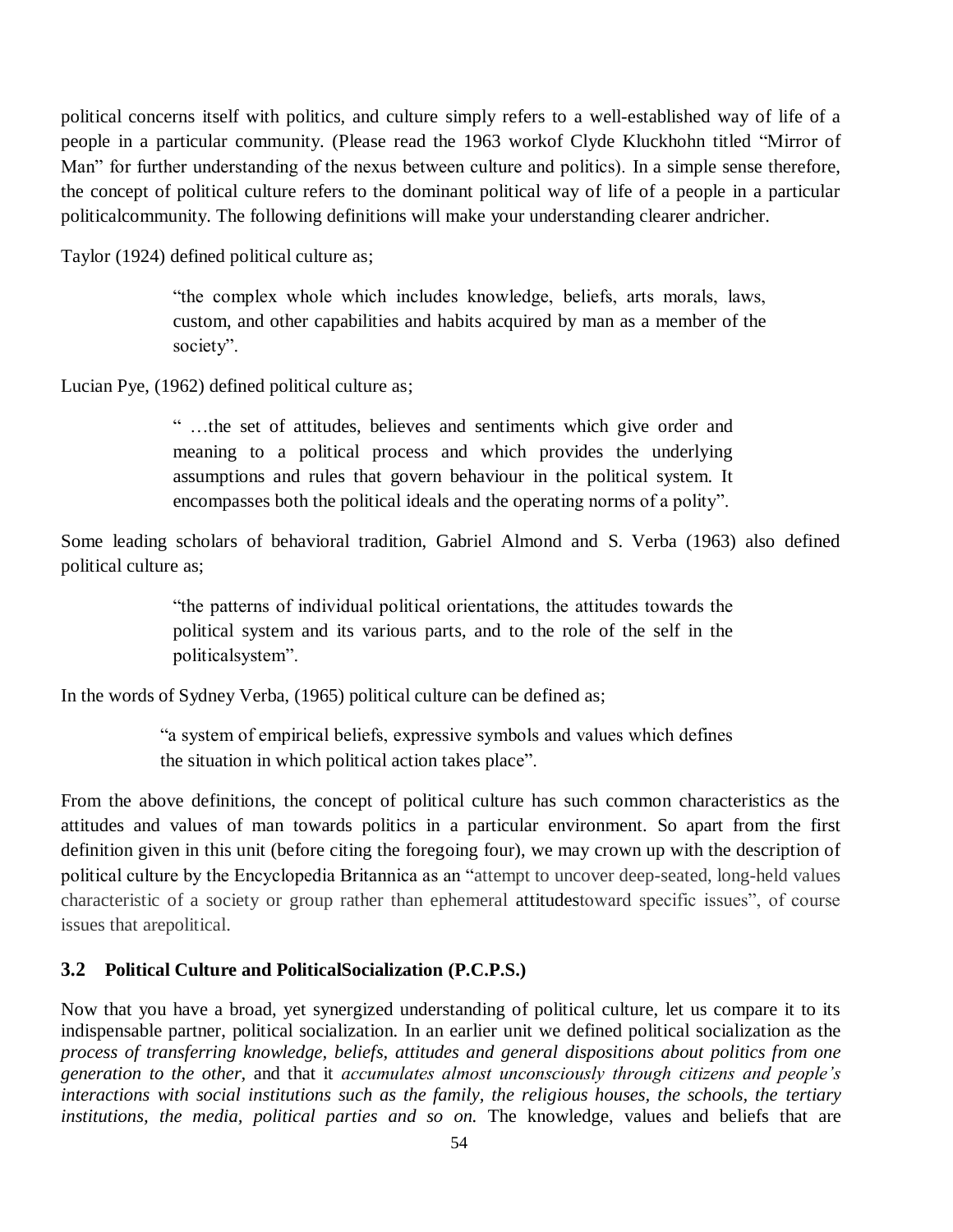transferred, and that accumulate through agents mentioned above are nothing butpoliticalculture, because political culture is what political socialization transfers. So, while political socialization is a process, a culture is a state.

Furthermore, while political socialization refers to process, and a process is a means of achieving some end, culture as a state is not sacrosanct, it operates at different levels. So, as elementary sociology will assert that we have cultures and subcultures within a particular cultural community, when we say political culture what we also mean is the dominant political culture, as there will always be other cultures around dominant ones. So, you need to note that when we refer to political culture in any literature, what we mean is just the way of political life that is dominant among a people. There are other non-dominant ones.

Another thing you probably need to know is that while we say both political culture and political socialization refer to values and they are not empirical, method of studying them can be, and, as a matter of fact, empiric zed by way of information and data gathered through public opinion surveys and other methods.

# **3.3 FORMS OF POLITICAL CULTURE (F.P.C.)**

## **Almond and Verba's Classification: Parochial, Subject and Participant**

The earliest and most prominent attempt to categorize political culture was made by Gabriel Almond and Sidney Verba (1963). They compared five democratic nations and surveyed 1,000 persons as samples in the United States, the United Kingdom, Germany, Italy, and Mexico, and they came out with three levels of political culture: Parochial, Subject and Participant. These three levels of political culture shall be discussed in what follows.

- (a) **Parochial Political Culture (P.P.C)**: A parochial political culture exists where there are no specialized political roles and people 's knowledge of politics does notgo beyond their immediate environment. In this kind of culture, religious and ethnic considerations are often put beyond general interest, and people participate in politics mainly because of them, not because of wider socio-economic reasons. Where parochial political culture is dominant, citizens hardly make demands from their governments either because of ignorance of what governance is all about, or because they lack trust for the political leaders. Parochial political culture is found among many poor and developing nations that are pre-disposed to contradictions such as ethnic rivalry, indigene settler dichotomy, and primordialsentiments.
- (b) **Subject Political Culture (S.P.C.)**: In a subject political culture, majority of people merely simply align with policies and practices of government almost as obedient servants. They hardly participate in making, amendment or implementation of those policies. This kind of political culture is common where the government expects absolute obedience from the people and they institutionalize means of achieving it. People therefore have little choice but to follow suit because they are justsubjects.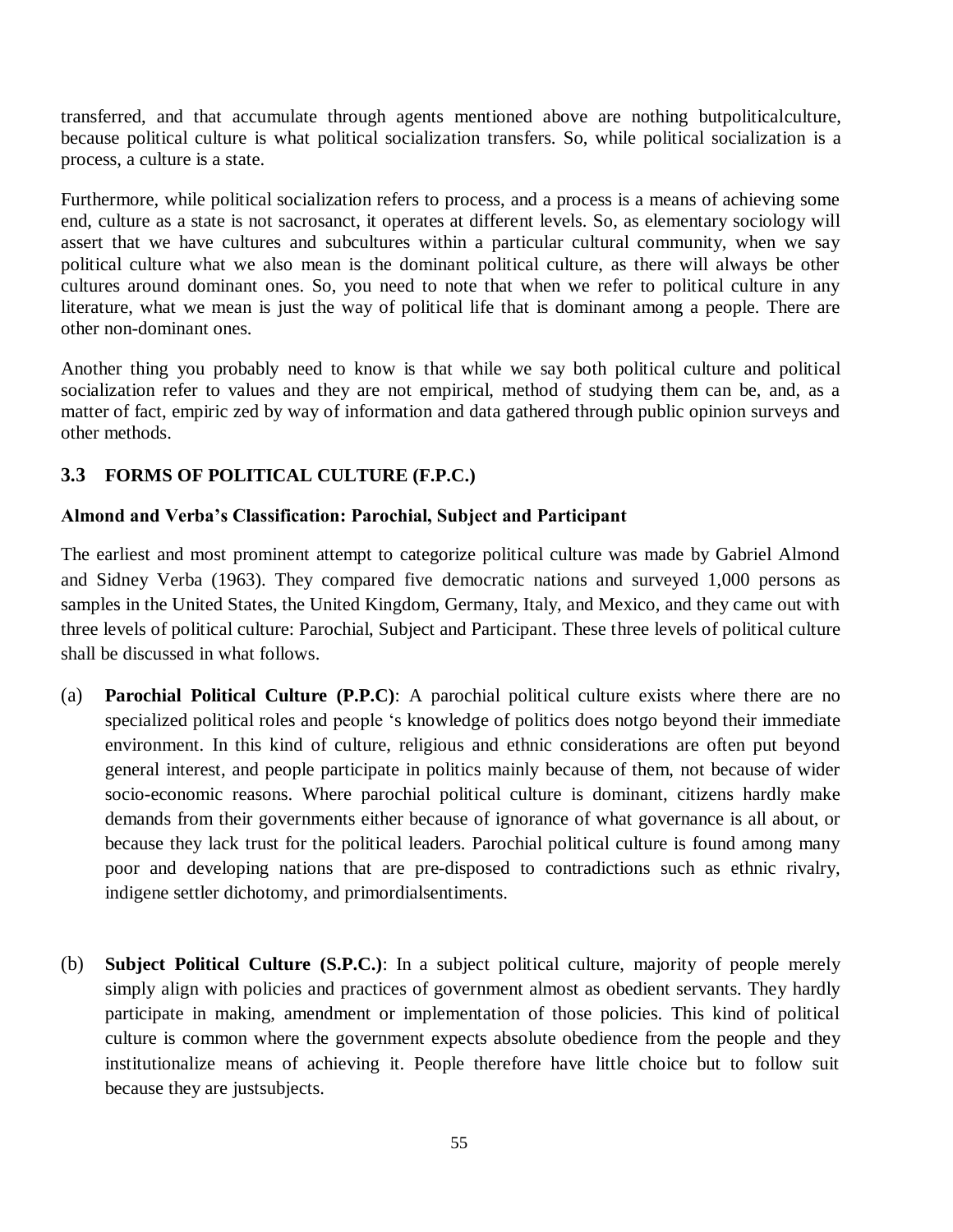**(c) Participant Political Culture (P.P.C.)**: In a participant political culture, people understand politics and governance and make several attempts to participate in it. Their participation ranges from voting, attending meetings, joining associations and forming organization. They also mobilize people to participate in protest, social movements where necessary, and they educate others around them on the roles of the government in their lives and how they can make government perform them. Tunde Babawale adds that where participant political culture is dominant, people ―manifest attitudes of personal political competence and they participate in active political process. Advanced countries such as Britain and the United States are found in this category.

It is good to re-emphasize that these political culture levels are not sacrosanct in any society; they are the dominant one that have other forms at peripheral levels. In addition, it is possible to have a country that has more than one or even all of these political cultures in it, especially a country that is highly stratified along ethnicity and tribes. In Nigeria for instance has three major ethnic nationalities, and research has shown that political culture differs each of these ethnic nationalities to the others

There are other categorizations of political culture apart from the popular one made by Almond and Verba. A key one is that of Daniel Elazar who defines political culture as "what people believe and feel about government, and how they think people should act towards it" and, in another dimension, "the particular pattern of orientation to political action in which each political system is imbedded." In his 1970 work titled *the metropolitan frontier and American politics,* Daniel Elazar studied the states in the United States and came out with three categories of political culture there in: Moral political culture, individual political culture and traditional political culture. Let us again examine each of them.

#### (c) **Moral Political Culture**: (M.P.C.)

Where this culture is dominant, people consider the entirety of their society more important than their individual self, and they allow this to guide them in all their dealings with the political authorities. Government tends to be seen as a positive force. The moral political culture, according to Eleazar's findings, was dominant in Upper New England, the Upper Middle West of the United States. This emphasizes the commonwealth conception as the basis for democratic government. Politics is considered one of the great activities of man in the search for common good of the society, and good government is measured by the degree to which it promotes the public good. In a moral political culture, actions and inactions are based on issues, not personal considerations, and politics is often engaged in for record setting and not personal profiteering.

#### (d) **Individual Political Culture: (I.P.C.)**

This is the political culture that was dominant in the Middle-Atlantic States through Illinois, and to the West where government has a very practical orientation and is instituted for utilitarian reasons. Emphasis is not on the common good of the society, but on how to restrict the powers of the state in intervening with the private lives of the citizens. In other words, in an Individual political culture, government exists for the purpose of preserving and protecting private lives of citizens. This type of political culture is not unconnected to the political history of the federalist/anti federalist, abolitionist and anti-abolitionist movement in the United States.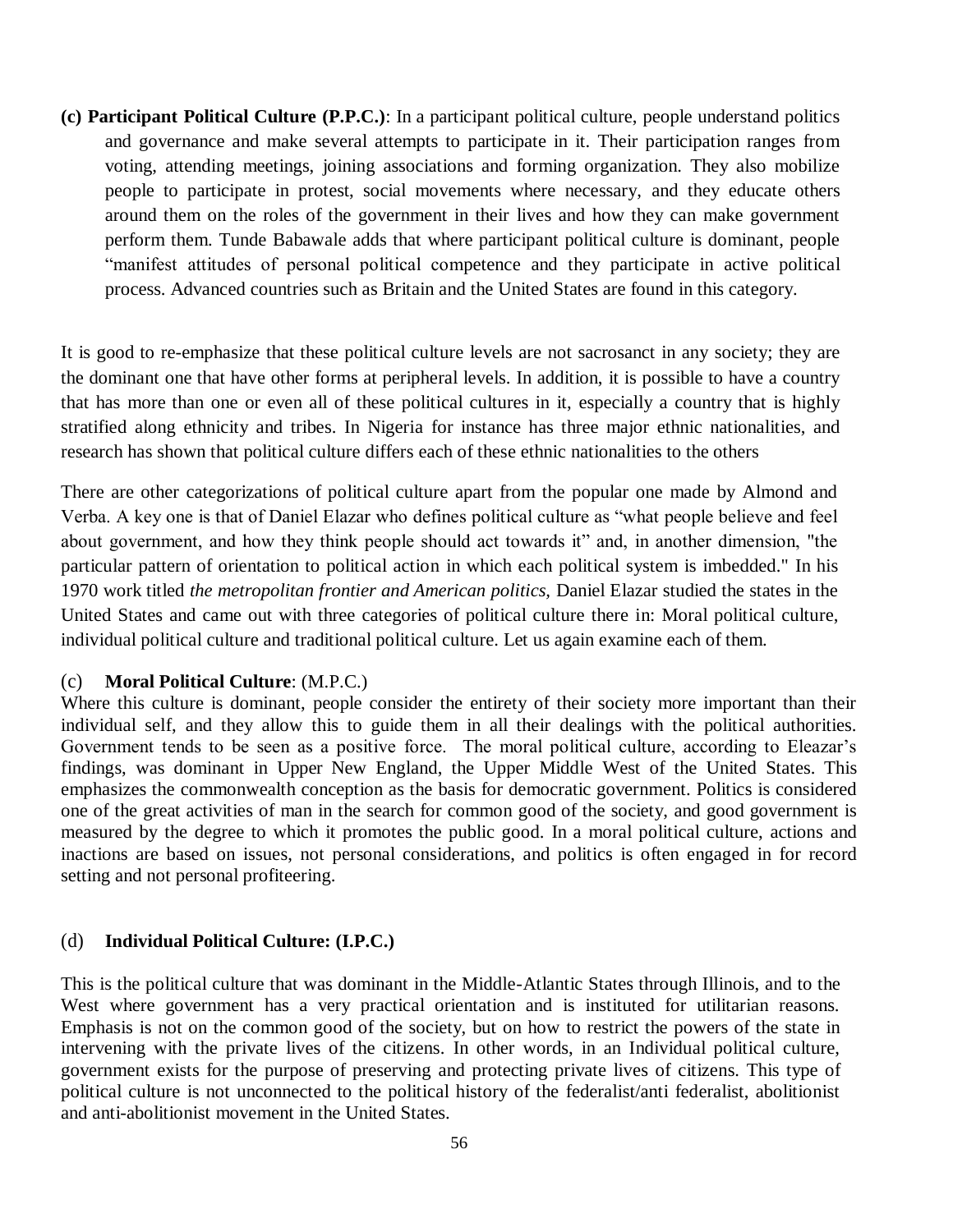### (e) **Traditional Political Culture. (T.P.C.)**

In this political culture, certain families run governmental activities and while others appear to be spectators, just like in a hierarchical and natural order system. Although government is seen as performing positive roles in the society, yet, people perceive the roles mainly in terms of maintaining social order and the general status quo. In this political culture, the ruling elite is indulged into mere conformism instead of innovation, and there is a strong interplay of class conspiracies. The Southern part of the United States was noted for this king of political culture.

## **SELF ASSESSMENT EXERCISE (S.A.E.)**

What are the differences between political culture and political socialization.

### **Finer's Classification: Minimal, Low, Developed and Mature**

Another scholar, Finer, made invaluable contribution towards categorizing political culture. Unlike Almond &Verba and Daniel Elazar tripartite dimensions of political culture, Samuel Finer, in his book, *The man on the Horse Back*, written in 1962, identifies four levels of political culture: Minimal, Low, Developed and Mature, and like Almond and Verba, he situated the different levels in different socio political environments. Finer's typology of political culture is however based on political institutions, procedures and legitimacy of rulers. Detailed discussion of his categorization is as follows:

#### **(a) Mature Political Culture**

This refers to a system in which institutions of government are very effective to the extent that majority follow appropriate procedures to recruit political leaders. In such a system, a political aberration such as military coup will not only be unwarrantable but also inconceivable. Countries such as Britain, Canada, United States and Australia are full of this political culture.

## **(b) Developed Political Culture**

In this kind of system, there is high level of administrative and bureaucratic stability. Institutions of government may also be very effective but people are not really concerned about the procedure of attaining governmental powers as well as how it is retained. Germany, Japan and the defunct Soviet Union rightly belong here.

#### **(c) Low Political Culture**

A low political culture is that in which one may not confidently call people citizens because they are very poorly organized and are not proactive towards governmental activities. People do not also agree on bureaucratic and administrative position of the state, so, issues such as military coup, perverted revenue sharing and intra structural relations within the country may be subjected to prevailing pulse of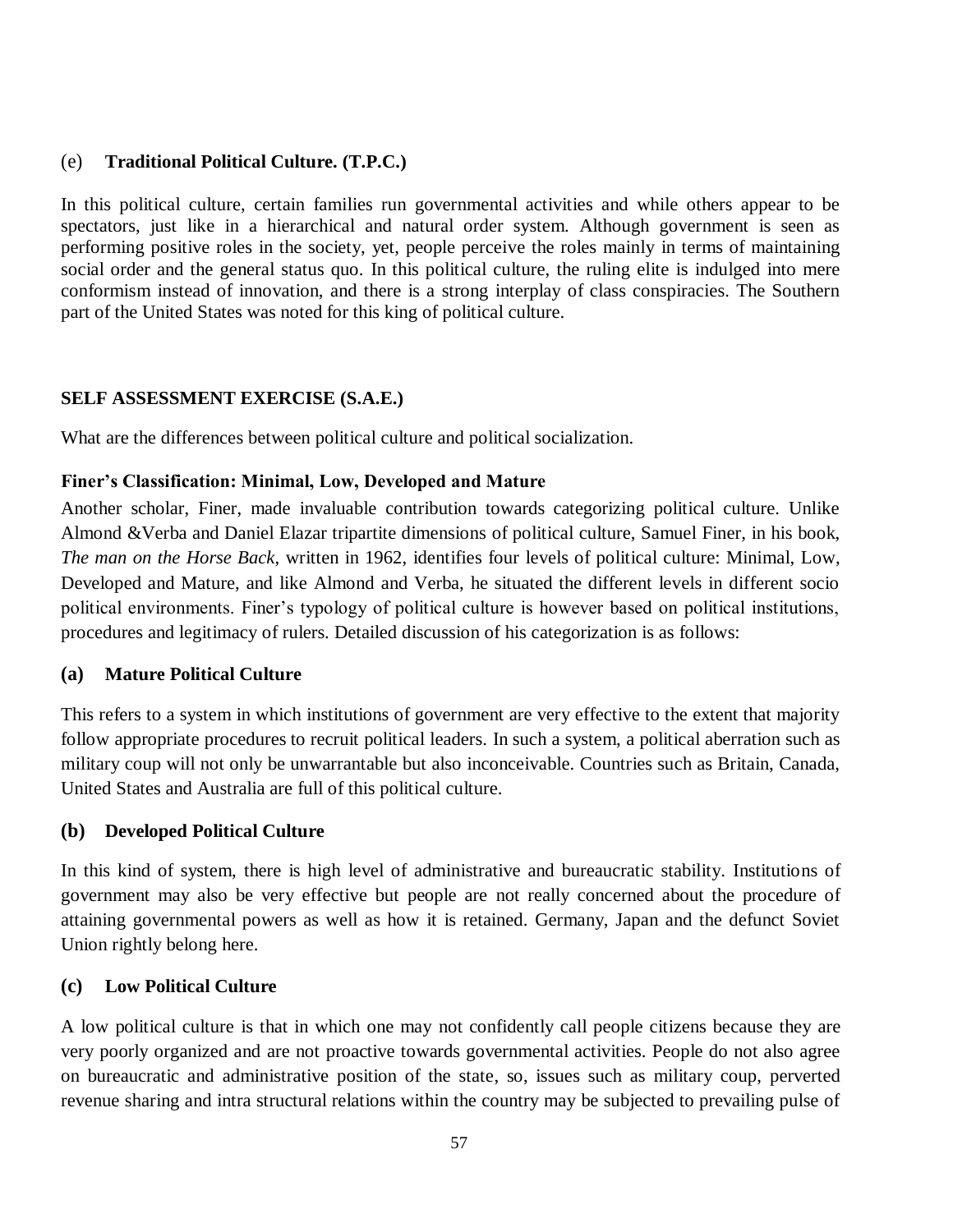the people rather that legitimate or established procedures. According to Finer, Egypt, Syria, South Korea, Turkey and Iran belong here.

This is a system where the ruling class acts with impunity because they are brutal and more coercive than the unorganized and politically passive people. In this place military intervention in politics is perceived as normal, and leaders can fidget with public opinion at will. Nigeria belongs here. Note that at a time in Nigeria's history, intellectual and the political class proposed what they called diarchy, a system that enables cooperative operation of military and civilian rule. This shows how much the people hadbeen used to military rule. Many other countries of West Africa can also be put under this category.

### **SELF ASSESSMENT EXERCISE (S.A.E.)**

- (i) Evaluate the common trends of the three categorizations of political culture you have studied.
- (ii) Highlight the ones which are practice in Nigeria or your geo-political zone.

### **4.0 CONCLUSION**

Political culture is another main thrust of political behaviour, just as political socialization. It means the totality of people's worldviews about political institution. It shares a dependent relationship with political socialization but still differs significantly from it. Let us conclude by making certain clarifications and assertions. First, from all written above you will notice that the issue of political culture categorization was much a discourse of the past, even though political culture itself has contemporary relevance. What this supposes is that what contemporary scholarship does is use dominant political behaviour in particular community to analyze issues there in because having subjected the early categorizations to empirical testing, it has slippery validity in many cases. It is therefore possible to identify new political culture categorization in each political community that is studied. In addition, you also need to note that the three categorizations used here, with the Almond and Verba's as the most widely used, are not the only ones in scholarship. There are a few other ones. Finally, what you should grasp firmly is that the ways people interact with politics differ from one cultural setting to another, so, political culture can be as many as these cultural settings if we want to categorize it across the globe.

## **5.0 SUMMARY**

What we have done above is to define and describe political culture through a few scholarly perspectives that run from the 1900s down to recent period. We have also compared political culture with political socialization and concluded that though the two concepts share dependent relationship, they have their different identities. In summary, there are many ways scholars have categorized political culture. Almond and Verba has the parochial, subject and participant, Daniel Elazar has moral, individual and traditional, while Samuel Finer has mature, developed, low and minimal. There are other categorizations from other scholars. The most important point to grasp in this unit is that just as peoples' culture differs from one society to the other, political culture also differs from one political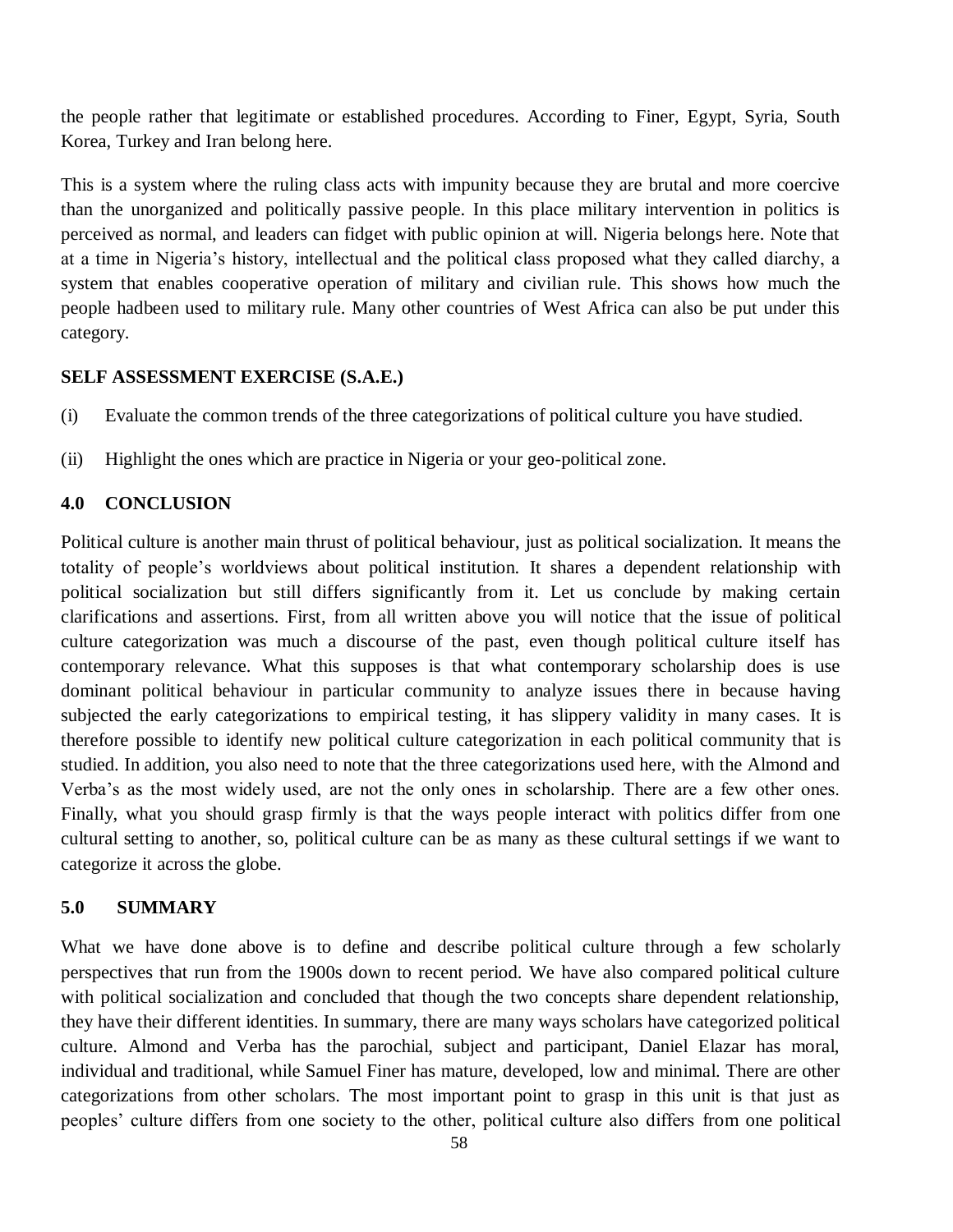community to another.

#### **6.0 TUTOR MARKED ASSIGNMENTS (TMAs)**

- 1. What is political culture?Explain this in the light of how politicians demonstrate or practice it.
- 2. Justify the difference between political culture and political socialization.
- 3. Explain how Samuel Finer categorize political culture.
- 4. Discuss the Almond and Verba's three types of political culture.

#### **7.0 REFERENCES/FURTHER READING**

Almond, G. and Verba, S. (1965) The Civil Culture, Boston, Little Brown.

- Babawale, T. (1999) "Political Socialization and Political Culture", In, RemiAnifowose and Francis Enemuo (eds). Element of Politics, Lagos, Sam Iroanusi.
- Elazar, D. (1970). *Cities of The Prairie: The Metropolitan Frontier and American Politics*, New York, Basic.
- Elazar, D. (1972) American *Federalism: A View From the States*,2nd ed. New York, Thomas Y. Crowell.
- Kluckhohn, C. (1963) Mirror of Man, Greenwich, Primer Books.
- Tylor, B. (1924) Primitive Culture, Princeton, Princeton University Press.
- Pye, L. (1962). Politics, Personality and Nation Building, New Haven, Yale University.
- Pye, L. and Verba, S. (1965) Political Culture and Political Development, Princeton, Princeton University Press.
- Tylor, B. (1924), Primitive Culture, Princeton, Princeton University Press.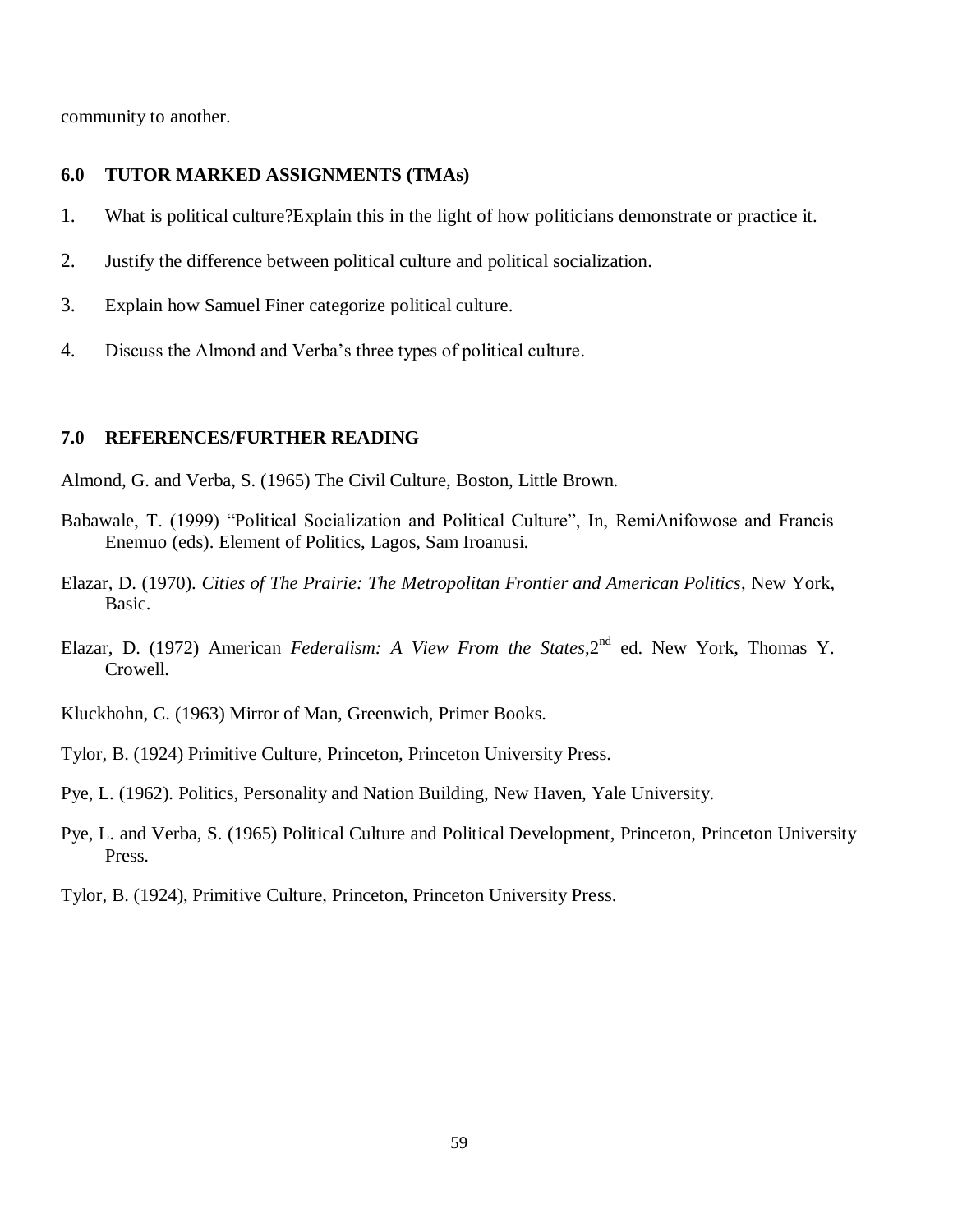# **Unit 3: AGENTS OF POLITICAL SOCIALIZATION**

- 1.0 Introduction
- 2.0 Objectives
- **3.0** MainContent
- **3.1** Primary Agents of PoliticalSocialization
- **3.2** Secondary Agents of PoliticalSocialization
- 4.0 Conclusion
- 5.0 Summary
- 6.0 Tutor Marked Assignments
- 7.0 References/Further Reading

### **1.0 INTRODUCTION**

It has been previously discussed that there are many agents of political socialization which are not limited to Family, Media, Peers, Education, Religion, Race, Gender, Age and Geography, but in fact, at every point where man interacts with man, there are bond be or exist political socialization. Therefore, in this unit only a few major ones shall be discussed. The unit categorizes them into two: primary and secondary. The two categories shall be fullydiscussed.

## **2.0 OBJECTIVES**

Knowledge acquire in this unit shall enable the student in:

- (i) Identifying the various agents ofsocialization.
- (ii) Distinguishing between the primary and the secondaryones.
- (iii) Understanding how they work to socialize people into politics.

#### **3.0 MAINCONTENT**

The primary goals of this content are to discuss the agents of political socialization. These agents refer to institutions and structures that socialize people into politics; the agents that people are introduced to as they grow up, and that affect their political views throughout the rest of their lives. In a sense we can divide the agents of political socialization into two broad categories: the primary and thesecondary.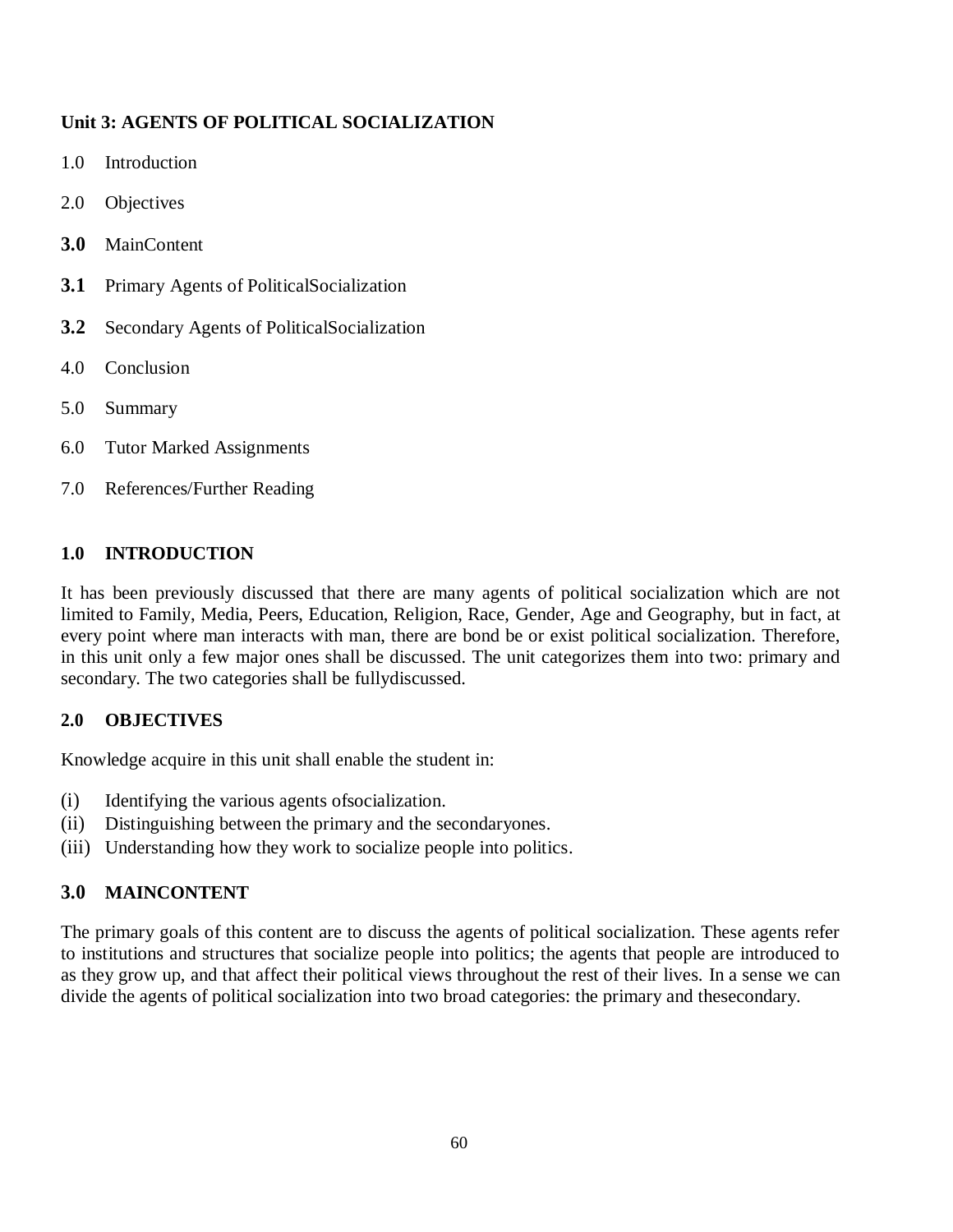### **3.1 Primary Agents of Political Socialization (P.A.P.S.)**

The primary agents of political socialization are those that people first come across when they are children and they unavoidably interact with as they grow. Almost all human beings pass through these agents, though not necessarily on their will. The primary agents of political socialization in today's world include the family, the school, the peer group and the religious gatherings. In the contemporary world these socialization agencies can hardly be avoided, and they affect people's believes and attitudes towards politics. In what follows we shall discuss these agents one after theother.

### **(a) TheFamily:**

The family is a principal agent of political socialization, or any other form of socialization at all. In fact, M. Kent Jennings in his 2007 work titled **Political Socialization** asserts that "from the early scholarly inquiries on through to the present time, the role of the family as a prime agent of socialization has occupied an imports in the literature". This is because the family is a relatively small and enduring institution that makes the processes of learning and imitation easier. Apart from this, the family is the first point of call of the individual, and, to that extent, it determines a lot about individual's behaviour; including the political. Above all, every human being, by no choice of theirs, is presumably born into a family, so, except in few cases, every human being passes through the socialization of thefamily.

### **(b) TheSchool**

Formal educational system organized in forms of schools and colleges is a common phenomenon in the modern world. In fact, most advanced countries of the world are beginning to lay claim to zero percent illiteracy level in their society while third world countries are following suit. The implication of this is that everyone in the society will now have to pass through one form of school or the other. Thus, the school, like the family, is an agent of socialization that is almost impossible to escape. Some societies deliberately teach subjects such as civil education, political history and government to educate their citizens on politics. National anthems and other extra curriculum exercises are basically performed in schools to expose students to certain values about politics. What most people know and believe about politics is therefore, especially in today's world, a function of school attendance. The school then qualifies as a primary agency of political socialization.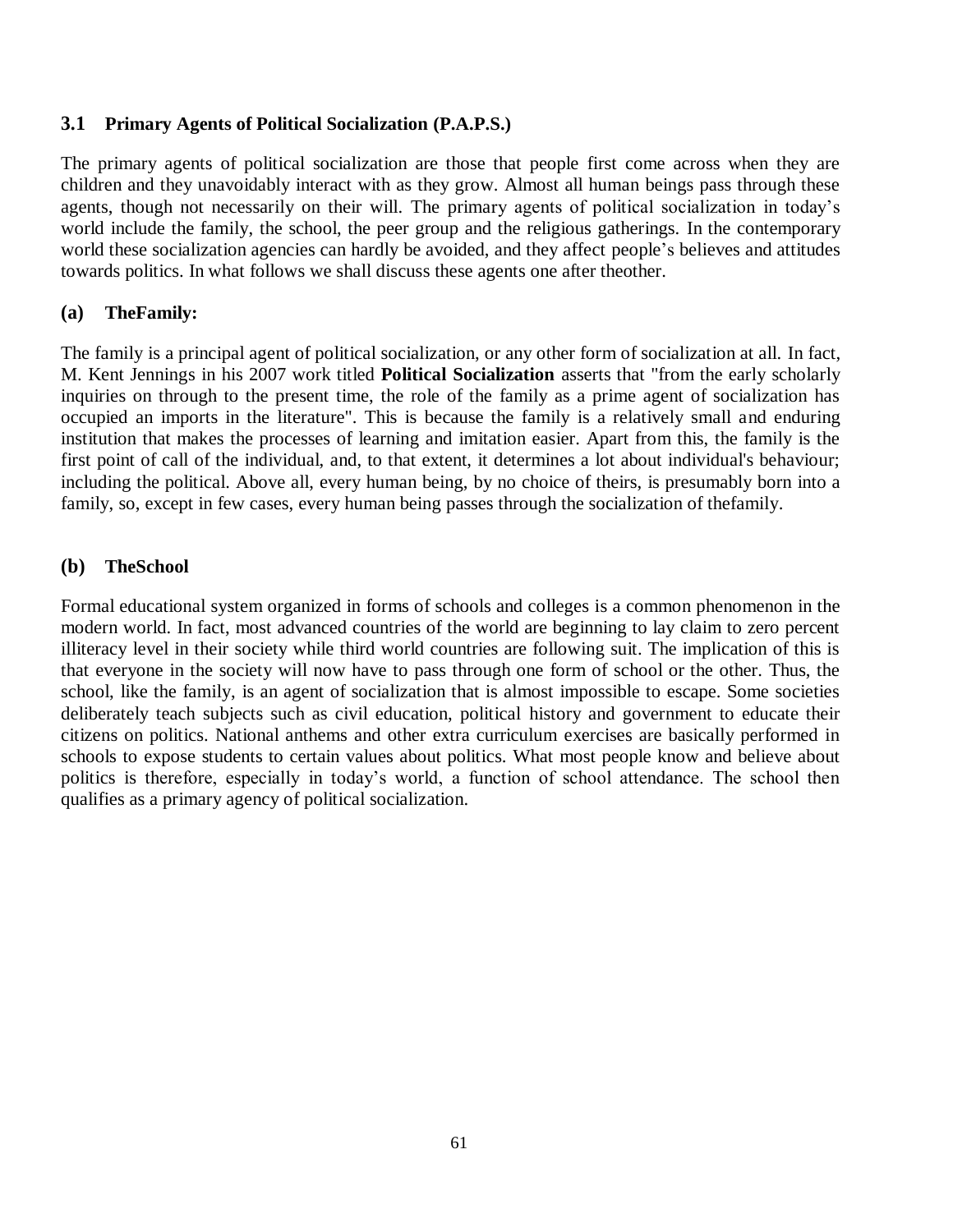#### **(c)The Peer Group**

Man, by nature, Aristotle has long insisted, is a political animal. What you get from this is that man is a gregarious being that love to live with, and around other men. In the process of this social interaction peer groups are formed. These groups consist of people of same or close age brackets, and members of the groups learn many things socially from one another through emulation and reciprocal determinism. If a person belongs to a peer group that is politically conscious for instance, the tendency of the person to become very active and interested in the politics of his nation is very high due to the kind of socialization received in the course of interacting with his or her peers. Peer group is also a primary agent of political socialization because it is difficult to escape in the process of existing in the society. An even school where the child is socialized is full of peer group influence, though many peer groups also exist outside theschool.

## **(c) Religious Gatherings**

Apart from the family and the school, organized religious gathering is another very strong agency of political socialization in the modern world. It is almost inescapable today. When people gather in the name of religion, they often inevitably discuss socio political issues that concern them directly or indirectly, politics being, according to David Easton, "authoritative allocation of values in the society". Values that may be authoritatively allocated to, or omitted from people's homes, families, streets, work places, states of residence, international relation and so on, often make people relate with politics even in religious gatherings where they are supposed to be worshiping. Today, religious associations sponsor candidates into elective positions in order to gain influence. Citizens of some countries consider the religious affiliation of a political candidate as determinant of his or her capacity to rule, and such beliefs color behaviour even in elections. The discussions and decision on these political issues are often taken in religious gatherings; hence, religion becomes a strong agent of political socialization.

In summary, take a look at your life today, the foregoing four structures family, school, peer groupsthat is friends and colleagues- as well as your religious gathering are four structures that you constantly interact with almost on weekly basis, and in all of them, it is almost certain that politics is discussed either directly or indirectly. This makes the four of them primary agents of political socialization. Inwhat follows however, we shall discuss four more agents of socialization that are not as central to man as the ones considered as primary.

## **3.2 Subordinate Agents of PoliticalSocialization**

Structures and institutions such as the media and political parties are not common to all men; they are optional, so they belong to the secondary political socialization agents. Other ones in this category are gender and age which are though common to all men, yet, do not command strong organizational political influence that, say, thechurchand the school may have. Let us examine these four agents of political socialization in details.

## **(a) The Media**

The media is a strong agent of political socialization. The print media produces newspapers and magazines while the electronic media comes in forms of radioand television. In all of these media politics and political issues are discussed in daily basis. In fact, it has been argued by Allan Smith that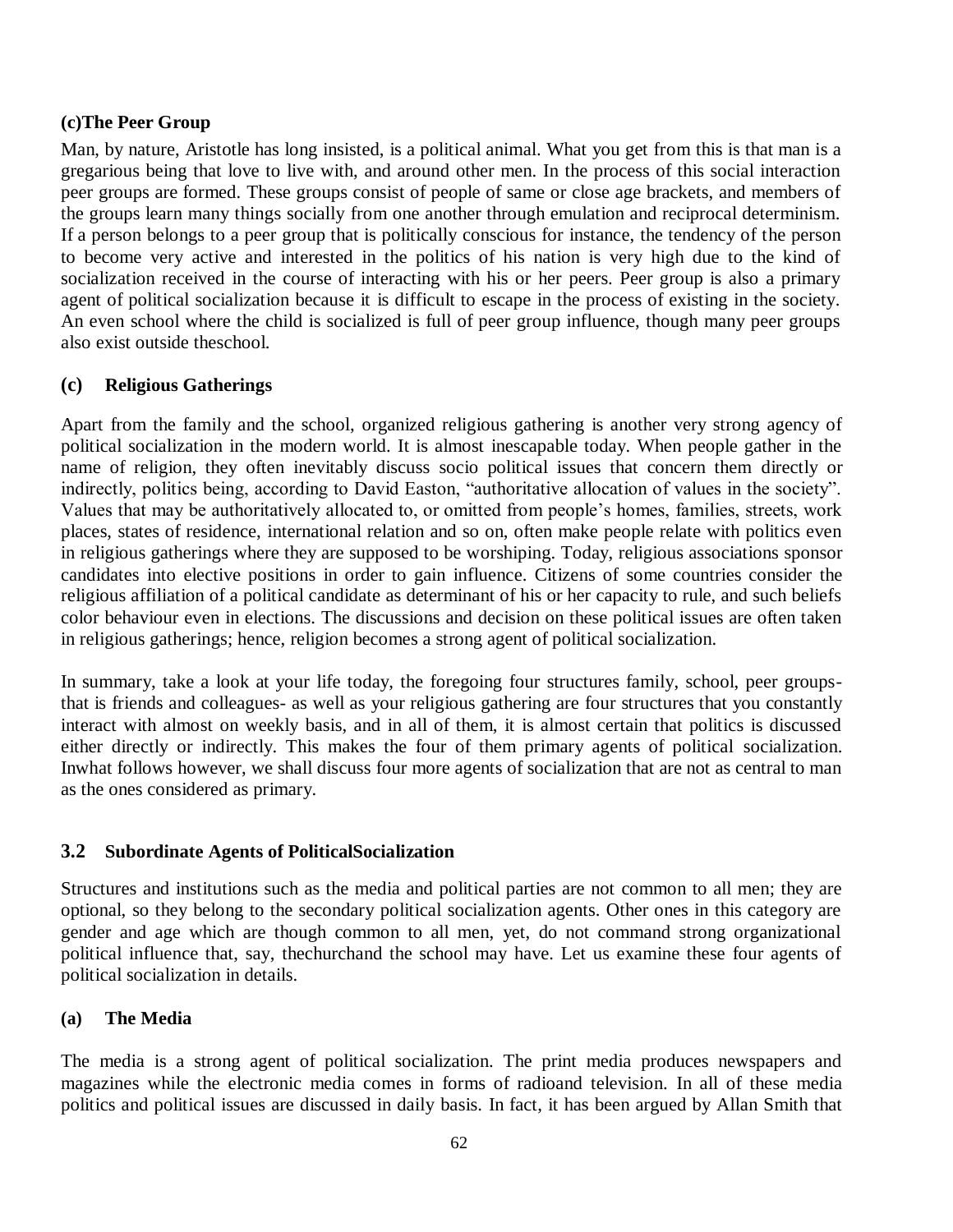the  $21<sup>st</sup>$  century press media is a political media as majority of the news items are either completely political or are connected to politics. The most recent one is the social media: the Facebook and the Twitters that are fast penetrating the whole world. Issues discussed in all these media create values, attitudes and believes in people, and as such, stand as means of socializing them into politics as well as influencing their politicalbehaviour.

#### **(b) Political Party**

A political party is an organized body of people who participate in political activities with the sole aim of getting political power. Membership of a political party automatically translates to discussion and practice of political activities, with all the pranks, and the intrigues. People who belong to political parties learn a great deal of their political tricks, values, orientations, opinions and believes from them, so, the political party is a very strong agent of political socialization. In specific terms, political parties have orientations and ideological divides. There are left wing parties, right wing parties, mass parties and so on, and the orientation that is dominant in each of these parties are systematically handed down to their members from one generation to another. In Britain you have the conservative (right wing) and the labour (left wing) political parties. In the United States it is between the Republican (right wing) and the Democrat (left wing) parties. Although Nigerian political parties have been unstable and episodic since independence, the current ideological divide still stands between the PDP and the APC.

#### **(c) Gender**

Until recently when universal adult suffrage has permeated the whole world, gender was a very key issue in political socialization. In the earlier Athenian society in Greece, women were not allowed to participate in politics, and so it was in some other parts of the world. The implication is that men would be differently socialized to form different believes opinions and orientation of politics, compared to women. Now that the dichotomy is changing rapidly, and universal adult suffrage is gaining popularity around the world; women's socialization in politics is fast taking different dimension. Conversely, in the old Oyo kingdom where women were known to occupy important political positions such as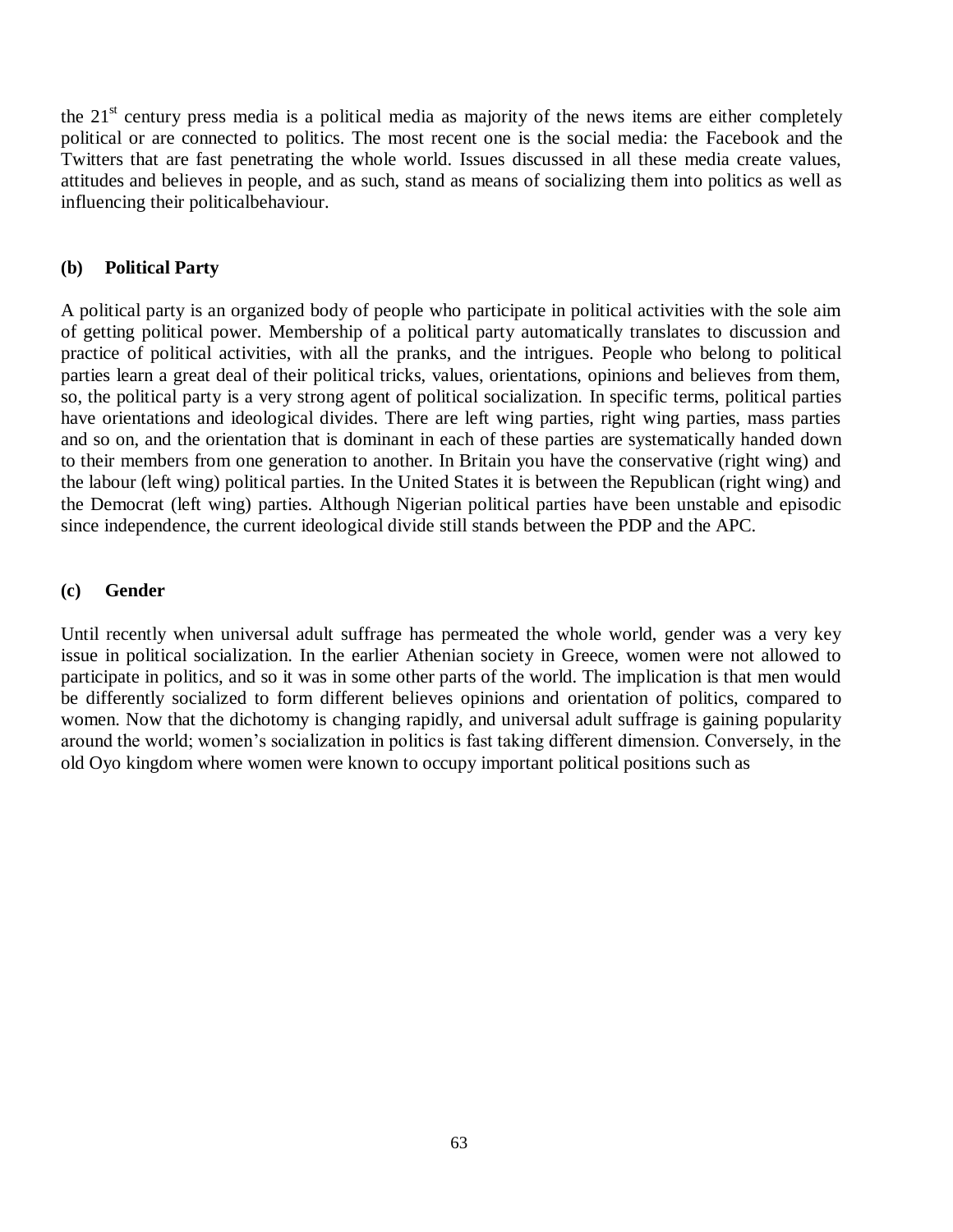Iyalode, Iyaloja and Iyalaje, and where they exerted great influence in the politics of their people, there was a difference in gender relationship with politics, and this created egalitarian and democratic values among the people. You may wish to read Eesuola's*Using Indigenous Political Structures to Facilitate Democratic Ideals in Nigeria: Lessons from Pre-Colonial Yoruba Kingdom*, published in the University of Lagos, Nigeria, Sociological Review, Volume 9, 2011.

## **(d) Age**

Also unlike gender, age was and is still a strong factor in the politics of courtiers. Today, as a result of universal adult suffrage, most constitutions allow citizens of eighteen years to vote and be voted for. In some countries where gerontology is common in political activities, only old people take certain electoral positions in politics. These different practices in different societies often shape opinions and orientations of people towards politics, so, age is equally an agent of political socialization.

Let us also quickly add that socialization may involve an individual's formative years, or his mature years, or both. Political socialization through the primary agency is not only latent, but also tends to occur during the formative years of an individual. Political socialization through secondary agencies, on the other hand, tends to be manifest and to occur during an individual's relatively mature years.

Political socialization can produce either systemic or non-systemic change. Systemic change refers to a fundamental or far-reaching change in the distribution or exercise of authority in the political system. Non-systemic change, on the other hand, refers to relatively insignificant or incremental changes in the patterns of political participation and association which do not alter or upset the existing distribution of power and authority in the polity. Indeed, generally speaking, political socialization is essentially a stabilizing process and hardly produces systemic change. The political socialization process becomes destabilizing, or produces systemic change, only under conditions of rapid modernization or general societal crisis.

# **SELF ASSESSMENT EXERCISE (S.A.E.)**

- (i) Evaluate all the agents of political socialization.
- (ii) Which of these agents can you say influence man in the society?

# **4.0 CONCLUSION**

Socialization is driven by certain agents in the society which has been discussed above. Some of these agents are primary, and in this unit we also refer to them as super ordinate and principal. They arefamily, school, religious groups and peer groups. Others are secondary, otherwise referredtoassubordinate.Theyaremedia,age,genderandpolitical parties.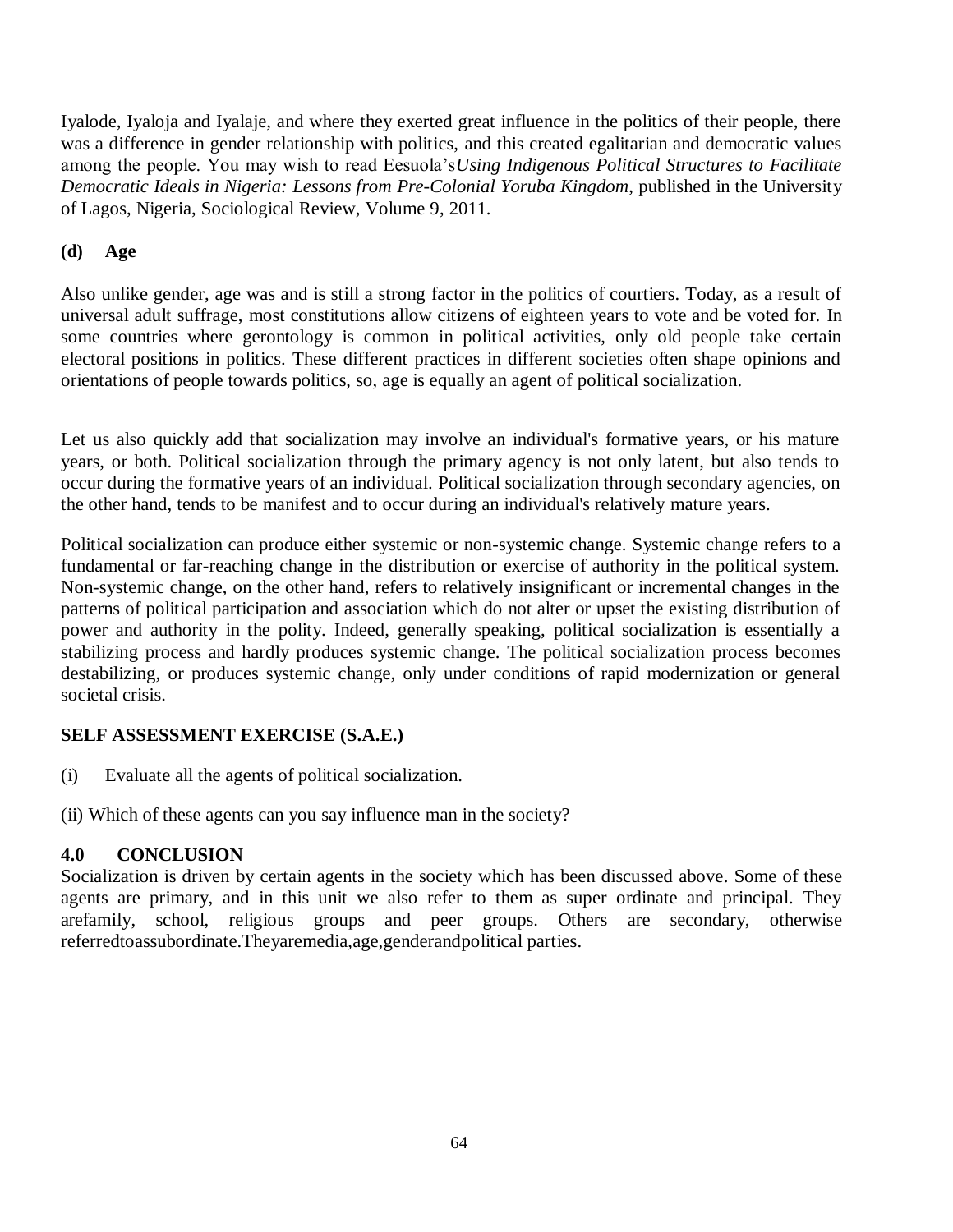These agents are the channels through which people are socialized into politics from one generation to another, and they produce systematic and non-systematicchanges in people's behaviour.

## **5.0 SUMMARY**

We have discussed agents or agencies of political socialization. We stress that these agencies are many, but some are more central than the others. The central ones we call the principal agent, while the less central one are called the subordinate agents. All these agents influence the opinions of citizens towards politics and policies in the state, so they are all regarded as agents of politicalsocialization.

## **6.0 TUTOR MARKED ASSIGNMENTS (TMAs)**

1. What are the effects of agents of politicalsocialization in political behaivour?

## **7.0 REFERENCES/FURTEHR READING**

Bender G.J. (1967) Political Socialization and Political Change, *Western Political Quar- terly,* 390 - 407.

Eric R. (1969), Modern *Politics: An Introduction to Behaviour and Institutions, London,* Routledge and Kegan Paul.

Easton D. and Dennis J. (1969) *Children and the Political System,* New York*,* McGraw- Hill.

Greenstein F. (1965) *Children and Politics,* New Haven*,* Yale University Press.

Jennings M. Kent (2007) "Political Socialization", in, Dalton, R. and Klingemann, H. (eds.), *The Oxford handbook of political behavior,* Oxford, Oxford University Press

Pye L. (1966). *Politics, Personality and Nation-Building* New Haven, Yale University Press.

Robert. D. and Hughes, J. *Political Sociology, London,* John Wiley and Sons,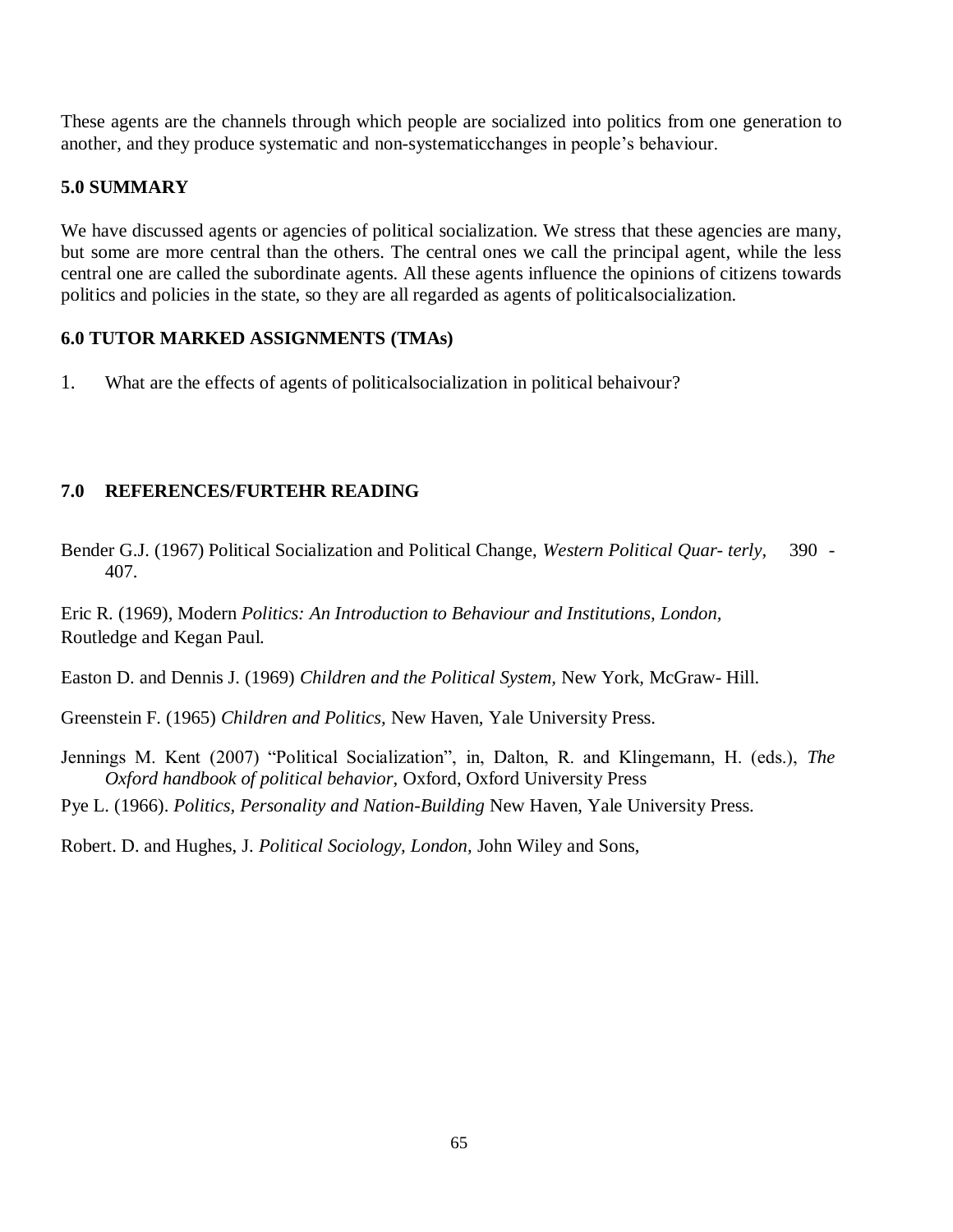## **UNIT 4:IMPACTS OF POLITICAL SOCIALIZATION ON POLITICAL BEHAVIOUR**

- 1.0 Introduction
- 2.0 Objectives
- **3.0** Main Content: Major Agents of PoliticalSocialization
- **3.1** Family Socialization and PoliticalBehaviour
- **3.2** Socialization in the School and its Effects on PoliticalBehaviour
- 4.0 Conclusion
- 5.0 Summary
- 6.0 Tutor Marked Assignments
- 7.0 References/Further Reading

#### **1.0 INTRODUCTION**

We have come to unit 4 in this module and it is very important to discuss the impacts of political socialization on political behaviour. That is how people behave, the totality of their dominant attitudes, values and orientation in the day to day relationship of individuals and groups with their political environment. As asserted in the earlier units, the family and the school are the principal agents of political socialization in the modern world, and they are the ones specifically isolated for discussion and analysis in this unit. However, while using the socialization in the family and the school to assess political behaviour of individuals and groups, we do not underrate the other agents of socialization. School and family are just used as models, so, students should, in their personal studies, apply the peer group, religious institutions, age, race, etc for analysis, using similar methods.

#### **2.0 OBJECTIVES**

At the end of this unit students are expected to comprehend:

- (i) The relationship between political socialisation and the behaviour of people towards politics.
- (ii) How the family and the school socialisation specifically affect people's political behaviour.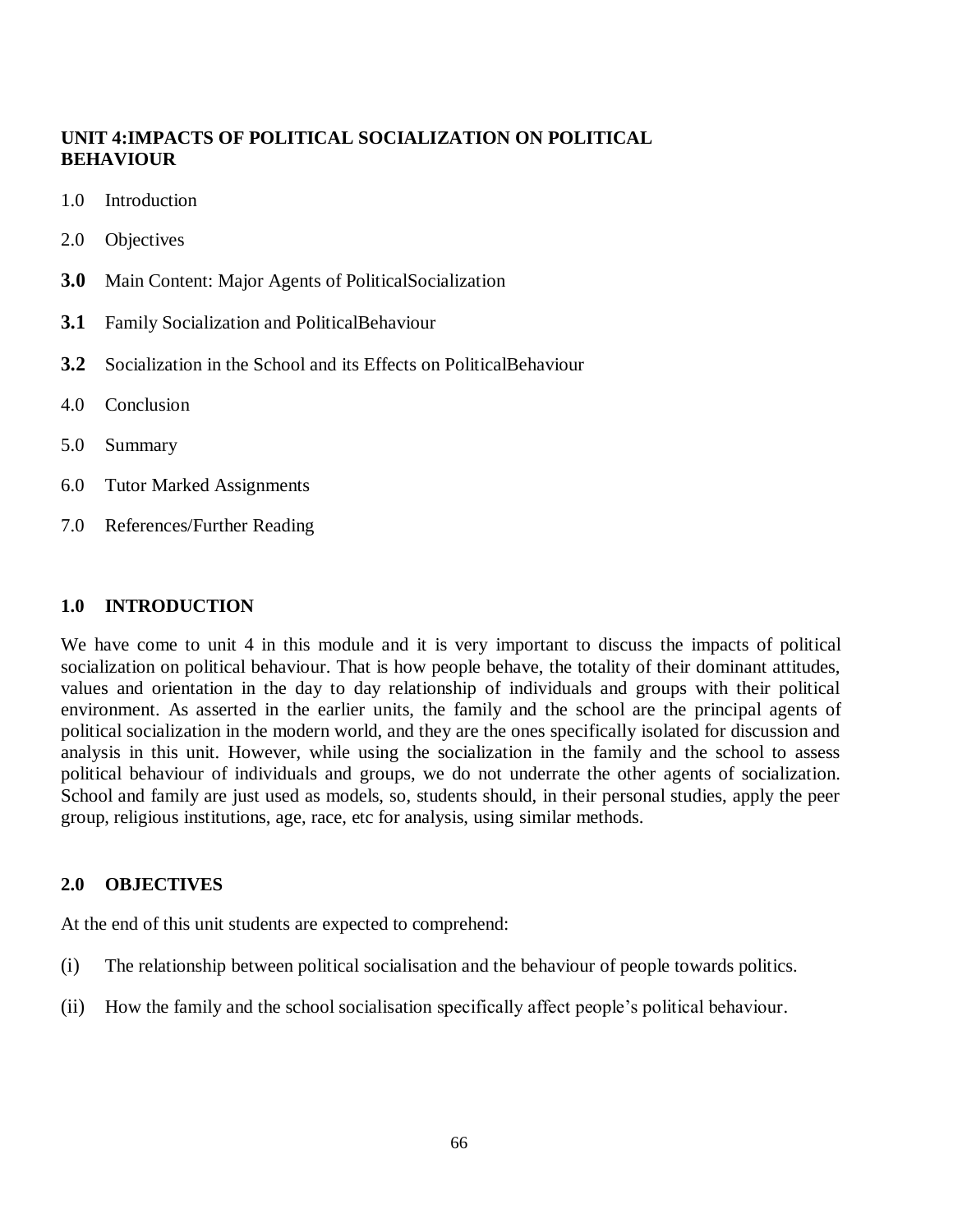### **3.0 MAINCONTENT**

#### **3.1 Patterns of Socialisation in the Family (P.S.F.)**

There are several ways in which patterns and processes of socialisation in the family can influence political behaviour exhibited by children who are raised in that family. Some four of these ways are authority patterns, Socio-Economic Status (SES), civic orientations or knowledge, and political participation patterns all in the family. In what follows we offer detailed discussion of these four factors.

### **(a) Authority Patterns in the Family**

The individual's predisposition to participate in, or withdraw from politics may be influenced by his early relationship with his parents. In a family situation where authority is dispersed, where there is warmth between the child and his parents, and where disciplinary control is more liberal, flexible and permissive, where children are encouraged to engage in debate and analysis of issues before important decisions are taken, offspring and other members of the family will ideally turn out active in politics. They are more likely to engage authorities, query facts, policies and decisions, and, in short, operate with a high sense of political efficacy: the degree to which an individual feels he can influence or determine political decisions. Children raised in a liberal family environment will tend to develop either transitional or gladiatorial participant attitudes (these shall be discussed under political participation.)

Conversely, however, a family setting where authority is concentrated in one person (usually the father), where there is no closeness or warmth between the child and his parents, and where disciplinary patterns are extremely severe, the child may become too subservient, too passive and too psychologically insecure in life. Scientifically speaking, such child is most likely to grow up as a conservative being. He or she sees whatever the people in authority do as final and may not have any effrontery to challenge it. His political participation is likely to expectationalhis ideology conservative and his attitude either docility or mere endorsement.

## **(b) Family's' Socio-Economic Status (S.E.S.)**

# **Family's Socio-Economic Status (SES)**

The socio-economic condition of the family as a socializing agent contributes to children's ultimate political behaviour. People of high socio-economic status often tends to be more active and prominent in politics because in most cases they would have conquered hunger and most material deprivations, so, they have enough time to sit, theorize and query issues around them. The lower-status people, on the other hand, are often preoccupied with resolving material contradictions and other basic needs in their lives, so, they have little time to sit and think ablaut politics. Justin Labinjoh captures this class dimension to political behaviour when he declared that "socio economic circumstances always constrain members of various classes to relate differentially to the social structure," and that such has "implications for individual dramaturgical skills and therefore for the individual's perception of social reality"

Moreover, because children from higher status families are in a better position to benefit from other socializing institutions such as the mass media and elite schools which encourage civic or participant attitudes, at least compared to children of poorer parents, the political behaviour of the former tends to be proactive. In addition, socio economic condition greatly influences authority patterns in the family,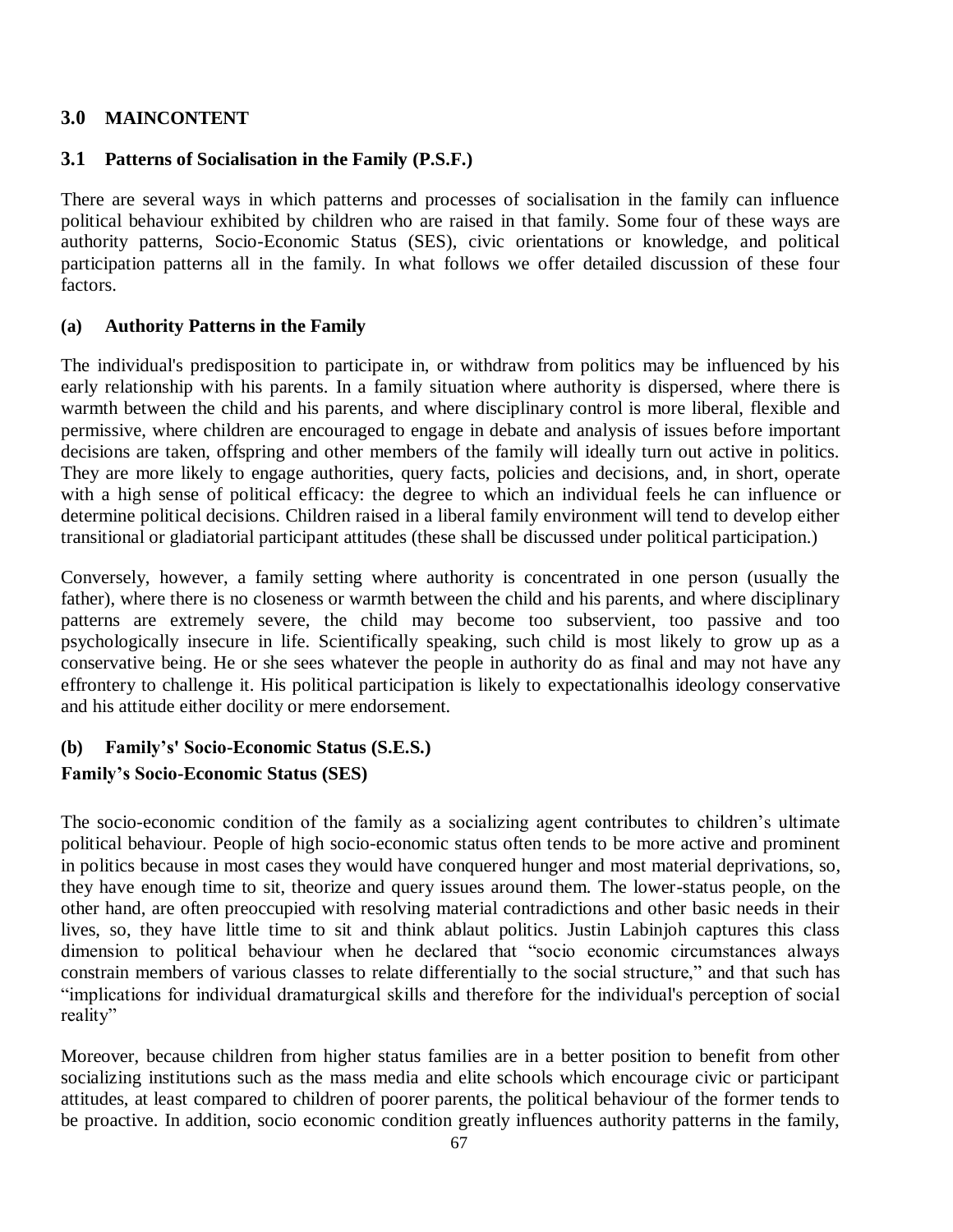to the extent that liberal child-rearing practices tend to characterize higher status families, while authoritarian practices tend to typify lower-status families. As a result of this, people from higher status backgrounds may be better disposed psychologically and normatively to participate in politics than those from lower backgrounds.

## **(c) Family's Civic Knowledge and Orientations**

The dominant knowledge of politics or overall orientation towards socio political events in a family often carries serious weight in how offspring of the family are socialized. Politically conscious or ideologically deep parents are more likely to encourage the discussion of politics in their homes, and by so doing they increase the interests and understanding of politics in their children and other people living and around the family.

## **(d) Family's Political Involvement or Participation**

Biographical accounts of famous political leaders are full of instances of children who have followed in their parents' footsteps by becoming very active politicians because an intensely politicized family atmosphere stimulates activist tendencies or attitudes in the offspring in the family. Consequently, offspring in politically active families eventually turn out as activists themselves; a situation made possible through a principle of social learning called imitation. A good example is that of the Nigerian musician/political activist called FelaAnikulapoKuti whose counter cultural and anti-establishment political disposition was largely imitated from the activities of his mother and father. At this point you may want to read about social learning principles and theories, especially that of Albert Bandura. The 2011 University of Lagos doctoral dissertation of EesuolaOlukayode, as supervised by Professor RemiAnifowose alsopromises to be a useful source of how the family socializes people into certain pattern of political behaviour. So, this part of the unit has identified how socialization patterns in the family, especially the issues concerning authority patterns, socio-economic status, civic knowledge and political involvement influence political behaviour of people

## **3.2 Socialization in the School and its Effects on Political Behaviour**

Apart from the family, the educational system of a country plays an important role in the inculcation of attitudes and values that can shape the nature and degree of people's political behaviour in the society. This is where the school comes in. The relationships between the school authorities and students, the pattern of relations among the students themselves, the content of civic courses and the general organization and administration of the school system all play significant roles in implanting or inhibiting certain attitudes and dispositions of people towards politics. In two specific ways this can be done:

## **(a) Content of Curriculum**

A school where civic education, politics, political history or subjects of revolution cuts across classes and levels of learning is likely to socialize students into a more active political behaviour.. In like manner, if, instead of the foregoing subjects, students are generally thought religiosity and doctrines under the guise of mission schools for instance, is not unlikely to socialize students into dogmatic and conservative political attitudes. Formal learning in schools, in the forms of cognitive engagement of students, affects the political behaviour of students who school there.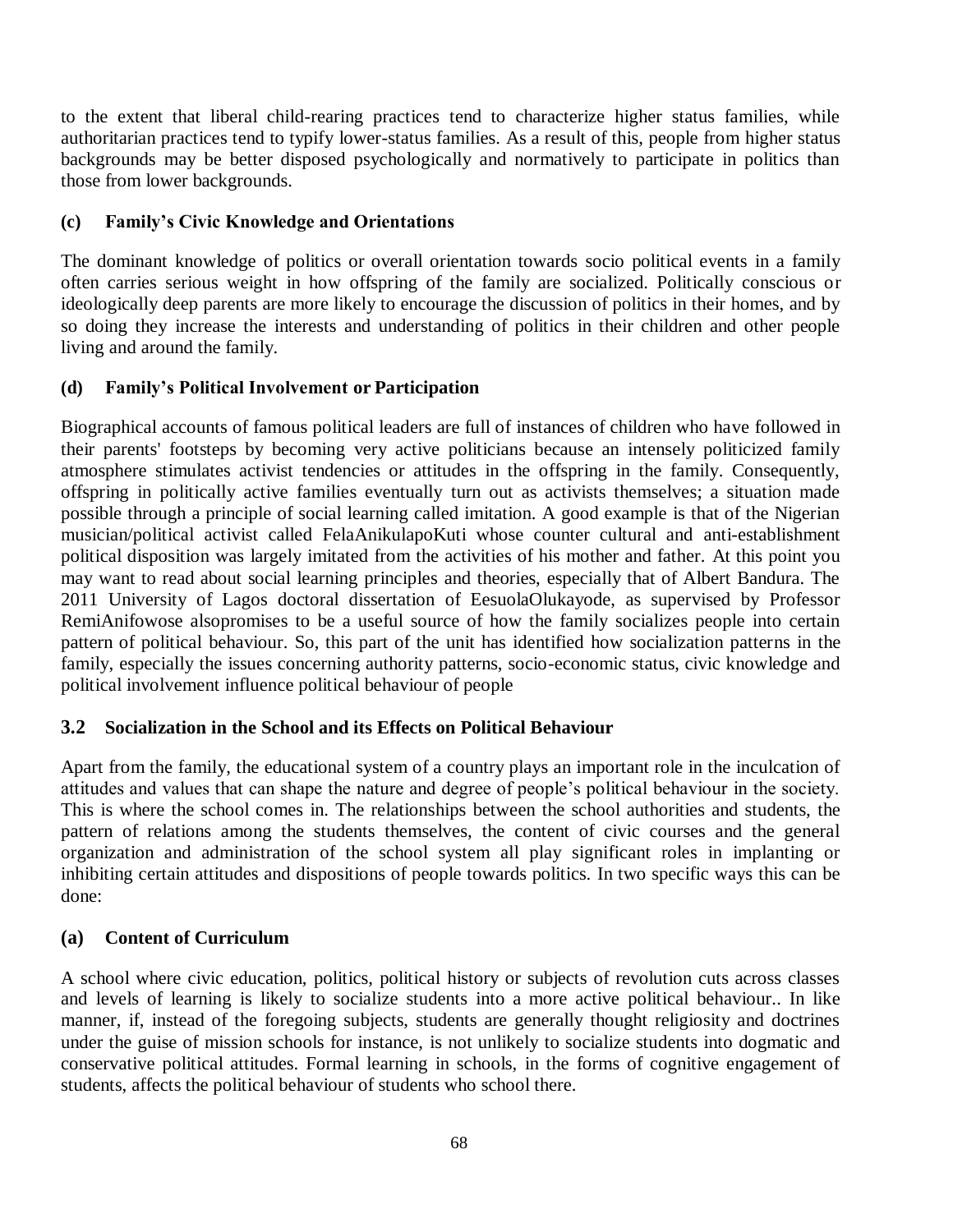## **(b) Dimensions of Extra Curricular Activities**

Another major means by which the educational system can tangentially influence students' political behaviour is through involvement in school activities, particularly at the secondary and, or tertiary levels. Secondary schools that have organizations such as the press club, literary and debating society, as well as Para-military organizations such as 'Man o War' will often periodically discuss issues of and around politics. Selection of prefects in the school can also be made through free and fair elections. In tertiary institutions also, activities such as student's unionism, faculty and departmental associations as well as membership of special committees can also greatly combine to influence the political behaviour of students therein, compared to a university where all these are not permitted to occur. In essence, involvement in school activities can have an important influence on the individual's subsequent political behaviour at the larger strata of the society.

## **SELF ASSESSMENT EXECISE (S.A.E.)**

Discuss how the environment can be an agent of political socialization.

## **4.0 CONCLUSION**

In conclusion, it would be nice to recap other agents of political socialization discussed in this at this level, the mass media, religious groups, political parties, age andgender; as well as others not discussed: race, occupational groups and government agencies also play an important role in influencing an individual's dispositions attitudes and behaviour towards politics.

## **5.0 SUMMARY**

Two principal agents of political socialization: the family and the school have been used in this unit to explain how they can influence the political behaviour and general disposition of people. At the family level, we highlighted authority patterns, socio- economic status, civic knowledge and political participation, while at the school level our focus is on content of curriculum and extracurricular activities. All these make or mar the political behaviour in the society.

## **6.0 TUTOR MARKED ASSIGNMENTS (TMAs)**

- 1. Do you agree that school can socialize students into politics?
- 2. Significantly appraise the role of the family as an agent of political socialization.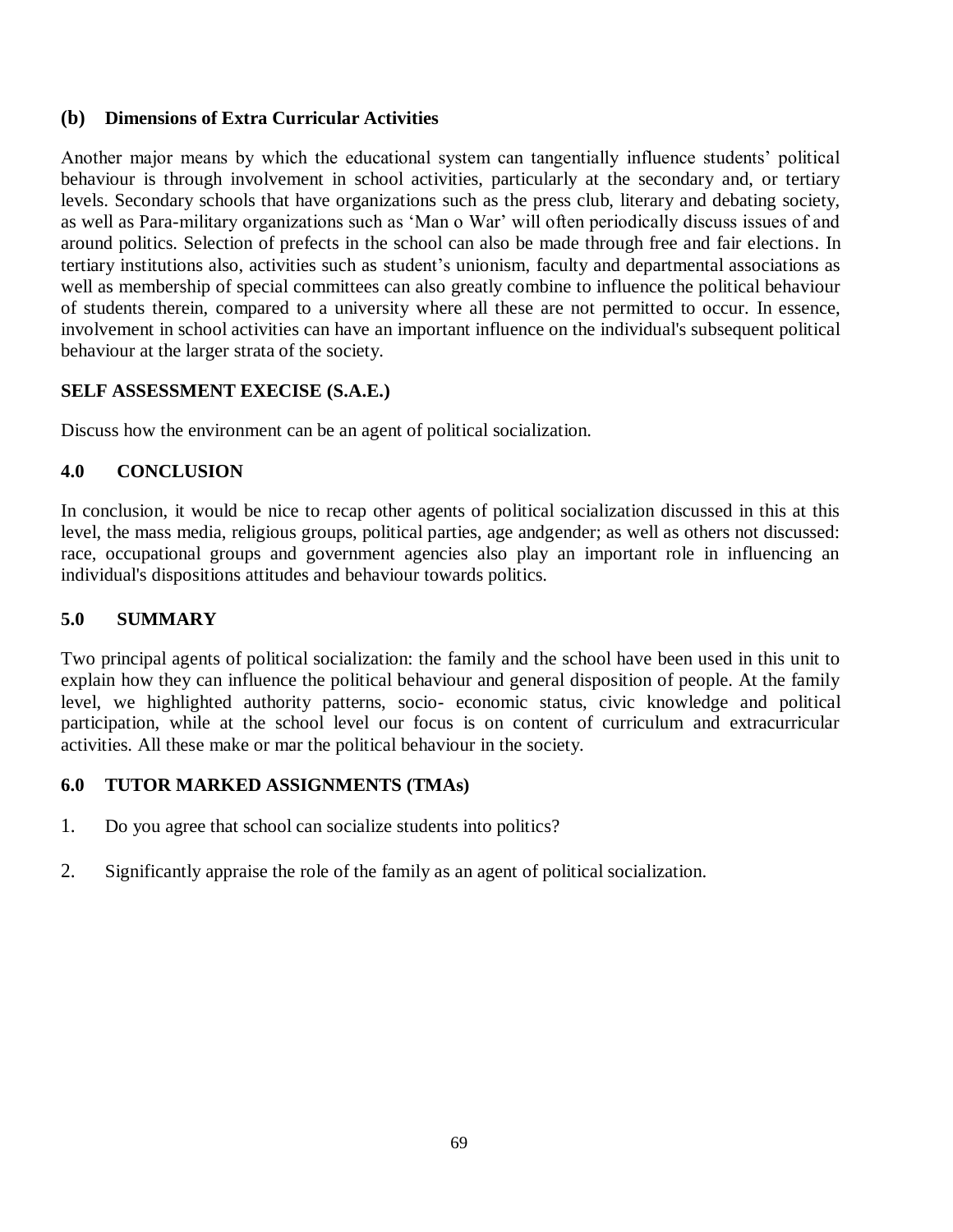#### **7.0 REFERENCES/FURTEHR READING**

Almond G. and Verba S. (1965) The Civic Culture, Boston*,* Little Brown Ball, A. (1977)

Modern Politics and Government, London*,* Macmillan Press.

- Beck,P.A.and Jennings, M.K, (1982) Pathways to Participation, *American Political Science Review* 76(1).
- Dowse, R. and Hughes, J. (1972) Political Sociology, London*,* John Wiley and SOT
- Labinjoh, J. (1982) FelaAnikulapoKuti: Protest Music and Social Processes inNigeria. Journal of Black Studies, 13(1) Communication and Change in Sub Sahara Africa, 119- 134.
- 4. Nie, N.H and Verba, S. (1975) "Political Participation" In, Fred Greenstein and Nelson Polsby (eds.) *Handbook of political science volume 4Massachusetts,* Wesley.

Pye, l. (1966) Politics, Personality and Nation-Building, New Haven*,* Yale University Press.

Rowe, E. (1969). *Modern Polities: An Introduction to Behaviour and Institutions: London,* Routledge and Kegan Paul.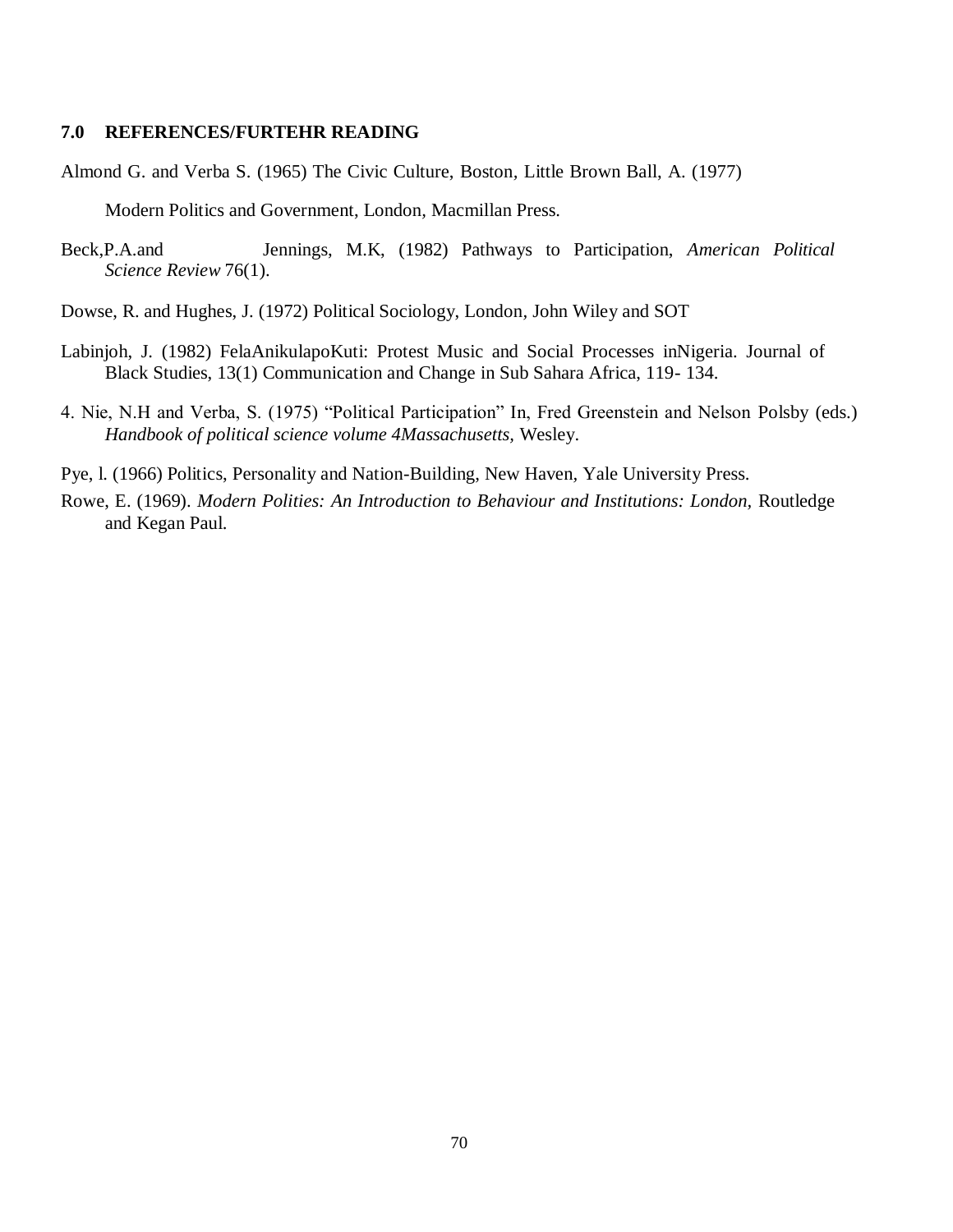## **Unit 5:FUNCTIONS OF POLITICAL SOCIALIZATION**

- 1.0 Introduction
- 2.0 Objectives
- **3.0** Main Content
- **3.1** Analysis of theFunctions
- 4.0 Conclusion
- 5.0 Summary
- 6.0 Tutor Marked Assignments
- 7.0 References/Further Reading

## **1.0 INTRODUCTION**

We have come to the end of this module 2 in unit 5. And based on our discussion so far, about political socialization, it clearly suggests that political socialization performs certain roles in the socio-political development and continuity of a nation. It is very necessary to discuss the functions/roles of these in this unit.

## **2.0 OBJECTIVES**

At the end of this unit, the students should be able to:

- (i) Evaluate the various functions of politicalsocialization.
- (ii) Appreciate the reasonswhy political socialization should be deliberately encouraged in the society.

## **MAINCONTENT**

#### **3.0 Analysis of the Functions**

#### **(a) Intergenerational Transmission of Political Values (I.T.P.V.)**

Political socialization assists every society in preserving political culture across time. It also helps to inculcate political values and orientation in people. This is the function we call intergenerational transmission of political norms, and, by extension, values, symbols and ideas. For instance, a person who attends the university, majors in engineering and later gets employment in an engineering firm may not at all understand the workings of law making and recall except he or she witnessed it at the level of students union which the school as an agent of political socialization offers. In an increasingly complicated world where politics is fast becoming everyone's business even though we do not all major in politics, agents of socialization serves the purpose of transmitting political values and norms from one generation to the other, and this helps in ensuring stability in the society.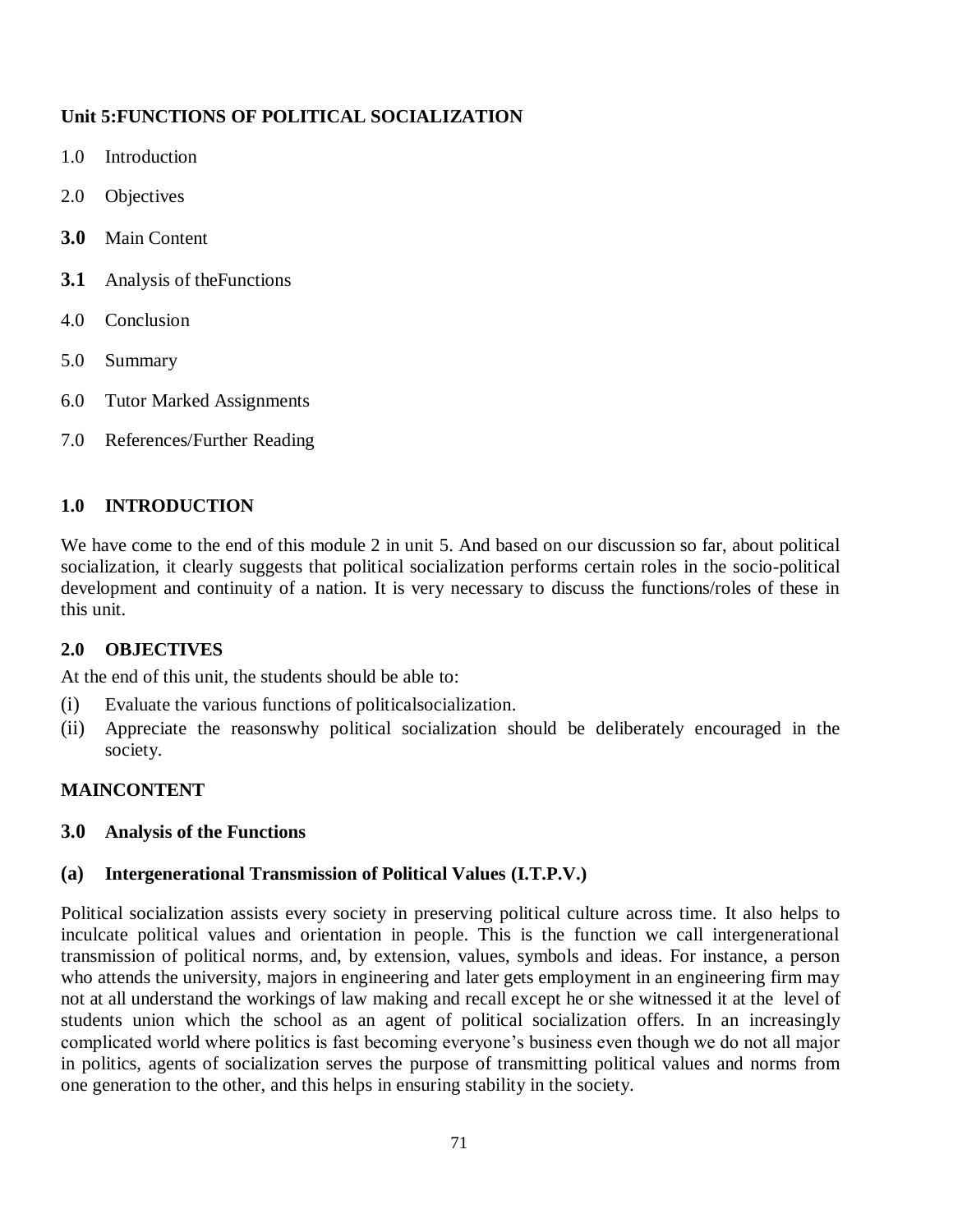## **(b) Stability of Polity**

By virtue of performing the foregoing function of intergenerational transmission of values and inculcation of political culture, political socialization helps to maintain continuity and stability in the society. Such stability is needed to advance the course of the society from all walks of life. To the extent that political socialization is a means of role-training therefore, it, at any time equips the members of a society with the basic skills necessary for political participation or the performance of important political roles.

### **(C) Creation of Hegemonic Order**

Political socialization helps the society to create hegemonic order. Every political environment needs hegemony to stabilize and develop, hegemony being a subtle, non-coerced assimilation of how things are done in a society. Political socialization helps a society to foster this, and every member of the society needs only little push or coercion to obey the law and promote good values.

### (d) **National Discipline**

National discipline is very important in political socialization. The reason is that it makes it easy to ensure some degree of discipline among members of a political community. In other words, political socialization curbs or controls disruptive political behaviour by ensuring that members of a society behave in a manner that is socially acceptable to the majority of the people, and especiallythe hegemonic class.

Furthermore, political socialization assists in promotion of patriotism and nationalism. People, who learn the political values, believe and orientations of their people and hand the same down from one generation to the other tend to become obsessed with it. They see themselves as being embedded in such values and ideas and are often willing to defend and promote it at any time necessary. This is called patriotism, and it is useful for the domestic and international aura of a state.

#### **SELF ASSESSMENT EXERCISE (S.A.E.)**

How political socialization plays significance roles in the society?

## **4.0 CONCLUSION**

Political socialization performs some functions in the polity. These functions are basically for continuity and stability among politicians and other actors that are involved in politics. Moreover, they affect not only the political, but also the economic and social strata of a political community.

## **5.0 SUMMARY**

We have identified some functions of political socialization such as intergenerational transmission of political values, the maintenance of continuity in society, the regulation of the behaviour of members of a political community, creation of hegemonic order, role-training and patriotism and so on. This is based on the assumption that political socialization is a process and a continuum too. At every point in time in a society it transforms, and only that way it plays the roles ascribed to itabove.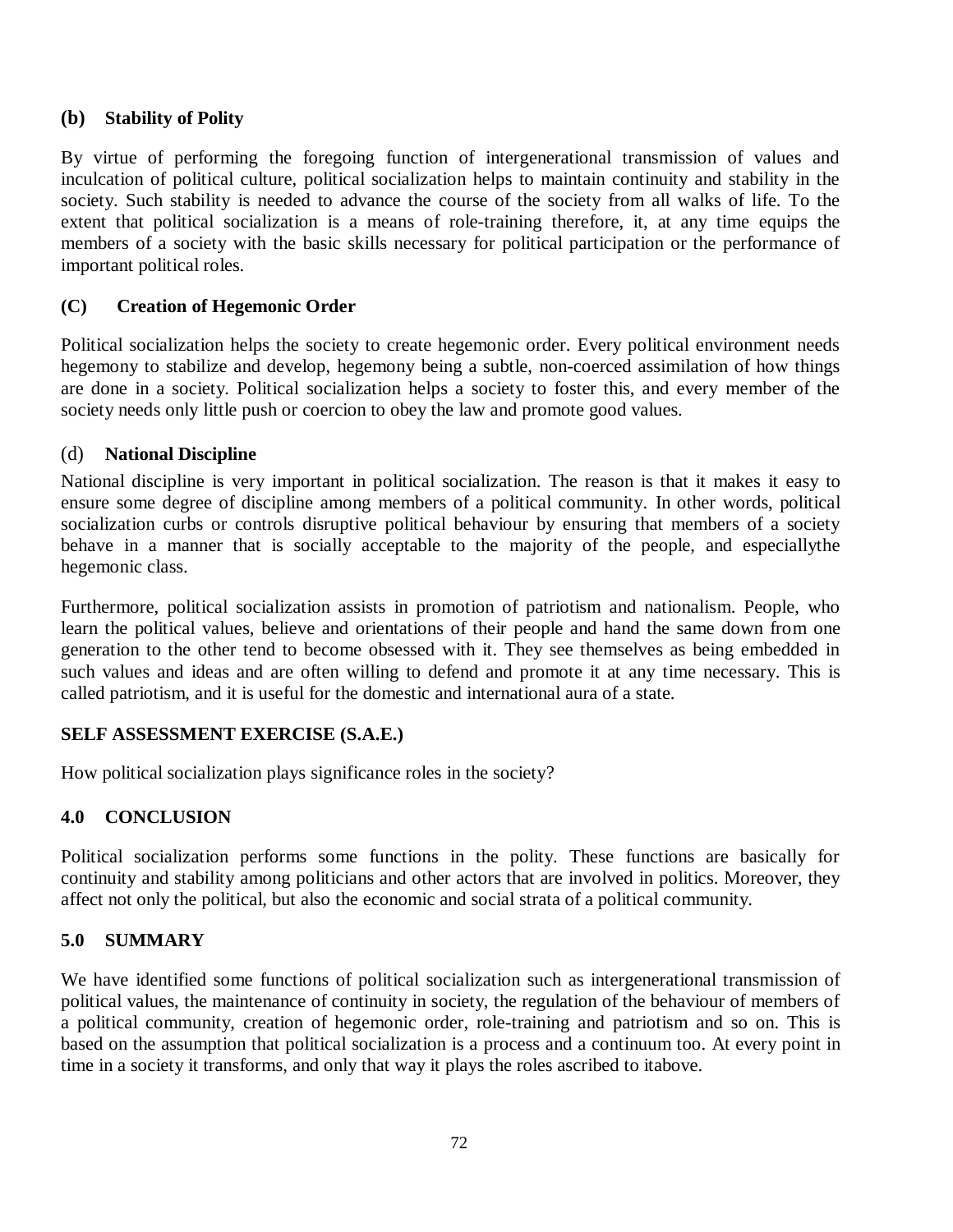#### **6.0 TUTOR MARKED ASSIGNMENTS (TMAs)**

- 1. In your words, explain how political socialisation creates hegemonic order.
- 2. Identify ways political socialization aid in political development in our society.

#### **7.0 REFERENCES/FURTHER READING**

Almond G. and Verba S. (1965) The Civic Culture, Boston*,* Little Brown Ball, A. (1977)

Modern Politics and Government, London*,* Macmillan Press.

- Beck,P.A.andJennings, M.K, (1982) Pathways to Participation, *American Political Science Review*  76(1).
- Dowse, R. and Hughes, J. (1972) Political *Sociology, London,* John Wiley and SOT
- Labinjoh, J. (1982) FelaAnikulapoKuti: Protest Music and Social Processes inNigeria. Journal of Black Studies, 13(1) Communication and Change in Sub Sahara Africa, 119- 134.
- 4. Nie, N.H and Verba, S. (1975) "Political Participation" In, Fred Greenstein and Nelson Polsby (eds.) *Handbook of political science volume 4Massachusetts,* Wesley.
- Pye, l. (1966) Politics, Personality and Nation-Building, New Haven, Yale University Press.
- Rowe, E. (1969). *Modern Polities: An Introduction to Behaviour and Institutions: London,* Routledge and Kegan Paul.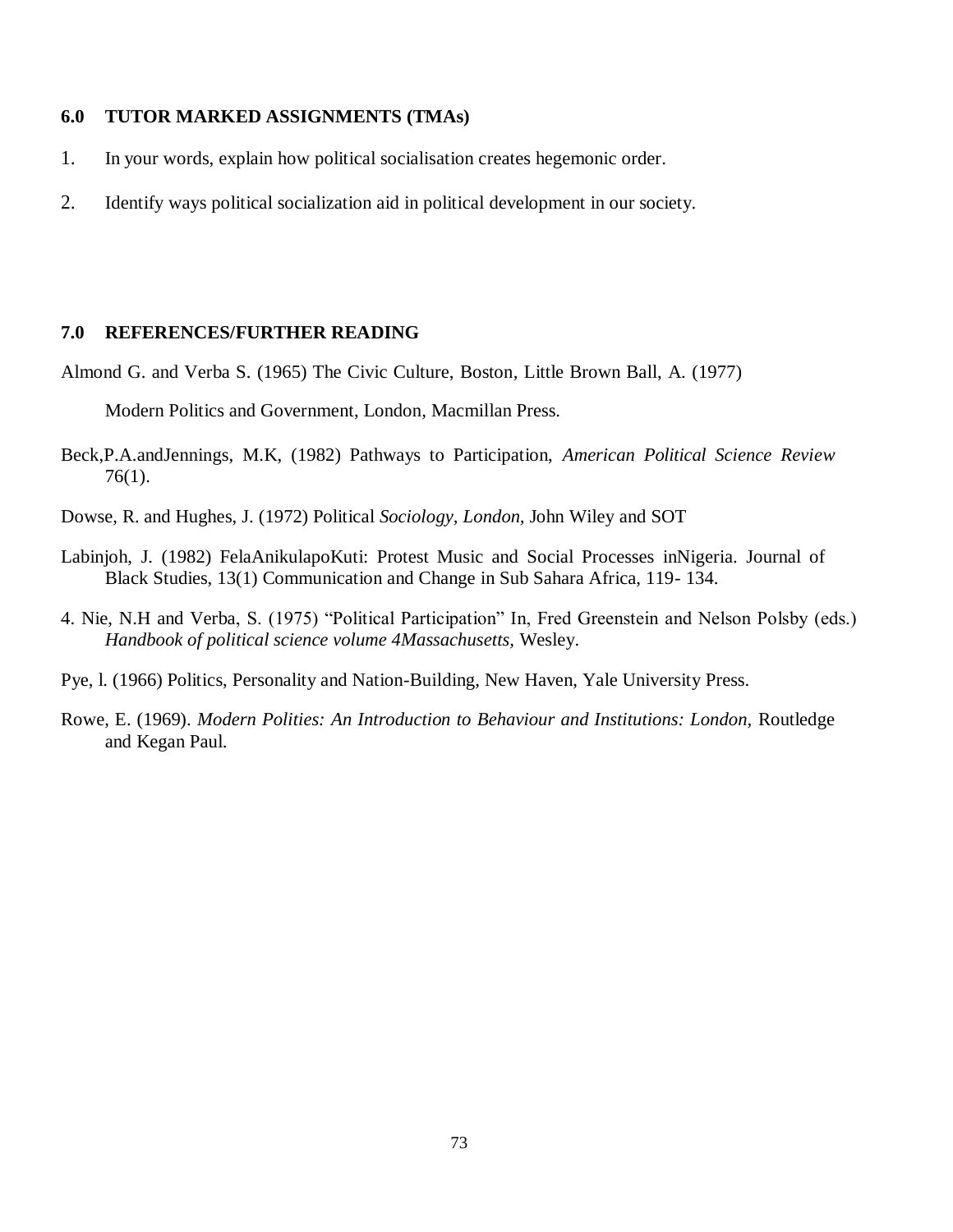# **MODULE 3: POLITICAL PARTICIPATION**

## **Introduction**

In this module, the aim and objective is to examine the scope of political participation at various levels, the factors affecting this concept and how the actors can manage the involvement of those who are in it. Lastly, dimensions of the concepts are fully or profoundly explained in unit 4. Also, in unit 5, a careful examination is alsocarried to explain the democracy in political participation, and how party affiliations can influence political participation in democracy.

Unit1: Definitions and Scope of Political Participation

- Unit 2: Levels of Political Participation
- Unit 3: Factors Affecting Political Participation
- Unit 4: Dimensions of Political Participation
- Unit 5 Identity Politics: Political Participation and Democracy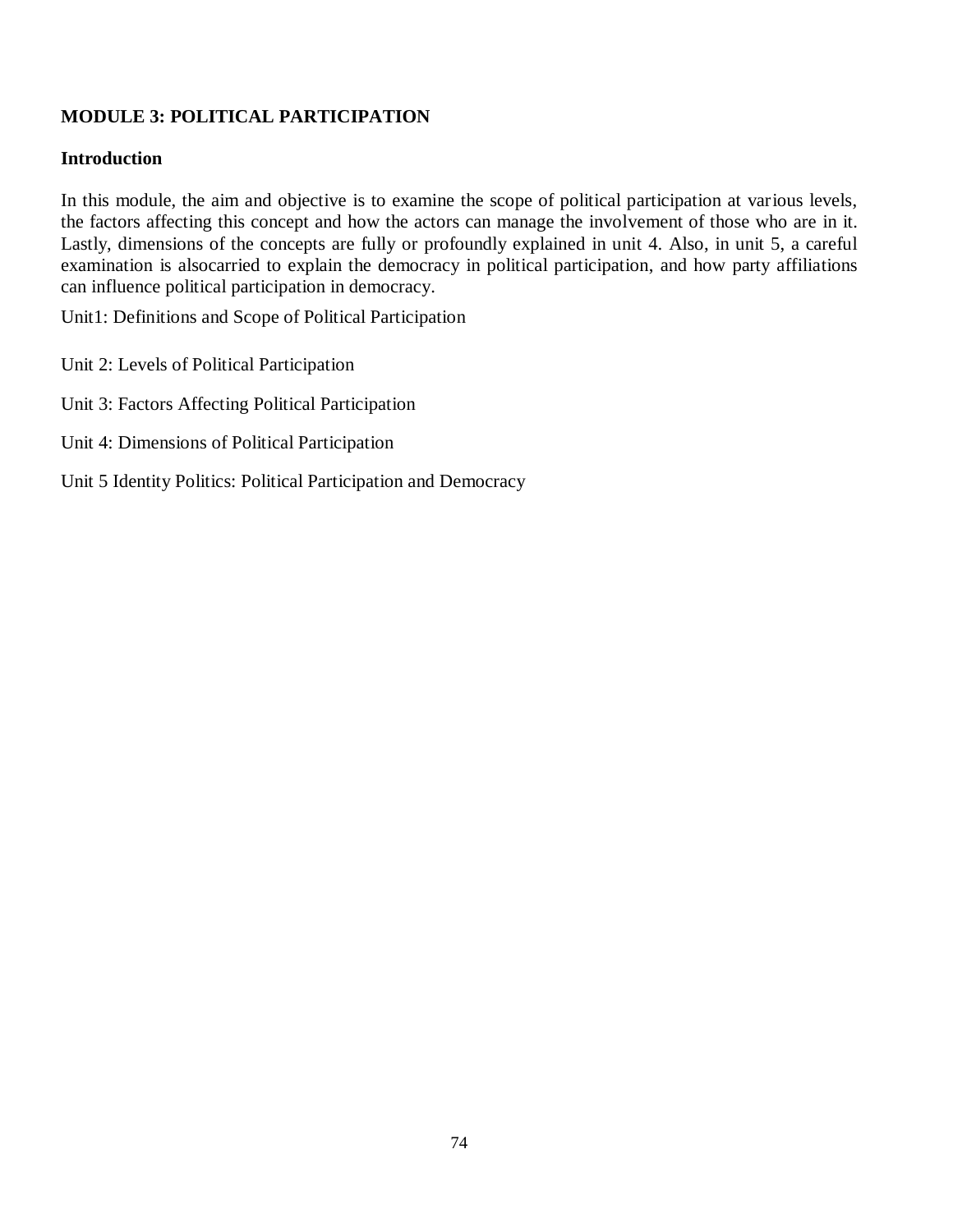## **UNIT 1:**

## **DEFINITIONS AND SCOPE OF POLITICAL PARTICIPATION**

- 1.0 Introduction
- 2.0 Objectives
- **3.0** MainContent
- **3.0** Definitions of Political Participation
- **3.1** Scope of Political Participation
- 4.0 Conclusion
- 5.0 Summary
- 6.0 Tutor Marked Assignments
- 7.0 References/Further Reading

## **UNIT 1: DEFINITIONS AND SCOPE OF POLITICAL PARTICIPATION**

### **1.0 INTRODUCTION**

In addition to that we had discussed above, it is very important to bring to mind that in the preceding units we asserted that political socialization of a people determines their attitudes and values towards politics, that is, whether they participate at all or not, the proportions of their participation, the degree and the period. This is what we generally defined as political behaviour of people. Here we now center on political participation per se. The unit is divided into two parts, the first covering a collection of definitions of political participation by known scholars, while the second addresses its major scope.

## **2.0 OBJECTIVES**

After studying this unit 1, students should be able to:

- (i) Comprehend political participation from various scholarly viewpoints
- (ii) Analysis the extent of political participation

## **3.0 MAINCONTENT**

## **3.1 Definitions of Political Participation**

Political scientists also aim to understand what drives individuals to participate in the democratic process, either by voting, volunteering for campaigns, signing petitions or protesting. Participation cannot always be explained by rational behavior. The voting paradox for example, points out that it cannot be in a citizen's self-interest to vote because the effort it takes to vote will almost always outweigh the benefits of voting, particularly considering a single vote is unlikely to change an electoral outcome. Political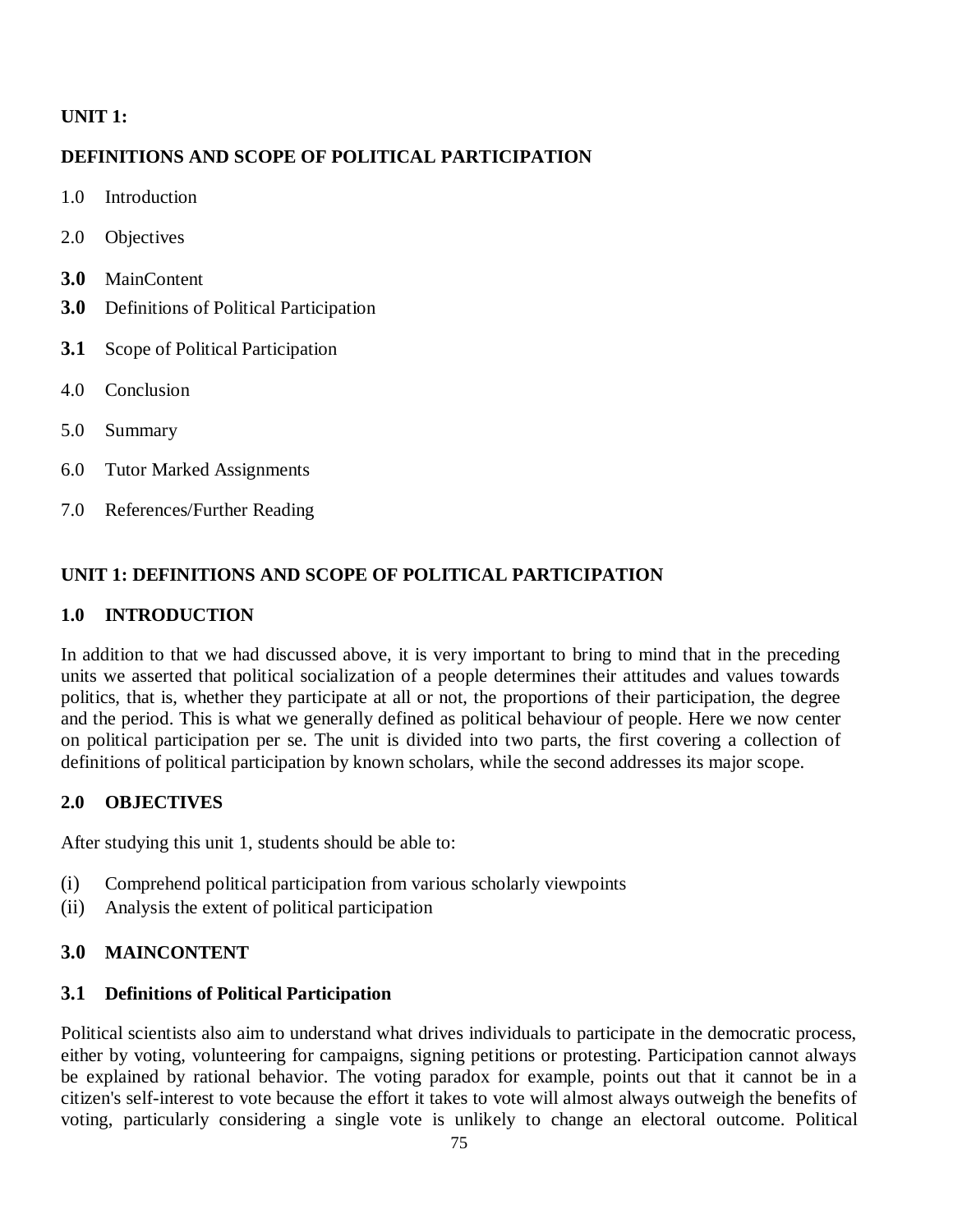scientists instead propose that citizens vote for psychological or social reasons. Studies show, for example, that individuals are more likely to vote if they see their friends have votedor if someone in their household has received a nudge to vote.

Furthermore,like most political science concepts, political participation has attracted several definitions and meanings from several scholars. Some of these definitions are generic, that is, they try as much as possible to capture all aspects and dimensions in which people can participate in politics. Some are however limited, in that they discriminate against some aspects of participation as irregular or abnormal. We consider a few of them in what follows. While the following definition is seemingly restrictive:

**(a)** Norman H. Nie and Sidney Verba assert that, ‗Political participation refers to those legal activities by private citizens which are more or directly aimed at influencing the selection of government personnel and/or the actions they take.'

Let us take a briefdefinition of how some scholars view the meaning of political participation:

- (a) Samuel Huntington and Jorge Dominguez define it as ‗The activity of private citizens designed to influence government decision making.'
- (b) H. McClosky further says that 'those voluntary activities by which members of society share in the selection of rulers and, directly or indirectly, in the formation of public policy.'
- (c) Also, the popular definition is that ‗Political participation derives from the freedom to speak out, assemble and associate; the ability to take part in the conduct of public affairs; and the opportunity to register as a candidate, to campaign, to be elected and to hold office at all levels ofgovernment.'

What is of utmost important to contemporary study of political behaviour is that political participation can include both legal and illegal attempts to influence governmental decisions. It is concerned with influencing the composition and conduct, or personnel and policies. It is not limited to voting at elections but includes many other ways in which citizens try to influence governmental decisions. It is based on this that we discuss in what follows, the various dimensions that political participation can take in human society.

## **3.2 Scope of PoliticalParticipation**

By scope of political participation, we mean those broad activities that political participation covers, or that can be regarded as forms of political participation. When people campaign for candidates during elections, or they attend constituency meetings or cast their ballot during voting period, we often consider their actions as political participation. Remember however, that not doing all these, or doing them for certain reasons are also forms of participation in politics. A renowned professor of philosophy, Jim Una once wrote that "even nothing is nothing" and a very popular slogan in party electioneering politics is that "failure to vote for a candidate is a ballot cast for the opponent of the candidate". Based on this logic, the scope of political participation shall be bi patterned: direct or action based, as well as indirect or attitude based political activities.

## **(a) Direct or action based PoliticalActivities:**

These activities refer to those that people deliberately engage in as standards of participation in politics. They include voting, attendance of meetings, campaigning, sponsorship of candidates, money and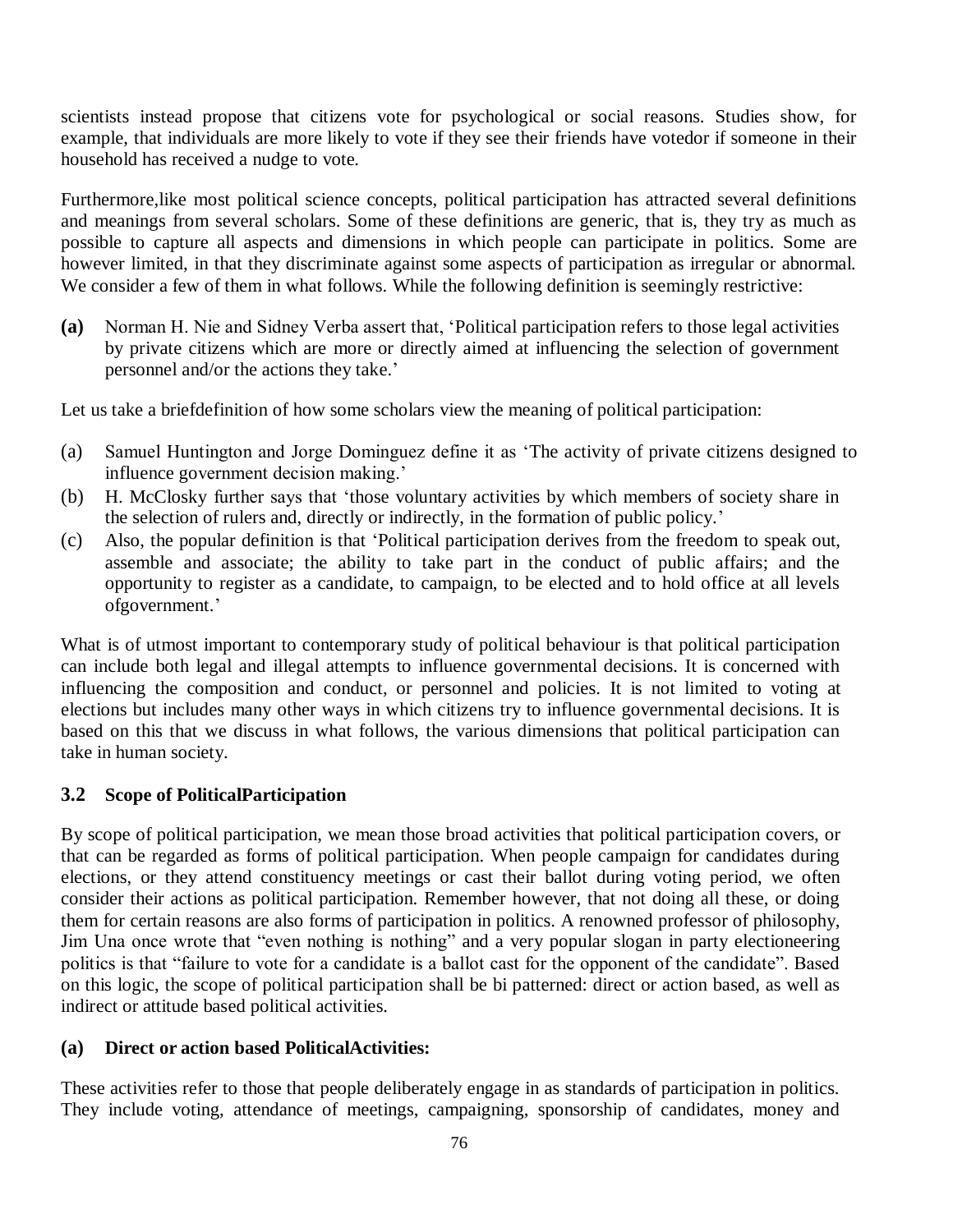material donation, attending rallies and committee meetings, etc. These actions are clear cut, and need no further interpretation before they are recognized as a form of political participation. Those who participate in them often defined political goals, even when they are not disclosed.

## **(b) Indirect or Attitude Based Political Participation:**

These refer to people's attitudes and dispositions that indirectly influence politics around them. This form of political participation is not necessarily clear cur, and it is often unclear if those who display them are aware of their impact as political participation. These attitudes include but are not limited to agitation, resistance, apathy, endorsement, docility, skepticism, cynicism, etc. Those who display résistance attitude towards politics for instance complement chance of leadership in extra electoral forms, while apathetic persons allow other citizens have field days fielding and electing their own candidates. If the apathetical person had voted, his vote only could make any difference in number, and he or she refuses to vote, the attitude displayed increases the chances of a candidate in opposition. This aspect is also covered by political participation.

## **SELF ASSESSMENT EXERCISE (S.A.E.)**

Discuss the possibility of political participation in view of party politics in Nigeria.

## **4.0 CONCLUSION**

In conclusion, political participation is a concrete activity or behaviour, and not simply a psychological orientation or disposition as political culture and socialization. It refers to the totality of ways and means through which people react to and relate with issues in governance and politics. It is neither sacrosanct nor immutable, but its scope covers both direct (action based), and indirect (attitude based) participation.

## **5.0 SUMMARY**

We have, in the above discussion, defined political participation from the legalist and liberal perspectives. We asserted that political participation covers both legal and anti-legal activities. After this we explored the scope of political participation. In specific terms, we identified two scopes: Please note that these are dimensions not levels or categories. Political participation still has dimensions and levels, and they will be addressed in other units.

## **6.0 TUTOR MARKED ASSIGNMENTS (TMAs)**

- 1. Political participation is a concrete activity or behaviour.Do you agree?
- 2. Explain the roles of socialisation in politicalparticipation.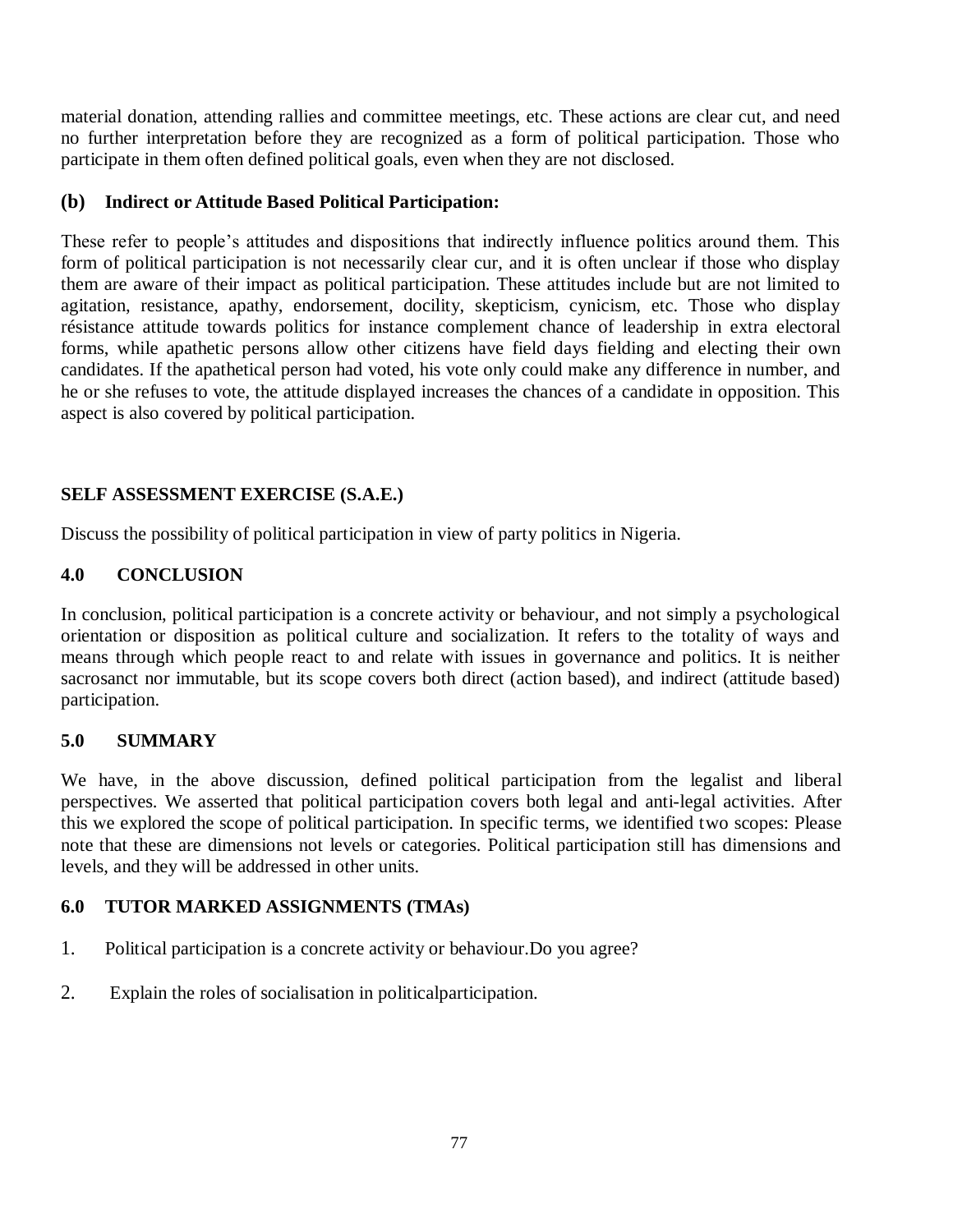### **7.0 REFERENCES/FURTHER READING**

Dowse, R and Hughes, J. (1972) Political Sociology, London, John Wiley.

- Eesuola, O. (2011) Behavioral Approach to Political Protest: Analysis of FelaAnikulapoKuti, University of Lagos, Ph.D. Dissertation.
- Lam, W. (2003) "Alternative Understanding of Political Participation: Challenging the Myth of Political Indifference in Hong Kong", International Journal of Public Administration, Vol. 26

Malbraith L. (1965) Political Participation, Chicago, Rand McNally.

McClosky H., (1968) "Political Participation", in International Encyclopedia of the Social Sciences, New York, Macmillan.

Nie, N. H. and Verba, S. (1975) "Political Participation", in Greenstein, F. and Polsby, N. (eds.) Handbook of Political Science, Vol.4, Massachusetts, *Addison*-Wesley.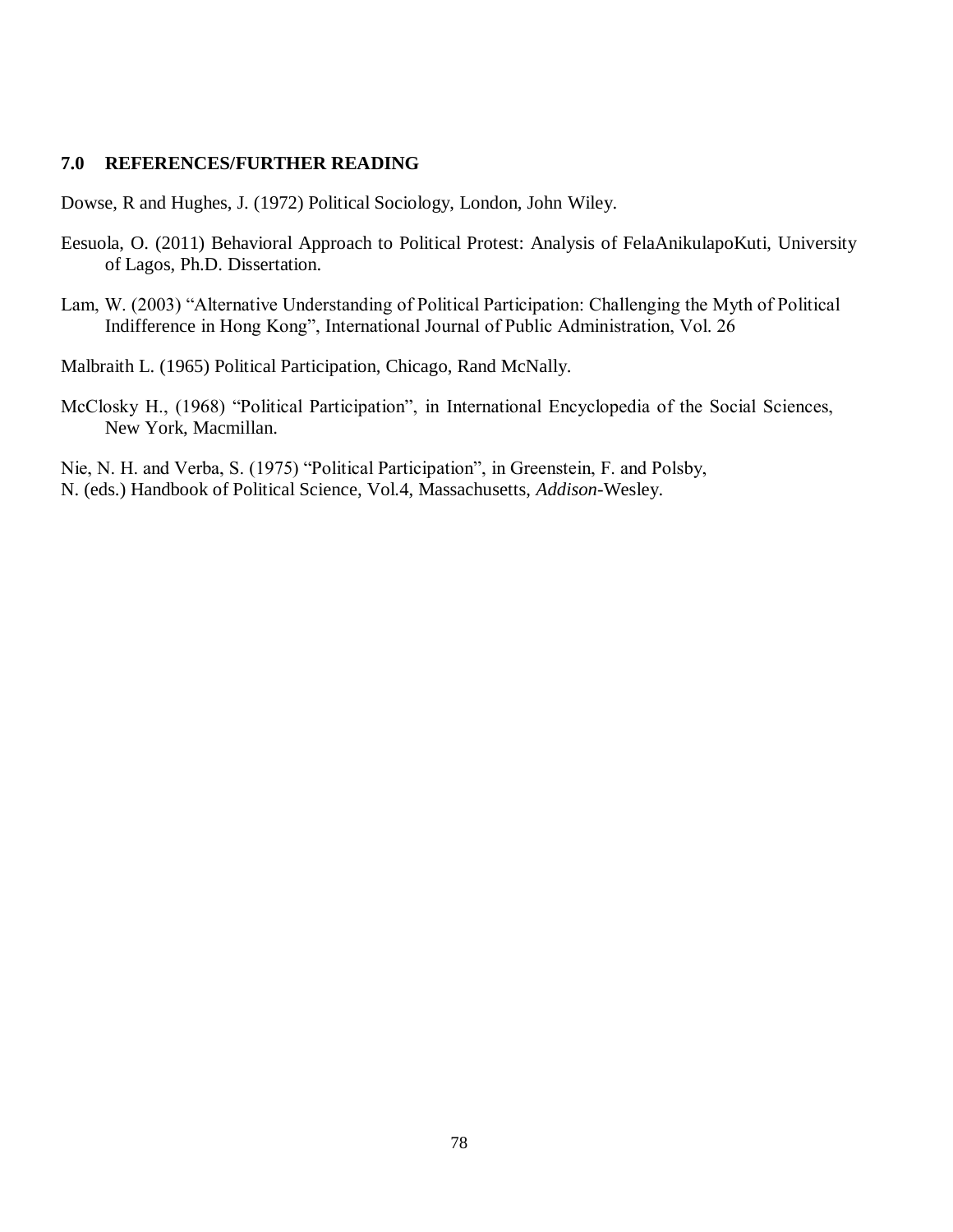# **UNIT 2:LEVELS OF POLITICAL PARTICIPATION AND THEIR CORRESPONDING ACTIVITIES**

- **1.**0 Introduction
- 2.0 Objectives
- **3.0** MainContent
- **3.1** Gladiatorial politicalparticipation
- **3.2** Transitorily PoliticalParticipation
- **3.3** Spectatorial PoliticalParticipation
- 4.0 Conclusion
- 5.0 Summary
- 6.0 Tutor Marked Assignments
- 7.0 References/Further Reading

## **1.0 INTRODUCTION**

Apart from the forms which center on the elucidation of attitudes as participating in politics, political participation can also transpire at various levels. Getting involved in political participation entails costs in time, energy and resources, yet individuals and groups differ in the amount of assets that they are able or willing to dedicate to political participation. Thus, while most people connect in one kind of political participation or another, not all persons are able to participate in politics to the same degree. In other words, participation of some people can be more holistic than others. Therefore, we shall focus on these levels of participation in this unit.

# **2.0 OBJECTIVES**

At the end of this unit students should be able to:

- (i) Understand that political participation occurs at differentlevels.
- (ii) Identify the different level of politicalparticipation.

# **3.0 MAINCONTENT**

Lester Malbraith, (1965) categorized political participation at the spectator-level, the transitional level and the gladiatorial level. This unit shall use this categorisation in anti-climax, and will also attempt certain activities that are corresponding tothem.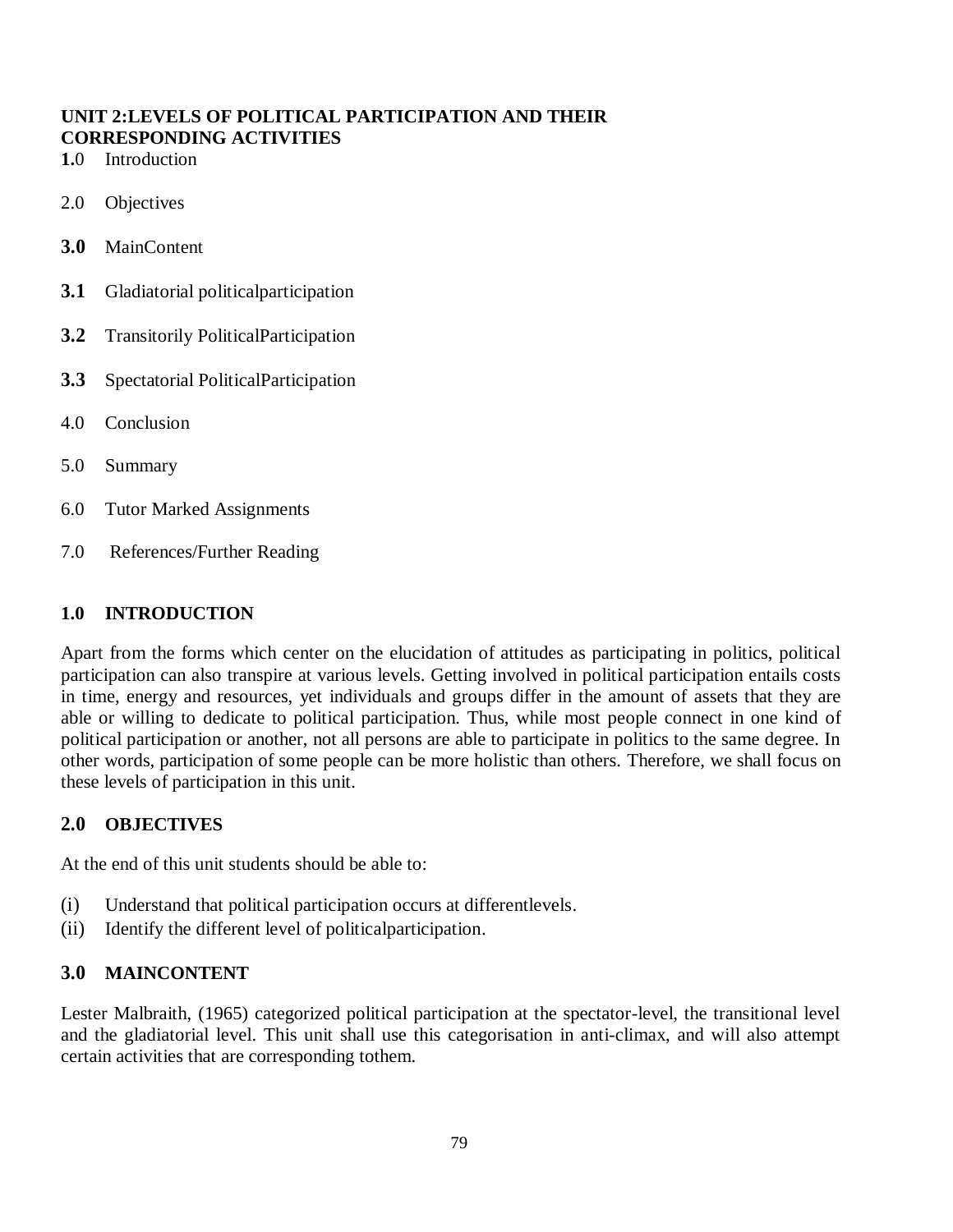## **3.1 Gladiatorial politicalparticipation**

This is the highest level of political participation a man can attain in a society. People who participate at this level engage in activities such as presenting themselves as candidates for political offices, or holding the offices at particular times, getting financial grants from political parties for the purpose of elections, and politicking through caucus formations, faction formation or kitchen cabinet. Political participation at this level takes so much time and resources that those engaged in them hardly do other things aside politics. So, if you look around you today, those people like your country's president, governors, senators, presidential and gubernatorial aspirants as well as other very active political figures even at the local government levels, can be considered participants of politics at gladiatorial level. They can also be called members of the political class, and they constitute about 5 percent of the population of any political community.

## **3.2 Transitorial PoliticalParticipation**

Transitorial political participation is next in hierarchy to the gladiatorial. Participants at this level often engage in activities that mostly facilitate ground forgladiatorial participants most likely with the hope of getting political appointment after their candidates are successful. People who participate at transitorial level are often very charismatic as much as gladiatorial participants, but due to lack of other political logistics such as money, zoning, godfathers' preferences (where they play active roles in politics), and such people may choose to work behind the scene. Major activities at the level of transitorial participation are meeting organization and attendance, communication, advocacy and campaigns, liaising with incumbent power, as well as making of monetary donations to candidates at the gladiatorial level.

## **3.3 Spectatorial PoliticalParticipation**

Spectatorial political participation includes but is not limited to voting, attending campaign rallies, displaying party symbols and influencing friends and family to vote in certain direction. These are activities that every citizen is expected to engage in as civil responsibility, aside from those having some things at stake. This kind of participation is quite common amongst people. It is relatively less expensive in terms of time and resources, so, it a majoritarian kind of political participation.

## **SELF ASSESSMENT EXERCISE (S.A.E.)**

Explain the three levels of political participation as highlighted in this unit.

# **4.0 CONCLUSION**

Our conclusion is that political participation is a diverse and complex process which embraces a wide range of activities. Lester Malbraith classified these activities into spectatorial, transitional and gladiatorial, each one unique to the population and class that are likely to engage in it. Specifically, majority of people participate at the spectatorial level because it is cheaper and less time demanding, then it flows up like that.

# **5.0 SUMMARY**

Participation in politics comes at different levels. There are the spectatorial, transitorial and gladiatorial levels of political participation in every society, and each of the levels comes with its cost and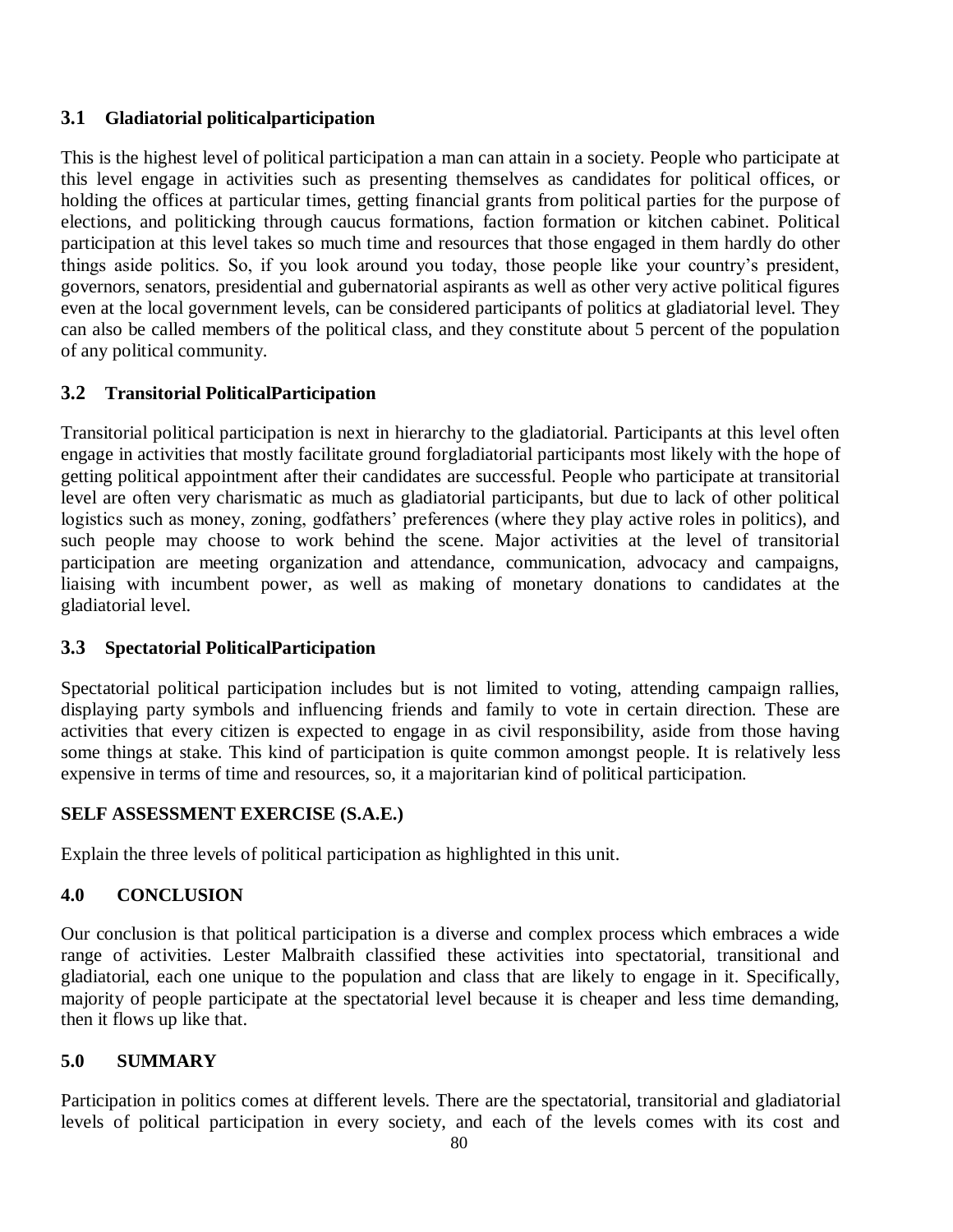capabilities.

### **6.0 TUTOR MARKED ASSIGNMENTS (TMAs)**

1. Use Lester Malbraith'sanalysis of categorization to explain the levels of politicalparticipation in United Kingdom and Nigeria.

## **7.0 REFERENCES/FURTHR READING**

Dowse, R and Hughes, J. (1972) Political Sociology, London, John Wiley.

Lam, W. (2003) "Alternative Understanding of Political Participation: Challenging the Myth of Political Indifference in Hong Kong", International Journal of Public Administration, Vol. 26

Malbraith L. (1965) Political Participation, Chicago, Rand McNally.

McClosky H., (1968) "Political Participation", in International Encyclopedia of the Social Sciences, New York, Macmillan.

Nie, N. H. and Verba, S. (1975) "Political Participation", in Greenstein, F. and Polsby, N. (eds.) Handbook of Political Science, Vol.4, Massachusetts, *Addison*-Wesley.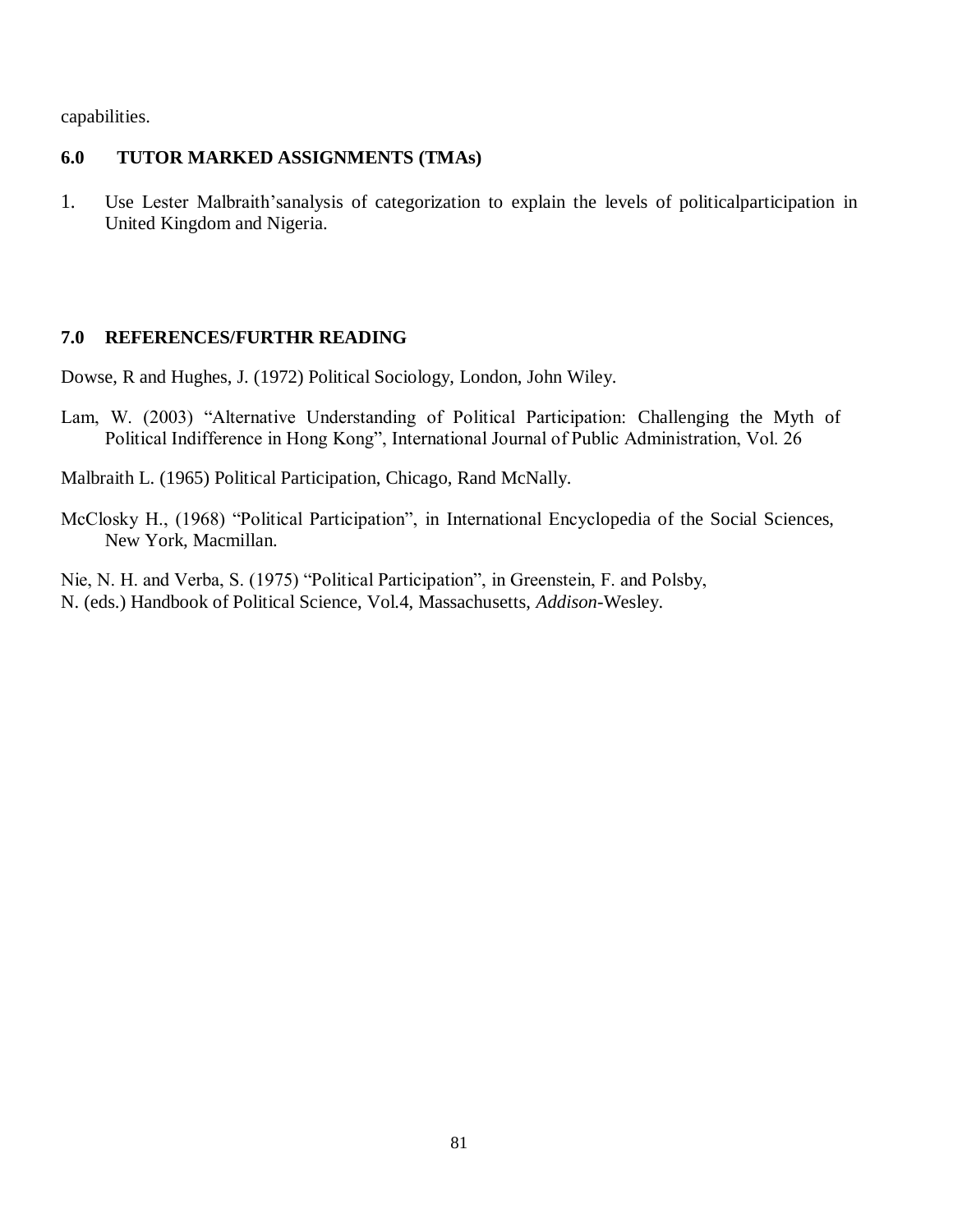# **UNIT 3:FACTORS AFFECTING POLITICAL PARTICIPATION**

- 1.0 Introduction
- 2.0 Objectives
- **3.0** MainContent
- **3.1** Political Culture and Institutional ElectoralArrangements
- **3.2** Party System, Political Leadership and Socio-economicStatus
- 4.0 Conclusion
- 5.0 Summary
- 6.0 Tutor Marked Assignments
- 7.0 References/Further Reading

### **1.0 INTRODUCTION**

In the previous unit we discussed profoundly on the issue of political participation and identified the different level scholars have made of it. Political participation however, does not just vary from level to level and dimension to dimension, certain factors determine these differences, and suchfactors are what provide explanation for why some people and countries engage in politics at different levels. More particularly, third world countries do not have the same number of people participating at transitorial level for instance, as one may get in advanced countries. The factors that determine this difference are what this unit will dwell upon.

## **2.0 OBJECTIVES**

At the end of this unit students will be able to:

- (i) Identify and analyze the factors behind variation in political participation across nations and among social groups within nations.
- (ii) Assess, in a more detailed and competent manner, the nature, sources and conditions of political participation in various politicalsystems.

### **3.0 MAINCONTENT**

### **3.1 Factors Affecting PoliticalParticipation**

The aim of this unit is to explain the five determinants of political participation, which are as follow:(i) political culture, (ii) institutional and electoral arrangement; (iii) party system, (iv) political leadershipand, (v) socio-economicstatus.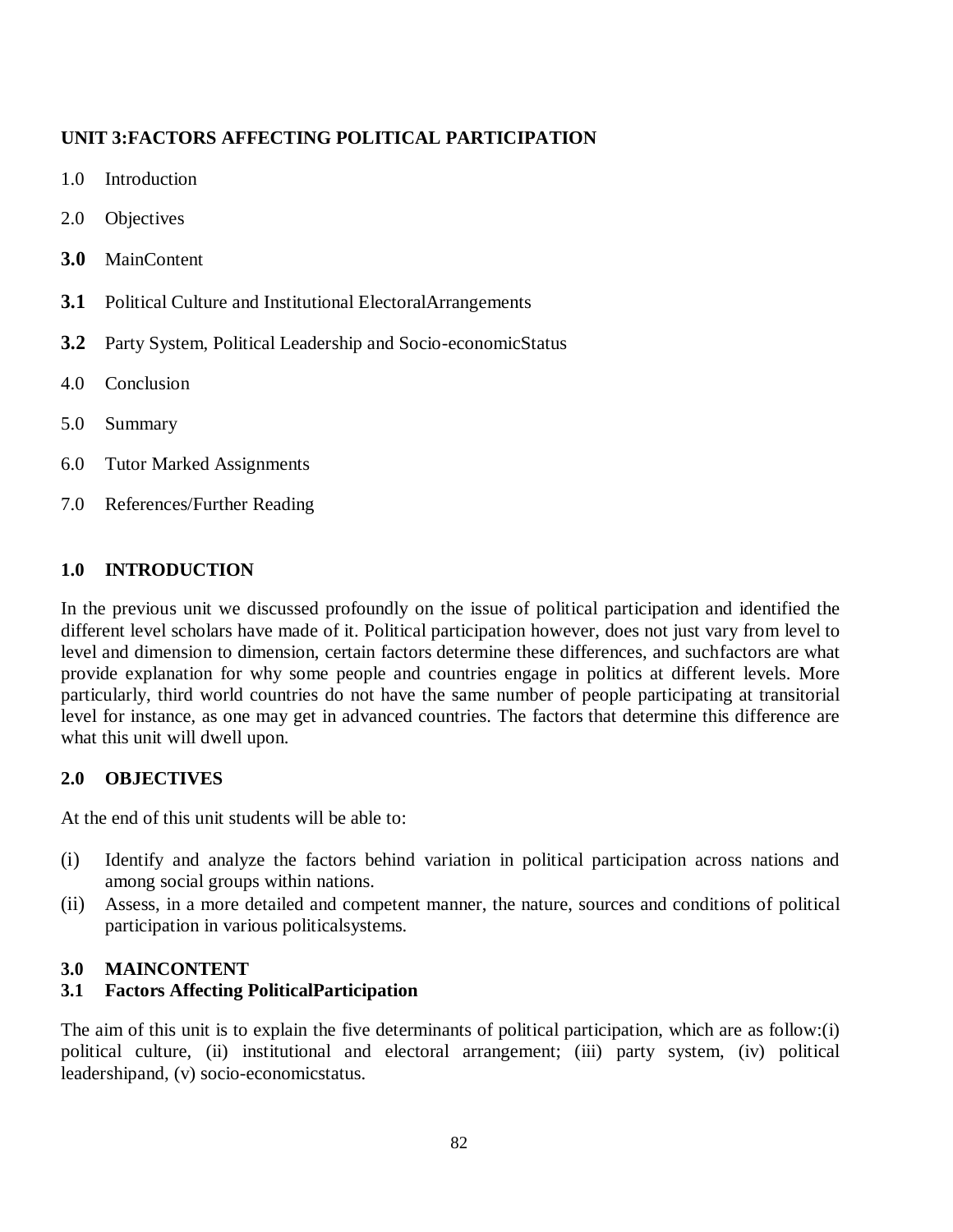### **(a) Political Culture**

Political culture includes ‗the state of attitudes, beliefs emotions and values of society that relate to the political system and to political issues. Writers like Gabriel Almond and Sidney Verba have attempted to explain participation and apathy in terms of national differences in political culture. Some countries are said to have participatory or participant cultures, and others subject or non-participatory cultures. Where cultures are participatory, citizens display great enthusiasm for politics, exhibit a high degree of pride in national political institutions and have a high sense of political efficacy and civic duty. Nonparticipatory or subject political cultures, on the other hand, foster attitudes of passivity, isolation, deference and citizen-withdrawal.

In their book, *The Civic Culture,* for example, Almond and Verba describe the United States of America and Britain as having participant culture, and Germany and Italy as having a largely non-participant or subject culture. It is, however, significant to note that a higher percentage of the electorate participate in voting in Italy, where voter turnout in the seventies was about 94 per cent, than in the United States, which had an average voter turnout of 54 percent in the same period. This suggests that there may be other factors, apart from political culture, which influence politicalparticipation.

### **(b) Institutional and ElectoralArrangements (I. E. A.)**

Institutional and electoral arrangements have a significant impact on political participation, particularly voter turnout. An electoral system based on proportional representation, whereby all parties are represented in parliament in proportion to the number of votes they receive, encourages parties and candidates to mobilize voters everywhere and, therefore, increases voter turnout. On the other hand, however, the use of the majority or first -past - the - post system - which is based on single-member constituencies, with the party with the highest votes in a constituency winning the seat for that constituency - leads to an imbalance in the translation of votes into legislative seats and creates a disincentive to voting and Voterturnout.

A multi-party system, by encouraging coalition governments, gives elections a less decisive role in government formation and, consequently, depresses voter turnout. By the same token, a two-party system will tend to encourage voter participation. Unicameral legislative system, by providing a clearer link between electorates and legislation, encourages citizen participation. And because this link is relatively less visible in bicameral systems, participation in elections tends to be lower in such systems

Finally, mandatory voting laws induce increased voter turnout, while difficult eligibility or voting registration requirements dampen voter turnout. For example, countries like Australia, Belgium and Italy have laws that compel voting, as did the Netherlands until 1970. In the United States of America, on the other hand, electoral regulations requiring relatively stringent residency and other eligibility requirements have inhibited voter differently.

In other words, we have identified the impact of political culture and institutional and electoral arrangements on political participation. Participant political cultures tend to encourage greater citizen participation than subject cultures. Similarly, the proportional representation principle, two-party system, unicameralism and mandatory voting laws encourage the participation of citizens in voting. The first-past-the-post electoral system, multi-party system, bicameralism and difficult voting registration or eligibility requirements, on the other hand, discourage voterturnout.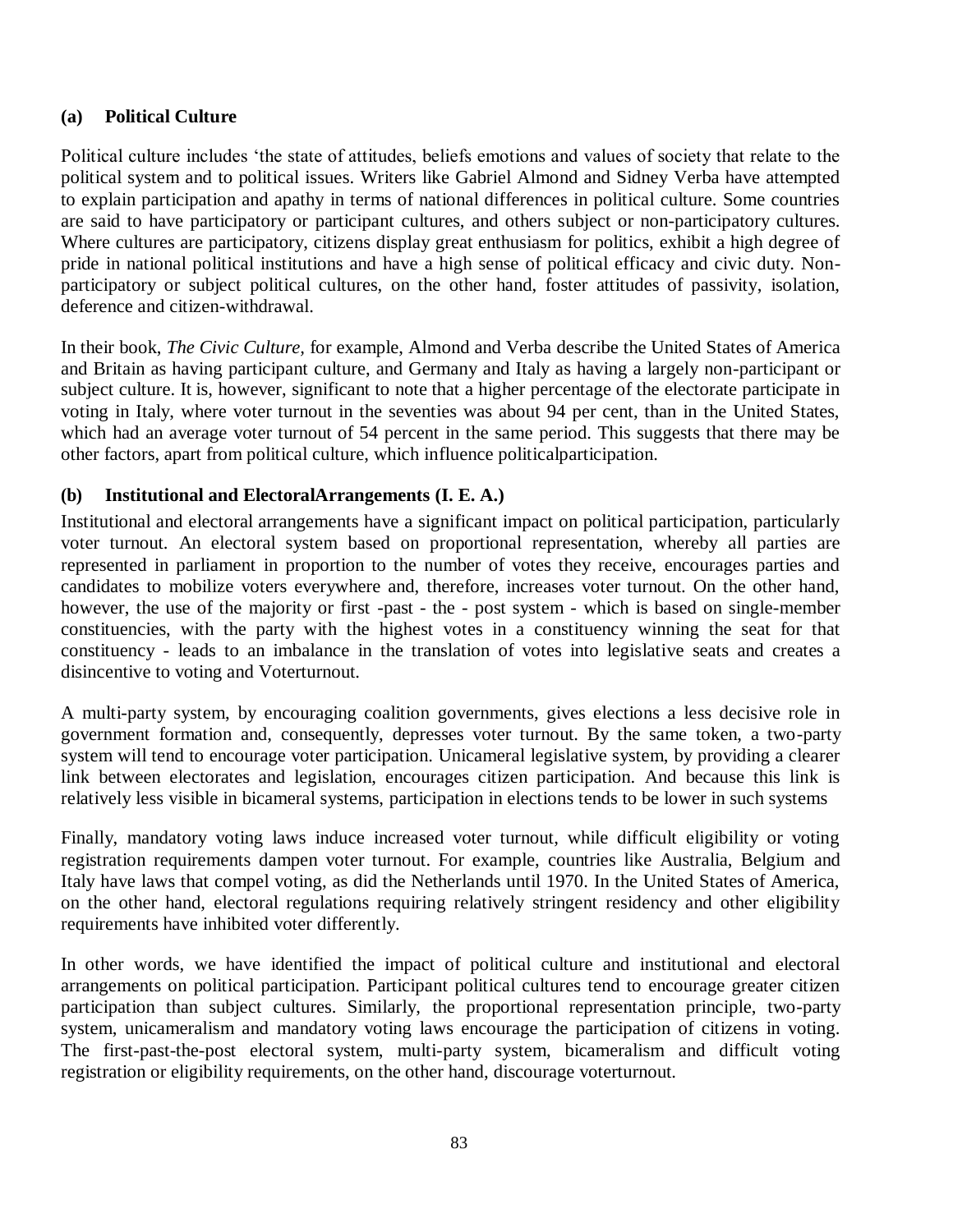### **3.2 Party System, Political Leadership and Socio-economic Status**

### **(c) The PartySystem**

Political parties are extremely important in encouraging citizens to become politically active. In some countries, the party system presents rather drastic choices of policy, ideology and group benefits. In other countries, however, the parties do not offer sharply contrasting alternatives to voters. Where choices are sharply divergent and parties are clearly linked to particular groups, the stakes of participation are very high, and citizens are more likely to get politically involved.

Furthermore, some parties do make considerable efforts to get citizens to vote. In India and Mexico, for example, political parties, especially the governing parties, have often sent out trucks to round up voters in the rural areas. In many other nations, party officials make elaborate efforts to contact voters and to ensure that they actually vote. Because these party mobilization strategies are well developed in some nations, such as Austria and Netherlands, moderately developed in others, such as Western Germany and France, and quite weak in others, including most parts of Nigeria and the United States, voting turnout is shaped accordingly.

### **(d) Political Leadership**

Leaders or candidates with a particularly strong personal appeal can bring many apathetic or apolitical people into political activity. Dwight D. Eisenhower, a hero of the Second World War (1937-45), enjoyed such personal popularity or appeal in the United States in the 1950s. Julius Nyerere in Tanzania and Fidel Castro in Cuba are two charismatic leaders of developing countries who have mobilized their respective citizens into often intermittent, and sometimes sustained, political activity.

### **(e) Socio-Economic Status(SES)**

Studies have repeatedly shown that better-educated, wealthier and occupationally- skilled citizens are more likely, on the average, to develop participant attitudes. These citizens invariably tend to be more politically enlightened, more attentive to political information, more politically efficacious and better able to make use of opportunities for participation, than less socio-economically privileged citizens. In short, better off citizens tend to be the most active in politics. This tendency is, however, less pronounced in voting participation and far more visible in the forming of pressure groups to influence governmental decisions. This lecture has, however, concentrated more on voting participation than any other form of political participation because voting is the simplest and most common form of participation in virtually all political systems.

In conclusion, we should note that there are many factors, other than the five discussed in this lecture, that affect political participation. Some of these other factors can be stated as follows: sex (men are more likely to participate in politics than women), residence (the longer a person resides in a given community, the greater the likelihood of his participation in politics), location (urban dwellers tend to be more active in politics than rural dwellers) and social involvement (those who participate in tradeunion or voluntary activities are more likely to participate in politics than those who do not take part in such activities).

## **SELF ASSESMENT EXERCISE (SAE)**

Write notes on all these and state their relevant tothe development of political institutions in Africa. (i)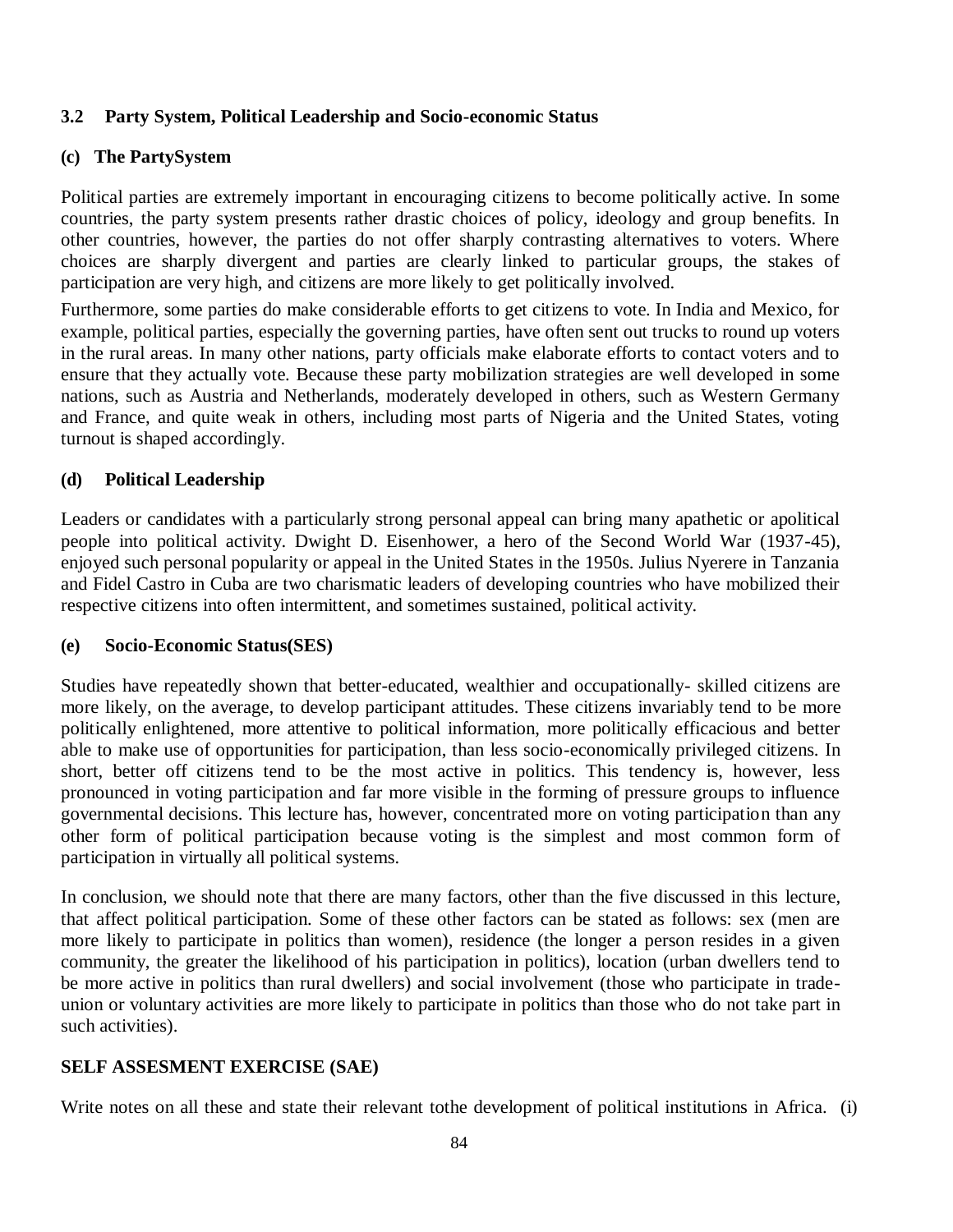The Party System (ii) Political Leadership (iii) Socio-Economic Status (SES)

## **4.0 CONCLUSION**

There are many factors affecting political participation. This unit has focused on five of these factors, namely political culture, institutional and electoral arrangements, the party system, political leadership and socio-economic status. Essentially, political participation will be higher in political systems where a participant, as distinct from subject, political culture prevails, where institutional and electoral arrangements compel or induce participation, where parties make efforts to mobilize voters and are ideologically and socially differentiated, and where the political leadership is charismatic. Furthermore, participation tends to be higher among higher-status than lower-status groups. A number of other factors, apart from the five enunciated above, which also affect levels of participation, particularly among social groups, can include: sex, residence location and social involvement.

# **5.0 SUMMARY**

This unit has attempted to show the impact of the party system, political leadership and socio-economic status on political participation. It has also very briefly identified the role of such other factors as sex, residence, location, and social involvement. Apart from the relevant sections of Almond and Powell's book referred to in the last section, you will also find a useful and exhaustive discussion of the factors affecting political participation in chapter nine of *Political Sociology* by Dowse and Hughes.

## **6.0 TUTOR MARKED ASSIGNMENTS (TMAs)**

- 1. Assess how party systems and political leadership determine politicalparticipation.
- 2. Discuss the major factors that affect politicalparticipation in Nigeria.

# **7.0 REFERENCES/FURTHER READINGS**

Almond. G, and Verba, S. (1965) The Civic Culture*,* Boston, Little Brown.

- Almond, G. andBinghamPowellG.Jr.(1984) (eds.)ComparativePoliticsToday*:*AWorld View, Boston, LittleBrown.
- Lam, W (2003) "Alternative Understanding of Political Participation: Challenging the Myth of Political Indifference in Hong Kong", in International Journal of Public Administration, Vol. 26.
- Malbraith L. (1965) Political Participation, Chicago, Rand McNally.
- McClosky, (1968) "Political Participation", in, International Encyclopedia of the Social Sciences, New York, Macmillan.

Nie, N. H. and Verba, S. (1975) "Political Participation", In, Greenstein, F. and Polsby, N. (eds.) Handbook of Political Science, *Vol.4.* Massachusetts, Addison-Wesley.

Robert W. J. (1987) "Political Institutions and Voter Turnout in The industrial Democracies" American Political Science Review, Vol. 81.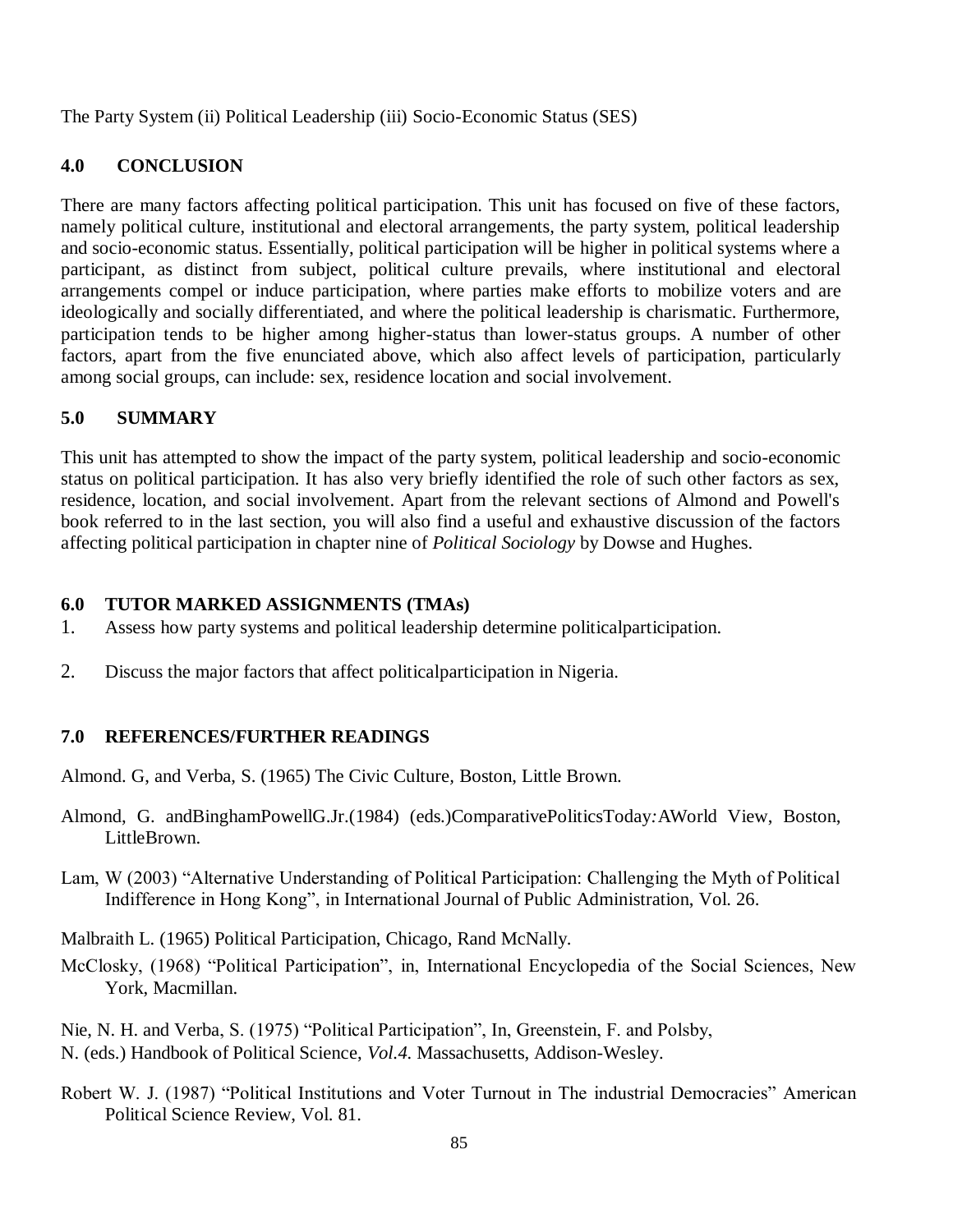## **UNIT 4:DIMENSIONS OF POLITICAL PARTICIPATION (DPP)**

- 1.0 Introduction
- 2.0 Objectives
- **3.0** MainContent
- **3.1** Conservative /Radical
- **3.2** Active/Passive
- **3.3** Agressive versus NonAgressive
- 4.0 Conclusion
- 5.0 Summary
- 6.0 Tutor Marked Assignments
- 7.0 References/Further Reading

### **1.0 INTRODUCTION**

Discussions in unit 3 above led us to the topic to be learnt in this unit 4. Therefore, it is very vital to recall that you have learnt the definition, scope as well as factors that determine political participation among the actors or participants from the grassroots to the apex. This having being done, it is also important to discuss the dimensions that political participation can take in human societies. Political participation is another way of expressing human relations with politics. Take note that these dimensions are not to be taken as type of political participation, rather, whether at the level of gladiator or spectator that basically typifies political participation, any of the dimensions to be discussed here can be dominant.

## **2.0 OBJECTIVES**

At the end of this unit students should be able to do the following:

- (i) Distinguish between forms and dimensions of politicalparticipation;
- (ii) Identify and explain dimensions of politicalparticipation;
- (iii) Compare and contrast each dimension of political participation; and
- (iv) Be able to explain the dimension of political participation between you and your colleagues.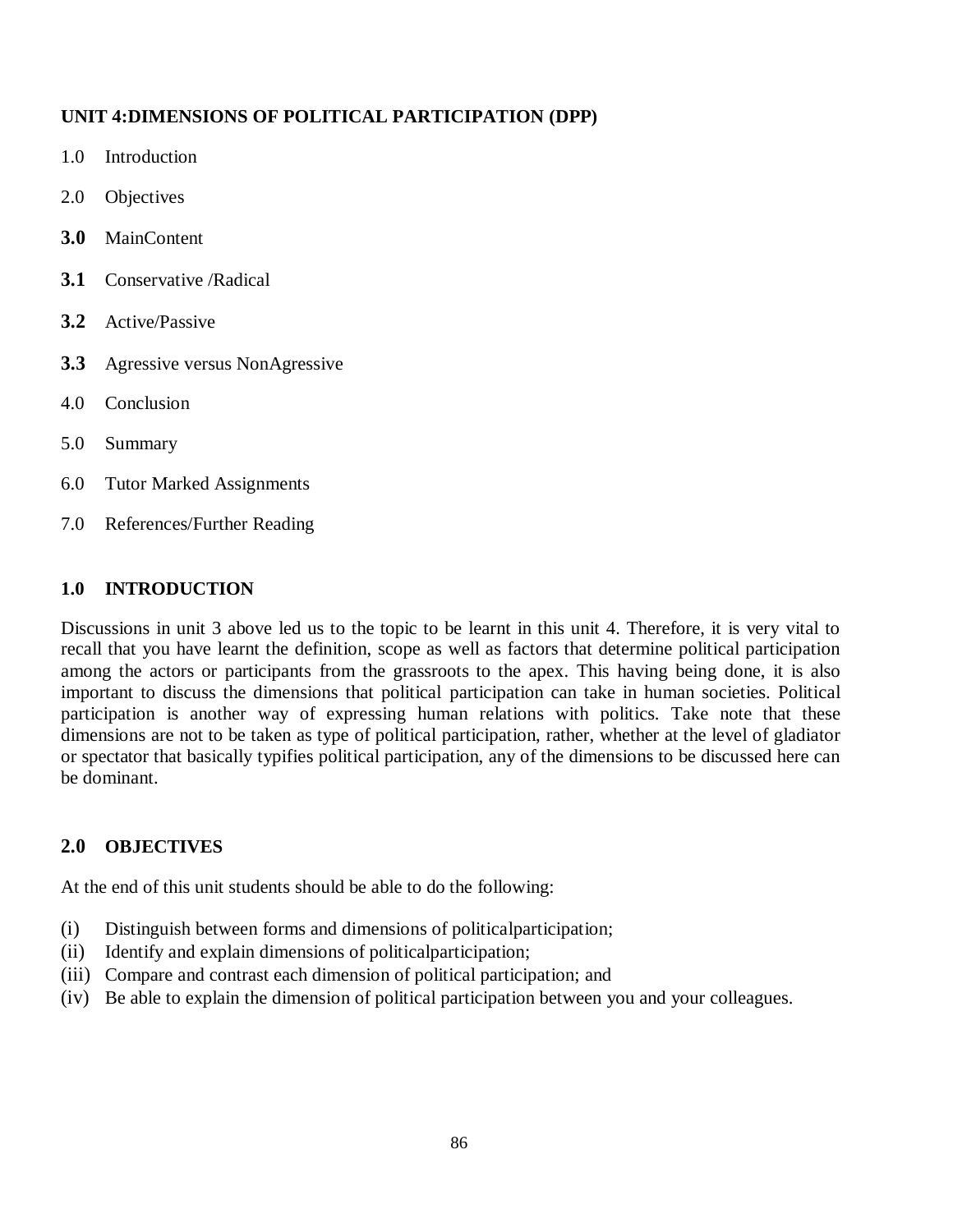## **3.0 MAIN CONTENT**

In the past, behaviouralists regard political participation mostly as those legal activities that are permitted by the state for the citizens to use in influencing leadership, governance and politics within the states. They even seem to assert, almost sacrosanct, that political participation only occurs in a democratic setting. But Lam, W. (2003) has asserted that "Political participation refers to lawful and unlawful activities of supports, making demands, debates and other forms of expression communicated verbally or through the media, and targeted at the rulers. He adds that it also includes "activities that are designed to pose challenges to existing rules, norms and practices"

Examining it from the issues which we have been discussing from the previous modules and units, political participation is not necessarily those actions that are legal, violent or non-violent, electoral or not electoral, as some scholars attempted to confine it. Rather, it is a variety of attitudes that an individual or some groups decide to use to act or react to politics and policies. Methods of political participation are unlimited, and they often depend on several factors on ground. This is probably why KayodeEesuola's study of the political protest of FelaAnikulapoKuti of Nigeria concludes that

Actions of political protest may take several dimensions, ranging from street march, strike, writing, law suite, song, self-immolation, suicide bombing and so on; all depending on the socialization, ideological worldview, exposure and skills of the protester, as well as the prevailing socio-political environment.

To address this complex issue of political participation and its dimensions, we shall, in this unit, have three radically opposingclassifications.

However, one main concern is whether people can have two or more, or even mixed dimension. While it is true that we cannot box human beings to a particular sacrosanct description, what we often do is identify the dimension that is dominant, or that constantly occurs in a man, and then identify the man with it. In other words, the dimension of a man's political participation is nothing from the dominant one among other that may be traceable to theman.

Furthermore, the following shall be examined briefly:Conservative versus Radical PoliticalParticipation and Active/Passive PoliticalParticipation.

#### **3.1 Conservative versus Radical PoliticalParticipation**

We can perceive political participation from these two opposing dimensions. Conservative participation has to do with adhering strictly and unquestionably to the laws and the way it prescribes that people should participate, often with very poor or no understanding on the part of the participant. It has been constantly argued that law and rules in any society are often crafted in the interest of the dominant class though, yet, a conservative participant follows them almost with malice aforethought. For instance, some countries' constitutions make voting a compulsory civic responsibility, a norm which demands that people support the policies of government because they are made in the interest of all: and it is patriotic to mount national flag and sing national anthem, and so on. In the reverse however, radical political participation is what you get where participants do not accept laws and abide by rules without deliberately querying them. In this case, voting is a civic responsibility but radical participant will not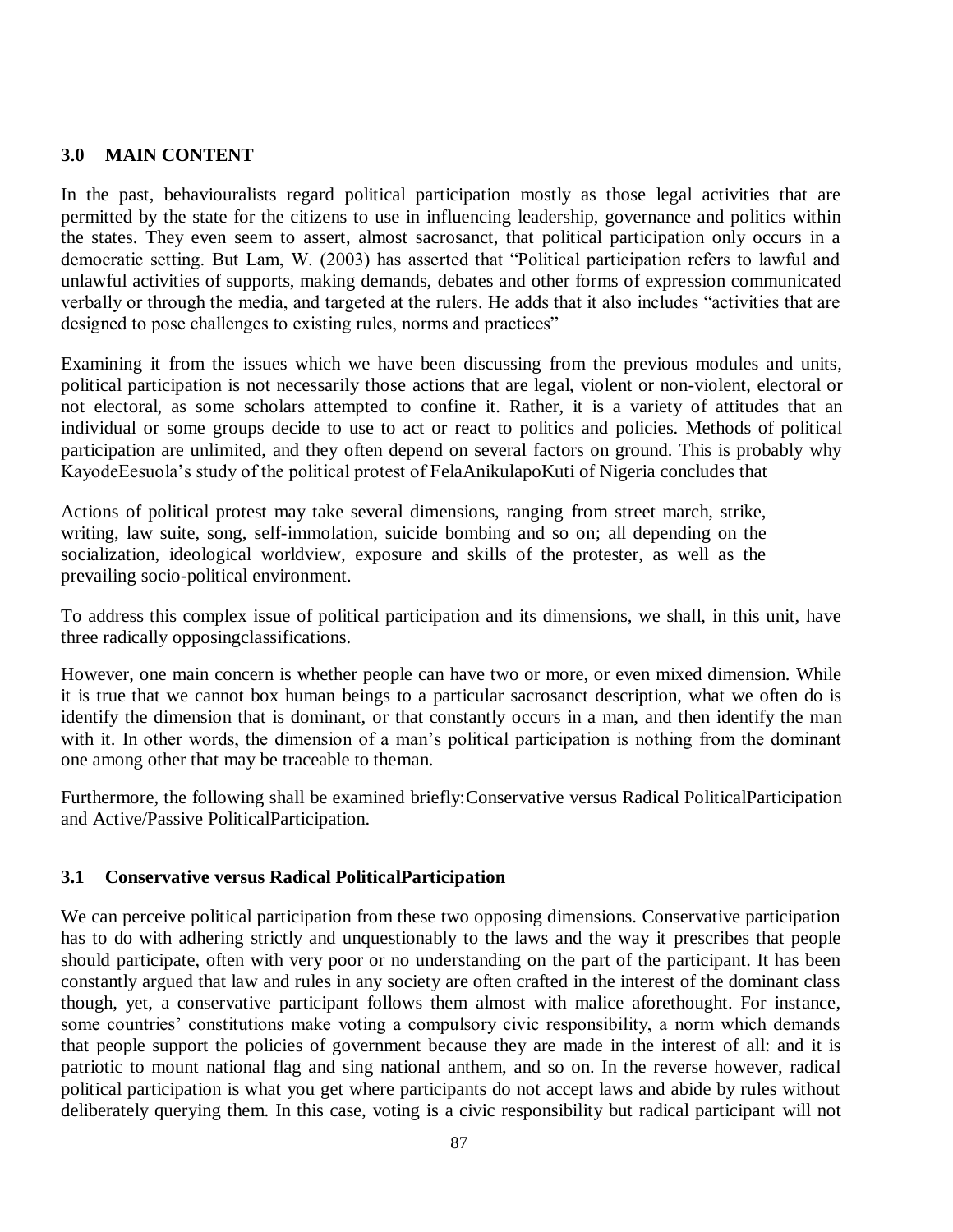vote where he perceives something wrong. Policies of government may only be respected to the extent that they serve public interests, national flags and national anthems may be turned down where political circumstances so demand. This dimension of political participation is radical.

## **3.2 Active/Passive PoliticalParticipation**

By active political participation we mean deliberate participation in political activities with vested interest. Attending a campaign rally to support a candidate or gain political knowledge, campaigning and voting for the purpose of ensuring victory for a candidate, attending town and constituency meetings and other forms of involvement in political activities can all be regarded as active political participation. Passive political participation, in the reverse, will refer to withdrawal from all active participations as highlighted above, getting to the stage of skepticism, cynicism and apathy due to political disappointment, refusing to act politically in time, and, in the extreme, becoming apolitical. This is based on the philosophy that even nothing is something, that is, not participating at all, or participating in ways not active are still dimensions of participation.

## **3.3 Aggressive versus Non AgressivePoliticalParticipation**

This is the third dimension in which we can perceive political participation. Some people are, due to socialization and other factors, often more quickly disposed to aggressive attitude to politics, than others. Such people believe that actions such as riots, demonstration rallies, arson, terrorism and even revolution are the best ways of handling political issues. The self-immolation of Benzuazi of Tunisia in 2010 was an extreme example of aggressive political participation. In the contrary, some people prefer non-aggressive ways such as campaigning, street talks, writing letters, debates, sit-ins, hunger strike and so on. Gandhi of India and King Junior of the United States are revered as advocates of non-violentnonaggressive political participation, especially protest. GaniFawehinmi and FelaAnikulapoKuti also are.

# **SELF ASSESSMENT EXERCISE (SAE)**

Narrate the core argument of conservative versus radical political participation.

# **4.0 CONCLUSION**

Finally, political participation does not only refer to concrete human activities, but also to their psychological orientation or disposition. It refers to the totality of ways and means through which people react to and relate with issues in governance and politics. It is neither sacrosanct nor immutable. Rather, it flows in different dimensions depending of several factors that colour the personality of participant.

# **5.0 SUMMARY**

We have, in the above discussion, asserted that political participation comes in three radically opposing dimensions namely, the Conservative versus Radical Political Participation, the Active versus Passive Political Participation, and Aggressive versus non-Aggressive Political Participation. Please note that these are dimensions, not levels or categories ofparticipation.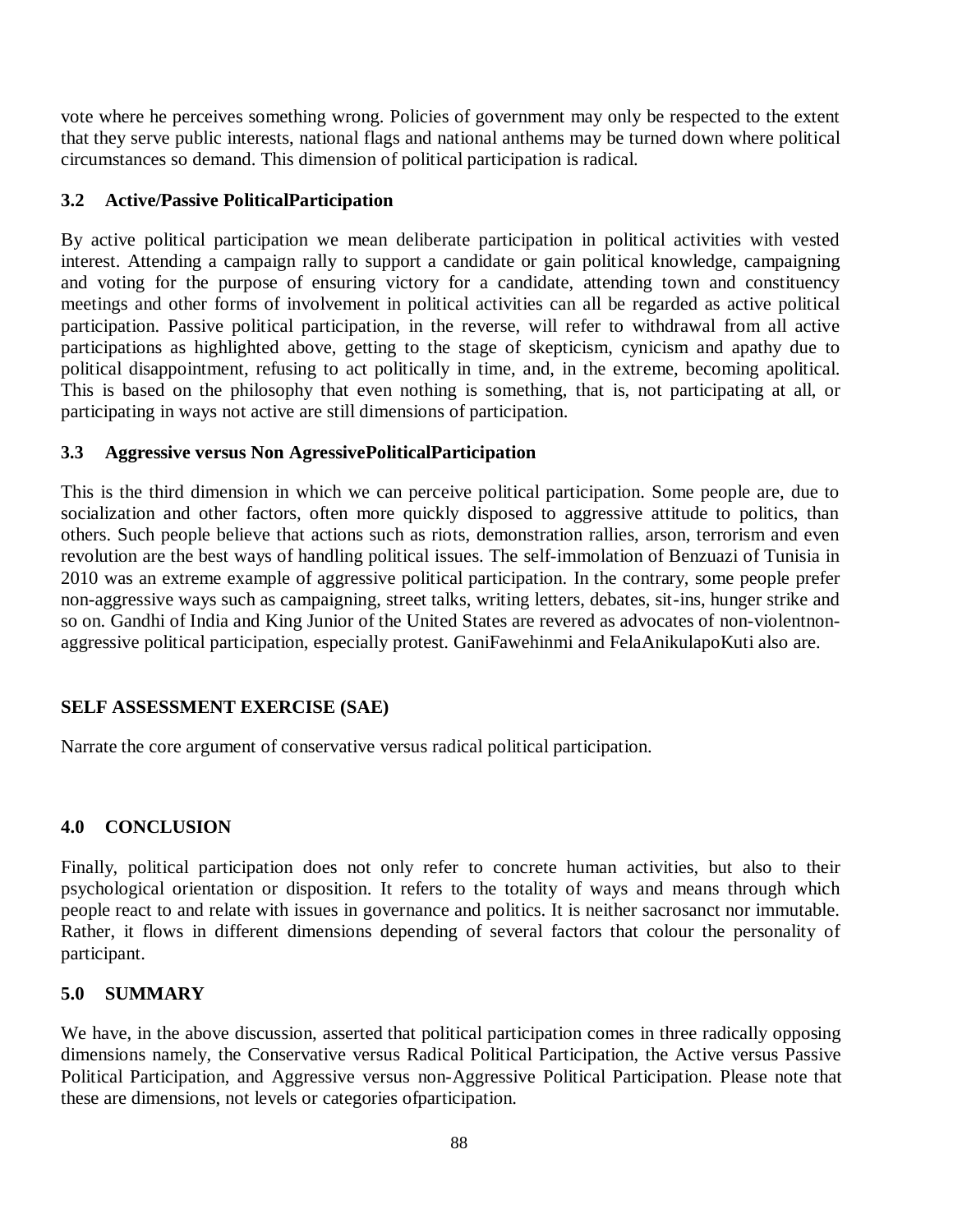### **6.0 TUTOR MARKED ASSIGNMENTS (TMAs)**

- 1. ‗Some people are, due to socialization and other factors, often more quickly disposed to aggressive attitude to politics, than others.' Discuss.
- 2. What are the three dimensions to political participation? Discuss two of them.

#### **7.0 REFERENCES/FURTHER READING**

- Lam, W. (2003) "Alternative Understanding of Political Participation: Challenging the Myth of Political Indifference in Hong Kong" in International Journal of Public Administration, Vol.26.
- Eesuola, O. (2011) Behavioral Approach to Political Protest: Analysis of FelaAnikulapoKuti University of Lagos Ph.D. Dissertation.

Malbraith L. (1965) Political Participation, Chicago, Rand McNally.

McClosky, H. (1968) "Political Participation", In, International Encyclopedia of the social sciences, New York Macmillan.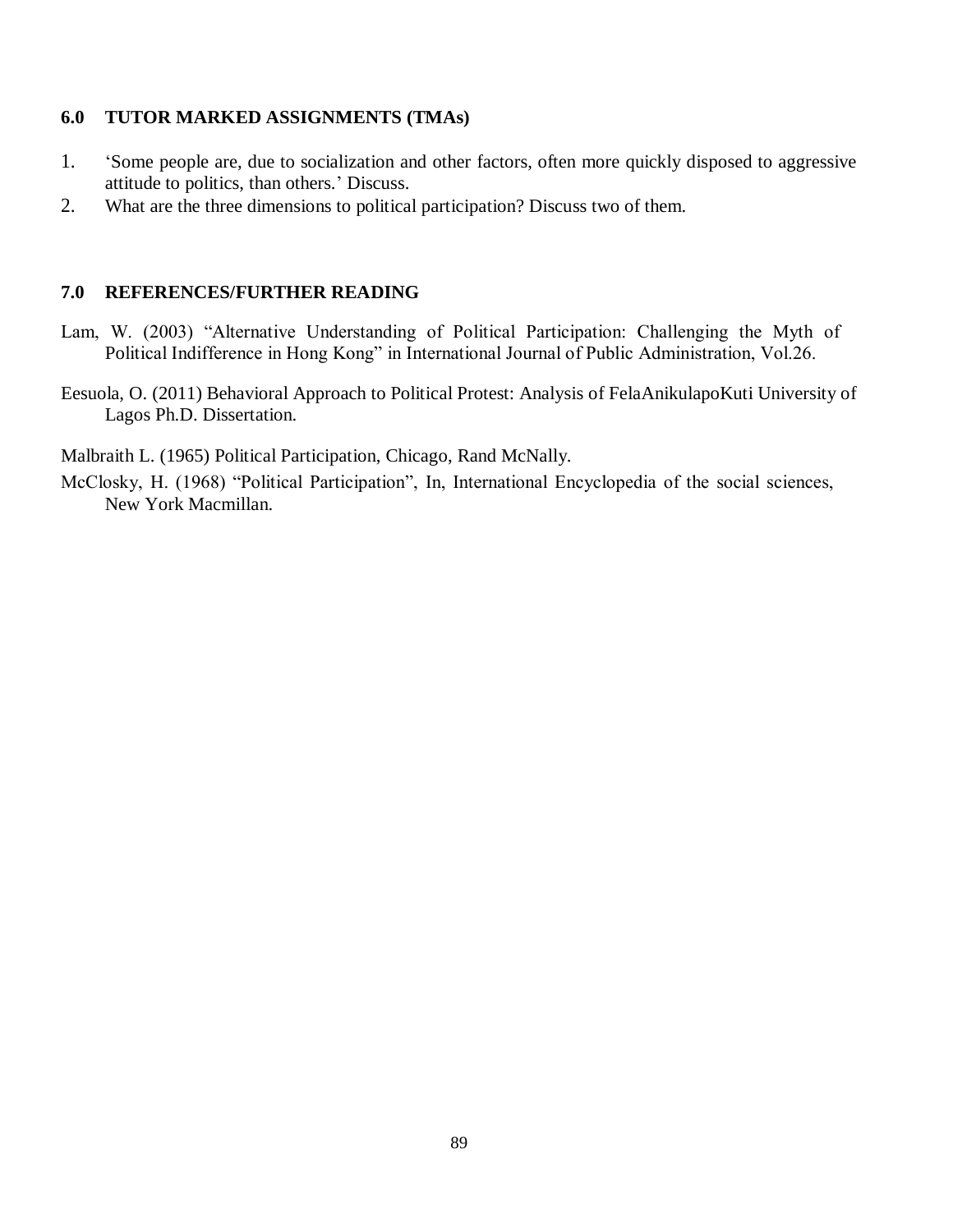### **UNIT 5: Political Participation and Democracy (PPD)**

### **CONTENT**

- 1.0 Introduction
- 3.0 Objectives
- **3.3** Main Content
- **3.4** The Meaning and Nature of Political Participation Concept
- **3.5** Types of Political Participation
- **3.6** Determination of Political Participation
- **3.7** Level of Political Participations in Nigeria
- **3.8** Political Culture, Socialization and Political Participation as a Major Attribute to Effective Democratic Culture in Nigeria
- 4.0 Conclusion
- 5.0 Summary
- 6.0 Tutor Marked Assignment
- 7.0 References/Further Reading

## **1.0. INTRODUCTION**

Political participation and democratic culture in Nigeria as an idea is one thatridden with grievances and terror of seclusion, hence, the resist for fundamental power by diverse ethnic groups. This resist affects electoral activities negatively in the area of mismanagement for example, rigging, vote buying and other political electoral violence, which can be seen in party politics in Nigeria. Democratic culture in Nigeria or in other countries to a large extent determines their political participation. Thus, the development culture is dependent in the existence of a modern state that can protect the right of its citizens and extract duties from them. A culture of democracy must reflect the norms and values that place the best on the freedom of individuals from state abuse and infringement of right by the law as well as providing opportunity for all citizens to have equal right to the material and cultural resources that guarantee their basic livelihood. The essence of democracy is that citizens must be able to show their views through unrestrained debates from the lower level and smallest units and that there should be active citizen participation in government and the governed.

## **2.0. OBJECTIVES**

At the end of the unit, the students should be able to: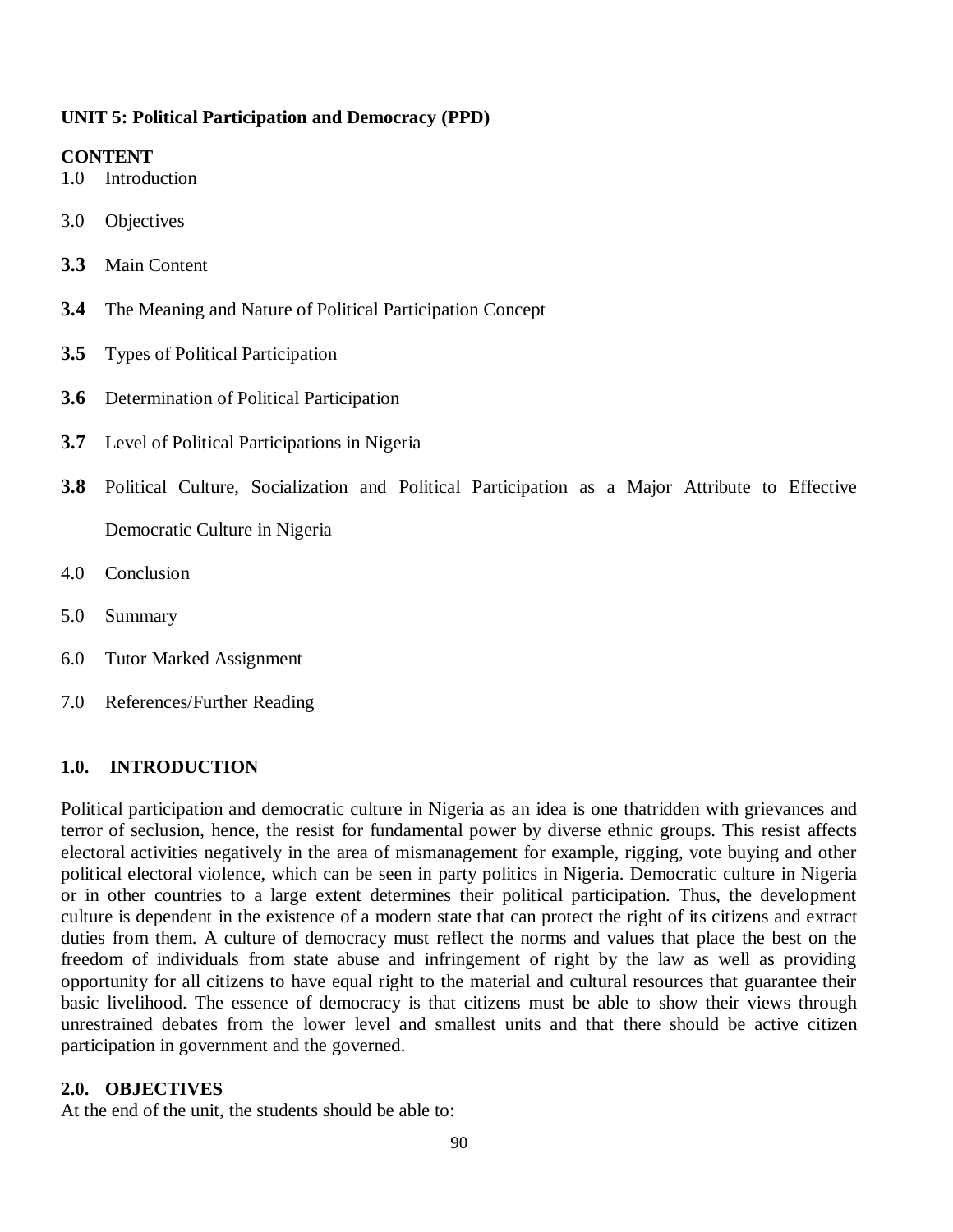- (i) Understand meaning and nature of political participation in Nigeria.
- (ii) Evaluate types of political participation

### **3.0. MAIN CONTENT**

### **3.1The Meaning and Nature of Political Participation Concept**

Political participation is defined as those political activities of citizens, either as individuals or group intended or designed to influence the political process in the country. It is the real involvement of the citizens to either influence directly or indirectly the ways and method of governance or more specifically the output or outcomes of the political process. Thus, Ikelegbe asserts that political participation is firstly all political activities. The activity is directed as selecting rules influencing the decisions of government and the ways government governs, secondly, characters of political participation is that, it is voluntary. Therefore, Political participation refers to the voluntary activities by which members of a political community share in leadership selection and policy formation. Alakpi posits that political apathy refers to a state of withdrawal from or in different political action or activities.

According to Okafor political participation are activities of the citizens aimed at influencing the political processes, such participation could be either in an individual or group basis. Milbrath further put it that political participation are those activities or actions by private individuals by which they seek to influence and support the government and politics. They went further to add that political participation observed in an individual can be seen as a result of different reasons or influenced by different factors. Political participation could be referred to those voluntary activities by which members of a society have a share in the selection of rulers and directly or indirectly have a role in the formation of public policy.

These activities usually include voting, seeking information, discussing and propelling, attending meeting, contributing financially and communication with representative on the view, that active forms of participation include formal enrolment in a party, canvassing and registering voter's speed writing and working in campaigns and also competing for public and party offices. Political participation as an ingredient of every polity whether large or small whether the society is an oligarchy or democracy someone must make political decision and appoint, uphold and move leaders. In the ultimate analysis, political participation means a process of influencing the authoritative allocation of values for a society, which may not take place through governmental decision. Political participation can be analyzed from both the broader and narrower angles. In its broad conception we are interested in a variety of way in which citizens participate in relation to varied issued. In particular we do not limit our concern to citizen's participation in electoral process through voting and campaigns. It is because political participation does not take place only during election time, nor is participation at election time, the most effective way of major means of the citizen's control over government officials; they are rather blunt instrument of control. For an individual or for a particular group of citizens the most important political activities may be those in the period between, when citizen try to influence government decision in relation of specific problem that concern them. Political participation in modern democratic society like Nigeria should have wellestablished legal opportunities for political activities. They include the right to vote in meaningful election. The right to associate with political parties and other politically relevant groups, the right to petition government and the general auxiliary right of freedom of speech, freedom of assembly and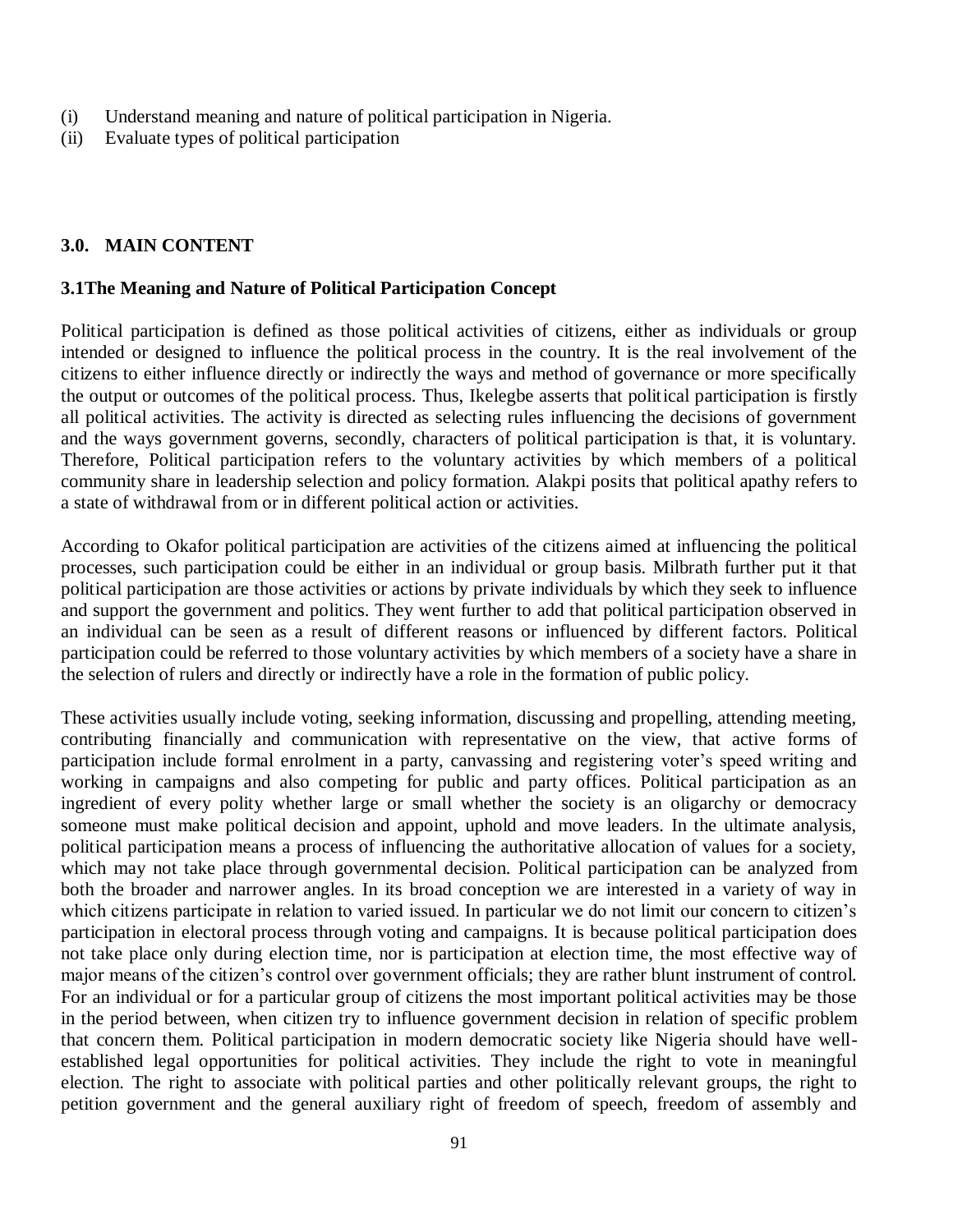freedom of press. Participation when and if effectively has a particular crucial relation to all other social and political goals. It represents a process by which goals. Choosing priorities and deciding the process of the goal attainment. It not only communicates the need and desire of the citizen to the government; but also has other more direct benefits. Participation has also been viewed as an educational device through which civic virtues are learnt. Thus, Ikelegbe points that, where the scope and intensity of voluntary participation is high, inputs into the highly participatory citizenry could vote out such government because alienated and resort to non- conventional models of participation. Political participation is underscored by the values which most political system, regime and ideologies place on it. In any liberal democracy wide spread participation is a prized value.

## **3.3 Types of Political Participation:**

Ikelebgbe argued that political participation is classified into election related and non-election related. Election related political participation involved the electoral process or activities which provided enormous opportunities for political participation to great number of the citizenry, electoral participation involves registration voting campaign meeting, party meeting, party funding and contest for elective office. In this view electoral relation effectively been carried out. Non-election related participatory activities include contacting political leaders, expressing politics, opinion and demands, community development activities. In a political society some individual involvement in political matters are autonomous while in others it could be induced. Politics in many developing nation likeNigeria is usually mobilized or induced. In other society, political participation is usually autonomous. Autonomous participation refers to those action or activities that are generated by the actors themselves, which aimed to influence governmental action and authoritative allocation of values. Induced or mobilized participation are those activities or actions that are initiated by a different person or group of persons than the actors, which are aimed at influencing decisions of government. Alternatively, induced or mobilized participation are those activities that are initiated outside the person or group of persons that would actually act in order to influence government decisions.

## **3.4 Determination of Political Participation**

The socio-economic characteristics of an individual assumption is that the better off economically and socially a man is the more likely he will possess the skills, opportunities and motivation necessary for an active movement in the political process in the society. It has been observed that participation tends to be higher among the best-educated members of thehigher occupational and income groups, the middle aged, the dominant ethnic and religious group, men (as compared to women), urban dwellers and members of the voluntary association. Education offers high and reliable correlation with participation-party because it helps develop a sense of civic duty, political competence, interest and responsibility as well as personality traits of self-confidence, articulateness and dominance. The educational institutions themselves serve as the setting in which the skills of participation are acquired.

Political participation is purely determined by education, because political participation is closely related but conceptually different. Some people who have very little schooling are never knowledgeable about politics. Having said that, the point being made is that educated people generally have politically relevant knowledge and skills, they are more conscious and interested in politics and have opinion on issue and public officials, more importantly, they have more confidence in their ability to participate or influence decision making. In many cases, poverty effect political participation.

Among poor people in many countries, it creates a sort of apathy to politics. But if people are preoccupied with meeting their basic needs, of shelter and clothing, it is difficult to expect them to organize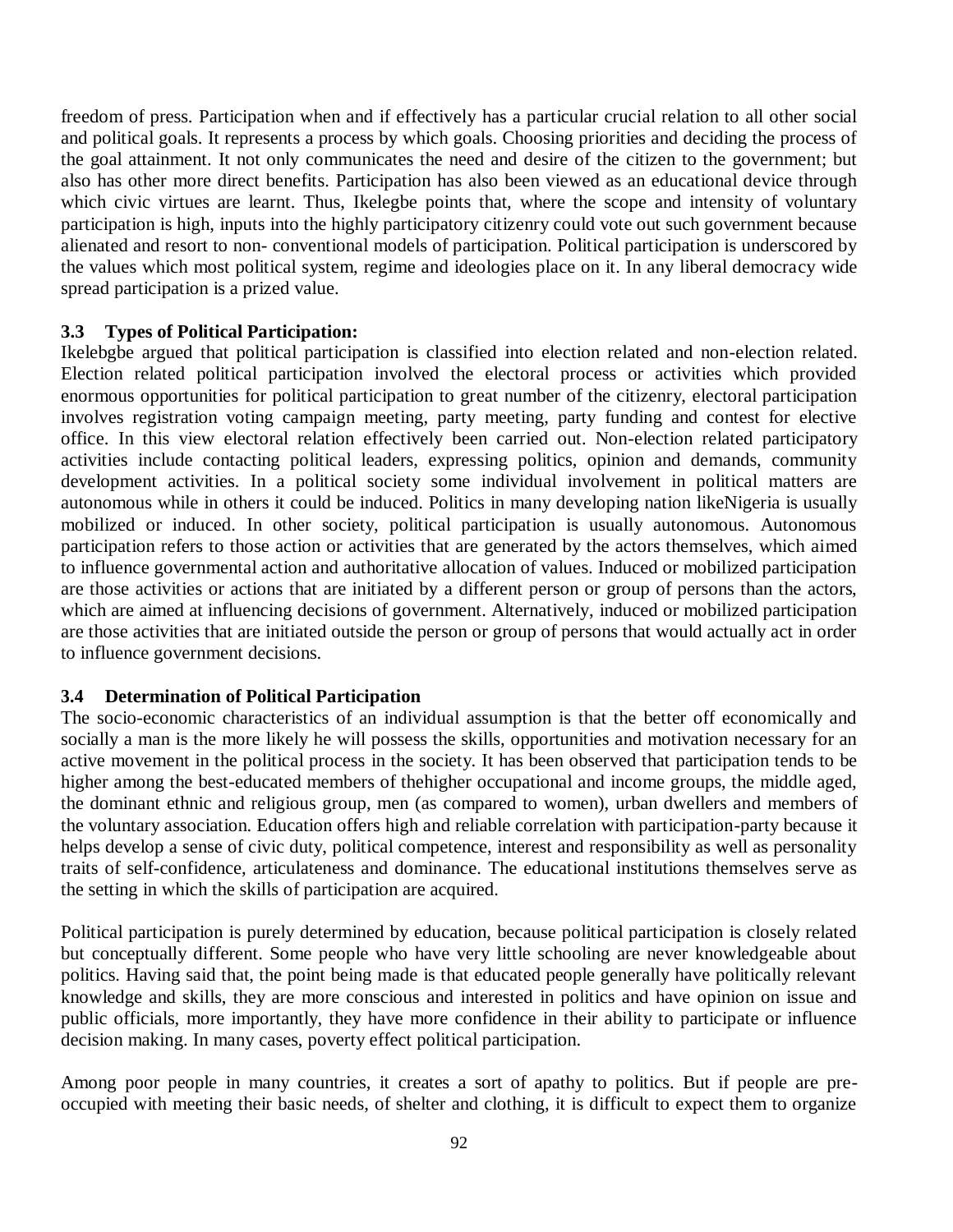effectively for political action. In the view of Davis, he asserted that, the person who must concentrate all his energy merely on staying alive is in no passively with politics, policy decision or their implementation. Social and economic factors are fundamental to political participation, socio-economic variables account for differences in political activities formed in the following assumption that "the higher of a person's social state, the more likely he will be an active participant. In political life, people in the upper class tend to be more interested and involved in public affairs than the middle- and lower-class individuals on the other hand, people in the lower class tend to be more apathetic to political activities. Though it does not mean that poor people are politically different and rich persons are politically active. To see why social stains and politics are related in the foregoing manner, let us consider the components of a person social class. Conventional class position is determined by factors such as income, education, occupation and place of residence among others. Each of these factors effects a person's political participation. For instance, the higher a person's income, the more likely he will be interested and involve in politics. Having money, for instance, usually gives a person free time, bags of information in the form of magazines and newspapers, broader ones experience through participation in organization and club accords status and runoff offices. Raynolds supplied the requisites for an active political life and why lower-class people participate less than upper class. Social status of people determines the process in which political participation took place, thus their states facilities social and political interaction.

**Psychological Factor:** Character of individual's participation survives by virtue of its capacity to provide for those who are engaged in it. Political observers have variously attributed man's political activities to his need to power competition, achievements, affiliation, aggression, money, prestige, status, recognitions, approval, manipulation sympathy and responsibility. In addition to active versus passive distinction, participation may be classified in terms of its goals i.e, instrumental political activities are primarily oriented towards concrete goals such as party victory, enhancement of one's own state, influence or income on the other hand consummator rather than an instrumental act for those who are careless about the outcome of election. Milbrath agreed that personality tracts, which particularly influenced by social learning (such as positively associated with political participation). It is possible to distinguish participant from non-participants by such cognitive variable as belief in an individual's own adequately and in the amenability of the social order to change. Thus, the psychological variables accounted for political participation by individual in the society in psychological characteristics determined the level of participation.

**3.4 Level of Political Participations in Nigeria:** In Nigeria because of the nature of political system, only a few proportions gave attention to or display interest while majority are indifferent none opining and not interested. Most of them may participate only in election, lapsing into activity in believing in election mostly because of non-proper education of the people politically and also lack of critical information on political issues not reached to the people and therefore little or no interest in many issues, only few proportion gives attention to or display interest while larger majority are apathy to political participation.

Thus, majority of the citizenry are not effectively represented in terms of the contribution of their aspirations, demands, preference and orientations. For instance, one would believe that if people start writing on newspapers and commenting on radio asking their representatives like governors, senators' members of house and others what they are doing to and how are they representing them. It is important to state that there will be a change and the response to the people demand will be higher.

Consequently, government may not be responsive to the preferences of the majority of the citizenry, particularly the poor disadvantaged lower social status and young women etc. Although, public may tend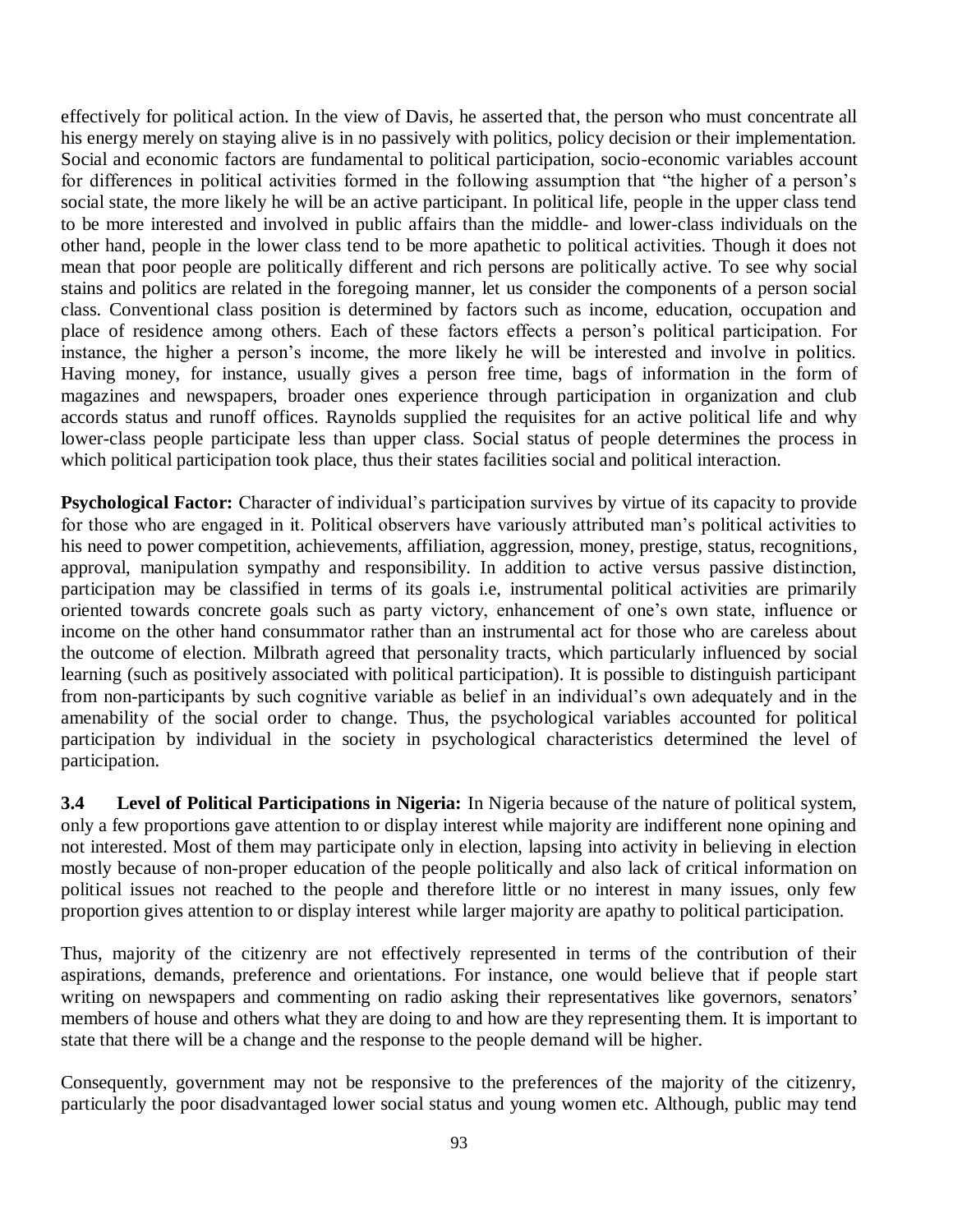to unduly favour the rich and the middle class.

**3.5 Political Culture and Political Participation as a most important feature to successful Democratic Culture in Nigeria:** The component of the state comprises of the government, territory and citizenry. These are the most important component and itcontributes to the state social context. The citizen's behaviour determines to a large extent the nature of the state, its survival, the nature of government and the political, economic and social process in the state. The citizenry makes inputs, objections,preferences, change, information, reaction to information, values, judgment and compliances among others. These inputs disposethe outputs of government. The nature of the citizen's inputs, responds and reaction is determined by the political culture,the effectiveness of political socialization agent and political participation. The political culture determines the politicalbehaviour, patterns, standard and values that the citizenry in the political process and the nature of the citizens politicalactivities and responses. Participation is again conditional by political culture and socialization.

**Political Culture:** Political culture refers to attitude, beliefs, values and affections that are consciously held or implicit in a society in relation to its political process. Political culture refers to a people's dominant orientation towards politics. The orientation refers to the attitude beliefs and values held in relation to seats, structures, the political authority, major politics and issues. The way the citizens related to the state in terms of level of participation, political activities and efficiency or lyricism, level of trust or mistrust of leadership, level of compliance loyalty allegiance, patriotism etc are all elements of and are governed by the political culture. In other words, political culture determines the political culture ethos of what is acceptable, prohibited and sanctioned in a nation's political process.

## **SELF ASSESSMENT EXERCISE (SAE)**

What are the roles of citizens in political participation in Nigeria in recent time?

## **4.0. Conclusion:**

Democratic culture of any country determines their political participation. Thus, the development of culture is dependent on the existence of a modern state that can protect the right of its citizen. A culture of democracy must reflect on norms and values that place a premium on the freedom of individuals.

# **5.0. SUMMARY**

In this unit, we have examined the role of citizens in political participation in Nigeria and the factors that galvanise them to be active during elections and non-election process in Nigeria and elsewhere. We have also studied political culture, level of participation in elections and to sum it up, the determination of political participation among the citizens in Nigeria in the  $21<sup>st</sup>$  century.

## **6.0. TUTOR MARKED ASSIGNMENT (TMAs)**

- (1) Discuss the roles of culture in political participation in Nigeria.
- (2) Explain what you understand by election and non-election political participation.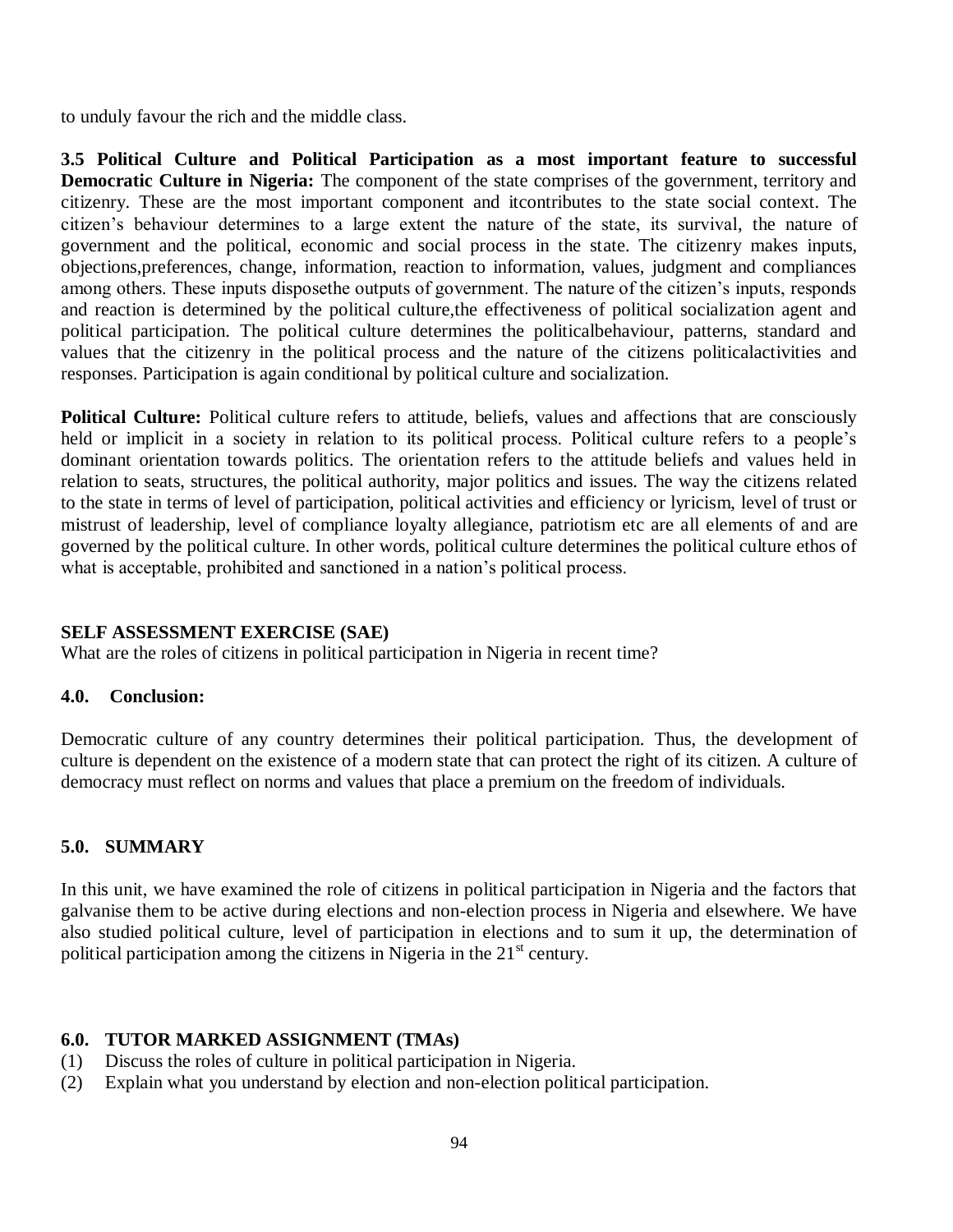#### **7.0. References/Further Readings.**

Alapiki, A.E., 2000. Politics and Government in Nigeria Published by Co-operative Impression Owerri.

Almond, A.G. and P.J. Bingham, 1996. Coparative politics a Development Approach Borton Brown and Co.

Almond and Verbas, 1963. The Civic Culture, Princeton University press.

Cokey, 1987. Report of Political Bureau, Lagos.

Coleman, J.S., 1985. Nigeria Background to Nationalism Berkley University of California Press.

Dudley, B.J., 1973. Instability and political order and Crisis in Nigeria. Ibadan University.

Edike, T., 1999. AV/APP Protest in Anambra State Vanguard March 1st.

- Horns, A.S., 1995. Oxford Advanced Learners Dictionary of Current English Now Delhi Oxford University Press.
- Ikelegbe, A.O., 1995. Politics and Government: An Introduction and Comparative Perspective Curf Publishing Limited Edo State.

Ikeku, E.U., 1981. Self-Reliance: African Survival, Enugu: Fourth Dimension Publisher.

- Mba, C.C., 2001. Government and Politics and Modern Nigeria First Published Nigeria Limited Enugu.
- Nnamani, L.I., 2005. Fundamental Political Science, Enugu:
- Nwankwo, A.A. Can Nigeria Survive, Enugu Fourth Dimension Publishers.
- Offiong, D., 1986. Imperialism and Dependency, Enugu Fourth Dimension.
- Okafor, C.U. and M.I. Okeke, 2002. Political Culture inNigeria Perspective Academic Publishing Company Enugu.
- Olu, B., 1966-1970. The Tragic Years, Nigeria in Crisis Published by the Cape Cooperation Benin City (1973).
- Reynolds, H.T., 1974. Politics and Common Man. Home wood Union Dorsey Emergent Africa Nation, Princeton University Press.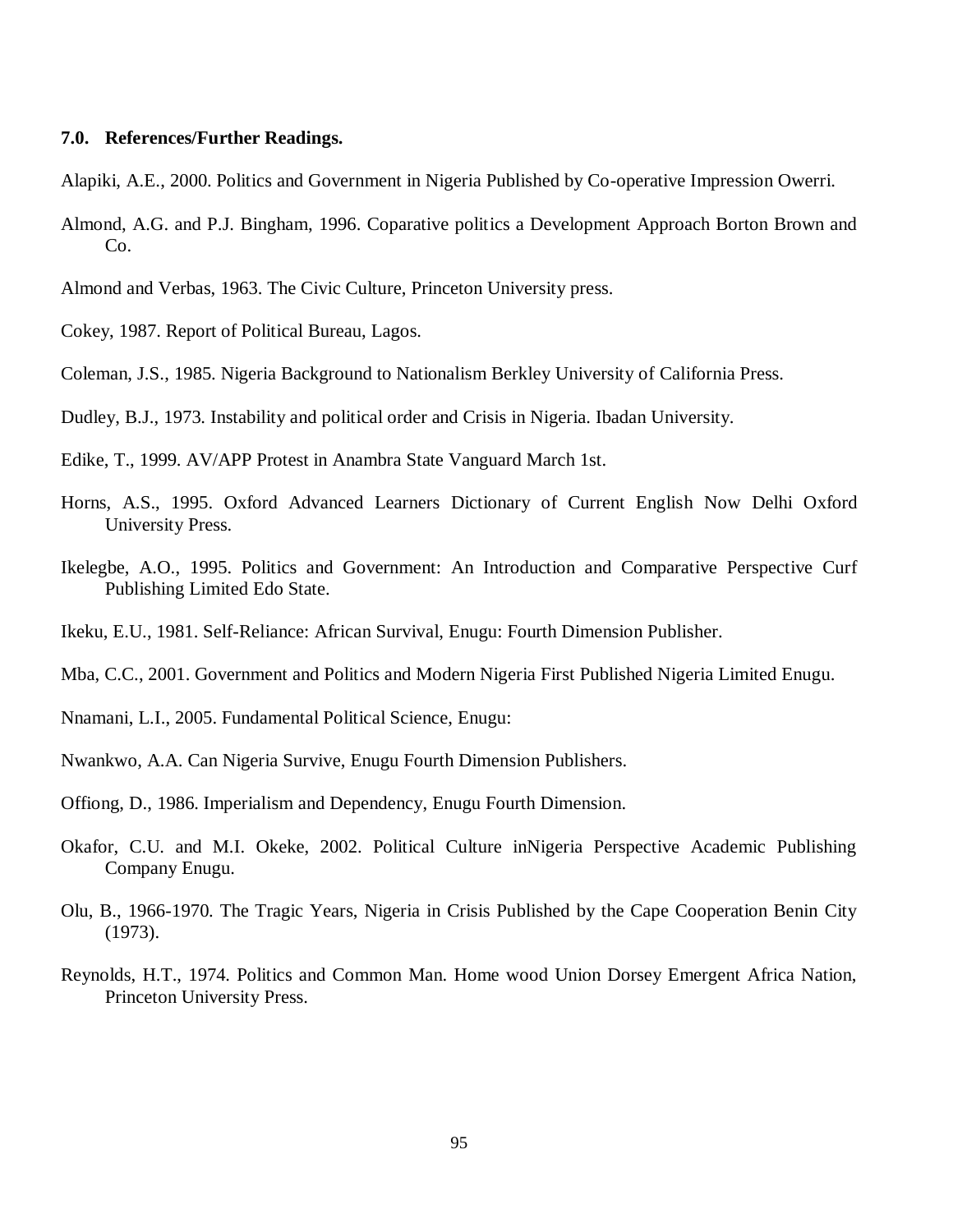## **MODULE 4: Characteristic of Elections**

### **Introduction**

This module is as important as the other ones in the sense that it examines the characteristics of election and the role which elections play in politics. It also provides details of elections and its approaches. The determinants of electoral election are not left out in order to make it robot for better understanding for the students of political science. Lastly, in unit 5, elections and party politics in Nigeria are profoundly reexamined from the first republic. How parties were formed and the roles of the first nationalists in Nigeria, to the period when the minority groups began to form and took active roles in the middle belt and south-south of Nigeria.

Unit 1: Meanings and Characteristics of Election

- Unit 2: Functions of Elections
- Unit 3: Approaches to the Study ofElections
- Unit 4: Determinants of Electoral Behaviour
- Unit 5: Elections and Party Politics in Nigeria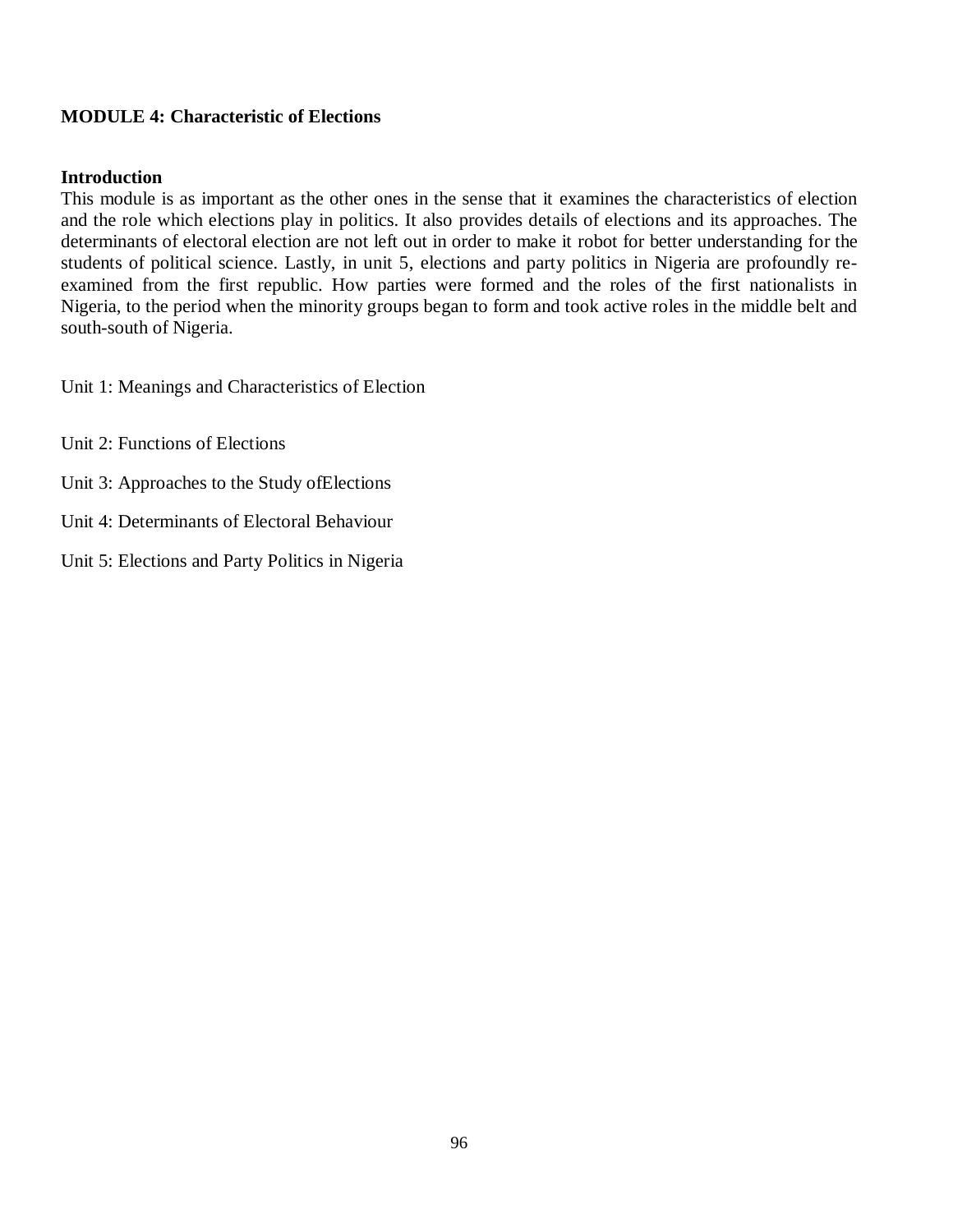## **UNIT 1:ELECTION: DEFINITIONS AND CHARACTERISTICS**

- 1.0 Introduction
- 2.0 Objectives
- 3.0 Main Content
- 3.1 Definitions of Elections
- 3.2 Characteristics of Election
- 4.0 Conclusion
- 5.0 Summary
- 6.0 Tutor Marked Assignments
- 7.0 References/Further Reading

## **1.0 INTRODUCTION**

The central concern of this unit is to acquaint the student with the concept of election and some other basic issues that surround it. The unit is divided into meanings and characteristics. Under meanings we examine some definitions of the concept in order to provide you with broad views. Under the characteristics we discuss the political circumstances and situations that can produce elections

## **2.0 OBJECTIVES**

The students should be able to do the following at the end of thisunit:

- (i) have an adequate insight into the meaning ofelections; and
- (ii) have good knowledge of the kind of political process used inelection

## **3.0 MAINCONTENT**

## **3.1 Definitions ofElections**

Although elections are fundamental and very common in modern political discourse and there is hardly any dispute about their meaning. They have, like many other social science concepts, been discussed from several perspectives. In what follows we shall consider some of the definitions as stated by scholars.

A good one to begin with is the definition by R. Dowse and J. Hughes (1972) who assert that: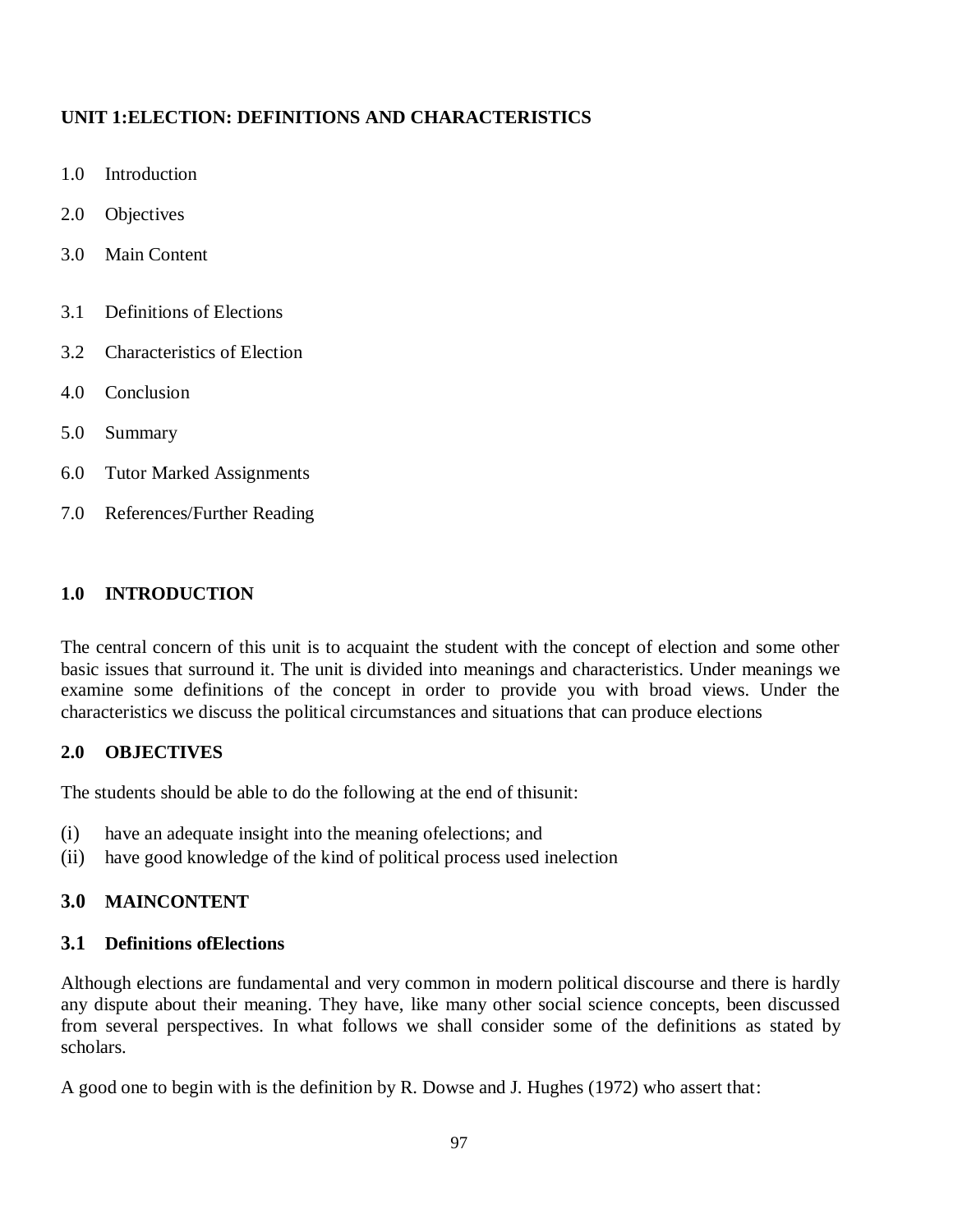Elections are one type of social mechanism, amongst others, for aggregating preferences of a particular kind. An election is, therefore, a procedure recognized by the rules of an organization, be it a state, a club, a voluntary organization or whatever, where all, or some, of the members choose a smaller number of persons to hold an office, or offices, of authority within that organization.

By analysis, this definition assumes that every political organization is democratic, and goes through the mechanism of elections in arriving at the smaller number of leaders that hold her offices. It is quite easy to describe this definition as impressionistic and hastily generalizing, considering the fact that it was given in 1972 when only about forty two percent of world's nations were democratic and produced their leaders through elections.

Ball, A. (1977) can be accused of similar thing based on his definition that:

elections are the means by which the people choose and exercise some degree of control over their representatives.

This simply suggests that wherever people are chosen to lead other people, the mechanism used is election.

## **3.2 Characteristics ofElections**

It is quite important for the behavioral scientist to clarify that to the extent that there are many forms of political system, ranging from monarchy, to totalitarianism, election is not, and cannot be the only way of choosing political leaders. The work however, is made easier as it limits the scope of elections to government at the level of the state. We shall discuss the circumstances of election in government in the following part.

**Electoral System**: Elections often hold under clearly defined electoral system.

**Suffrage**: The electorate does not generally include the entire population; for example, many countries prohibit those judged [mentallyincompetent](http://en.wikipedia.org/wiki/Mental_illness) from voting, and all jurisdictions require a minimum age for voting. While in Nigeria the voting age is 18, in other countries it is sixteen.

**Used in Democracy:** Because democracy is often regarded as government of the people by the people and for the people, election is often the main mechanism used to endure that leadership is arrived at based on the wish of the people. Under democracy, election often means majority, mostly in number and sometimes in agreed forms of representation. In democratic systems, elections are based on certain electoral systems that are products of the evolution and history of the society. In the electoral system voting pattern, vote counting and winner declaration are the main issue. While we can have major electoral systems as proportional and majoritarian, other ones include [party-listproportional](http://en.wikipedia.org/wiki/Party-list_proportional_representation)  representation, [additional member system,](http://en.wikipedia.org/wiki/Additional_member_system) [First Past the Post \(otherwisecalled r](http://en.wikipedia.org/wiki/First_Past_the_Post_electoral_system)elative majority) and [absolutemajor](http://en.wikipedia.org/wiki/Absolute_majority)ity.

**Used in Constitutional Monarchy**: Elections are also used in constitutional monarchies where leadership is not arrived at through voting, but heredity, but, at the same time, operations of leaders are subjected to certain constitutional provisions. Elections in this type of political arrangement may not therefore necessarily follow any of the identified electoral systems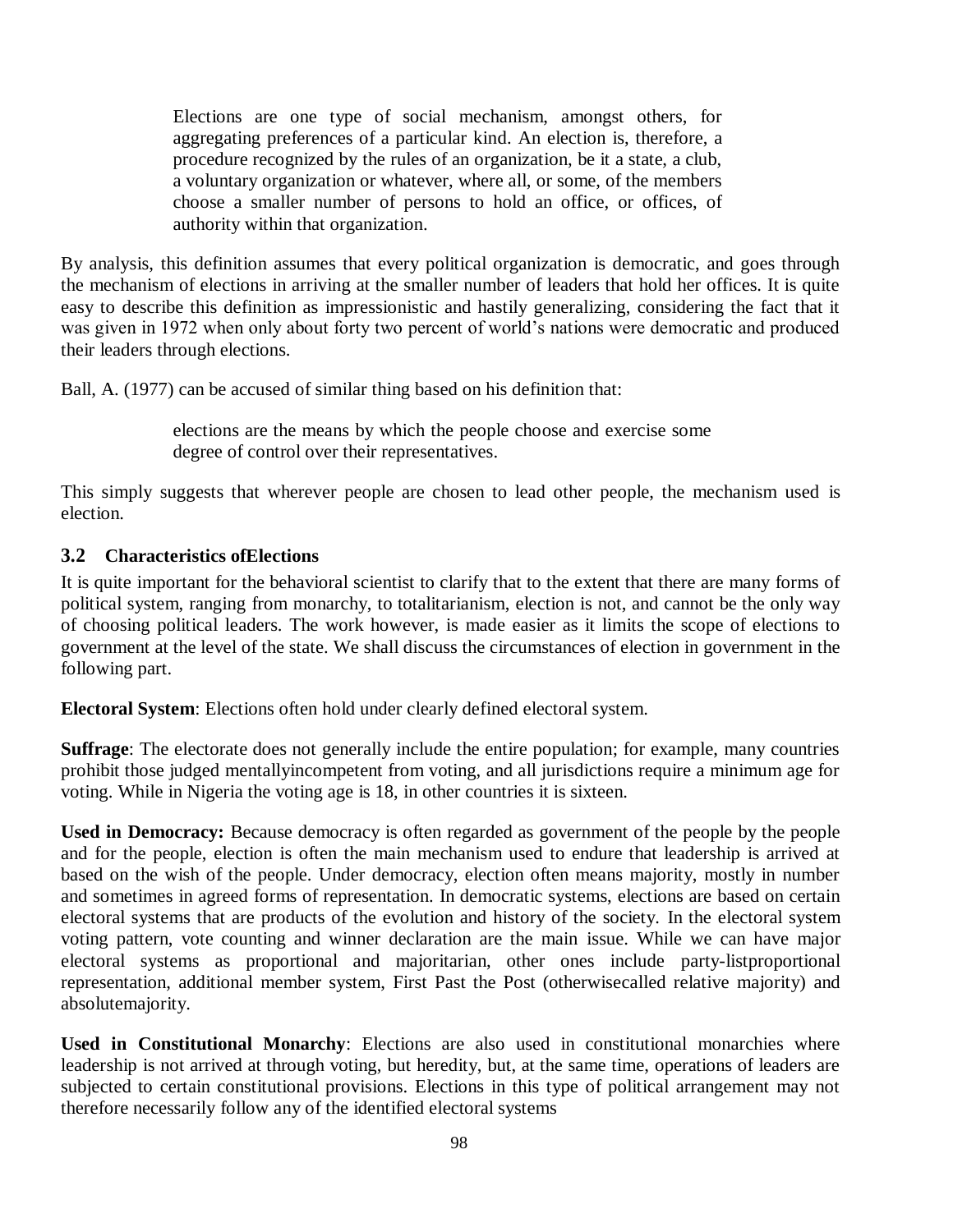**Periodicity** Elections come periodically. While in certain countries they are held every four years as in the United States and Nigeria, other countries use five or six years. Nigeria at present is proposing six years single term for political office holders. Whatever it is, the period of elections is often also contained in a government's constitution.

## **SELF ASSESSMENT EXERCISE (SAE)**

- (i) Define elections from your understanding in this unit.
- (ii) What are the roles of election in politics?

## **4.0 CONCLUSION**

Whichever way it is defined, what is certain is that elections are the means by which a wider body of persons chooses a smaller group of representatives to undertake specified tasks, and though it takes place in a wide array of human organizations governmental and non-governmental, elections are used mainly in democratic system and constitutional democracies. It also has certain characteristics, some of which are suffrage and electoralsystem.

## **5.0 SUMMARY**

We have discussed the concept of elections, highlighted some definitions and restricted our scope to the governmental aspect. We also identified certain characteristics and conditions under which elections operate.

## **6.0 TUTOR MARKED ASSIGNMENTS (TMAs)**

- 1. Compare and contrast two of the definitions of elections providedabove.
- 2. Evaluate some characteristics and conditions surroundingelections.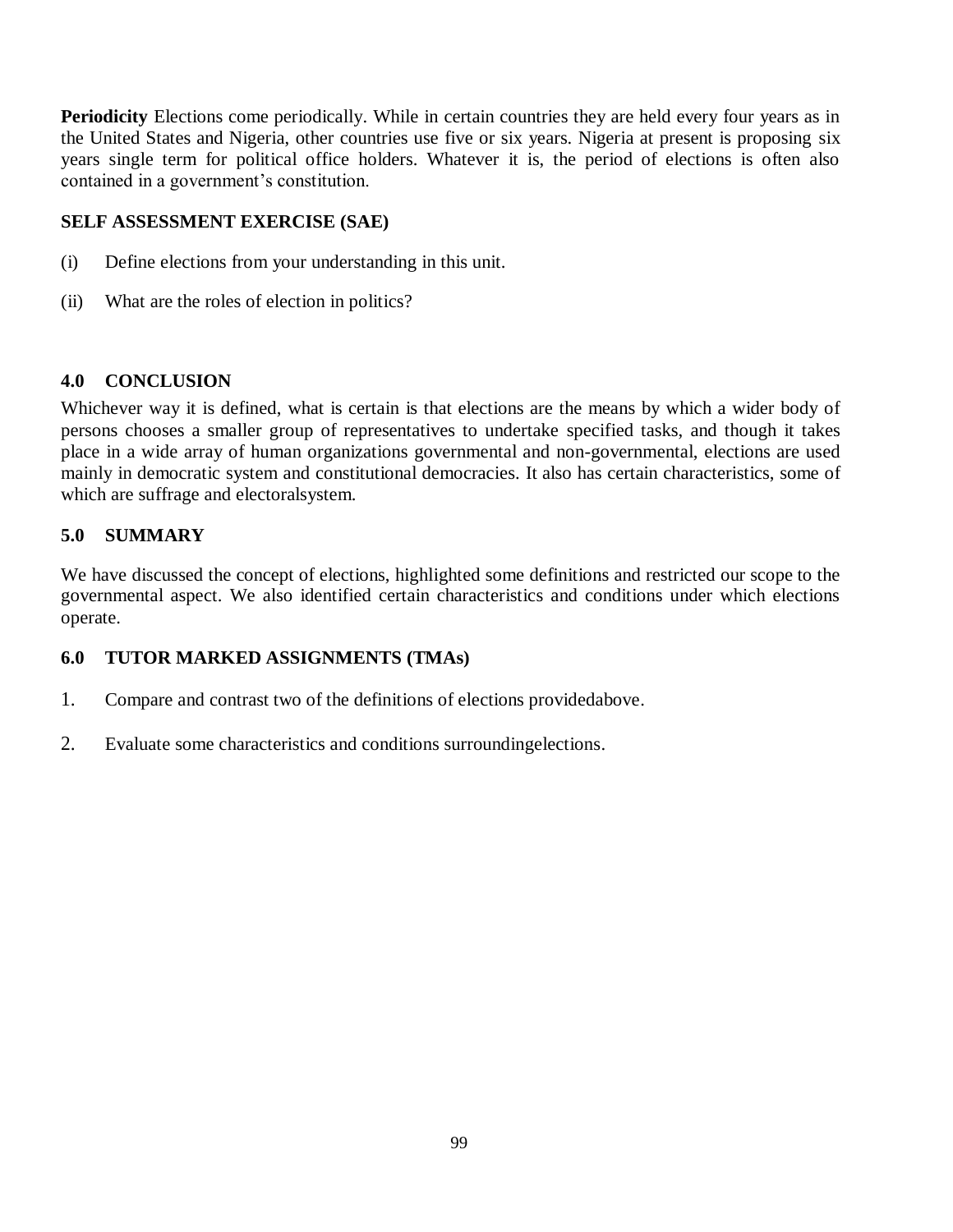#### **7.0 REFERENCES/FURTHER READING**

Ball, A. (1977) Modern Politics and Government, London, Macmillan.

Denis, L. C. (1983) "Elections and Election Studies in Africa", in YolamuBarongo (ed.) Political Science in Africa: A Critical Review, London, Zed.

Dowse, R. and Hughes, J. (1972) Political Sociology, London, John Wiley and Sons. Mueller, D. (1996)

Constitutional Democracy, Oxford, Oxford University Press.

Nie, N. and Verba, S. (1975) "Political Participation", in Greenstein, F. and Polsby, N (eds.) Handbook of Political Science Vol.4. Massachusetts, Addison-Wesley.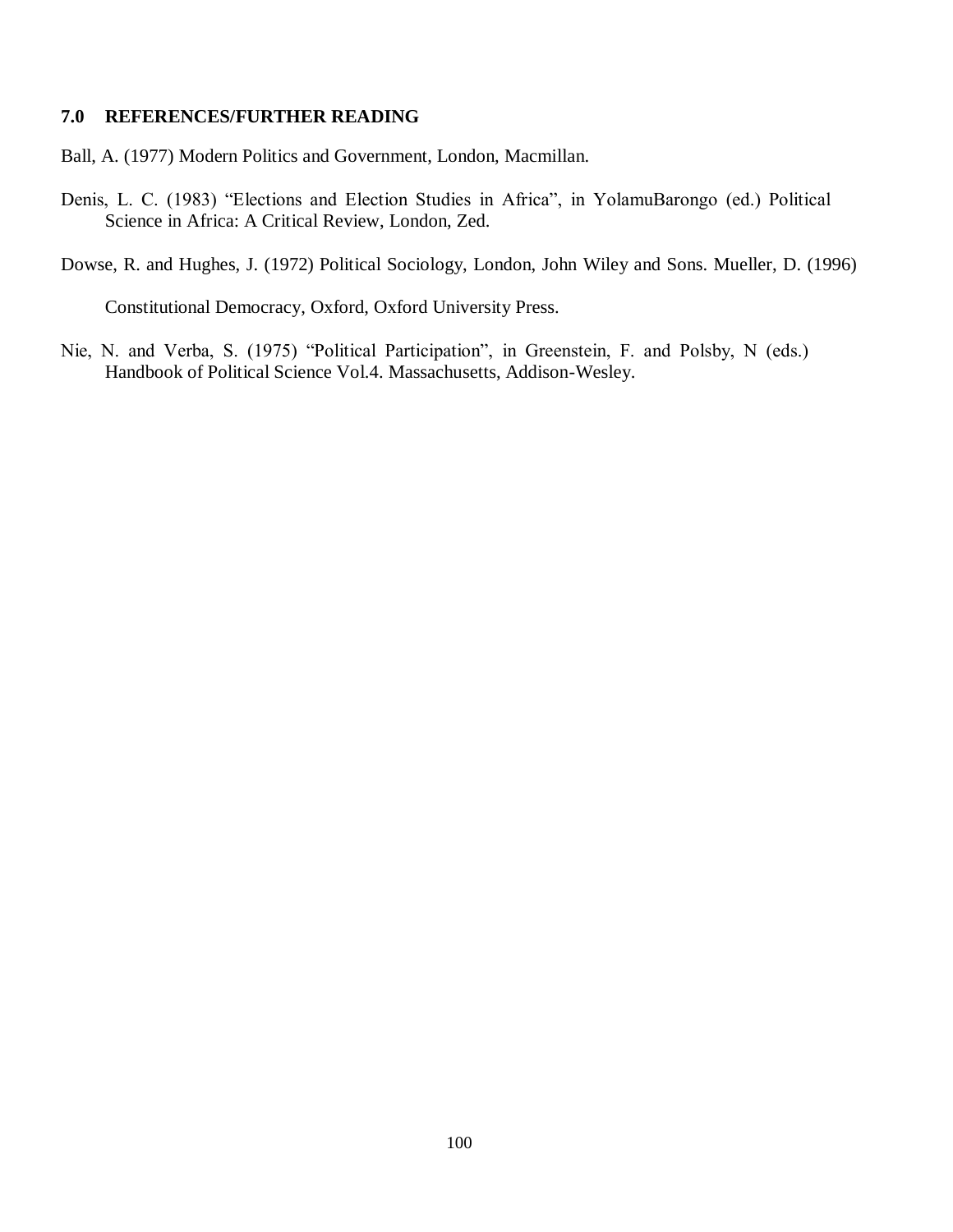## **UNIT 2:FUNCTIONS OF ELECTION**

- 1.0 Introduction
- 2.0 Objectives
- **3.0** MainContent
- **3.1** Functions of Elections
- 4.0 Conclusion
- 5.0 Summary
- 6.0 Tutor Marked Assignments
- 7.0 References/Further Reading

## **1.0 INTRODUCTION**

As it been clearly seen from the definitions and characteristics given in the past units, it is quite obvious that elections play a number of consistent roles in the political systems. We shall discuss some of these roles in this unit, doing so under the assumption that a political system is a democratic political system.

## **2.0 OBJECTIVES**

The students are expected in this unit to do the following:

- (a) Understand the various functions of election in a politicalsystem;
- (b) Understand why democratic systems work with fewer contradictions compared to non democraticones.

## **3.0 MAINCONTENT**

### **3.1 Functions ofElections**

### **(a) Political Recruitment**

Elections provide people of a political community with the opportunity to vote and be voted for in the process of choosing representatives in government. This process is systematized, and it provides, at least in theory, platform for fair participation of many people. Perhaps without elections, only one family or clique will dominate political offices in a political community.

## **(b) Peaceful Transfer ofPower**

This systematization of recruitment process in elections is open and competitive, and therefore promises to eliminate unwarranted grudges and agitation. This means thatelections provide the basis for the orderly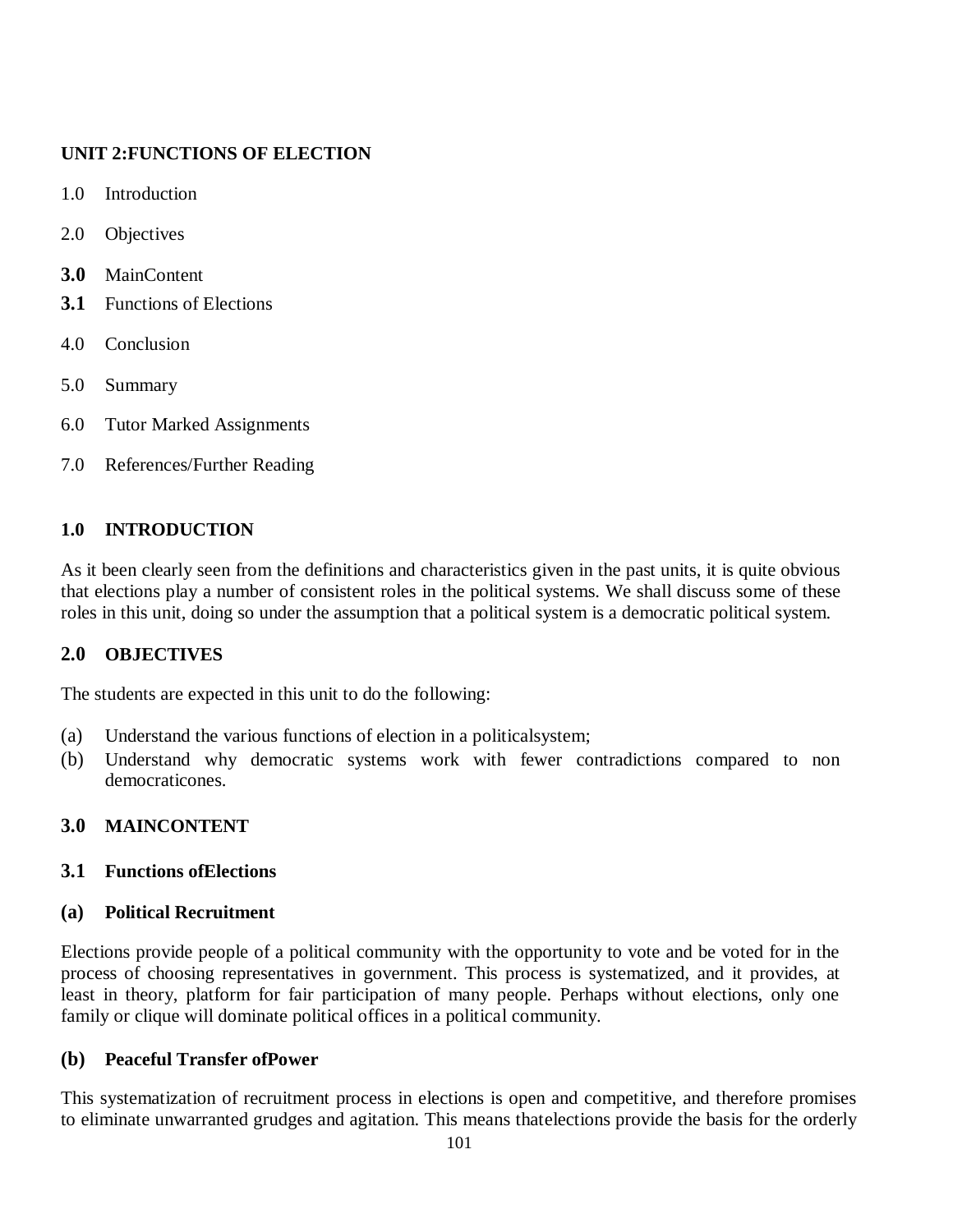and peaceful transfer of power in a political system. It facilitates crisis free political succession if the rules guiding it are followed.

## **(c) InterestArticulation**

During elections people are able to articulate their political interest either as individual candidates were allowed by the constitution, or as representative of a political party. Interest articulation is a very vital aspect of the workings of a political system.

## **(d) InterestAggregation**

As political interests and preferences differ in politics, elections help to aggregate them in political communities. It is through elections that the views and opinions of people are organized, translated and consolidated into definitive electoral choices and mandates that will eventually produce leaders and representatives at different levels.

## **(e) Enhancement of PoliticalEquality.**

Elections are very good means of bringing together the rich and the poor before the ballot box, making them equal at least for that moment, in their duties of politics. But for a mechanism like elections, the poor may never have any opportunity to mix up with the rich at all, especially in highly stratified societies.

## **(f) Citizens' Control ofGovernment**

The major role which elections play is to provide means and mechanisms through which the people who are governed can influence the ways those who govern them conduct themselves. It is one sure way among "violence, in the form of riots and political assassination, and the exercise of pressure groups influence" through which, as Dowse and Hughes (1972) puts it, "the governors arecontrolled".

## **(g) Sense of PoliticalCommunity**

Elections help to integrate people into a strong sense of community spirit through the interaction it provides. This can assist people in ameliorating contradictions such as ethnicity, religious dichotomy and indigene settler rivalry as we have in Nigeria and other parts of the world.

## **(i) Extra Party-PoliticalParticipation**

Elections often provide the opportunity for people outside political parties to participate in the political system, while enabling the government to lay claim to some degree of popular support or legitimacy. This is particularly so in one-party states where competitionforelectiveoffices are dominatedandevencontrolledbytheonlypoliticalparty, and where the people merely support candidates chosen, or reject him or her if they like. They alone do not have direct choice.

## **(j) Political Communication**

Conduct of elections also ensures political communication between the citizens and those who govern them. People of a country, during electioneering campaigns have ample opportunities to ask their leaders how they have governed them over years. Without this kind of opportunity, governance will be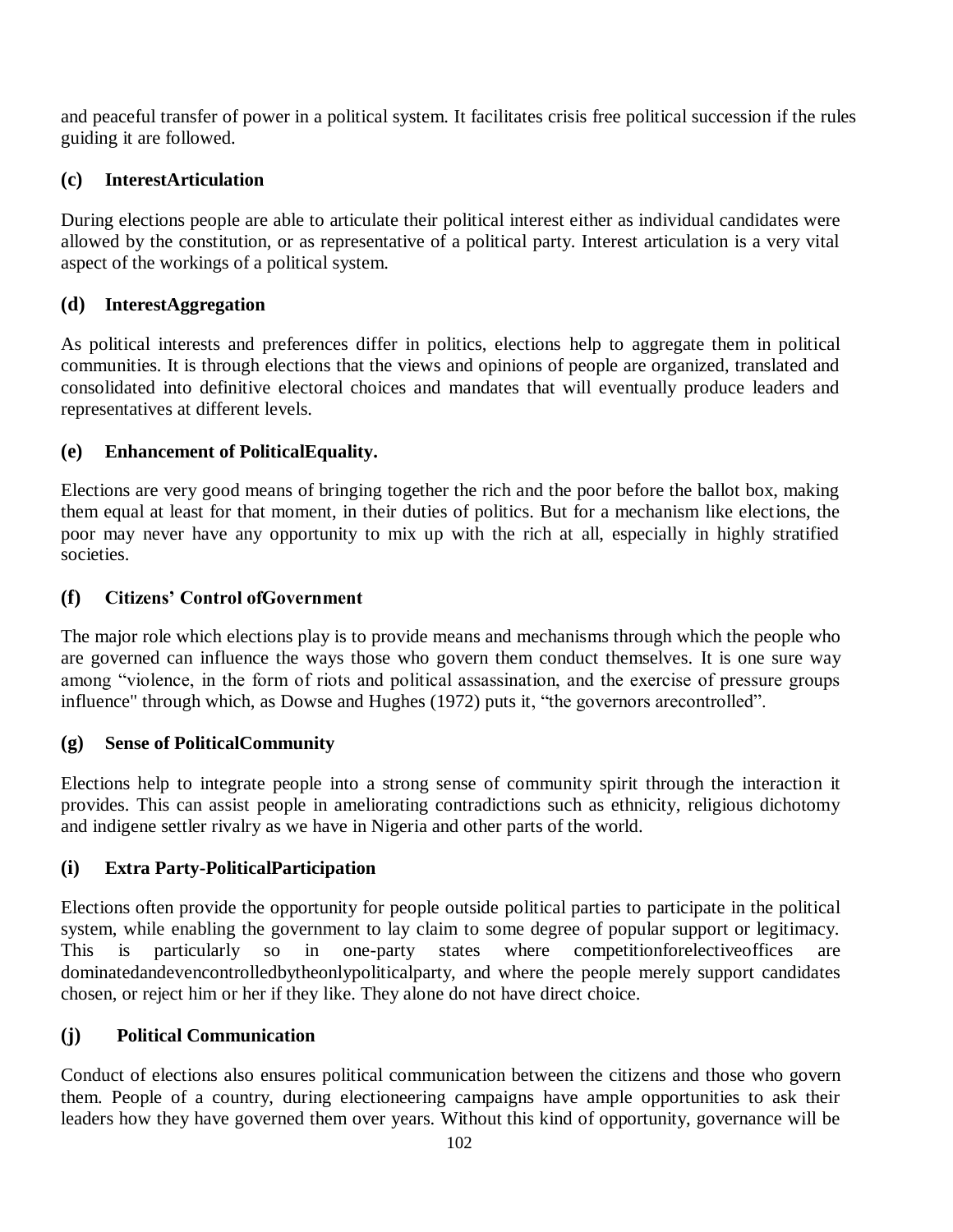esoteric and surreptitious, and democracy will be reduced to conspiracy.

## **SELF ASSESSMENT EXERCISE (SAE)**

- (i) Have you ever cast your vote in any political elections conducted in Nigeria? Why did you voted or not voted?
- (ii) Elections in Nigeria have lived up to its functions and expectations. Do you agree?

## **4.0 CONCLUSION**

Elections play all sorts of roles in development of a people and their nation. People are developed by means of interaction within themselves and their leaders, and as a result of this, there is likely to be strong national bond that may translate to political and even economic development of thesystem.

## **5.0 SUMMARY**

Elections as a means by which representatives are chosen to perform specified tasks by, and on behalf of a wider body of persons has some functions in the political society of man. These functions include intra people development and people- government relation as detailed in the above highlights.

## **6.0 TUTOR MARKED ASSIGNMENTS (TMAs)**

1. Discusstheroles elections play in developing political attitudes of people in any society.

## **7.0 REFERENCES/FURTHER READING**

Ball, A. (1977) Modern Politics and Government, London, Macmillan.

- Denis, L. C. (1983) "Elections and Election Studies in Africa", in YolamuBarongo (ed.) Political Science in Africa: A Critical Review, London, Zed.
- Dowse, R. and Hughes, J. (1972) Political Sociology, London, John Wiley and Sons. Mueller, D. (1996)

Constitutional Democracy, Oxford, Oxford University Press.

Nie, N. and Verba, S. (1975) "Political Participation", in Greenstein, F. and Polsby, N (eds.) Handbook of Political Science Vol.4. Massachusetts, Addison-Wesley.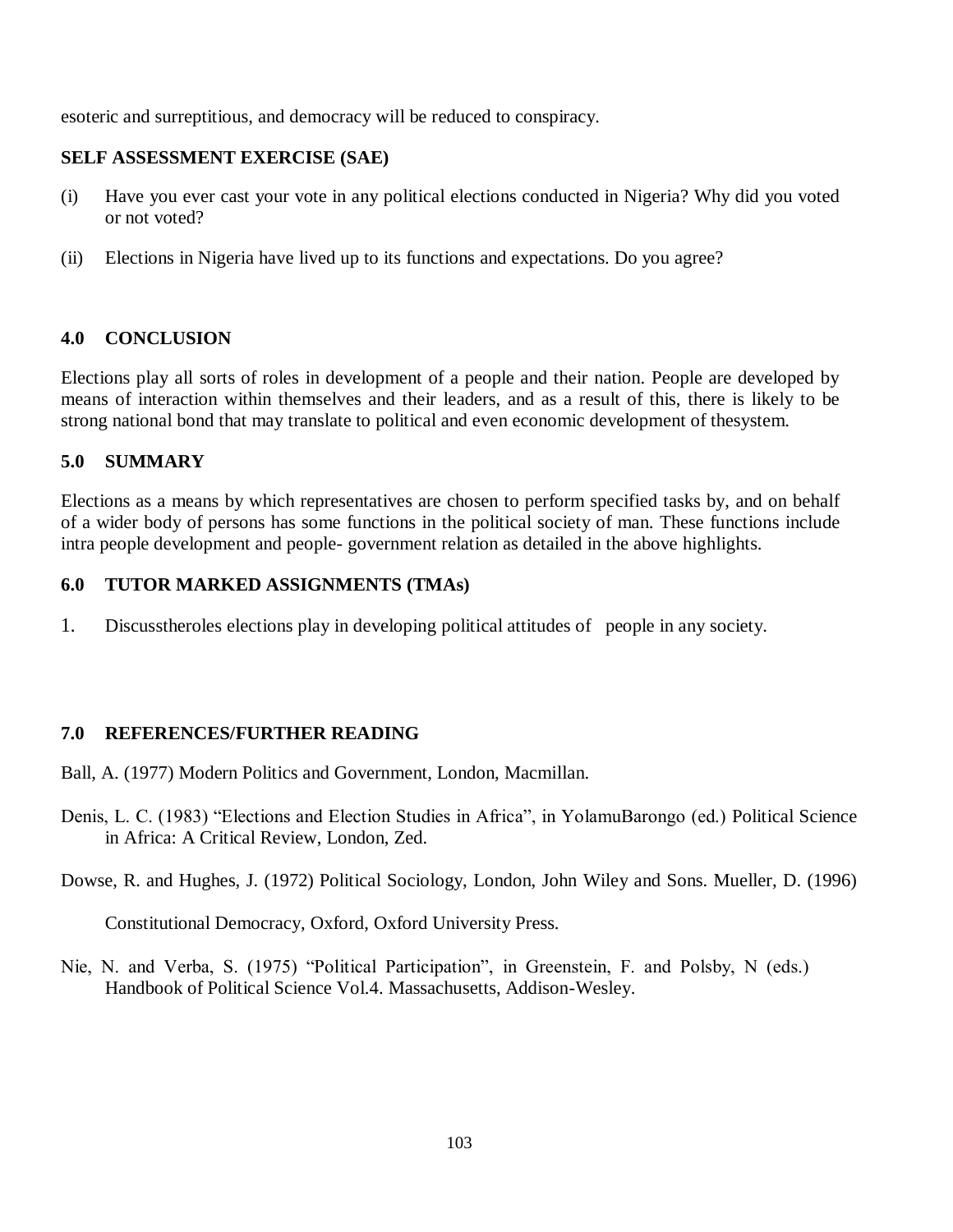## **UNIT 3:APPROACHES TO THE STUDY OF ELECTIONS**

- 1.0 Introduction
- 2.0 Objectives
- **3.0** MainContent
- **3.1** The Case-StudyApproach
- **3.2** The SystemApproach
- **3.3** The Sample SurveyApproach
- **3.4** NuffieldApproach
- 4.0 Conclusion
- 5.0 Summary
- 6.0 Tutor Marked Assignments
- 7.0 References/Further Reading

## **1.0 INTRODUCTION**

There is a wide variety of approaches to the study of election. The following ones, however, identified by Denis Cohen postulation have been quite dominantly used by many behavioral scientists.Therefore; in this unit variety of election approaches shall be examined.

## **2.0 OBJECTIVES**

At the end of this unit students should be able to, among other things:

- (i) Understand some popular methodological approaches to the study ofelections;
- (ii) Compare and contrast these methodological approaches for use in practical political analysis

### **3.0 MAINCONTENT**

### **3.1 The Case-StudyApproach**

This methodological approach 'relies on intensive case studies of small areas - a single constituency, town or district - in order to obtain a clearer picture of mass reaction to, and participation in the elections'. This approach is quite popular in electoral studies but because it studies particular case in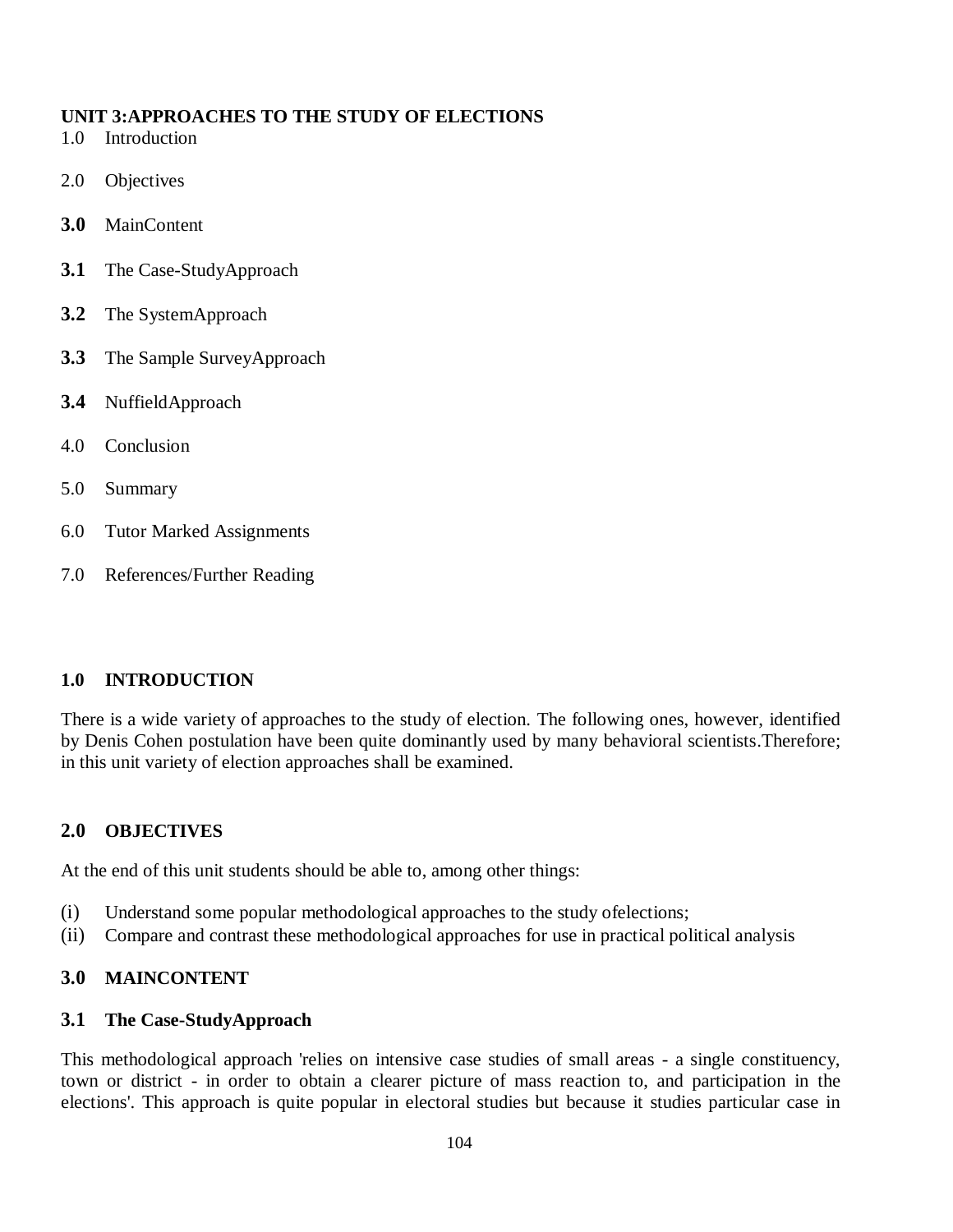time, it often focuses on a single constituency of region, and the researcher may, in the process, gloss over important linkages between the case studied and the wider system. The case study approach is also susceptible to excessive emphasis on the cultural history and ecology of the local arena, rendering the electoral contest itself downgraded. In addition, conclusions reached from the case study approach may suffer adequate capacity for general applicability since they are often not generated from empirical premises.

### **3.2 The NuffieldApproach**

Named in line with the Oxford University' Nuffield College which has played an important role in encouraging research into elections in Britain as well as in Africa, this approach focuses on the wider national political and historical contexts of elections, making attempt to examine key issues in elections, number and nature of the political parties in elections, nature of electioneering campaigns, as well as background peculiarities of the parties, constituencies, and candidates involved in elections. This approach however tends to overlook developments, events and sentiments below the national centre of government, such as in single constituencies, towns or rural areas where elections are held. The case study approach is not known to have such limitation orchallenge.

### **3.3 The SystemApproach**

The main distinction of this approach is that it is primarily concerned with the functional impact of the election on the wider political system than with the election itself. In other words, the System Approach focuses essentially on the structural unction-such as political legitimacy, recruitment and communication - which an electoral event may perform for a given political system, rather than on the autonomous importance of the electoral evenitself.

## **3.4 The Sample SurveyApproach**

This approach relies heavily on quantitative techniques and is based on the use of sample surveys or the collection and analysis of electoral data derived from a small, but very representative sector of a wider population. Taking its roots from the behavioral revolution in the United States of America, the sample survey approach is highly scientific and in terms of generating reliable generalizations, compared to, say, the Nuffield or the Case-Study approach. This is because sample survey is based on empirical values. The approach however requires quite enormous material and human resources that may be luxury to many poor countries. This has been widely considered as its mainweakness.

### **SELF ASSESSMENT EXERCISE (SAE)**

Discuss the strengths and limitations of the four election approaches in Nigeria political system from 1999 to 2018.

## **4.0 CONCLUSION**

We can conclude that although many approaches to electoral studies there are**,** the Case Study, Nuffield, System and Sample Survey as identified by Denis Cohen, are quite common. Each of these four approaches has it strengths and limitations and researchers should consider ecology and other contextual factors before choosing any of them. Student may particularly read Denis Cohen's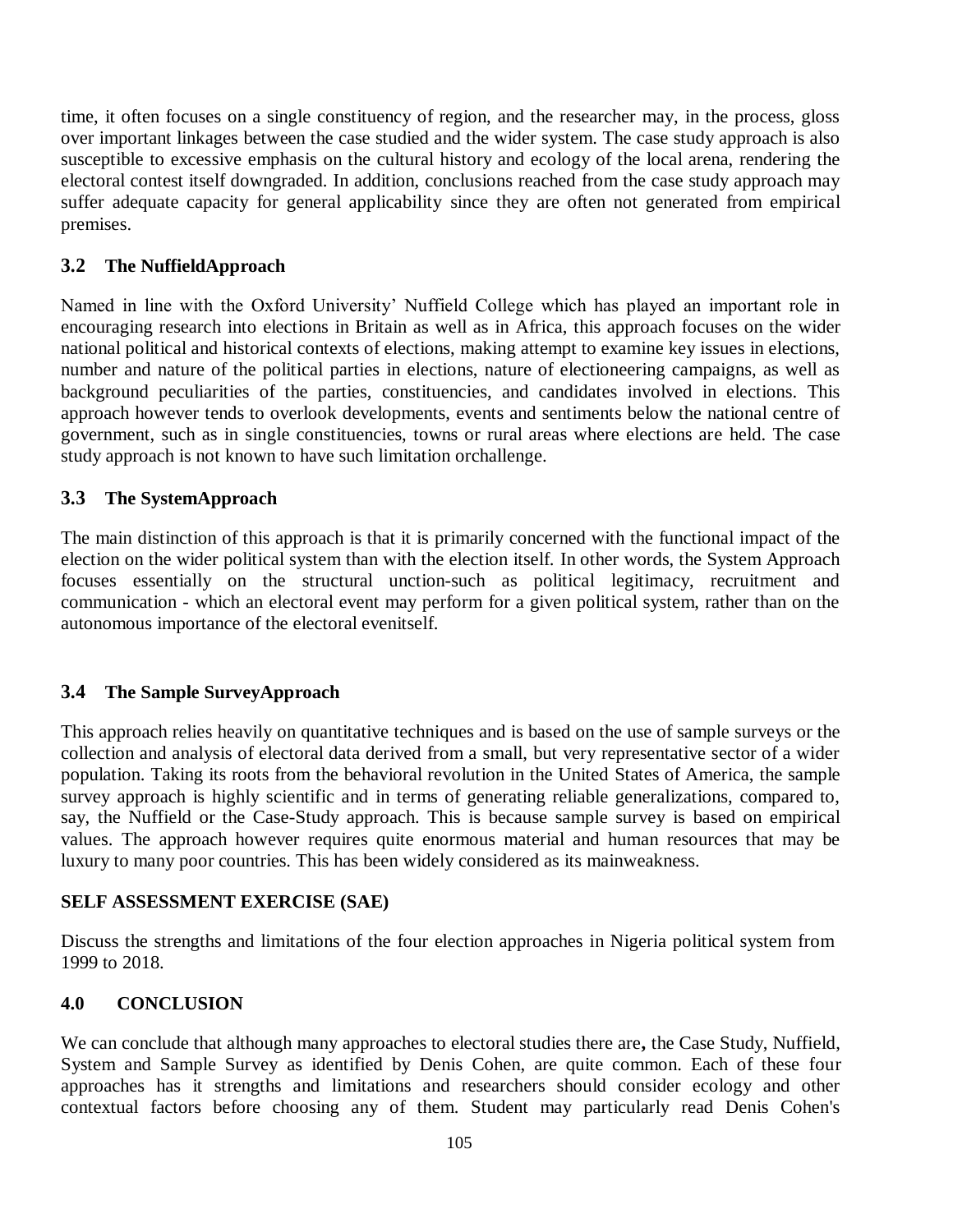contribution on 'Elections and Election Studies in Africa for detailed understanding of these issues. Details of the book are given in the references below.

# **5.0 SUMMARY**

We have discussed four major approaches to electoral studies in this unit. They are the Case Study Approach, the Nuffield Approach, the System Approach and Sample Survey Approach. These four approaches emphasize respectively the national political and historical context of an election, the intensive investigation and analysis of elections in small areas, the use of quantitative techniques for collecting and analyzing electoral data, and the examination of the functional consequences of an electoral event for the total political system.

## **6.0 TUTOR MARKED ASSIGNMENTS (TMAs)**

1. Critically discuss the four methodological approaches to electoral studies as identifiedby DenisCohen.

# **7.0 REFERENCES/FURTHER READING**

Alan R. Ball, (1977) Modern Politics and Government, London, Macmillan.

Denis L. C. (1983). "Elections and Election Studies in Africa", in YolamuBarongo (ed.) Political Science in Africa: A Critical Review, London, Zed

Dowse, R. and Hughes, J. (1972) Political Sociology, London, John Wiley and Sons.

Rowe, E. (1969) Modern Politics: An Introduction to Behaviour and Institutions, London, Rout-ledge and Kegan Paul.

Mueller, D. (1996) Constitutional Democracy, Oxford, Oxford University Press.

Nie, N. and Verba, S. (1975). "Political participation", in Greenstein, and Polsby, N (eds.) Handbook of Political Science Volume 4. Massachusetts: Addison-Wesl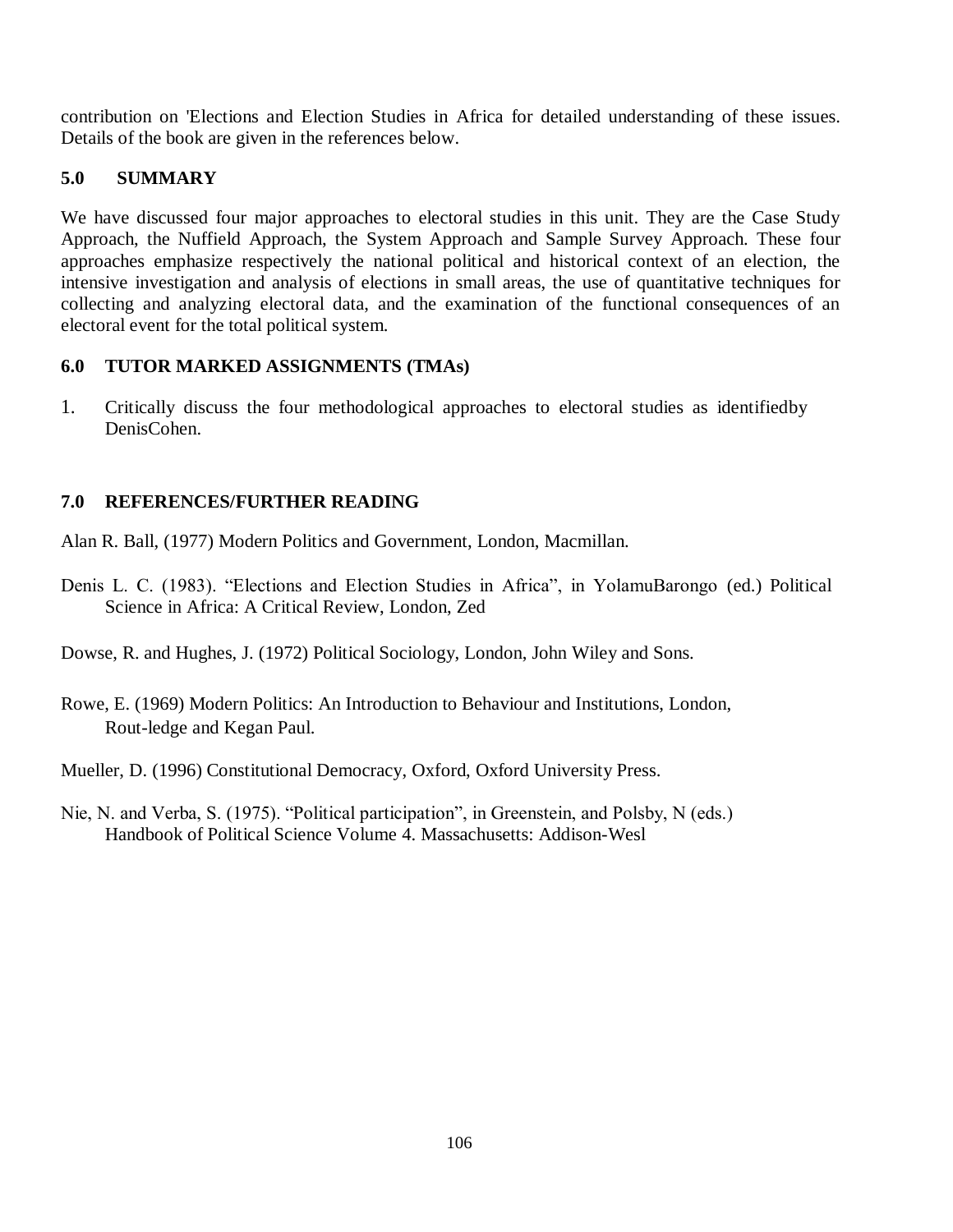## **UNIT 4:DETERMINANT OF ELECTORAL BEHAVIOUR**

- 1.0 Introduction
- 2.0 Objectives
- **3.0** MainContent
- **3.1** Issues and PartyIdentification
- **3.2** Ethnicity andClass
- 4.0 Conclusion
- 5.0 Summary
- 6.0 Tutor Marked Assignments
- 7.0 References/Further Reading

### **1.0 INTRODUCTION**

We are, in this unit, mainly concerned with the factors which affect or determine electoral behaviour, and the question we shall attempt to answer is why people vote in particular pattern or manner. The unit has two consistent segments that attempt to answer these questions.

### **2. OBJECTIVES**

At the end of this unit, it is expected that the students are able to do the following:

- (i) Discuss the various factors that determine how people vote and in what manner.
- (ii) Put these factors in particular contexts, especially in the politics of their own country.

## **3.0 MAIN CONTENT**

### **3.1 Issues and Party Identification (IPI)**

### **(a) Issues**

The predominant viewpoint in the literature on electoral behaviour today is that issues are of relative insignificance in determining the way people vote. The majority of the electorate, according to this view, is, not attentive to, or motivated by, substantive policy issues. The parties themselves do not present clear policy positions or issue preferences to the electorate. Consequently, therefore, issue orientations are relegated to the background in the electoral process, with only a very small proportion of the electorate devoting any attention to whatever programmes or policies may be canvassed by the parties.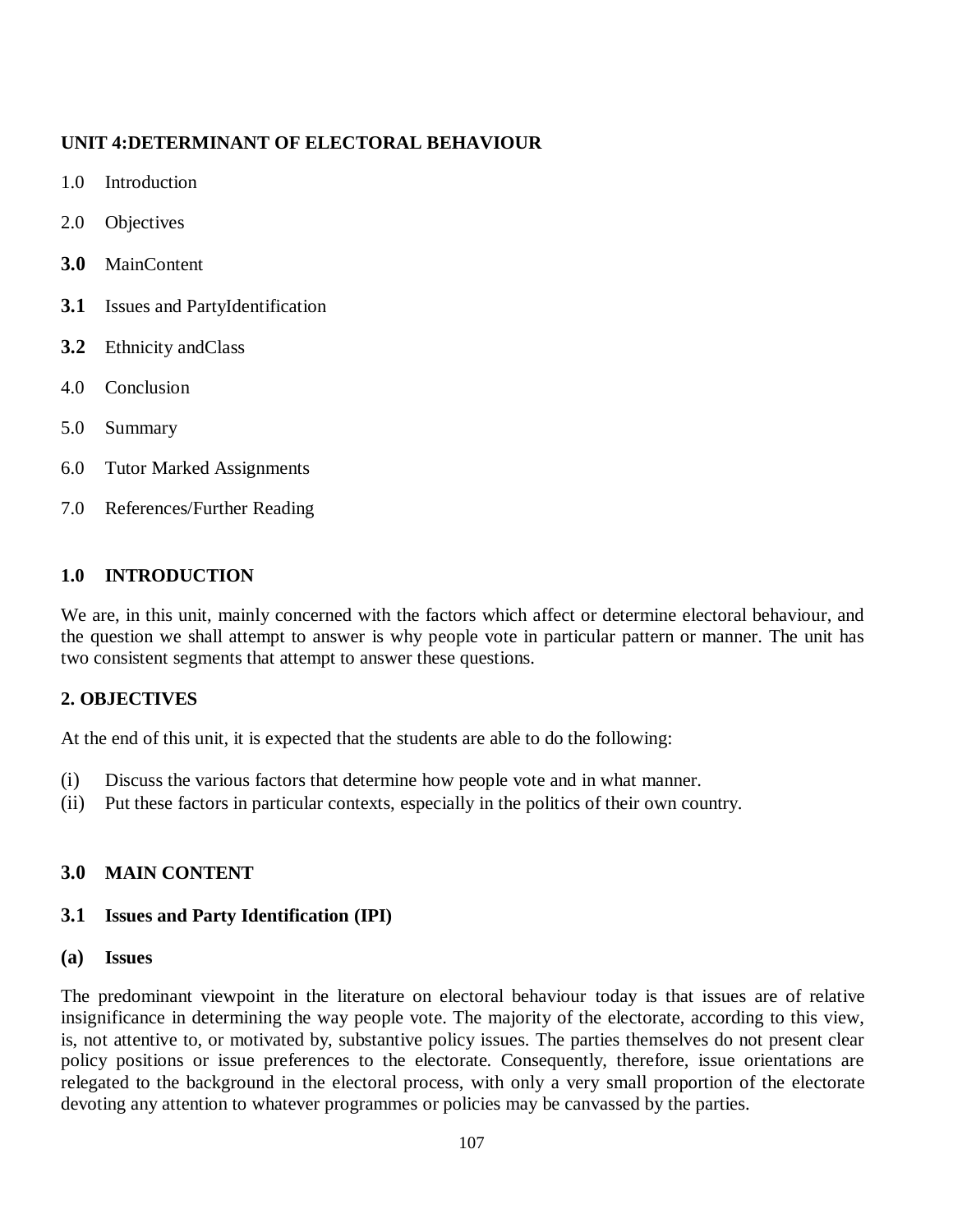This position has, however, been attacked by some political scientists. For example, V.O. Key in his work, *The Responsible Electorate,* argued that the electorate has been more responsible, rational and issueoriented than earlier accounts had implied. He observed that between 1936 and 1960 there was a degree of correspondence between the American voter's stated policy or issue preference and his reported presidential vote.

Other writers have argued that issue-voting is always very high among those citizens or groups for whom a particular issue is salient - i.e., the issue motivated public - and that it is unrealistic to expect all citizens to be interested in, and informed about, all the issues in a campaign.

Quite obviously, more empirically based research and more precise and widely accepted criteria are needed before we can arrive at a definitive conclusion regarding the relative weight of issue" orientation in voting behaviour.

Nonetheless, most behavioral researchers tend to support the conclusion that this orientation is not an important factor in the voting behaviour of the majority of the electorate.

### **(b) PartyIdentification**

Party identification has continued to receive considerable attention as probably the single most important determinant of voting behaviour. A great deal of research has shown that once formed, a voter's party identification becomes a very stable psychological attitude. Thus, it has been shown that the majority of the electorate consistently vote for the same party over time, with newer voters simply inheriting party loyalties from their families. The initial source of party identification may be class, religion, race or any other factor. However, over time, this identification tends to acquire an autonomous importance of its own and to become the principal determinant of voting decision. In essence, party identification is a politically decisive emotional, psychological and traditional attachment, rather than a choice based on policypreferences.

Recently, however, some behaviouralists have contended that the use of party identification as an independent factor in electoral analysis has tended to exaggerate its impact. These behaviouralists also contend that party identification merely provides a psychological or non-political explanation for political phenomena. Nonetheless, party identification is still widely used.

Some advanced democracies: the Britain and the United States for instance, have always had their electoral behaviourcoloured by political parties. In the United States people cast vote mainly for either the Republican or the Democrats while in Britain, the struggle for votes is mainly between Labour and the conservative parties.

### **3.2 Ethnicity and Class as Determinants of Voting Behaviour**

## **(a) Ethnicity**

The feeling of attachment to a racial, national or tribal group is often regarded as ethnicity. Ethnicity is an important factor in voting behaviour, particularly in plural or ethnically divided societies. An individual's ethnic identification influences much of his life. It influences his self-conception and the manner in which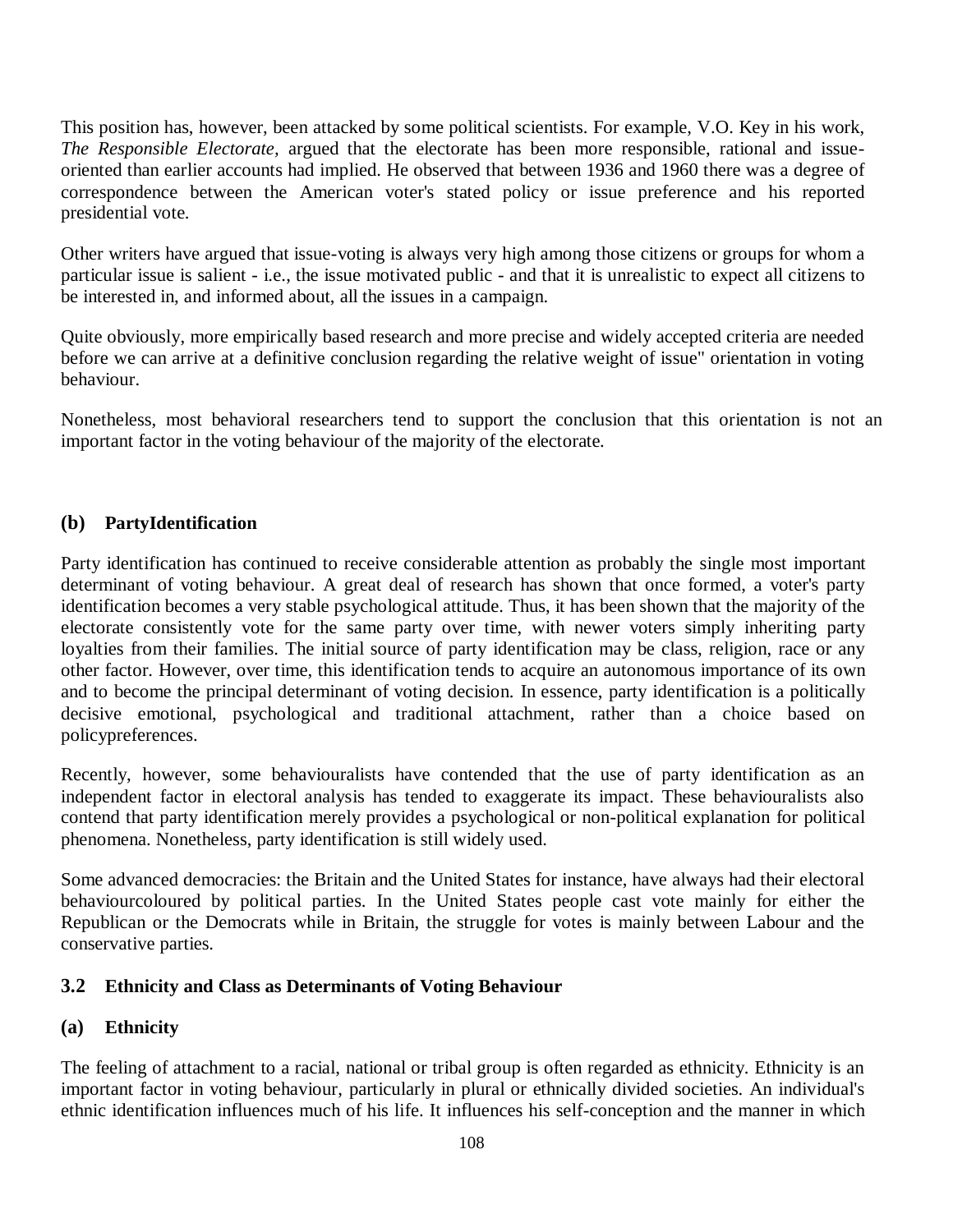other people respond to him. According to some researchers, nothing is as important to the electorate of an ethnic community as the involvement of a member of the community in an electoral contest. Indeed, otherwise inactive citizens may become enthusiastic voters when a member of their community is contesting. Many politicians have also found that whipping up ethnic sentiments and resentments are an effective strategy for mobilizing electoral support and loyalty, especially in societies where these factors are quite strong in political consideration.

In most multi-ethnic and plural polities such as Nigeria, political parties invariably come to be perceived by the electorate in ethnic or communal terms, regardless of theideological or programmatic orientations of such parties. A good illustration of this tendency is provided by the electoral performance of the Unity Party of Nigeria (UPN) during the Second Republic (1979-83). Despite the party's coherent and attractive programmes, and the vigorous efforts made by its leaders to sell these programmes to *all* Nigerians, the UPN was virtually unable to win any significant electoral support outside its core base in the Yoruba dominated Western Region.

In plural societies, therefore, ethnicity would appear to be a far more important factor than issues in determining voting behaviour. Ethnicity would also appear in these societies to be the most important factor in the development of an individual's party identification.

#### **(b) Class**

Defined loosely in terms of occupation, income and education, class is also widely regarded as a significant factor in voting behaviour. In Britain in particular, class is regarded as the most important factor influencing party identification and voting behaviour. Here working class elements tend to identify politically with the Labour Party, while the middle and upper sectors of the society usually identify with the Conservative party. Even in America, where class is a less significant element in the electoral process than in Europe, the lower income class tends to support the Democratic Party, while the more privileged groups tend to back the Republican Party.

Class has, however, been a relatively insignificant factor in multi-ethnic Third World countries like Nigeria. Events in these countries do not appear to lend credence to the argument that with Western education, modernization and urbanization, class would replace ethnicity or tribalism as the basis of political cleavage. On the contrary, the modernization process has led to the intensification of ethnic or tribal differences. This situation has arisen from the fact that socio-economic competition in these countries have tended to be organized along communal, rather than class lines. Thus, ethnic and tribal groups have become interest groups competing for scare economic resources, with political leaders finding it increasingly necessary to speak and act as the protectors and promoters of the interests of their respective groups. In essence, class has not yet become a significant determinant of party identification or electoral behaviour in Nigeria and other multi-ethnic countries of the ThirdWorld.

Class and ethnicity may therefore contribute to the shaping of electoral behaviour. In some industrialized or developed countries, class may provide the basis for party identification. In many multi-ethnic or plural societies, however, ethnicity is a relatively more important determinant of voting behaviour or party identification.

It is important to add that we have not exhausted the list of possible determinants of electoral behaviour in this unit. Other factors that may influence the behaviour of votersincludereligionandcharisma.Finally, it is importantthatyoushouldbeabletorelate the discussion in this lecture to the Nigerian experience. Chapter six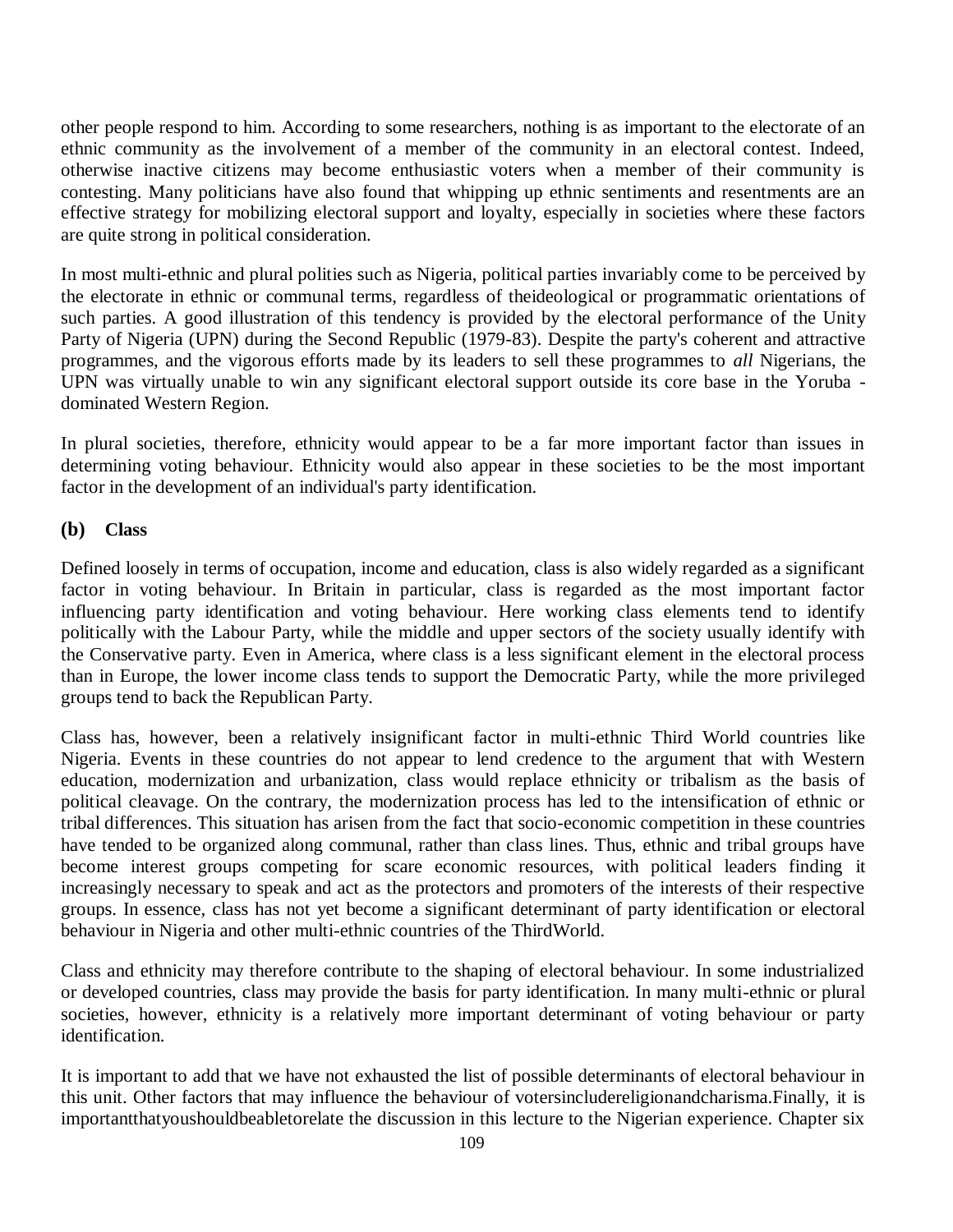of Billy Dudley's *An Introduction to Nigerian Government and Politics* will be useful for this purpose.

### **SELF ASSESSMENT EXERCISE (SAE)**

Critically discuss the four major factors affecting electoral behaviour and make cases for which of them will be dominant in making people vote in Nigeria and the United States.

## **4.0 CONCLUSION**

Politics being a game of who gets what where and when must have values and sentiments in many of its processes. Election is one of these. Voters consider a whole lot of factors before they vote, and these factors, which include ethnicity, class, issues and party identification as indicated in the foregoing, are generally considered as those affecting electoral behaviour.

The dominant position in the literature on electoral behaviour is that issues do not constitute a significant influence on the way people vote. Although this position has been attacked by V.O. Key, among others, it is still widely held by behavioral researchers. Party identification is generally regarded as probably the single most important influence on electoral behaviour. Studies have repeatedly shown that most people vote for the same party over time, and that this traditional and psychological attachment to a specific party is the most reliable factor for explaining and predicting voting behaviour. However, while party identification has often been portrayed as an independent psychological factor, there can be little doubt that this identification is ultimately or partly rooted in other factors. In many countries, class and ethnicity may provide the basis for party identification and voting behaviour. Specifically, class may be of some importance in industrialized societies, while ethnicity is usually decisive elector ally in culturally divided societies of the Third World, includingNigeria.

## **5.0 SUMMARY**

Four main factors have been specifically identified and discussed in this unit as those that affect electoral behaviour, that is, those that determine whether people will vote at all or will not, as well as the pattern or dimensions which their voting will take. These factors are issues, party identification, ethnicity and class.

## **6.0 TUTOR MARKED ASSIGNMENTS (TMAs)**

(i) What are the four major factors that voters often consider before theyvote?

(ii) Narrate the effects of ethnicity as a primary factor and as a strong determining factor of voting in Nigeria.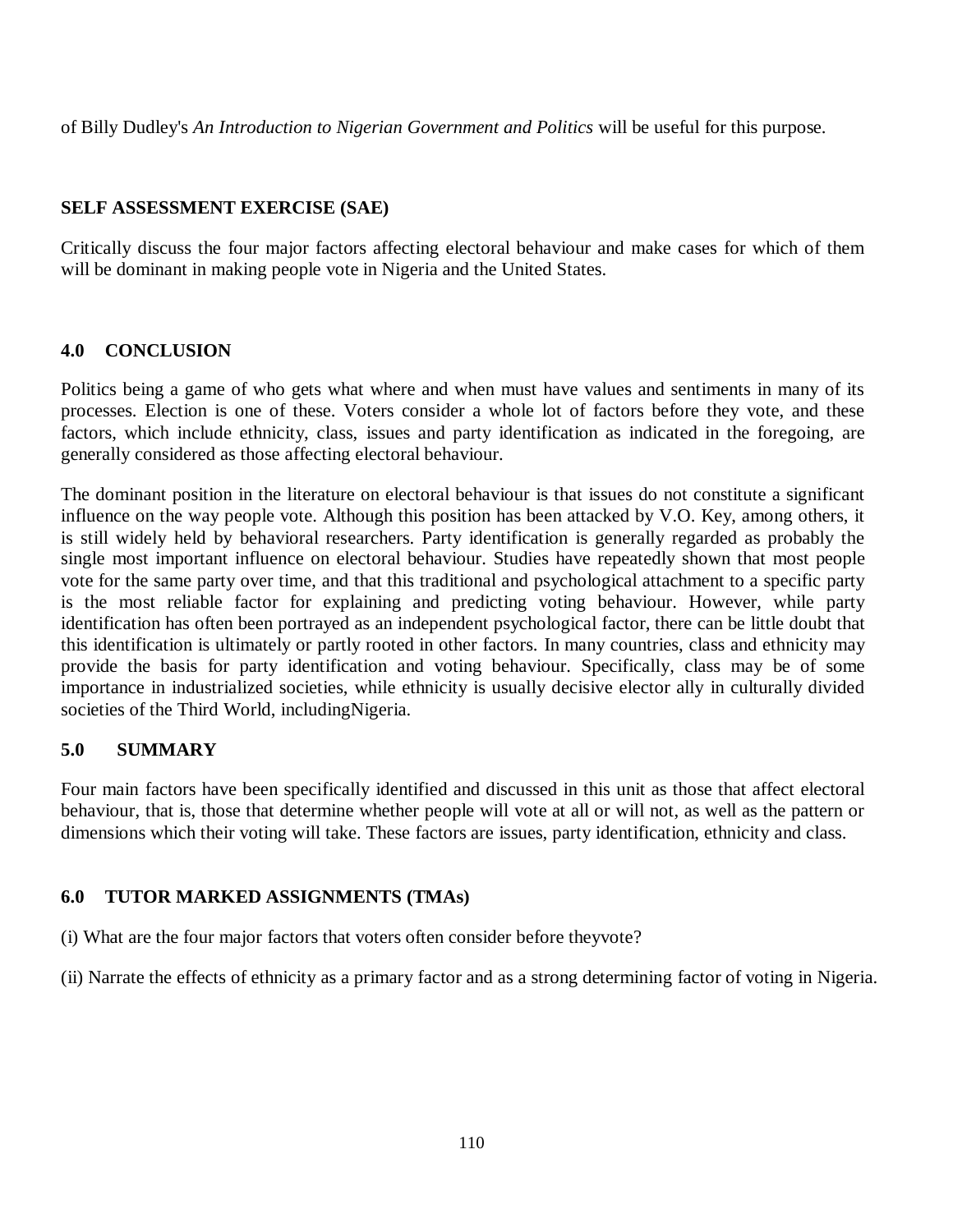### **7.0 REFERENCES AND FURTHER READING**

Alan R. B. (1977) Modern Politics and Government, (2<sup>nd</sup>ed.) London, Macmillan.

Converse, P. (1975) "Public Opinion and Voting Behaviour", in Greenstein, F. and Polsby N. (ed.) Handbook of Political Science Vol.4, Massachusetts, Addison –Wesley.

Dowse, R. and Hughes, J. (1972) Political Sociology, London, John Wiley and Son.

Dudley, B (1982) An Introduction to Nigerian Government and Politics, London, Macmillan.

Rowe, E (1969) Modern Politics: An Introduction to Behaviour and Institution, London,Rout-ledge and Kegan UNIT 5: Election and Party Politics in Nigeria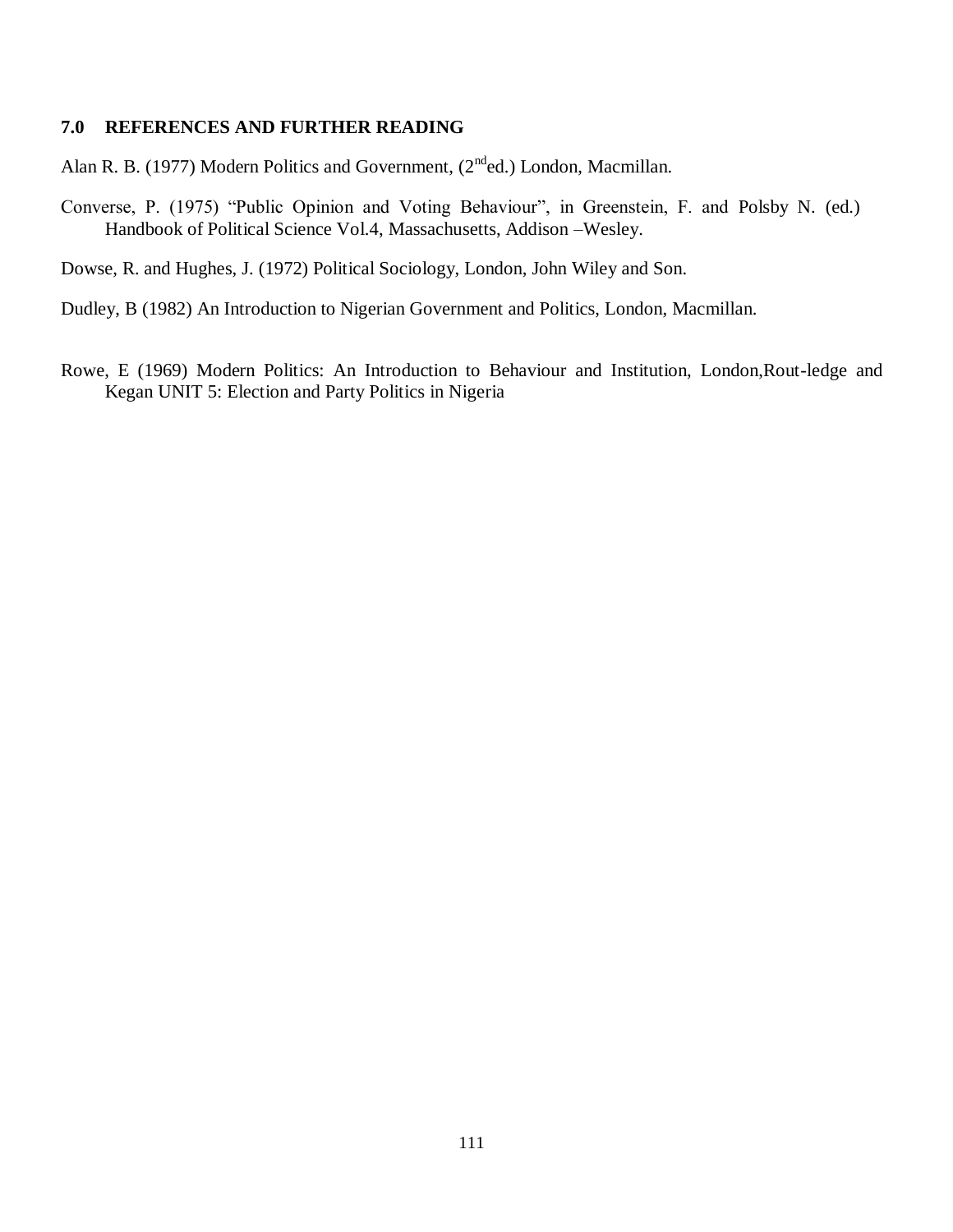# **Unit 5: Election and Political Party in Nigeria (EPPN)**

- 1.0 Introduction
- 2.0 Objectives
- 3.0 Main Content
- 3.1 The modern development of politics
- 3.2 Initial methods of elections
- 3.3 Factors inhibitive to free and fair elections
- 4.0 Conclusion
- 5.0 Summary
- 6.0 Tutor Marked Assignments
- 7.0 References/Further Reading

### **1.0. Introduction**

The issue of elections in Nigeria politics has been established before the country became independent in 1960 from the British colonial masters. One can conclude that the patterns and processes in which elections and politics is been played in Nigeria was inherited from the colonialists. Because tracing the history of elections and party politics in Nigeria has been on the same track; where there has been two parties dominating the scene while the third party is seen as being a party in the political field. Nigeria population of about 80 million (1980) is multi ethnic. Among the principal ethnic groups are the Hausa/Fulani, Igbo, Yoruba, Edo, Ijaw, Tiv, NupeIgala, Urhobo etc. There are over 300 other linguistics groups. The population of 80 million is projected from the 1965 population census which gave the country's population as 55,670,055, a figure accepted by some and disputed by others.

## **2.0. OBJECTIVES**

At the end of this unit, the students should be able to:

(i) Evaluate the election and party politics in Nigeria.

## **3.0. MAIN CONTENT**

## **3.1. The modern development of politics**

Although its roots can be traced much farther back, the modern development of politics in Nigeria dates essentially from the later of world war ll and the reactions to the enactment of the Richard's constitution. The earliest political organisations grew up in Lagos where the Nigeria National Democratic Party (NNDP) was formed under the leadership of Herbert Macaulay to contest the 1922 elections. This was followed in 1937 by the Nigerian Youth Movement (NYM), a largely Yoruba organisation which succeeded an earlier Lagos Youth Movement leadership , under the leadership of H.O. Davies, which successfully contested the Lagos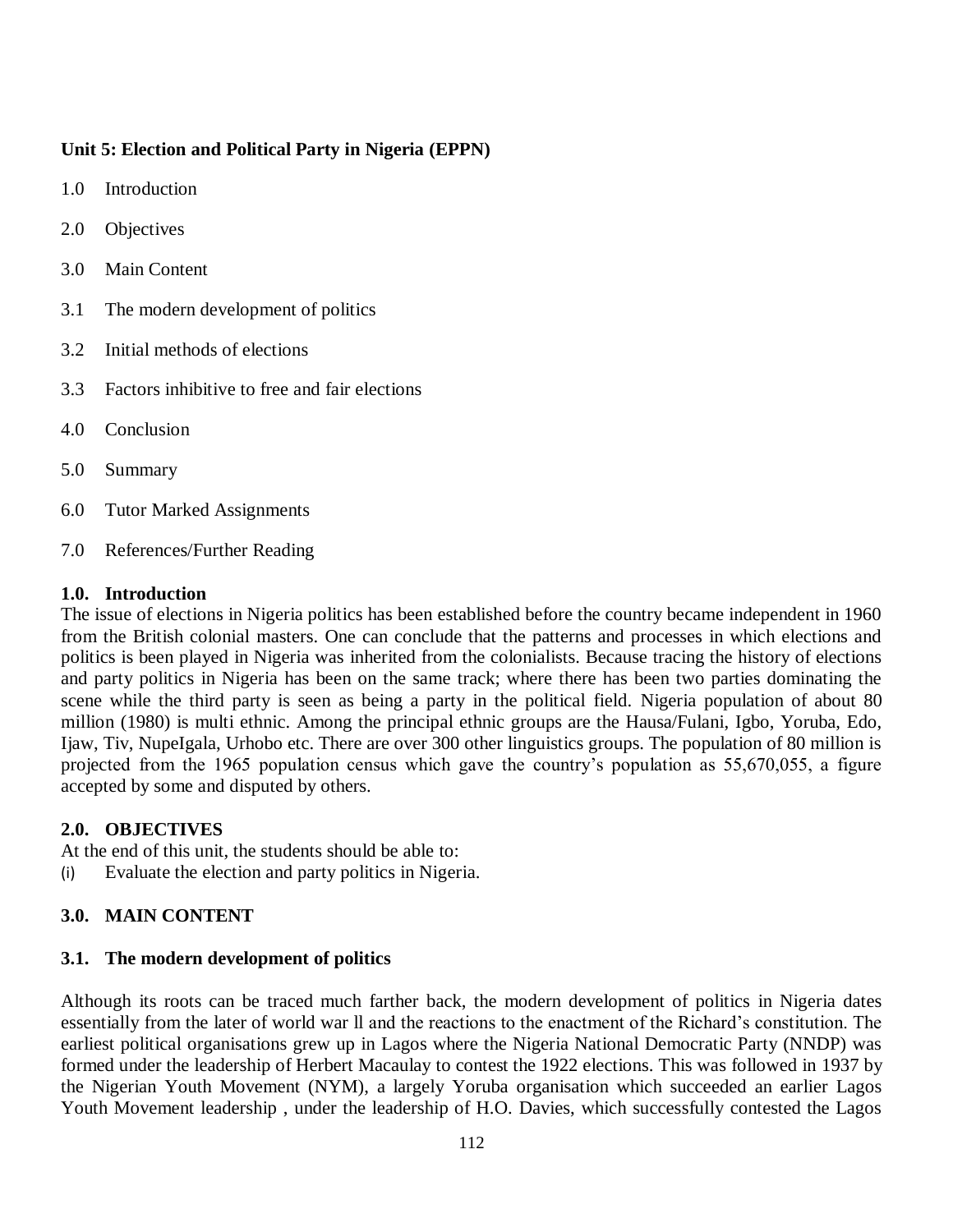Municipal Elections of 1938 against the Nigeria National Democratic Party. A Legislative Council bye election in 1941 produced dissensions within the NYM and in the Lagos Town Council elections of 1943, the Democratic Party resumed control. In 1944 under the impetus of Nigerians who returned from abroad an attempt was made to create a national front and the National Council of Nigeria and Cameroons (NCNC) was founded in August 1944 under the leadership of Herbert Macaulay and Dr Nnamdi Azikiwe. Its aim was to set up a broadly-based political movement to promote Nigeria self-government within the British Commonwealth. The NCNC attacked the new constitution because of the constitution's failure to enlarge the electorate and extend the principle of direct elections, apart from its other defects. An undertaking had been given that the constitution would be reviewed after nine years but in 1948 the new Governor, Sir John Macpherson, agreed that changes be introduced in three years. One of the principal complaints against the Richard's constitution was that it was not the outcome of consultation with the leaders of Nigerian opinion. Special arrangements for ascertaining the view of all sections of the population were, therefore, accordingly proposed and these took place throughout 1949 and much of 1950.

The new constitution enacted in 1951 established Legislatures in each of the three Regions which were empowered to legislate on specified subjects. Members of the Central Legislature were elected form their own members by the Regional Legislature (sixty-eight from North and thirty-four by each of the two Southern Regions). The proportion of nominated and unofficial members both in the Central and Regional Legislatives was reduced. In each Region and at the Central there were African Ministers who formed the majority of the appropriate executive councils; but the governor continued to preside. At the Centre each Region was represented by an equal number of three ministers and one for Southern Cameroons.

### **3.2. Initial methods of elections**

Methods of election to the new legislatures varied, but, except in Lagos where direct election by secret ballot continued, they were in the form of primary elections to a series of election colleges. In the two Southern Regions all male tax-payers were entitled to vote in electing the lowest level of the pyramid of electoral colleges. In the Northern Region there was an elaborate system of indirect election, through five stages, based on the Native Authorities. But even these indirect elections (and perhaps also the system of nationwide consultations preceding the Macpherson constitution) helped tp promote the development of political parties. In the Northern Region, those elected representatives subsequently formed the Northern Peoples' Congress (NPC), the dominant party at the first direct elections in November 1956. In the South those chosen were mainly the leaders of the agitation for a new constitution. In the Eastern Region the elected leaders were organised in the NCNC, to which there was at first no opposition in the new legislature except for a few independents. In the Western Region a new body, the Action Group (AG), had now taken shape under the leadership of Chief Awolowo who had been one to the leading members of NYM. The Action Group obtained a majority in the Western Legislature in 1951, partly by gaining adherents after the election and partly by astute management of the second stage of the election.

The NCNC and AG continued to press for more effective powers for African Ministers and in May 1953, in opposition to the NPC members of the central legislature, both parties joined in supporting a demand for selfgovernment in 1956. This resulted in a force constitutional conference held in London in June which eventually led to a new constitutional settlement which came into force from November 1 1954. The Regions now assumed the aspect of state within a Federation; the Lieutenant-Governor of each region ceased to presided in the legislatures and there were no longer any ex-officio or nominated member except north in the North. The members of the executive councils became responsible Minister headed by a Premier (though the Governor remained President of the Executive Council) and separate Regional judiciaries and public services were created. At the centre was a council of ministers, three from each Region and one from Cameroon. The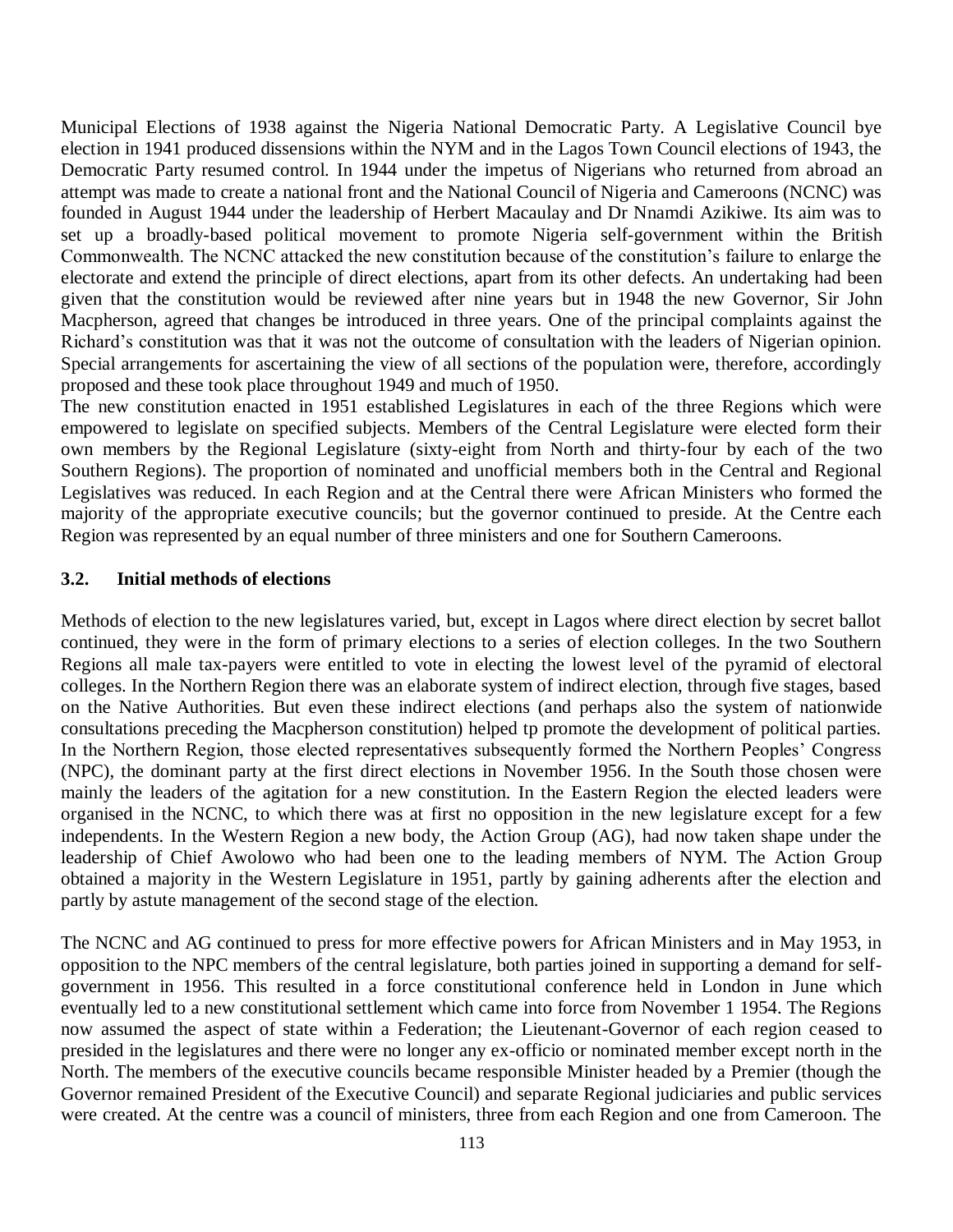Council also include three ex-officio and there was no Premier. After some controversy Lagos was excised from the Western Region to serve as Federal Territory and Capital.

The first ever Federal Elections were held in 1954 under different arrangements prescribed in regulations made separately for each Region by the Governor- General (under Paragraph 8 of the Order-in-Council). Those in the North were indirect while in the Eastern region have direct and based on universal adult suffrage. In the Western Region the rule was that men aged 21 or over might vote if they were natives of the Division in which they sought to vote or resident and taxpayers for the period of 12 months at the qualifying date; women could qualify on the same basis provided that they had themselves paid a tax of over two naira.

In the Northern Region the NPC won the election with eighty-four out of ninety-two seats; in the Eastern Region, the NCNC thirty, the AG in alliance with the United National Independent Party (UNIP) won seven and others won five seats. In the Western Region, AG has favourable circumstances and better organisation, won 23 seats. The first federal cabinet consisted of six NCNC Ministers and three NPC ministers, together with three official members (civil servants) and a member from the Southern Cameroon.

The 1959 Federal Election was not the first such nationwide election that had been held in Nigeria. Federal Elections were held under the Lyttelton Constitution of 1954 under which representation in the House of Representative was based on 50-50 formula between the North on the one hand and the south (East and South) on the other, with a few seats allocated to the Lagos Federal Territory and the Southern Cameroons. However, the pervious Federal elections had been run on behalf of the Federation by the three Regional Governments under separate sets of electoral regulations. This arrangement was considered unsatisfactory by those attending the Nigerian Constitutional Conference of 1956-7 who decided that federal elections in future should be conducted in accordance with uniform principles and methods, under the supervision of an imperial body free from any suspicion of political bias, a body which would not naturally attach to a Regional Government dominated by a political party. The conference's decision was given legal effect by the ‗Nigerian Electoral Provisions Order-in-Council, 1958' which provided for the appointment of an Electoral Commission by His Excellency the Governor- General 'from amongst persons of netural views' and by ‗Elections (House of Representatives) Regulative, 1958', which defined the task of the Commission as being ‗the general supervision of the preparation of a Register of Electors and of the conduct of an Election.'

Thus in 1959, the Federation consisted of three big Regions, namely the Northern (the biggest), Eastern and Western Regions, with Lagos serving as the Federal Capital Territory. As stated earlier on, this tripartite administrative structure began to emerge in 1951 with the introduction of the MacPherson Constitution of that year. With subsequent amendment made at various constitutional conferences held in London and Nigeria, the 1954 Federal Constitution emerged, under the auspices of the various regional governments which naturally ensured the perpetuation of their control of their respective regions. The Northern People's Congress (NPC) won in the North, the Action Group (AG) in the West and the National Council of Nigeria and Cameroons (NCNC) won in the Eastern Region.

The three major parties could not possibly be sufficient to cater for all the diverse ethnic and cultural groups which made up Nigeria. The years following 1951 saw the emergence of many local parties representing one minority interest or another and most of them had little influence outside their town or district. However, in 1959, thirteen minority parties managed to contest the federal election for that year. They included the Northern Elements Progressive Union (NEPU), United Middle Belt Congress (UMBC), Bornu Youth Movement (BYM), all in the Northern Region; also the Mabolaje Grand Alliance and Otu Edo in the West and United National Independence Party and the Democratic Party of Nigeria and Cameroons in the East.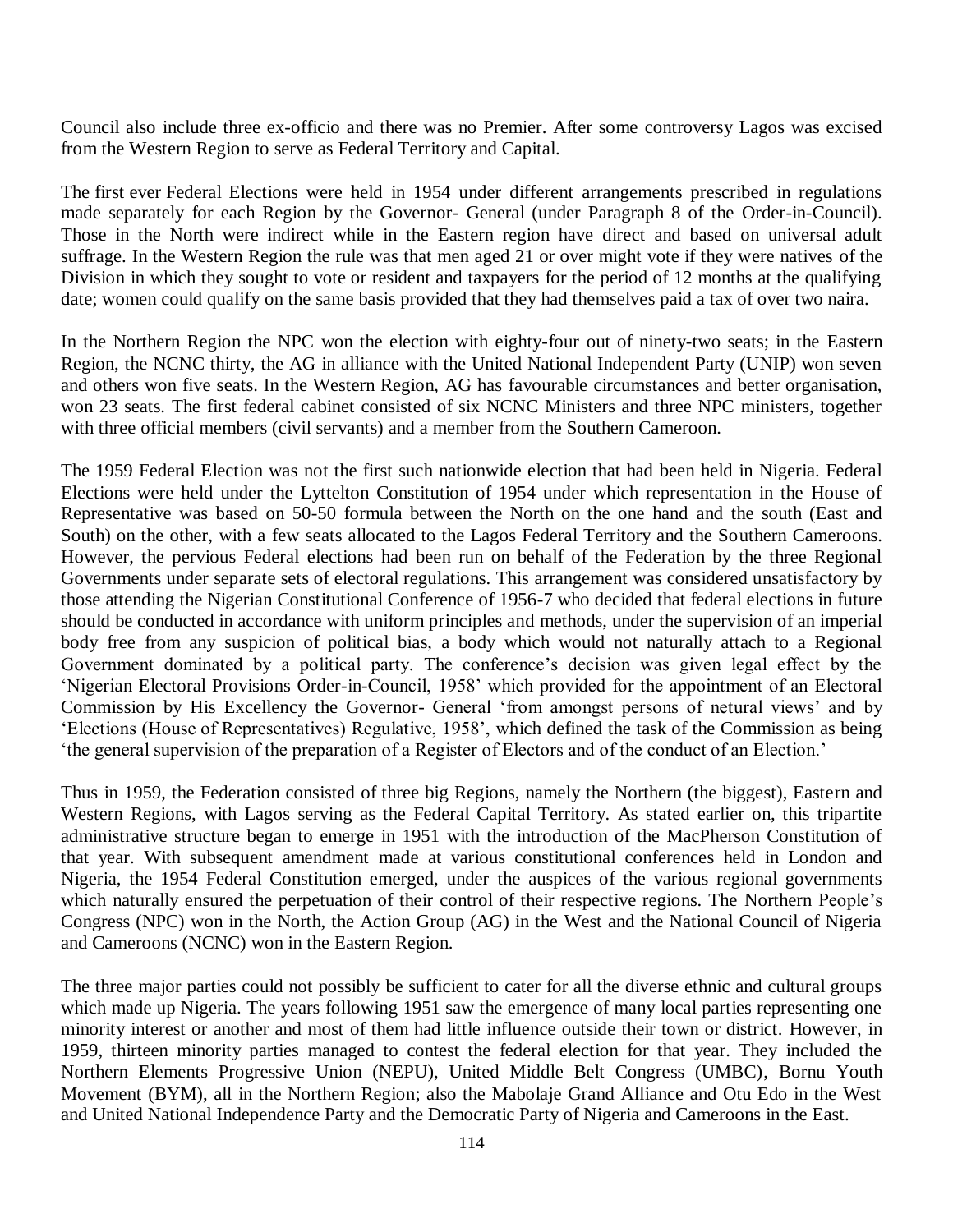## **3.3. Factors inhibiting free and fair elections**

The factors inhibiting free and fair elections not only peculiar to Nigeria, include bribery and corruption, intimidation, physical violence, and moral and spiritual pressure on individual voters. Other factors include violation of freedom of expression and right of free assembly, and a host of other such impediments. These inhibitions are present in all societies in one form or another either in crude or a subtle way, depending on the degree of sophistication of the society which practices them. In Nigeria and other countries of the world with relatively underdeveloped political culture, the inhibitions might manifest themselves in crude forms such as physical combat, feasting voters or denial of permits for holding meetings or staging political rallies; others include threat of, or infliction of moral force on a voter by a village priest or imam, or imaginary oracle or juju – all intended to influence the voters in the way he casts his or her ballots.

# **SELF ASSESSMENT EXECISE (SAE)**

Discuss the election challenges in Nigeria in the  $21<sup>st</sup>$  century.

# **4.0. CONCLUSION**

The major causes of Nigeria political behaviour and problems in the  $21<sup>st</sup>$  century could betraced to the laying of the foundation of election and party politics before the country gained independent in 1960. These problems persist and the politicians and those in government have not found a lasting solution to them. It can be summed up that the culmination of these problems has made the country to remain underdeveloped.

# **5.0. SUMMARY**

In this unit, we have discussed extensively the patterns and processes of election and party politics in Nigeria from the first republic. How parties were formed based on the demands of the minority groups when the first five major political parties could not fulfill the aspirations of those groups. This unit has equally exposed the students to the foundational problems in Nigerian political system and elections.

# **6.0. TUTOR MARKED ASSIGNMENT (TMAs)**

- (1) Discuss the factors that led to the formation of additional political parties in Nigeria in the first republic.
- (2) Evaluate the factors that hindered free and fair elections in Nigeria.

## **7.0. References/Further Readings.**

KurfiAmadu (1983), The Nigerian General Elections 1959 and 1979 and the aftermath. Macmillan Nigeria.

["INEC Nigeria".](http://www.inecnigeria.org/) INEC website. Independent National Electoral Commission. Retrieved 2007-03-19.

["INEC History –](https://www.inecnigeria.org/home/inec-history/) INEC Nigeria". www.inecnigeria.org. Retrieved 2020-05-24.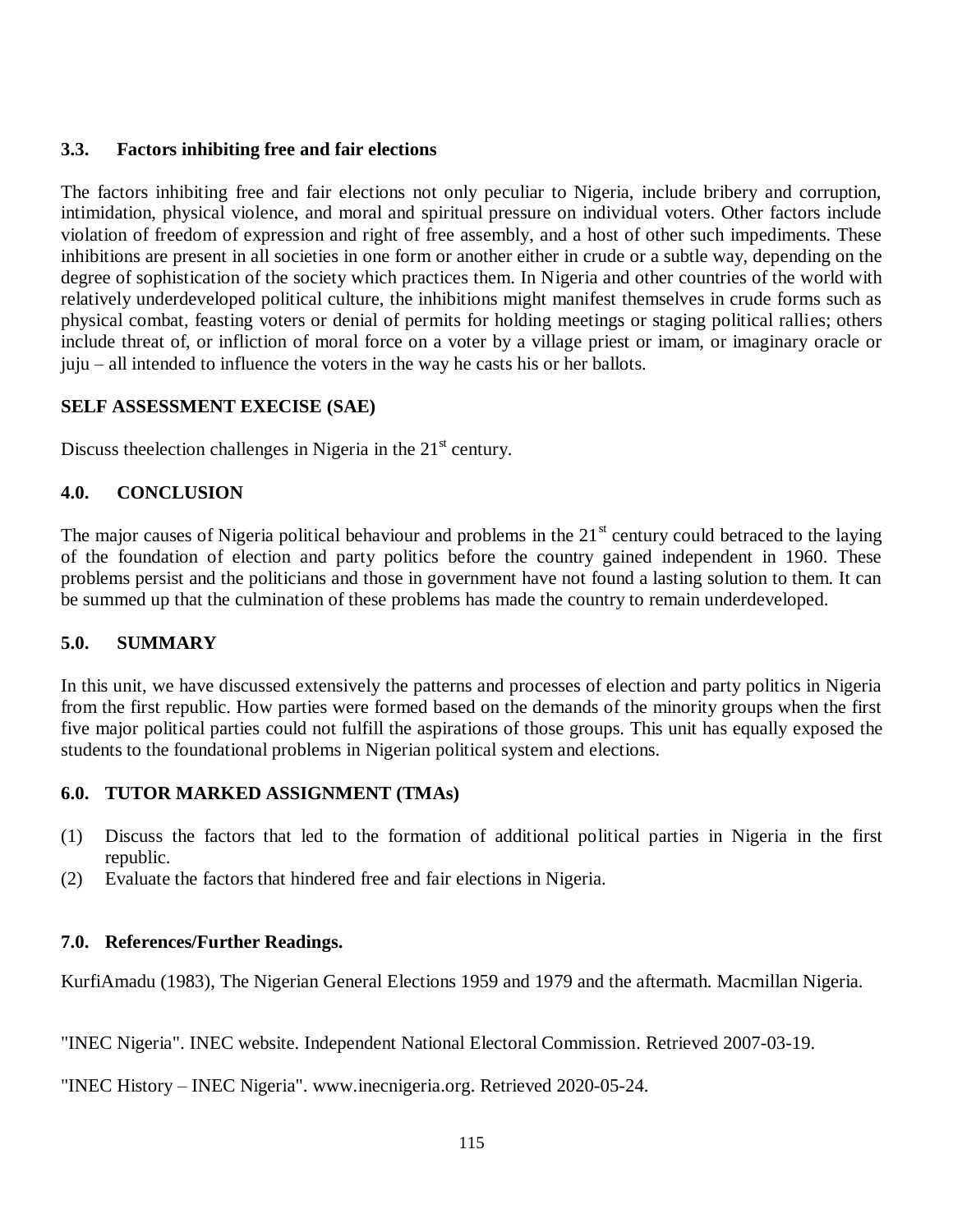- ["OBSERVING THE 1998-99 NIGERIA ELECTIONS"\(](http://www.cartercenter.org/documents/1152.pdf)PDF). Carter Center, NDI. Summer 1999. Retrieved 2010-02-14.
- ["Abel Guobadia Takes Helm in Nigeria"\(](https://web.archive.org/web/20081128123048/http:/www.ifes.org/publication/d5cdd8094465e31baf096f4eba5d457c/Et9_1.pdf)PDF). Elections Today. Archived from [the original\(](http://www.ifes.org/publication/d5cdd8094465e31baf096f4eba5d457c/Et9_1.pdf)PDF) on 2008- 11-28. Retrieved 2020-05-13.
- "Nigeria's 2003 Elections [The Unacknowledged Violence".](https://www.hrw.org/node/12130) Human Rights Watch. June 1, 2004. Retrieved 2020-05-14.
- ["Nigeria: Five Key Figures to Watch in Nigeria Election".](http://allafrica.com/stories/201503240735.html) allAfrica.com: Vanguard. 2015-03-23. Retrieved 2015-03-27.
- [Polgreen, Lydia](https://en.wikipedia.org/wiki/Lydia_Polgreen) 2007. ["Nigeria Frets Over How to Give Voters a Real Say".](https://www.nytimes.com/2007/04/20/world/africa/20nigeria.html) [The New York Times.](https://en.wikipedia.org/wiki/The_New_York_Times) p. A3. Retrieved 2020-05-20.

Thisday Newspapers. "NB[A Accuses INEC Officials of Aiding Election Rigging"](https://www.thisdaylive.com/index.php/2019/02/27/nba-accuses-inec-officials-of-aiding-election-rigging/)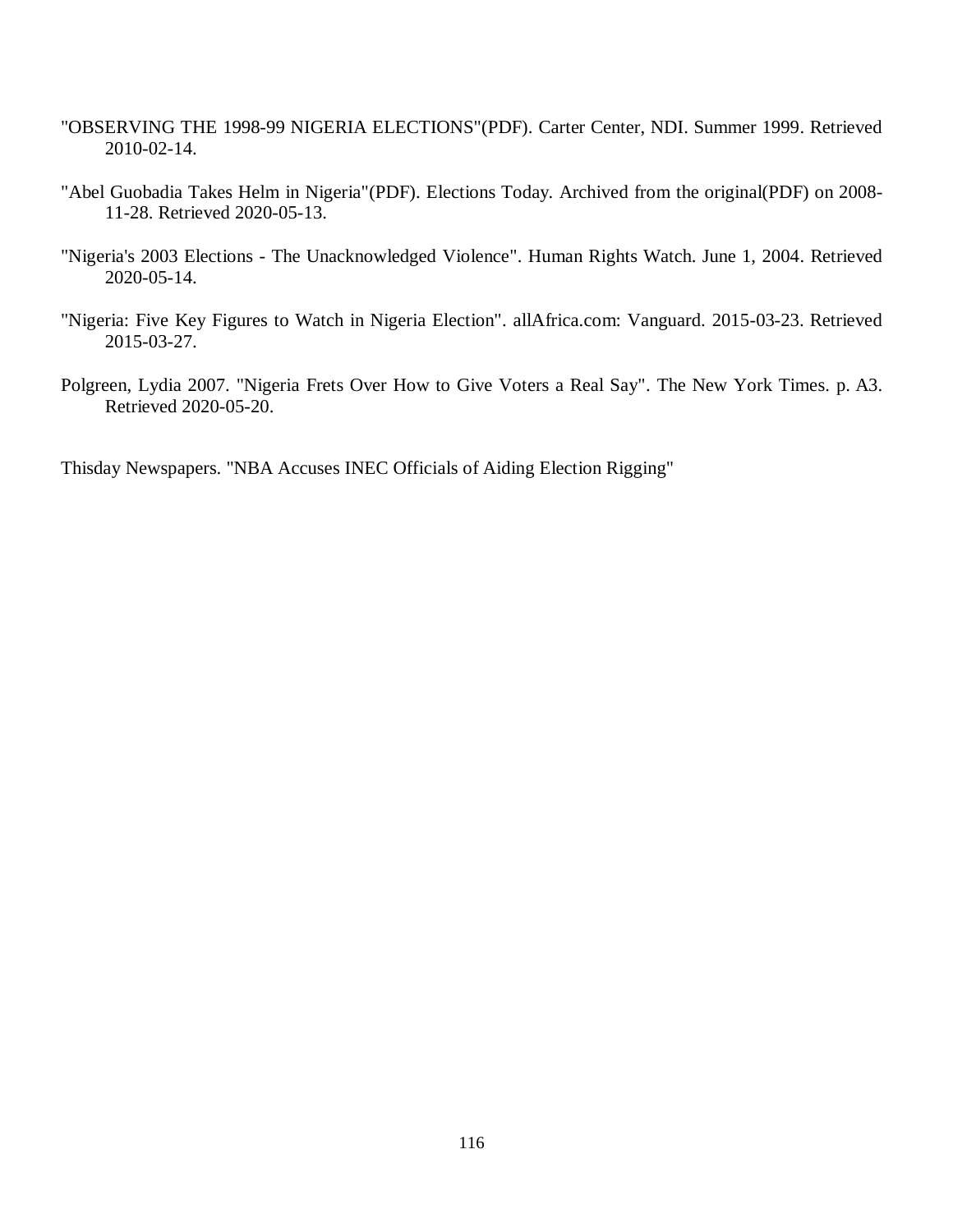## **MODULE 5: Ethnicity and Electoral Behaviour (EEB)**

#### **Introduction**

This is the last module of the course material for political behaviour. A lot has been taught and learnt on the concept. Therefore, other factors such as ethnicity and how it affects the electorate cum the conventional and non-conventional, and how it influences the outcome of elections are fully examined. This course cannot be comprehensive if the theories are not stated. And this is what this module did in unit 4 and conclusively, the overview of the concept is wrapped up in unit 5.

- Unit 1: Ethnicity and Electoral Behaviour in Nigeria
- Unit 2: Electoral Behaviour
- Unit 3: Conventional Political Behaviour
- Unit 4: Theories of Political Behaviour
- Unit 5: Political Behaviour: Overview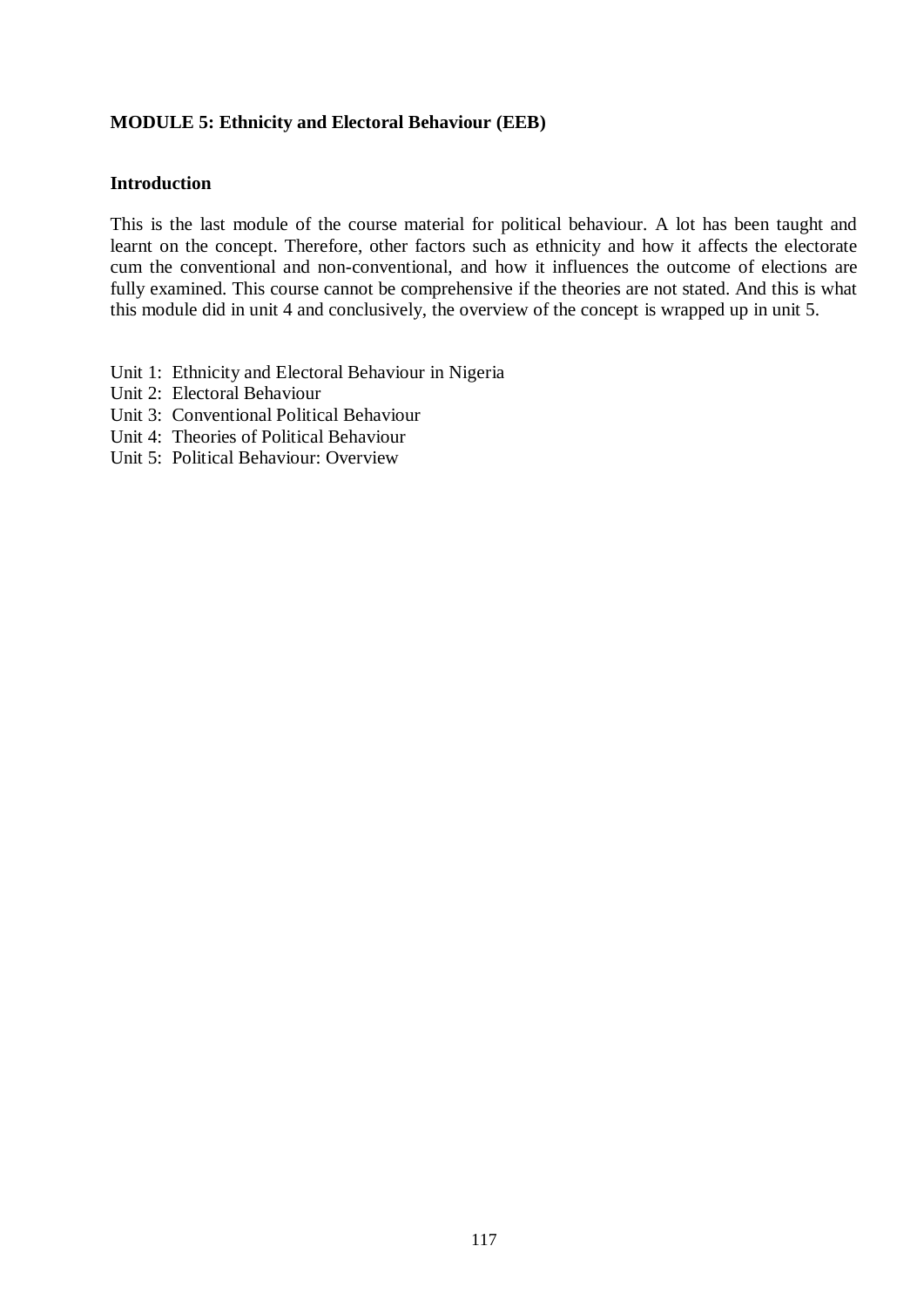# **UNIT 1: Participation in Emerging Democracies**

- 1.0 Introduction
- 2.0 Objectives
- 3.0. Main Content
- 3.1 Conservative /Radical.
- 3.2 Active/Passive.
- 3.3 Aggressive versus Non-Aggressive
- 4.0 Conclusion
- 5.0 Summary
- 6.0 Tutor Marked Assignments
- 7.0 References/Further Reading

### **1.0 INTRODUCTION**

In the last unit of this module, we shall study the patterns and processes of political participation which are obviously different in emerging democracies and non-democratic around the globe. In new democracies the challenge is to engage the citizenry in meaningful participation after years of ritualized action or prohibitions. In some cases, this yields a mirror-image of old democracies: In old democracies, citizens are moving from conventional to unconventional politics, in new democracies citizens often toppled autocratic regimes by revolutionary upheavals and now have to learn the routines of conventional participation. Therefore, at the end of this unit, students should be able to discuss and understand the new trends in political participation.

## **2.0 OBJECTIVES**

At the end of this unit students should be able to:

- (i) Describe the political participation in emerging democracies in other nations.
- (ii) Understand the trends in the current democracy around the world.

## **3. O MAIN CONTENT**

**3.1** Election turnout was often fairly high in the immediate post-transition elections in Eastern Europe, but has subsequently declined in most nations. Similarly, party activity has atrophied as democratic institutions have developed. And while there was a popular lore claiming that a robust underground civil society prompted the democratization trend in Eastern Europe, post-transition research finds that social engagement is now limited. Many East Europeans protested during the democratic transitions of the late 1980s and early 1990s, but these forms of action diminished after the transition in a kind of "post-honeymoon" effects. Consequently, Eastern Europe still faces the challenge of integrating citizens into democratic politics and nurturing an understanding of the democratic process.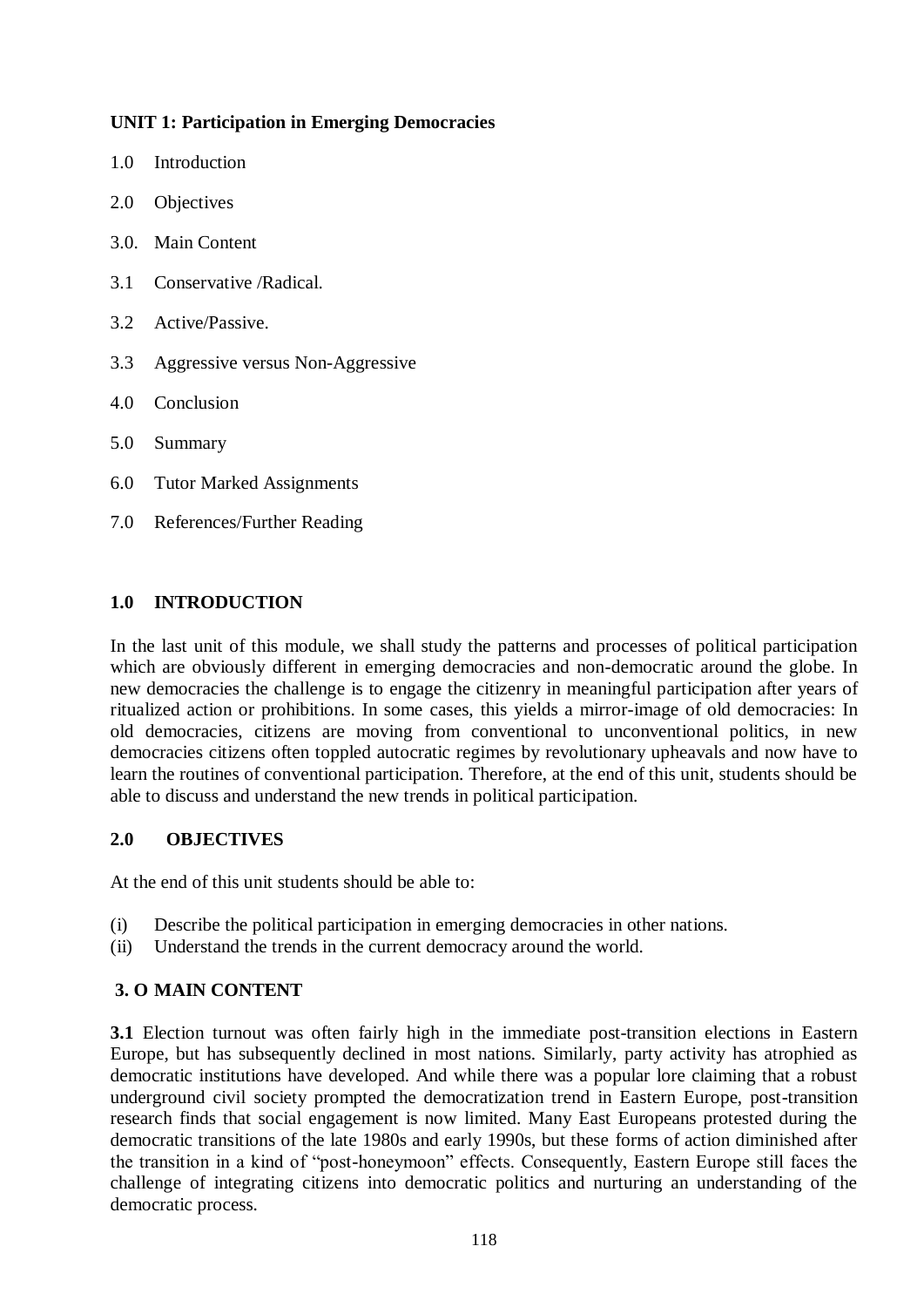The challenges of citizen participation are, of course, even greater in nondemocratic nations. The advance of survey research has provided some unique insights into participation patterns in these nations. Shi's study of political participation in Beijing (1997), for example, found much more extensive public involvement than expected. Furthermore, political participation can occur in alternative forms in political systems where citizen input is not tolerated and encouraged through institutionalized channels. Similarly, Mattes et al (2007), found a surprisingly large range of political activity across a set of African nations. If this occurs in these two settings, then we might expect citizens to be somewhat engaged even in transitional political systems.

The desire to participate in the decisions affecting one's life is common across the globe, but political institutions can shape whether these desires are expressed and how. Possessing the skills and resources to be politically active is an equally important factor. Research is now identifying how these two forces combine to shape the patterns of citizen action.

The global wave of democratization in the 1990s has dramatically increased the role of the citizenry in many of the new democracies in Central and Eastern Europe, Asia, Latin America, and Africa. This latter development makes our task as scholars of the citizen more relevant than ever before, but also more difficult. Even as our research skills and empirical evidence have expanded, the phenomena we study have been evolving—something that physicists and chemists do not have to deal with. These changes produce uncertainty about what new styles of political decision-making, or what new forms of political participation are developing. In addition, the nature of citizen politics is becoming more complex—or through our research we are now realizing that greater complexity exists. This produces a real irony: Even though we have greater scientific knowledge, our ability to predict and explain political behavior may actually be decreasing in some areas. For instance, we know much more about electoral behavior than we did in the 1950s, but simple socio-demographic models that were successful in predicting electoral behavior in the 1960s are much less potent in explaining contemporary voting behavior. So we have gained greater certainty about the uncertainty of voter decisions.

### **SELF ASSESSMENT EXERCISE (SAE)**

What are the challenges of citizen participation in an election?

### **4.0 CONCLUSION**

Our discussion in this unit has focused on the new trends in emerging democracies and on how these challenges could be overcome in order to engage on the positive side of better democracy. Normally we study democratic systems that are roughly at equilibrium and speculate on how this equilibrium was created (or how it changes in minor ways). Moreover, during the earlier waves of democratic transition the tools of empirical social science were not available to study political behavior directly. The current democratization wave thus provides a virtually unique opportunity to address questions on identity formation, the creation of political cultures (and possibly how cultural inheritances are changed), the establishment of an initial calculus of voting, and the dynamic processes linking political norms and behavior. These questions represent some of the fundamental research issues of our time. The answers will not only explain what has occurred during this democratization wave, but may aid us in better understanding the basic principles of how citizens function within the political process. There has never been a richer opportunity to study the choices of citizens across regime forms and between old and new democracies. The conditions to arrive at a theory of how citizens come to political choices depending on different political settings, and how these choices affect the settings, have never been better than they are today.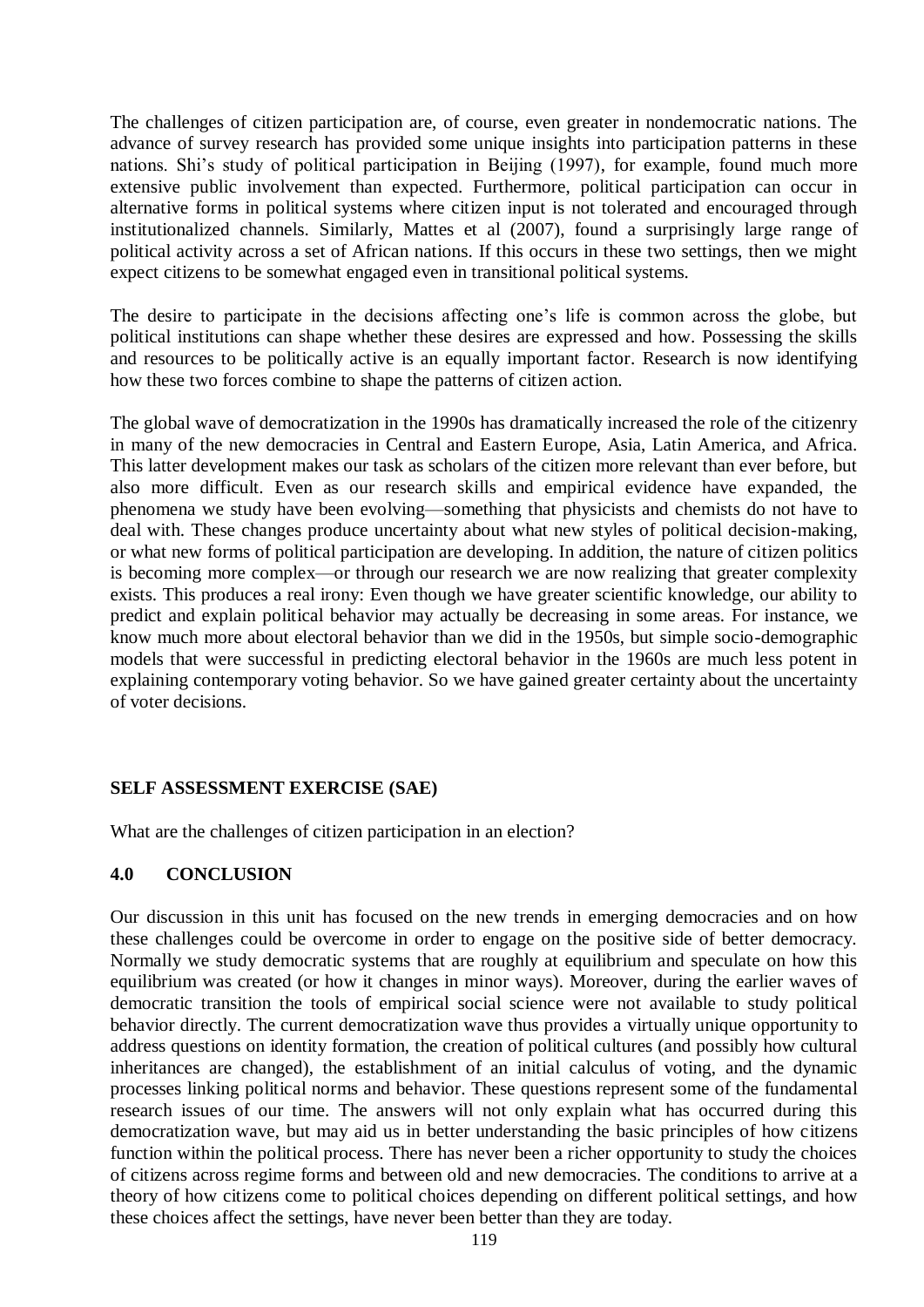#### **5.0. SUMMARY**

In summary, this unit has explained the importance of political participation in democratic regime of any government where democracy is practiced. It also shed light on the positive side of democracy because it allows free participation of citizens without any discrimination for the betterment of the growth and development of the country.

#### **6.0 TUTOR-MARKED ASSIGNMENT (TMAs)**

- (i) What are the patterns and processes of political participation in emerging democracies?
- (ii) How can political violence be maintain or control in African elections?

#### **7.0 REFERENCES/FURTHER READINGS**

- Aarts, K., Blais, A., and Schmitt, H. (eds.) 2005. *Political Leaders and Democratic Elections*. Oxford: Oxford University Press.
- Chu, Y., et al. (eds.) 2008. *How East Asians View Democracy*. New York: Columbia University Press.
- Gunther, R., Ramón Montero, J., and Puhle, H. (eds.) 2006. *Electoral Intermediation, Values, and Political Support in Old and New Democracies*. Oxford: Oxford University Press.
- Dalton, R. 2004. *Democratic Challenges, Democratic Choices*. Oxford: Oxford University Press.
- Almond, G. and Verba, S. 1963. *The Civic Culture*. Princeton, NJ: Princeton University Press.
- M. 2004. *Voter Turnout and the Dynamics of Electoral Competition in Established Democracies since 1945*. New York: Cambridge University Press.
- Cain, B., Dalton, R., and Scarrow, S. (eds.) 2003. *Democracy Transformed? Expanding Political Opportunities in Advanced Industrial Democracies*. Oxford: Oxford University Press.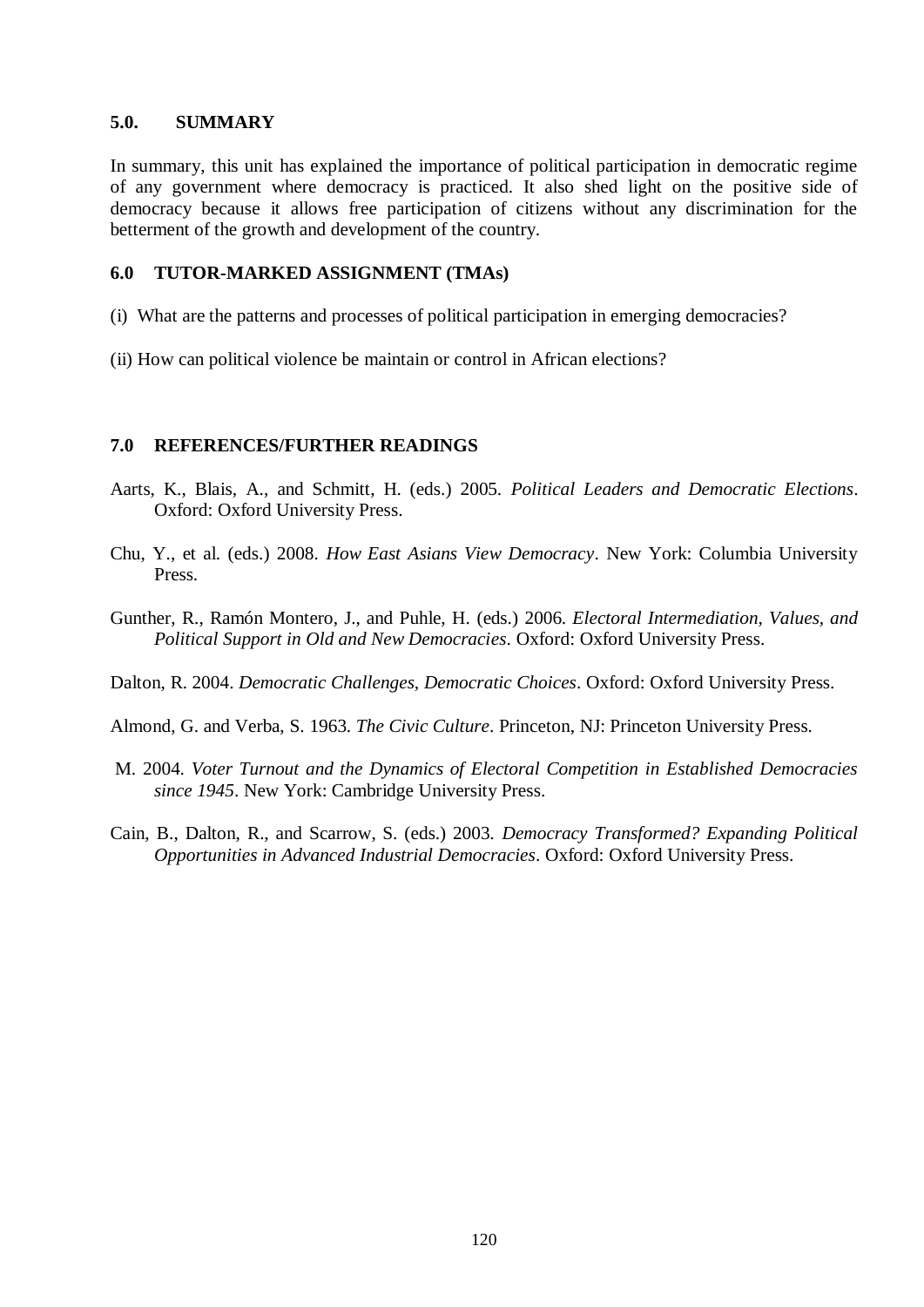# **UNIT 2: Reasoning Voters and Multi-Party Systems Elections and Party Politics in Nigeria**

- 1.0 Introduction
- 2.0 Objectives
- **3.0** Main Content
- **3.1** Issues and Party Identification
- **3.2** Ethnicity and Class
- 4.0 Conclusion
- 5.0 Summary
- 6.0 Tutor Marked Assignments
- 7.0 References/Further Reading

## **1.0 INTRODUCTION**

It is very important to study the aspect of voters and the role of multi-party systems in this unit 5. This is because without the involvement of the voters, no election can be irrefutable and there will not be a viable government to be in control of the affair of the state. Especially in the multi-party systems in democracy, the voters cannot be taken with levity. Therefore, this unit will examine view of other scholars when it comes to voting and the positivity of multi-party systems within a state.

### **2.0 OBJECTIVES**

At the end of this unit, each student should be able to:

(i) Discuss and understand the link between voters and multi-party systems.

(ii) Explain the roles on voters and multi-party systems in a state.

## **2.0 MAIN CONTENT**

## **2.1 Reasoning Voters and Multi-Party System**

Studying political behaviour at the level of the general electorate has changed considerably from the early days, characterized by the predominance of the Michigan model in the 1960s, and the juxtaposition of this social-psychological approach with the rational choice approach of Downs [\(1957\)](http://www.oxfordscholarship.com/oso/private/content/politicalscience/0198294719/p073.html#acprof-0198294719-bibItem-1040). Beginning with revisionist arguments in favour of issue voting, and continuing through both traditional and rational choice ideas about retrospective voting (Fiorina [1981\)](http://www.oxfordscholarship.com/oso/private/content/politicalscience/0198294719/p073.html#acprof-0198294719-bibItem-1045), a concept of the "reasoning voter" has emerged.

This concept functions as a bridge between political psychologists and "realist" versions of the rational choice approach—versions which try to predict actual voting behavior, instead of focusing exclusively on equilibrium conditions for the demand and supply of policy packages. Reasoning voters are approximately rational, trying to come to terms with a decision situation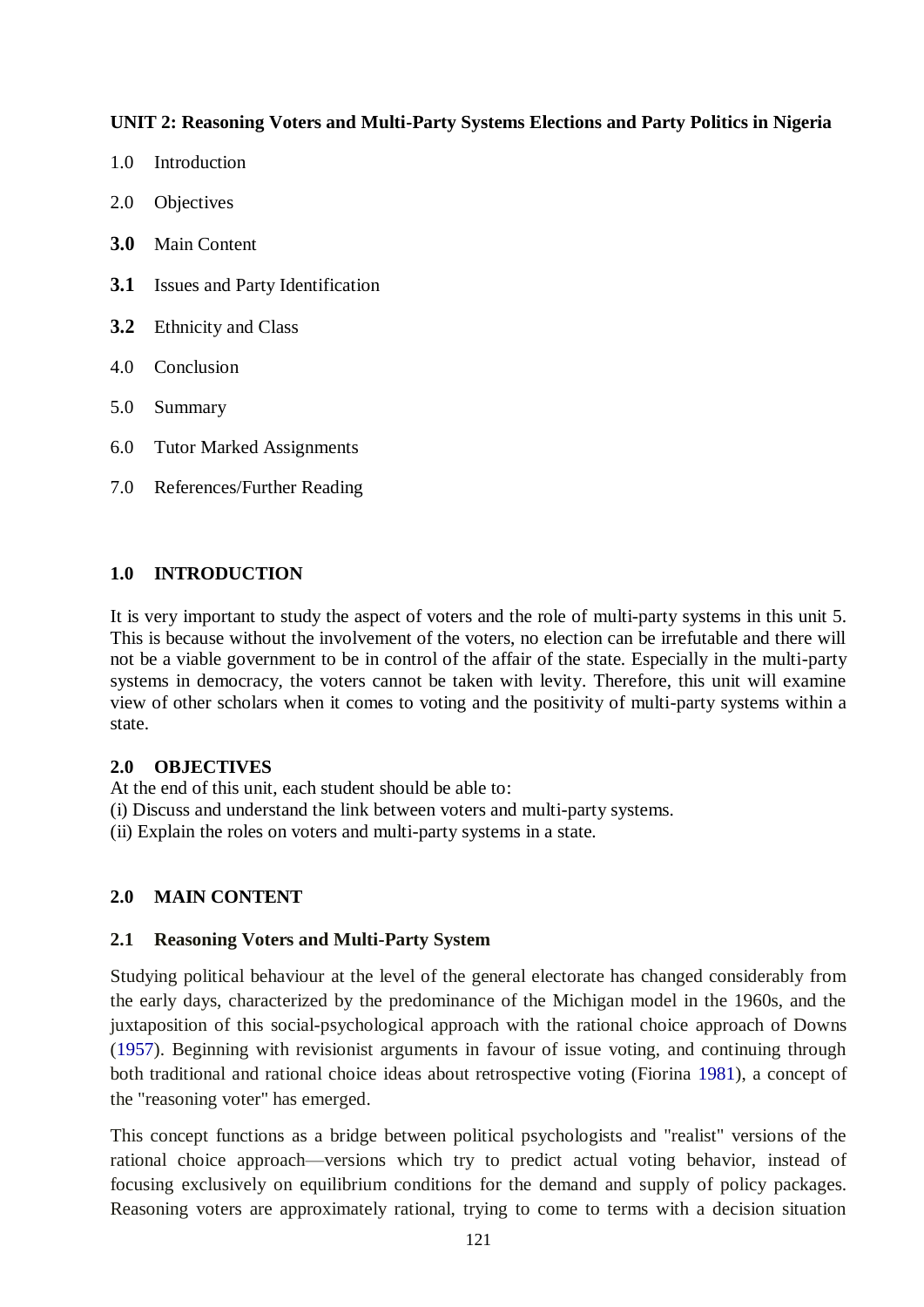about which they are only vaguely informed. Judgmental heuristics are used to solve "Simon's puzzle" of how to decide rationally "with limited information and processing capacity".

Within a rational choice framework, Popkin adopts the term "reasoning voter" to describe a similar situation in which "voters actually do reason about parties, candidates, and issues" "investing" their vote in collective goods on the basis of "costly and imperfect information under conditions of uncertainty". As contrasted with private investors, these "public investors" have less incentive to gather costly information. Hence Popkin characterizes this choice situation as one of low-cost rationality, where the premium is on gathering inexpensive information from friends and using informational and calculative short-cuts.

The general insight contained in the concept of the reasoning voter is not new. Since the original homo economic was gradually turned into a utility maximiser, subjectively calculating the probabilities of outcomes, it was only a small step to realize that the acquisition of perfect information is often too expensive. What is new is that cognitive psychology can now offer a set of experimentally tested results: about "schemata" for acquiring, processing and retrieving information; about dominant "frames" simplifying the goal structure; and about habits as quick decision rules in frequently recurring decision situations.

These theories enable the cognitive psychologist to model individual decision-making. But in political science in general, and in voting research in particular, it is also necessary to consider the interface between the choices of individuals and the world of party politics and government policy. This unit focuses on problems of preference formation and party choices of reasoning voters in multi-party systems. This is a necessary and separate task, in a field where the research agenda focuses heavily on the American two-party system and its presidential elections.

Rational choice is behaviour which is consistent with one's preferences, the preferences themselves having to fulfill minimal conditions of consistency such as transitivity and so on. Thus, we will first consider problems of party preferences of voters in multi-party systems. Second, the forces influencing these preferences are taken into account. Building on the concept of the reasoning voter, we shall consider how variables like issue proximities, retrospective evaluations of government performance and party identification can be interpreted in a model of preference formation in multi-party systems. The final task will be to analyze the decision problem itself, taking into account future expectations about possible government coalitions, incentives for sophisticated voting and instrumental versus expressive or symbolic voting.

The overall model of this unit is built on the assumption that, in multi-party systems, voters' party preference profiles are the crucial link between the factors influencing reasoning about parties and the final voting decision. In this sense, "party preference" has an analogous causal status as "comparative candidate evaluations" in the revised Michigan model. From among possible influences on party preference, issue proximities and retrospective evaluations are identified as factors most proximate to the process of preference formation in the assumed funnel of causality. Issue proximities constitute a substantive prospective measure, while retrospective evaluations pertain to the past performance of the present government.

The first and second sections of this unit touch upon what Huckfeldt and Carmines call the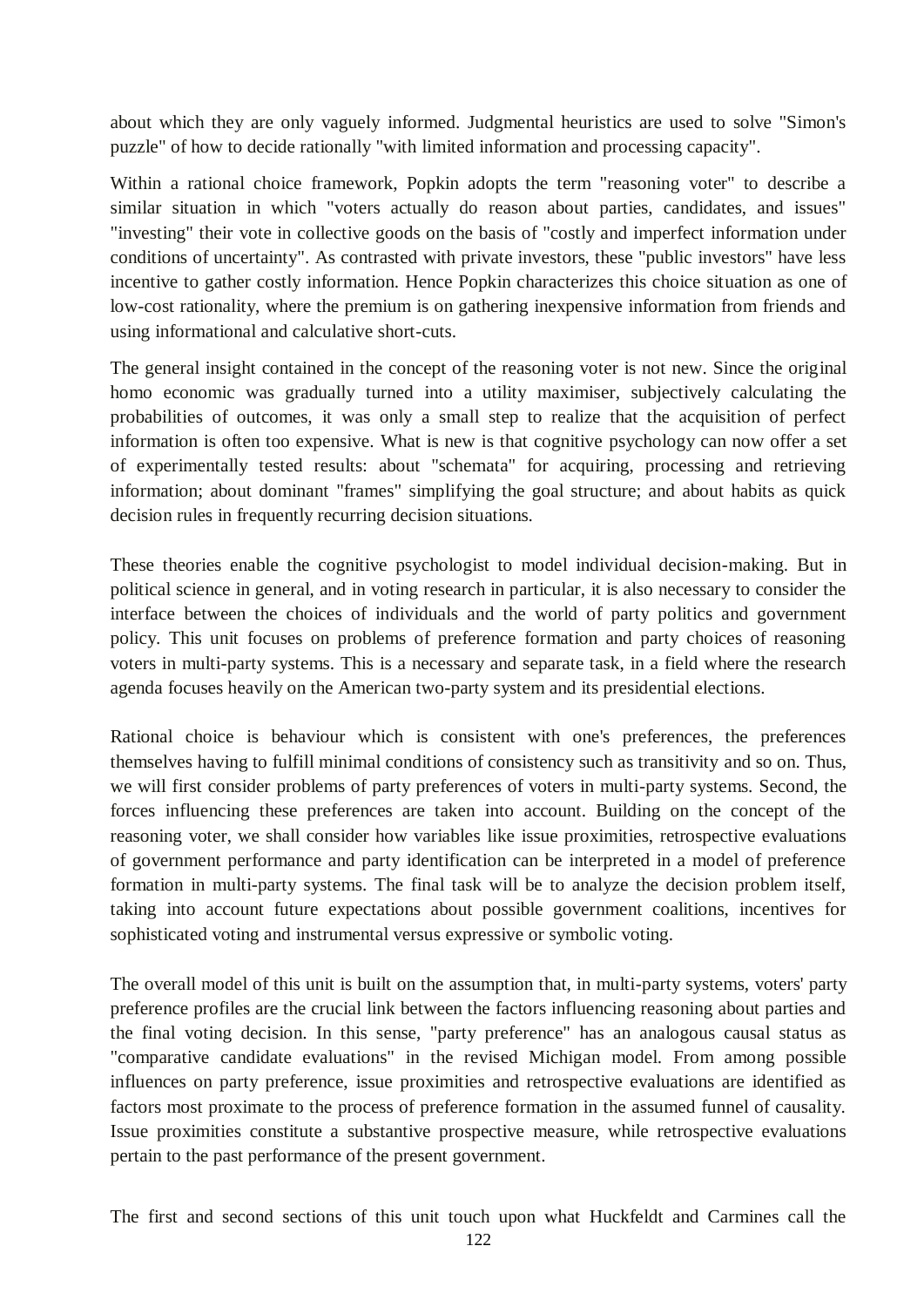"economists' challenge" to sociological and social psychological approaches to the study of voting behaviour. Purposeful, rational action has as its pre-condition clear preferences and reasoning about the consequences of one's action. This latter task is complicated when the outcome which counts is the aggregate of all people's votes rather than the result of one individual's action alone.

# **3.2 Party Preferences in Multi-Party Systems**

In a two-party system, the relation between party preference and party choice is rather simple, once the voter has decided to participate in an upcoming election at all. A voter prefers party or candidate A, in which case s/he will choose this alternative; or else she or he prefers party or candidate B and will, therefore, choose that alternative; or indifference should lead to abstention. It would be irrational, in a two-party setting, to vote for a party which is not one's first choice.

The choice problem in a three-party system is not a straightforward extrapolation of the two-party case. There, it may be rational to vote strategically for one's second most preferred party if one expects one's most preferred party to lose and one's least preferred party otherwise to win. The strict preference order between three parties contains  $3! = 6$  logical possibilities, and even more if ties of two or all three parties are contemplated. With three possible answers to every paired comparison between three parties (counting pairs for the same parties only once, not twice as ordered pairs), there exist 27 different possible preference orderings; among the 13 consistent individual rank orders, one profile has all three parties tied, six preference profiles have twoparties tied at either the first or last rank, and another six constitute strict rank orders. From three parties upward, it is no longer self-evident that voters have consistent preferences (contrary to the assumptions built into frequently used measurement devices such as "feeling thermometers").

Ideally, one would hope that the preferences of individual voters are consistent enough for them to be expressed in a precise utility function which is not just the trivial outcome of measurement by fiat. Using paired comparisons between German parties, it can be shown that the minimal condition for rational voters—transitivity of strict preferences—is fulfilled for over 90 percent of the electorate. Brady and Ansolabehere [\(1989\)](http://www.oxfordscholarship.com/oso/private/content/politicalscience/0198294719/p073.html#acprof-0198294719-bibItem-1033) report similarly that only 2 to 10 percent of American respondents had intransitive candidate orderings over candidates in presidential primaries.

In normal election studies, the data which one would need for the valid construction of utility functions over a set of parties are not available. But in many European election studies, "feeling thermometer" or "sympathy scalometer" questions are asked for all parties competing for seats in parliament; and it is possible to exploit this type of data for a construction of the party preference profiles of voters. Before discussing different types of measurements, though, we have first to clarify the theoretical status of the concept of "party preference."

I propose to treat "party preference" as the central intervening variable between the reasoning about and evaluations of parties, on the one hand, and voting behaviour, on the other. The status of this variable is, as I have said, similar to that of "comparative candidate evaluations" in American models of the presidential vote. But to make it strictly equivalent parties would have to be presented as concrete options in the specific upcoming election. That is to say, one would have to ask voters about their party preferences concerning one specific election: for a federal election, for example, one would have to ask, "Which party do you prefer most in federal politics for the upcoming legislative period?"; and when two elections (a federal and a state election, for example)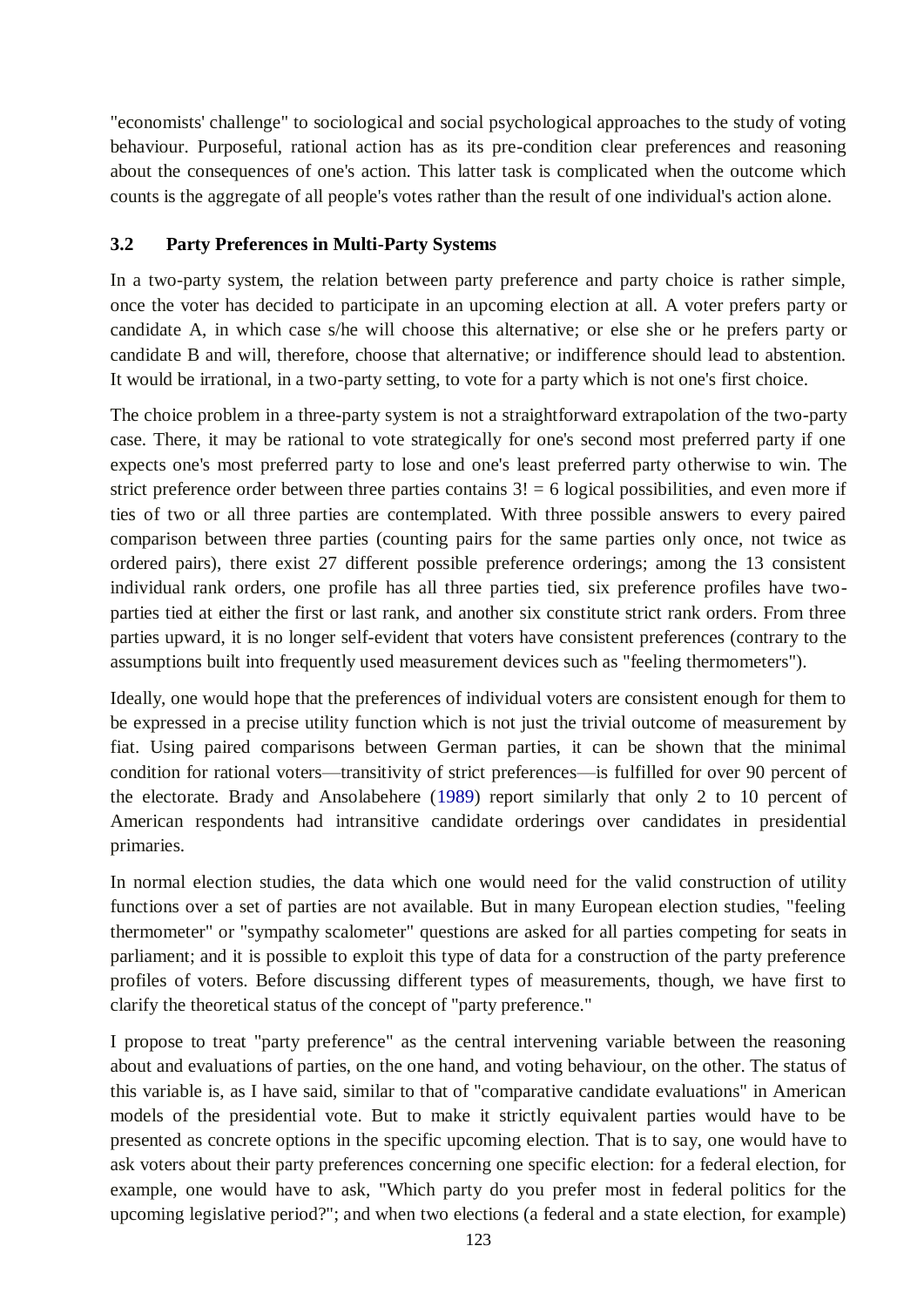are held simultaneously, one would have to ask two election-specific party preference questions.

The alternative is to conceptualize parties as consistent players in different games and to assume that voters (especially in multi-party systems) develop general party preferences. In most democracies, the different government levels are not of equal importance, so that, empirically, parties are evaluated overwhelmingly with respect to their national role.

The degree of election- or situation-specificity is one-dimension characterizing party preference. A second is the time dimension. Should "party preference" just tap the momentary feelings towards parties, or should it measure a more permanent attitude? Theoretically, it seems that one's present party preference profile must be influenced by the profile of an earlier period: there has to be some continuity in these preferences. Alternatively, though, we might ask the question in a way which stresses the momentary character of preference, to the detriment of its permanent aspects. Thus, on the "time" dimension, party preferences might represent either a more permanent or a more momentary attitude, just as on the first dimension party preferences might be either situation- or election-specific or not.

The concept of "party preference" is, of course, related to the concept of "party identification." In its original Michigan version, party identification is conceptualized as a permanent positive identification with a party as a general (not situation-specific) attitude object. For European multiparty systems, party identification questions have the shortcoming that a certain degree of identification with one party cannot be interpreted as the inverse of the identification with the other parties. An American-style seven-point scale (running from strong to weak Democrats through Democratic leaders and independents to strong Republicans) cannot be constructed for multi-party systems. Dutch authors have proposed an alternative measure of permanent party preference profiles which avoids concentration on the most-preferred party. The proposed question is supposed to measure general electoral utility of parties by asking respondents, for each party, how probable it is that they "will ever vote" for it. Since "will ever vote" transcends the momentary aspect of preference, focusing on elections in general and not on any specific election, answers to this question can be interpreted equivalent to expressions of party identification in multi-party systems.

The more conventional "sympathy" ratings of parties stress more the momentary (though not, it is thought, election-specific) character of these attitudes. Monthly time series do show many ups and downs for the different parties. But these movements are normally not decomposed into their different components, such as the overall mean for the established parties, the variance of the respondents' ratings or the relative party ranks; and the latter may remain relatively stable, even if the mean level of sympathy or the size of the distances between parties changes. What may look on the surface like a clear candidate for a "momentary general party preference" may thus contain information on more permanent aspects of party preference, measuring an attitude somewhere in between a momentary and a permanent preference. This interpretation comes close to party identification as "a running tally of retrospective evaluations" (Fiorina [1981:](http://www.oxfordscholarship.com/oso/private/content/politicalscience/0198294719/p073.html#acprof-0198294719-bibItem-1045) 89) for every party a voter perceives as relevant, where s/he continually adds positive evaluations for each party and subtracts negative ones depending on experiences during legislative periods.

Let us now briefly consider the other two possible conjunctions of the situation- or electionspecificity and time dimensions. Pre-election polls sometimes ask situation-specific, momentary party rankings. The only combination of the two dimensions that might seem empirically empty is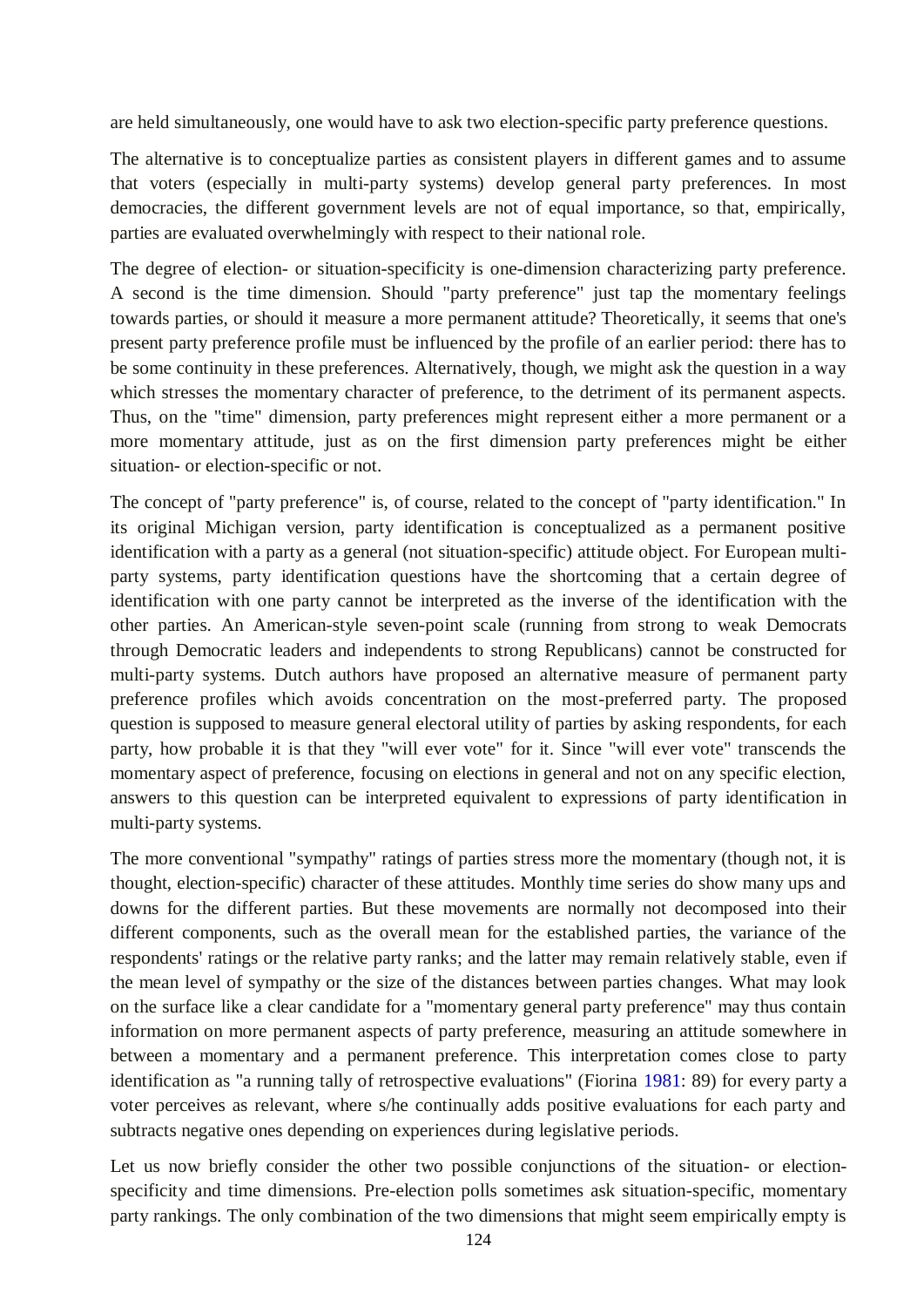permanent election-specificity. But even there, one can imagine voters who have different, but relatively stable, party preferences for different types or levels of elections. For example, they would never vote for a post-communist party at the national level, but they consider the respective local party as an option for a first or middle rank. Since voting research normally focuses on national elections, election-specificity is a neglected variable.

Different devices exist for assembling data on party preference profiles: paired comparisons, rankings or ratings. The latter two methods impose consistent profiles by their very design, whereas paired comparison data allow empirical tests of consistency. Conventional ranking or rating scales are frequently analyzed in search of a simple spatial representation of party preference profiles. In those studies, the results of factor analysis (or of unfolding techniques applied to preference or dominance data) are interpreted as the joint decision space of the electorate, summarizing the rankings or distances of the voters from the parties in the statistically best possible way. Numerous analyses of this type have been performed for multi-party systems, including Converse's early study for Finland and Nannestad's sophisticated recent study for Denmark. Unfolding analysis allows us to test hypotheses about the one-dimensionality of a party space. Factor analysis, in contrast, is more often applied for explanatory than for confirmatory purposes; and the interpretations of the resulting solutions do not always appear plausible, especially where more than one dimension is identified.

### **SELF ASSESSMENT EXERCISE (SAE)**

Examine the various ways in which voters' decision can be justified in multi-party systems in a state.

## **4.0 CONCLUSION**

The reasoning voter in multi-party systems will, as we have shown, develop a "party preference profile" as a summary measure of his or her experiences and information about the performance and policy offers of the parties. Among the factors influencing preference formation are performance evaluations of governments and issue proximities. But this short list could be easily supplemented: by future expectations; by competence evaluations of party leaders and candidates for government offices; and so on. These factors are substantively linked to the utility that a citizen can associate with a party as a possible provider of collective goods.

### **5.0 SUMMARY**

In summary, our discussion in this unit center on reasoning voters and multi-party systems in that once citizens have formed consistent preferences for the parties, the major problem is then predicting their voting behavior, taking into account the election-specific coalition expectations as an additional factor influencing the causal path from party preference to voting behaviour. But since the single voter is not decisive, public investors differ from private investors and expressive considerations gain an importance in their own right as instrumental rationality is downgraded for voters in mass electorates. It is not that voters are irrational but, rather, that the voting mechanism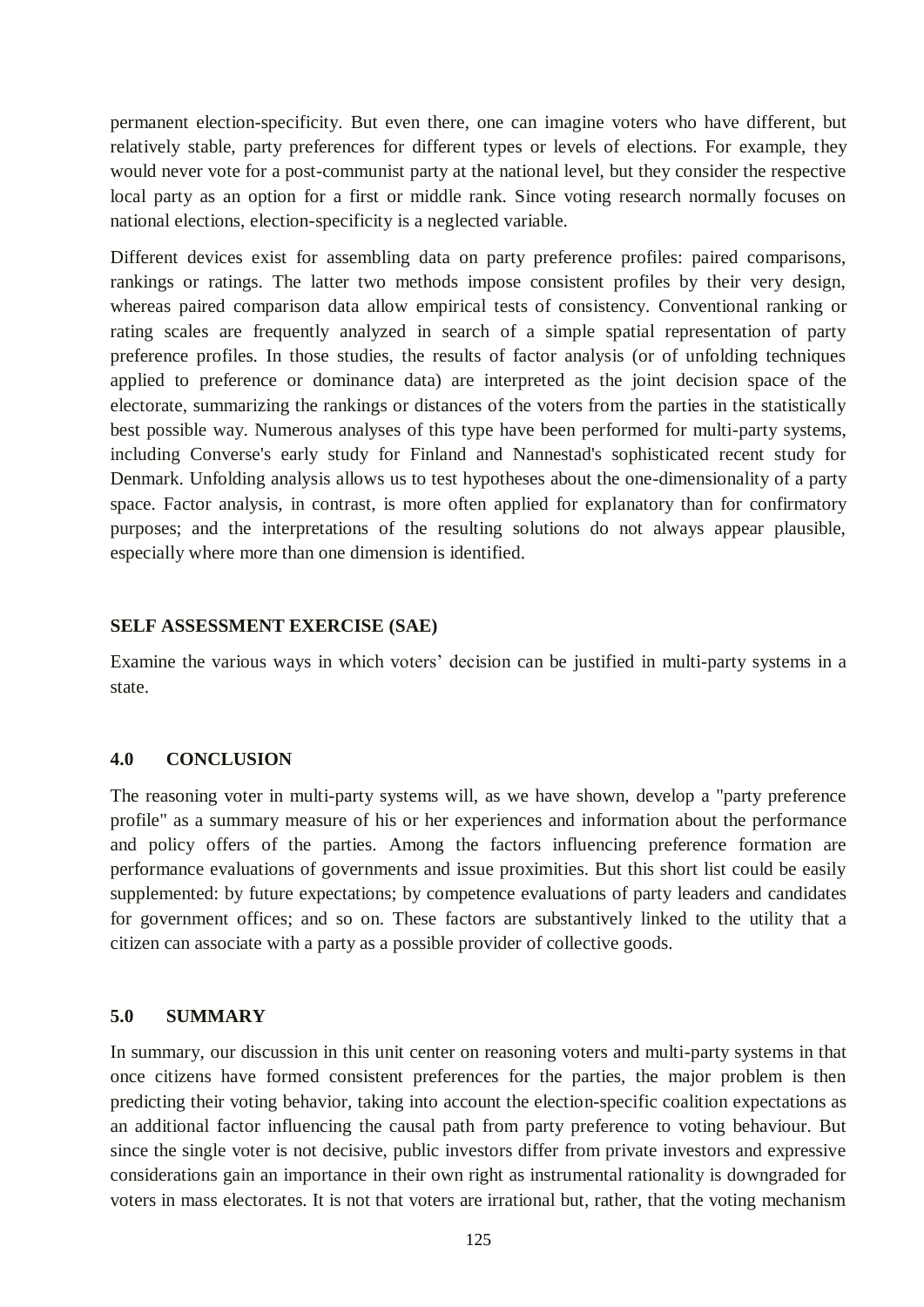(for instance, proportional voting in parliamentary multi-party systems) is a less-than-perfect mechanism for revealing the electorate's policy preferences.

### **6.0 TUTOR-MARKED ASSIGNMENT (TMAs)**

- (1)The concept of "party preference" is, of course, related to the concept of "party identification." Discuss.
- (2) Within a rational choice framework, Popkin adopts the term "reasoning voter" to describe a similar situation in which "voters actually do reason about parties, candidates, and issues". Do you agree with this assertion?

#### **7.0 REFERENCES/FURTHER READINGS**

- Barry, B. 1978. Sociologists, Economists and Democracy. Rev edn. Chicago: University of Chicago Press.
- Eijk, C. van der; Niemöller, B.; and Tillie, J. N. 1986. The two faces of 'future vote': voter utility and party potential. Mimeo.: University of Amsterdam.
- Laver, M., and Hunt, B. W. 1992. Policy and Party Competition. London: Routledge.
- Popkin, S. L. 1991. The Reasoning Voter. Chicago: University of Chicago Press.
- Sani, G. 1974. A test of the least distance model of voting choice, Italy 1972. Comparative Political Studies, 7: 193-208.
- Weber, M. 1965. Social action and its types. Pp. 173-9 in Theories of Society, ed. T. Parsons, et al. New York: Free Press; one-volume edition.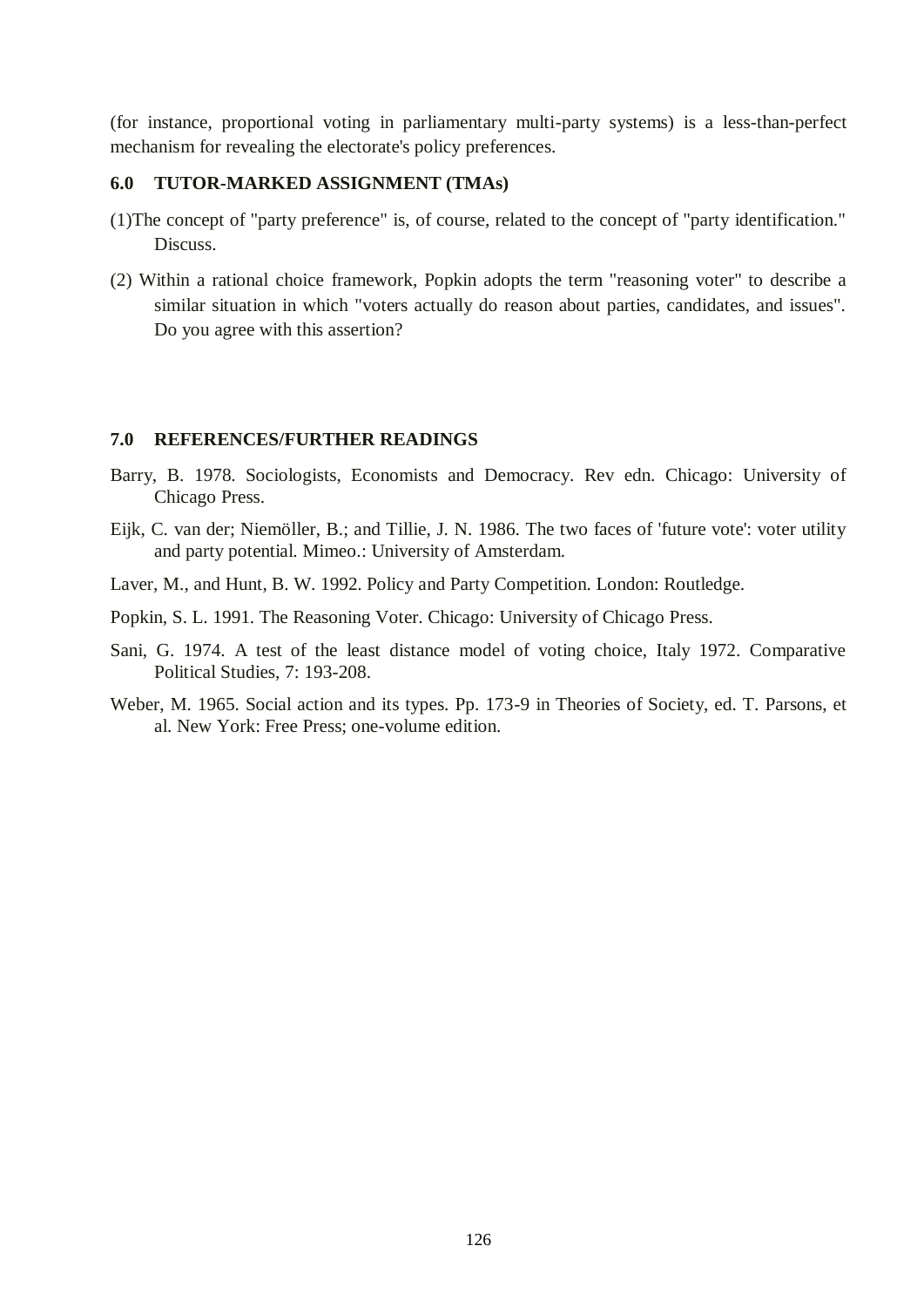## **UNIT 3: CONVENTIONAL AND NON-CONVENTION POLITICAL BEHAVIOUR (CPB)**

### **CONTENT**

- 1.0. Introduction
- 2.0. Objectives
- 4.0 Main Content
- 4.1 Conventional political behaviour.
- 4.2 Non-conventional political behaviour.
- 4.0 Conclusion
- 5.0 Summary
- 6.0 Tutor Marked Assignment
- 7.0 References/Further Reading

## **1.0. INTRODUCTION**

### **Two main areas of study**

There are two main areas of study in political behaviour that can be summarized by saying that there is conventional political behaviour on the one hand and unconventional political behaviour on the other. That is the major aspect to be considered in this unit.

## **2.0. OBJECTIVES**

At the end of this unit, students should be able to:

- (i) Define Conventional and non-Conventional political behavior.
- (ii) Identify sources of Conventional and non-Conventional political behavior.
- (iii) Mention the importance of the concepts stated above.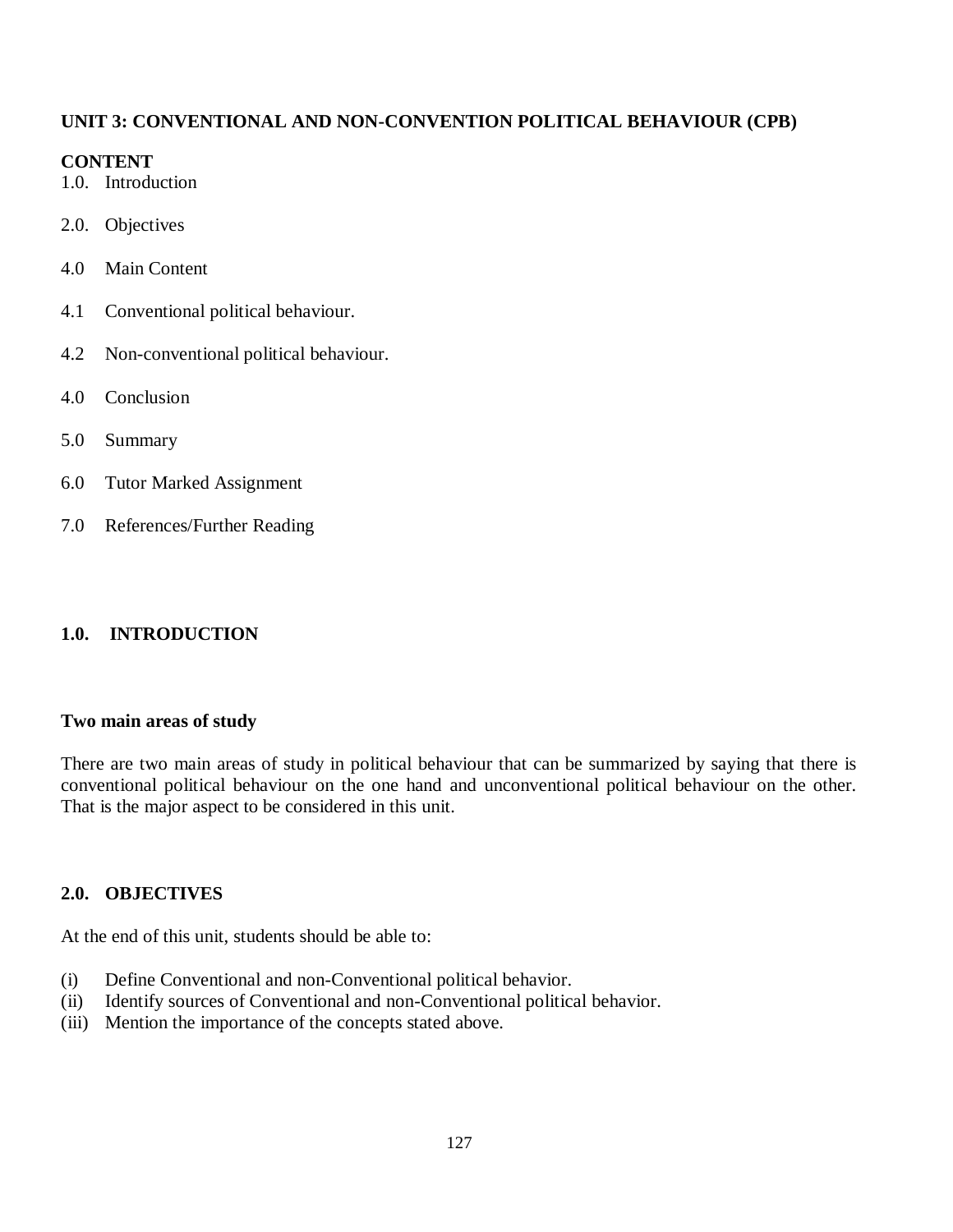### **3.0. MAIN CONTENT**

### **3.1. Conventional Political Behaviour.**

Conventional political behaviour can also be defined aselectoral behaviour. The aim is to study the behaviour of electors/voters whenever there are elections. First, to study political participation, that is, who participates and who abstains for what reason; and second, who votes and how. It is possible to simplify this field of political behaviour by saying that there are three fundamental questions, namely who votes, how and why. We observe who votes, what people vote, and then we try to explain why people vote and why they voted for this or that party.

In Switzerland, as a case study, it is necessary to broaden the notion of electoral behaviour a little, because, as its name suggests, electoral behaviour refers to elections, so we study electoral behaviour, who votes, for which party and for which candidate, but in Switzerland, there is an important direct democracy which means that we do not only vote for elections, but also on concrete objects, public policies, proposals, political reforms among others, and therefore, we can also apply the study of electoral behaviour to behaviour in popular voting, namely the study of behaviour in direct democracy votes. So, all the questions we ask ourselves about electoral behaviour can also be asked when we study voting behaviour in direct democracy votes, i.e. popular votes in Switzerland.

### **3.2. Non-conventional political behaviour**

On the other side, non-conventional political behaviour makes it possible to invoke two types of collective action: protest politics and the new social movements that belong to this field. Collective action is the field that encompasses the whole. Collective action refers to the collective mobilization to defend common interests. A group of citizens is mobilizing to defend common interests. This field of political behaviour studies how these behaviours are formed. Within collective action, we can define a little more specifically what is called the protest policy. The protest policy is a set of actions by groups that wish to make a claim and therefore make demands to the government, parliament or other types of decisionmakers. It is, therefore, a group that wishes to make a claim and therefore alert the authorities.

The protest policy can take different forms. It can take the form of social movements, but also of revolt, civil war, terrorism; all means aimed at bringing these demands to the attention of the general public and, if possible, at influencing policies.

The third level within political action and protest politics is the so-called new social movements. We say "new social movements" in distinction with "classical social movements" such as trade unions. These new social movements are, for example, the ecologist movement, the pacifist movement, the gay movement; these are movements that are created to defend the interests of a specific segment of the electorate or to defend a cause such as the environment in the case of the ecologist movement.

This mobilization through social movements takes unconventional forms and that is why it has been distinguished from conventional political behaviour. This is, for example, the demonstration, the strike, the boycott, therefore forms of collective actions that differ from the institutional channels of voting, the collection of signatures to launch referendums or initiatives.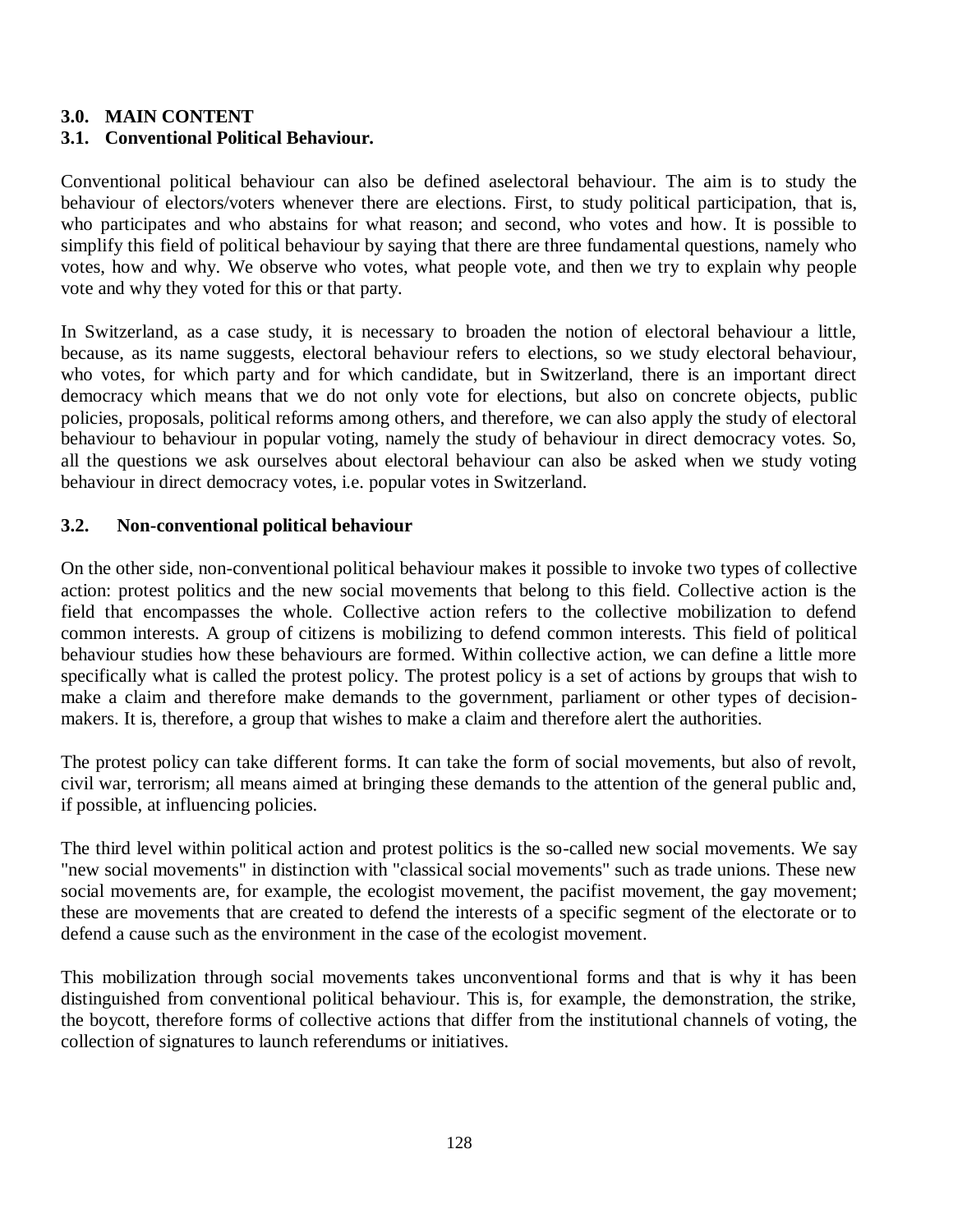#### **SELF ASSESSMENT EXECISE (SAE)**

What is conventional and non-conventional political behavior?

#### **4.0. CONCLUSION**

It is very important to study these concepts: conventional and non-conventional political behaviour in this unit. They are quite different from electoral behaviour in the sense that it examines political behaviour from another perspective. And they aid political scientist to profoundly comprehend the objectives and motives of political actors from different countries.

### **5.0. SUMMARY**

In summary, institutional channels will lead to conventional political behaviours such as signing petitions, signatures in order to launch initiatives or referendums. This is distinguished from non-conventional behaviours such as strikes, demonstrations or boycotts.

### **6.0 TUTOR-MARKED ASSIGNMENT (TMAs)**

Examine the differences between conventional and non-conventional political behaviour.

### **7.0 REFERENCE/FURTHER READINGS**

- Thomassen, J. 1994. Empirical research into political representation. Pp. 237–64 in *Elections at Home and Abroad*, ed. M. K. Jennings and T. Mann. Ann Arbor: University of Michigan Press.
- Zakaria, F. 2006. *The Future of Freedom: Illiberal Democracy at Home and Abroad*. New York: Norton.
- Iverson, T. 1994. The logics of electoral politics: spatial, directional and mobilization effects. *Comparative Political Studies*, 27: 155–89.
- Manza, J. and Brooks, C. 1999. *Social Cleavages and Political Change: Voter Alignments and U.S. Party Coalitions*. New York: Oxford University Press.
- Schmitt, H. and Thomassen, J. (eds.) 1999. *Political Representation and Legitimacy in the European Union*. Oxford: Oxford University Press.
- Aarts, K., Blais, A., and Schmitt, H. (eds.) 2005. *Political Leaders and Democratic Elections*. Oxford: Oxford University Press.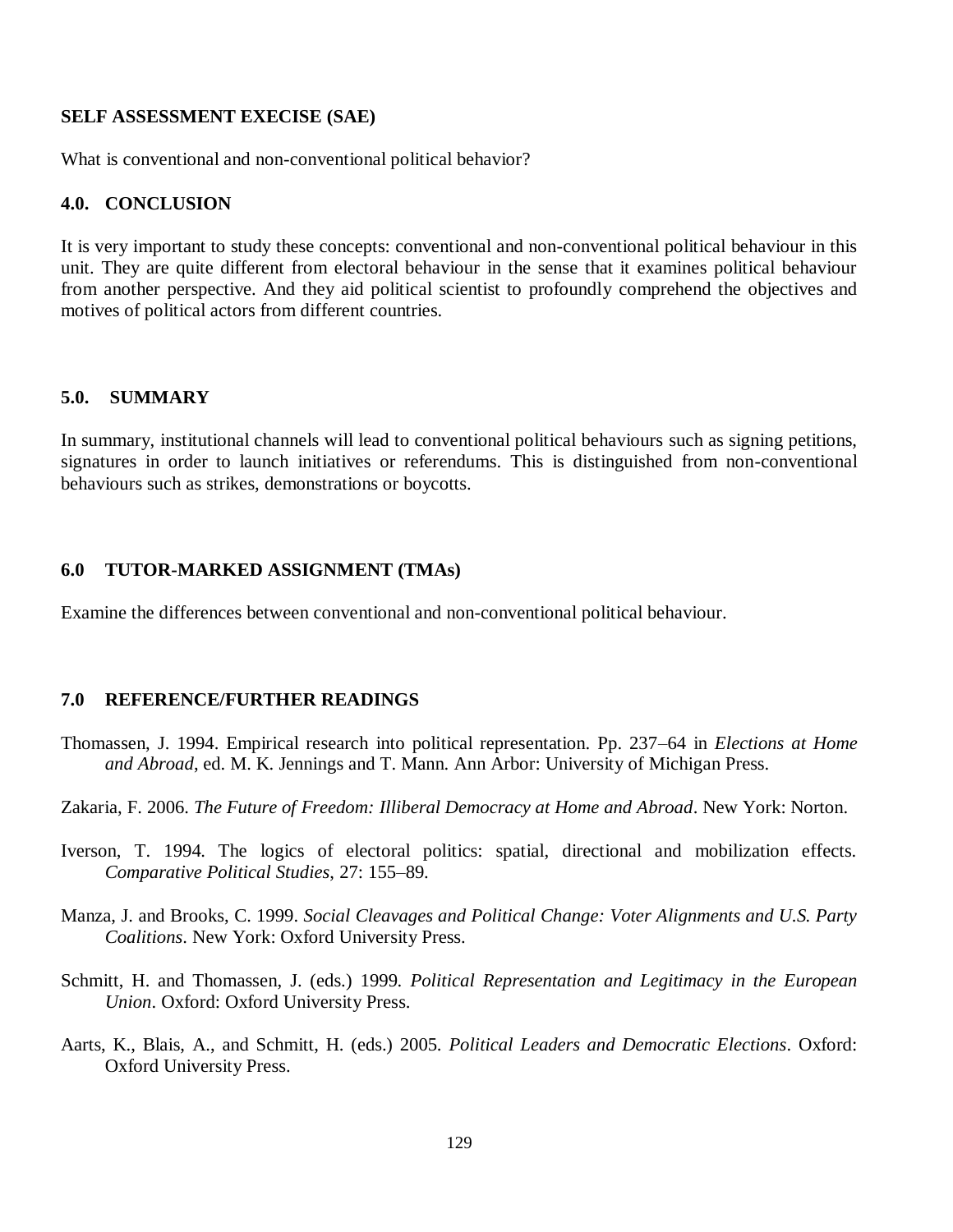## **Unit 4: Theories of Political Behaviour (TPB)**

# **CONTENT**

- 1.0 Introduction
- 8.0 Objectives
- 3.0 Main Content
- 3.1. Long-term influences on political orientation
- 3.2 Short-term influences on political orientation
- 3.3. The influence of social groups on political outcomes
- 3.4 Biology and political science
- 3.5 Political participation
- 4.0 Conclusion
- 5.0 Summary
- 6.0 Tutor Marked Assignment
- 7.0 References/Further Reading

# **1.0. INTRODUCTION**

Theories of political behaviour, as an aspect of political science attempt to quantify and explain the influences that define a person's political views, ideology and levels of political participation. Broadly speaking, behaviour is political whenever individuals or groups try to influence or escape the influence of others. Political behaviour is the subset of human behaviour that involves politics and powers. Theorists which have had an influence on this field are the focus in this unit.

# **2.0 OBJECTIVES**

At the end of the unit, students should be able to:

- (i) State the theories of political behaviour.
- (ii) Identify and understand the impact of theories in political behaviour.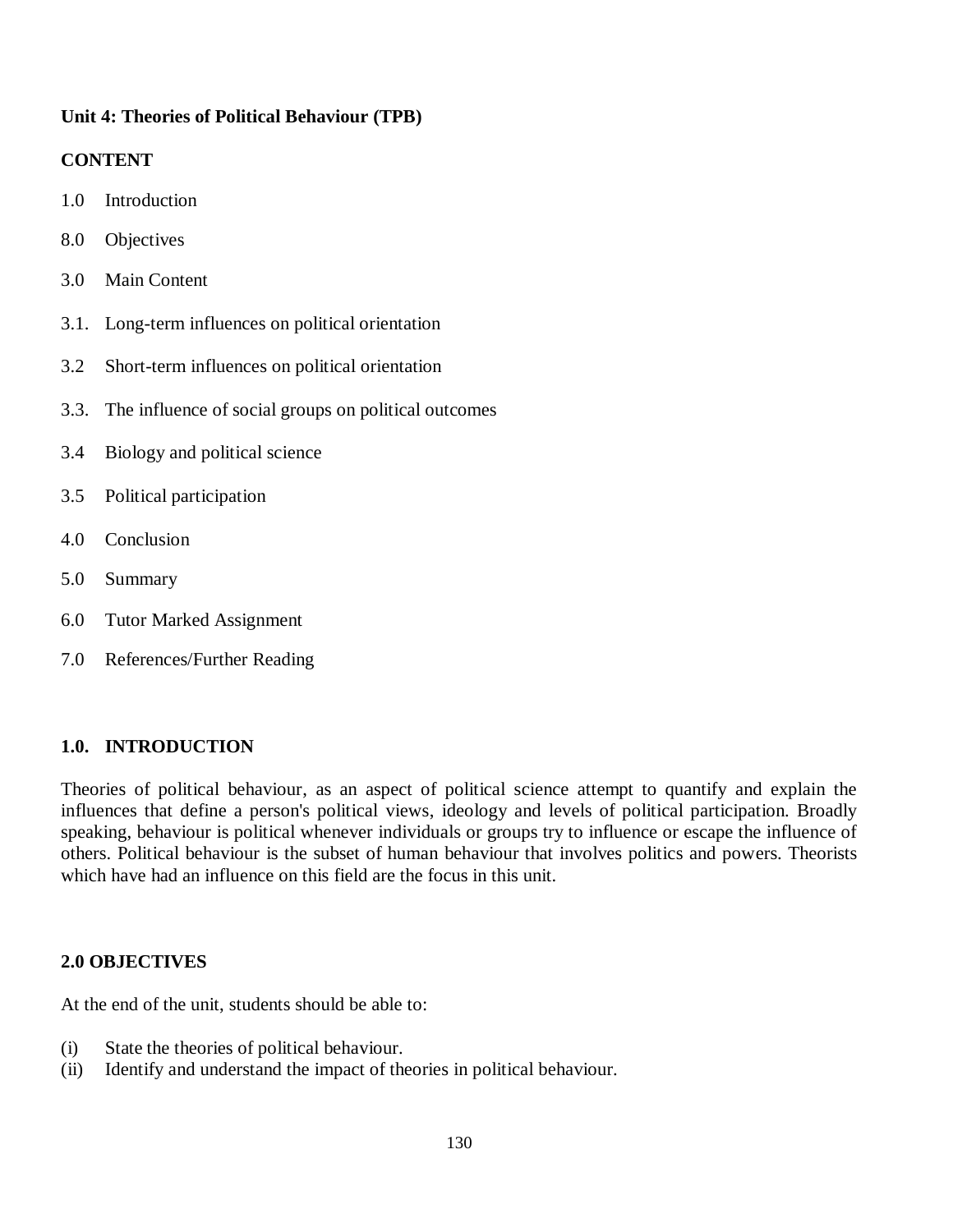## **3.0 MAIN CONTENT**

### **3.1 Long-term influences on political orientation**

Looking at the political views of parental information is often thought of as the major long-term influence on political trend to take part in the political system. Experts and other scholars are also often thought to have a vital impact on political course. During the 2003-2004 school years, in the United States, it was estimated that students spent an average of 180.4 days in primary and secondary education each year, with a school day being defined as approximately 6.7 class hours. This means that on average a student will spend around 1,208.68 hours in class each year. Post secondary education appears to have an impact on both voting rates and political identification; as a study of 9,784,931 college students found that they voted at a rate of 68.5% in the 2016 presidential election compared to the average of 46.1% for citizens aged 18-29 who voted.

Peers also affect political course. Peers often, but not necessarily, have the advantage of being part of the same generation, which collectively develops a unique set of societal issues; Eric L. Dey asserts that:

Socialisation is the process through which individuals acquire knowledge, habits, and value orientations that will be useful in the future.

The ability to relate on this common level is what fuels and enables future ideological development.

Sociologists and political scientists agreed on the relationship between period and the formation of political attitude. Therefore, the impressionable year hypothesis postulates that political point of reference is became stronger during early adulthood. To compare, the "increasing persistence hypothesis" posits that attitudes become less likely to change as individuals become older, while the "life-long openness hypothesis" proposes that the attitudes of individuals remain bendy despite of age.

### **3.2 Short-term influences on political orientation**

Short-term factors also affect voting behaviour, the media and the impact of individual election issues are among these factors. These factors differ from the long-term factors as they are often short-lived. They can however, be just as crucial in modifying political orientation. The ways in which these two sources are interpreted often relies on the individual's specific political ideology formed by the long-term factors.

Most political scientist agreed that the mass media have a profound impact on voting behaviour. One expert asserts that:

> Few would argue with the notion that the institutions of the mass media are important to contemporary politics …in the transition to liberal democratic politics in Eastern Europe and Africa in the media was a key battleground.

Second, there are election issues. These include campaign issues, debates and commercials. Election years and political campaigns can shift certain political behaviours based on the candidates involved, which have different degrees of effectiveness in influencing voters.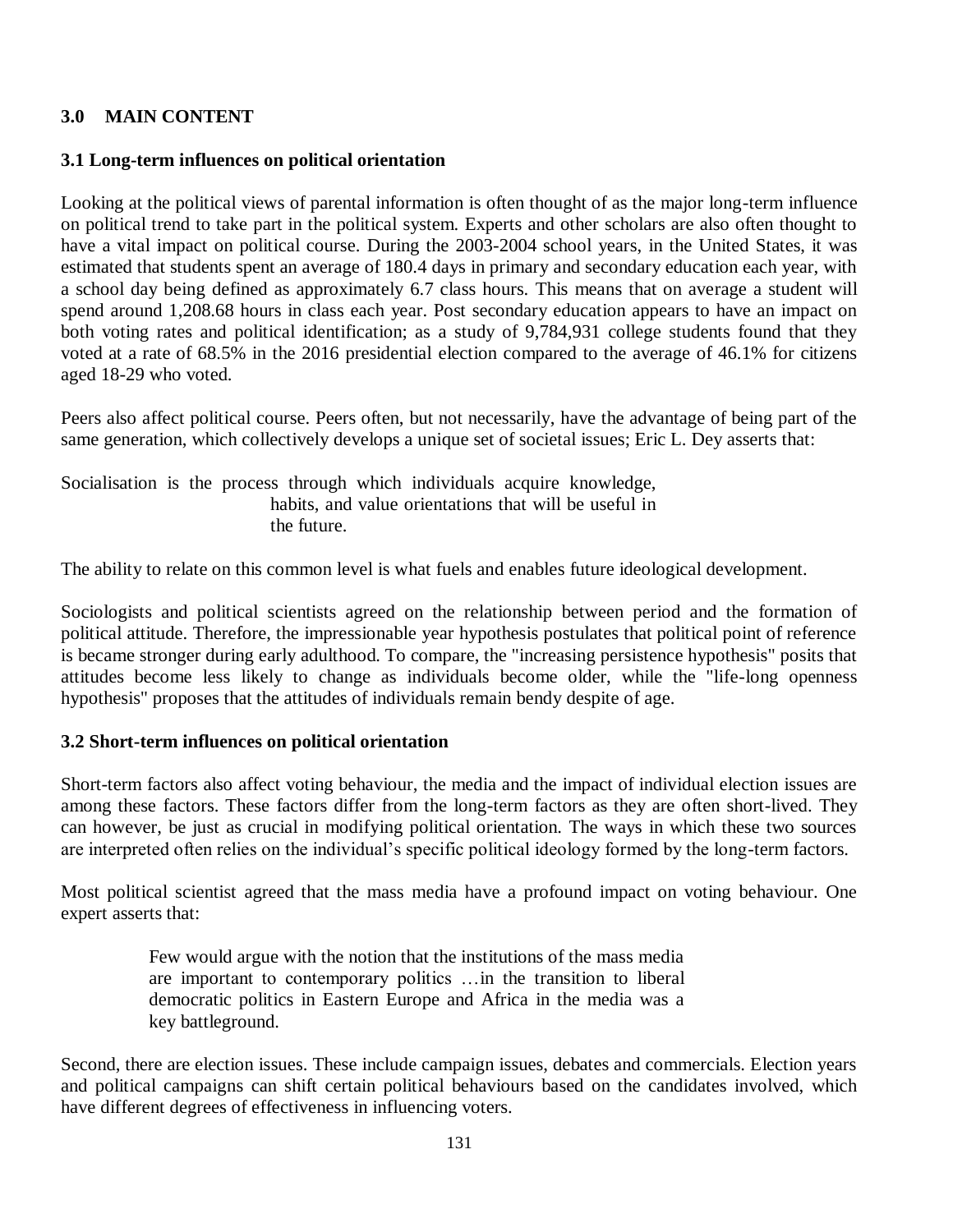## **3.3. The influence of social groups on political outcomes**

In the recent time, some political scientists have developed interest in other area of studies which aimed to analyze the relation between the behaviour of social groups and the political outcomes. Some of the social groups included in their studies have been age demographics, gender and ethnic groups. This can be understood through the lenses of pluralism or social identity theory.

For example, in USA politics, it has been discovered that the effect of ethnic groups and gender has a great influence on the political outcomes. Hispanic Americans have a profound social impact on the political outcome of their vote and are emerging as a strong up-and-coming political force. The most noticeable increase in Hispanic American voting was in the 2000 presidential election, although the votes did not share a socially common political view at that time. In the 2006 election, the Hispanic American vote aided tremendously in the election of Florida Senator Mel Martinez, although in the 2004 presidential election, about 44% of Latin Americans voted for Republican President George W. Bush. However, Hispanic Americans have the lowest voting rate in the United States, with only 47.6% voting in the 2016 Presidential Election in the United States. Currently illegal immigration has been claiming the most attention and Hispanic Americans, although not completely unanimous, are concerned with the education, employment and deportation of illegal immigrants in the United States. Although the majority of Hispanic Americans vote for Democratic candidates, Cuban Americans are likely the most conservative of Latinos, with 54% of Cuban American voters casting ballots for Donald Trump in the 2016 Presidential Election, compared to an average of 35% of all Latinos who voted. Although this represents a net decrease in support for the Republican Party among Cuban Americans, it continues a trend created by the exile of many Cubans after the Cuban Revolution.

African Americans have the second highest voting rates in the United States and even surpassed white voters in the 2008 Presidential Election, although this has declined in the 2016 Presidential Election. In the 2008 Presidential Election and 2012 Presidential election, African Americans voted overwhelmingly for Democratic candidate, Barack Obama.This trend of African Americans voting for candidates of the Democratic Party continued into the 2016 Presidential Election.

Women in the United States have, in the past 30 years, surpassed male voting rates, with the 2016 Presidential Election having a ratio between females and males of 52 to 48. This development is often referred to as the Gender Gap and when combined with the tendency of women to vote for Democratic candidates, their effect on political outcomes is extremely important.

## **3.4 Biology and political science**

Interdisciplinary studies aim to identify and correlates of political behaviour with biological aspects, for example the linkage of biology and political orientation but also with other aspects like partnership and voting behaviour. This field of study is typically referred to geopolitics although it is sometimes referred to as bio-politics although the term also has other meanings originating from the work of Foucault Michel.

The study of possible inherited bases of political behaviour has grown since the 1980s. The term geopolitics was coined by political scientist Fowler James in the early-2000s to describe research into identifying specific transporter/receptor genes liable for ideological orientation beyond the sociopsychological sphere of political socialisation.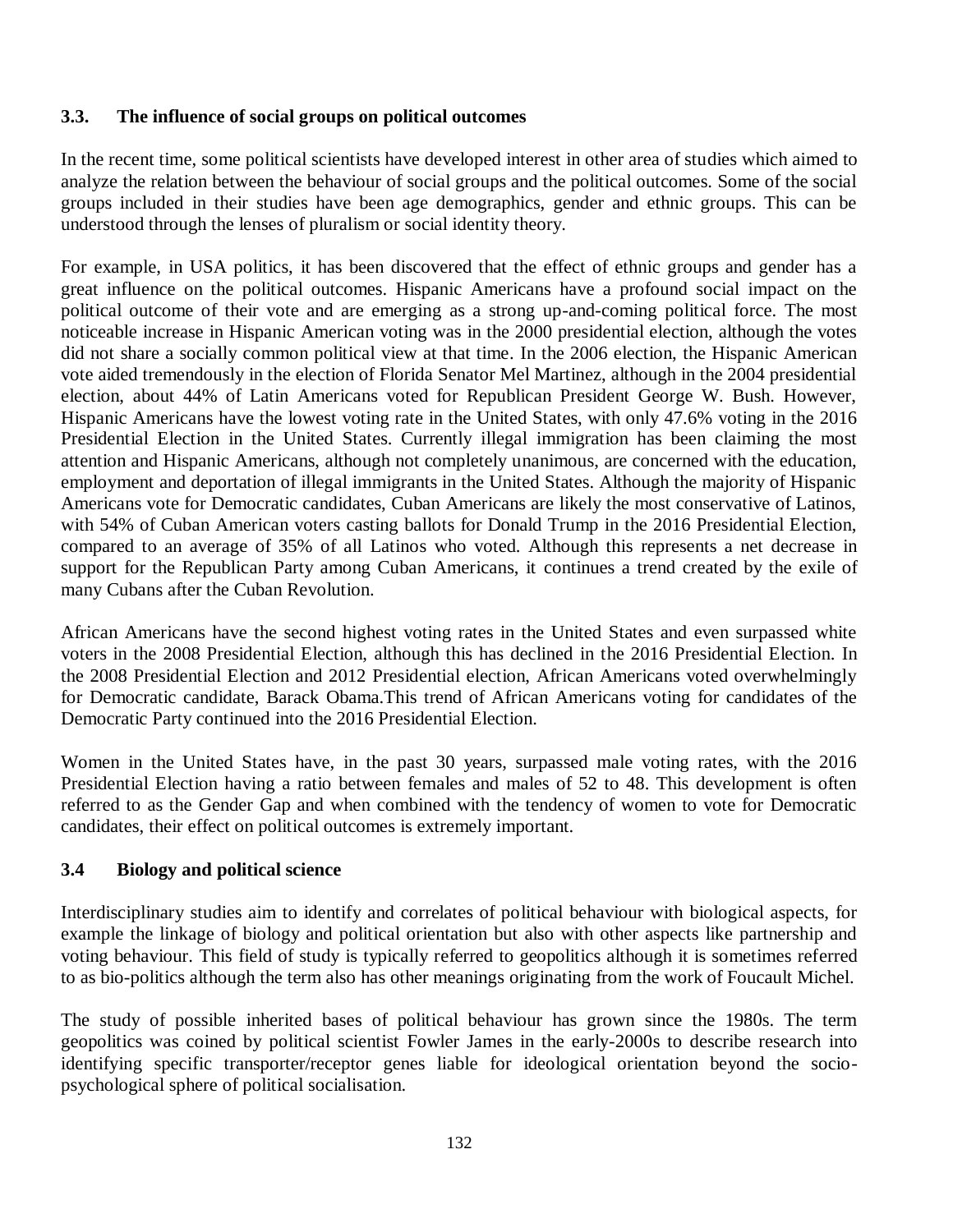### **3.5. Political participation**

Political scientists also aim to understand what drives individuals to participate in the democratic process, either by voting, volunteering for campaigns, signing petitions or protesting. Participation cannot always be explained by rational behaviour. The voting paradox, for example, points out that it cannot be in a citizen's self-interest to vote because the effort it takes to vote will almost always outweigh the benefits of voting, particularly considering a single vote is unlikely to change an electoral outcome. Political scientists instead propose that citizens vote for psychological or social reasons. Studies show, for example, that individuals are more likely to vote if they see their friends have voted or if someone in their household has received a nudge to vote.

### **SELF ASSESSMENT EXERCISE (SAE)**

Write short notes on all the following concepts.

- (a) Long-term influences on political orientation
- (b) Short-term influences on political orientation
- (c) The influence of social groups on political outcomes
- (d) Biology and political science, (e) Political participation.

## **4.0 CONCLUSION**

The theories explained above profoundly bring us to a closer view on the principles that influence political behavior. It is very important to study these theories because of their roles. And the light they shed on the understanding either in long-term or short-term influences in the voters.

## **5.0 SUMMARY**

This unit has explicitly discussed the theories that explain political behaviour based on the concepts which have been discussed above. This is necessary because it enlighten the readers to comprehend the principles on the course is founded and rooted in the study.

## **6.0 TUTOR-MARKED ASSIGNMENT (TMAs)**

1. What are the importances of theories in understanding voters' political behaviour?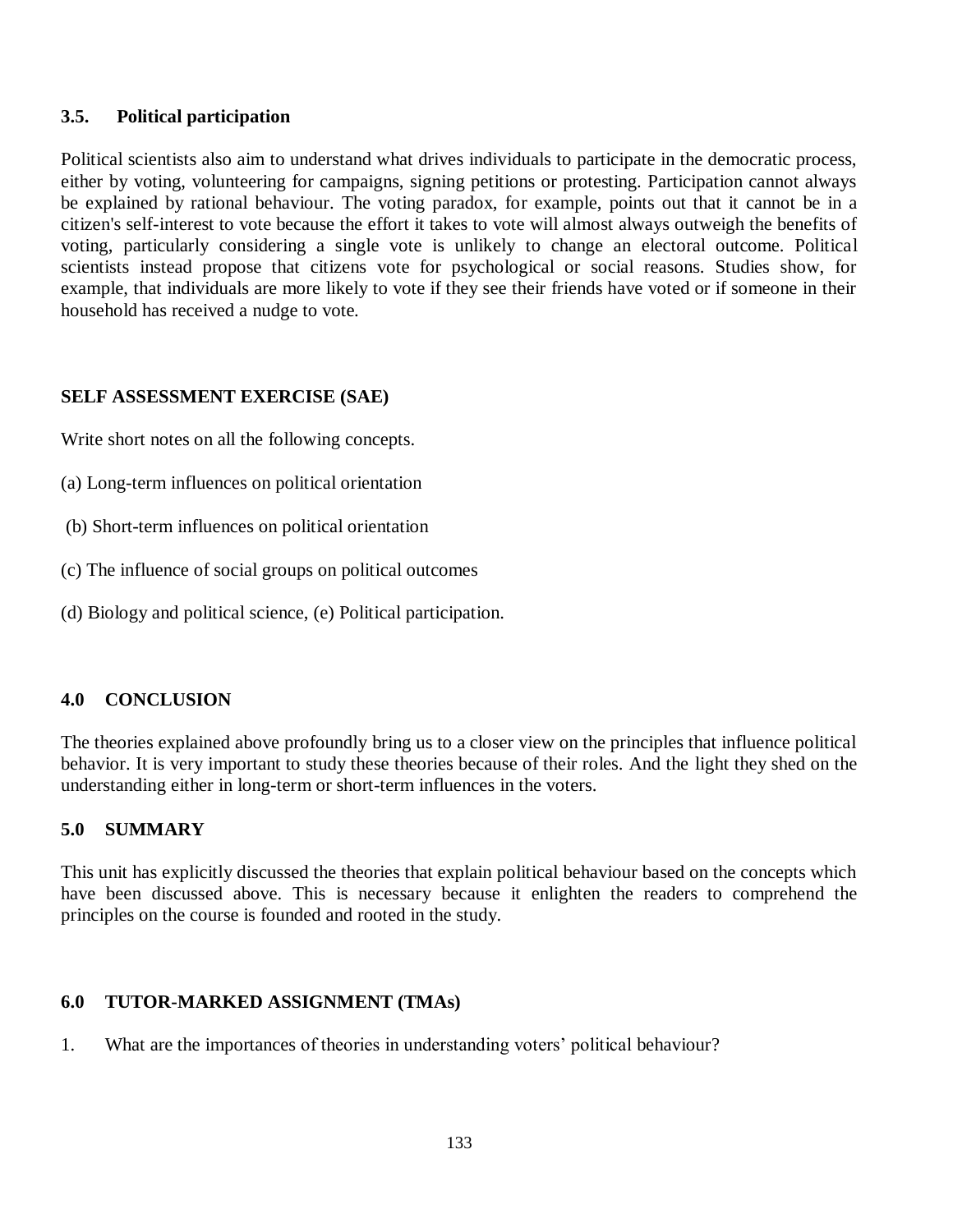#### **7.0 REFERENCES/FURTHER READINGS**

- Clark, William Roberts, Matt Golder, and Sona N. Golder. 2013. "Power and politics: insights from an exit, voice, and loyalty game."
- *Gidengil, Elisabeth; Wass, Hanna; Valaste, Maria (June 2016). "Political Socialization and Voting: The Parent-Child Link in Turnout". Political Research Quarterly.*
- Dey, Eric L., *Undergraduate Political Attitudes: Peer Influence in Changing Social Contexts*, Journal of Higher Education, Vol. 68, 1997
- *Krosnick, Jon A.; Alwin, Duane F. (1989).* "Aging and Susceptibility to Attitude change" *(PDF). Journal of Personality and Social Psychology.*
- *Albert Somit; Steven A. Peterson (2011). [Biology and Political Behavior: The Brain, Genes and Politics -](https://books.google.com/books?id=__M0gG5kWg8C&pg=PA232) [The Cutting Edge.](https://books.google.com/books?id=__M0gG5kWg8C&pg=PA232) Emerald Group Publishing.*
- *Nickerson, David (February 2008). ["Is Voting Contagious? Evidence from Two Field Experiments".](https://semanticscholar.org/paper/dcc484e0656b573138e883914275c4cf8a96eea6) American Political Science Review.*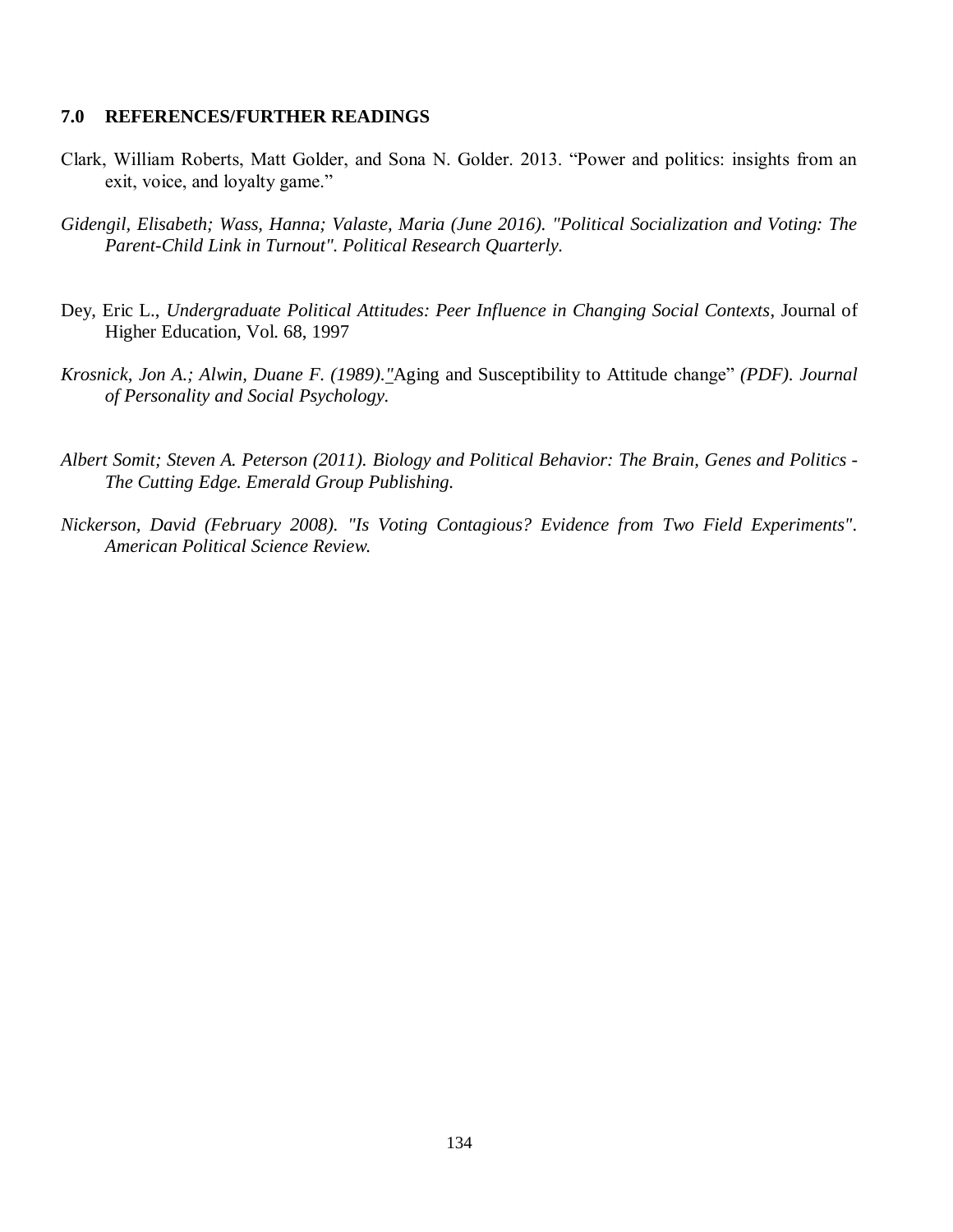## **Unit: 5 Political Behaviour: An Overview**

# **CONTENT**

- 1.0 Introduction.
- 2.0 Objectives
- 3.0 Main Content
- 3.1 Political Behaviour: An Overview
- 4.0 Conclusion
- 5.0 Summary
- 6.0 Tutor Marked Assignment
- 7.0 References/Further Reading

# **1.0 INTRODUCTION**

Finally, we look at the overview of what political behavior connote in this unit and bring to summary how other experts in the field postulated in the international community. The fiftieth anniversary of the modern era in political behaviour research was celebrated in 1994.

The first anniversary took off in 1944 at the beginning of the new epoch because in that year, Paul Lazarsfeld and his colleagues from the Bureau of Applied Social Research at Columbia University who are experts in the field published the first academically inspired study of an election that based majorly on individual voters. In their analysis, which focused on fieldwork carried out in the 1940 presidential campaign in New York, was quite outdated in some area and while some advanced. Moreover, it established an enduring intellectual paradigm in political behaviour research—an intellectual paradigm that we will consider more extensively as we proceed in this unit. But the fundamental significance of their study for the modern era was that it focused on individual voters, and in so doing it helped transform the study of citizenship and democratic politics.

# **3.0 OBJECTIVES**

At the end of this last unit of the module, the students should be able to:

- (i) Philosophizer political behaviour.
- (ii) Evaluate and define the points in the concept of political science.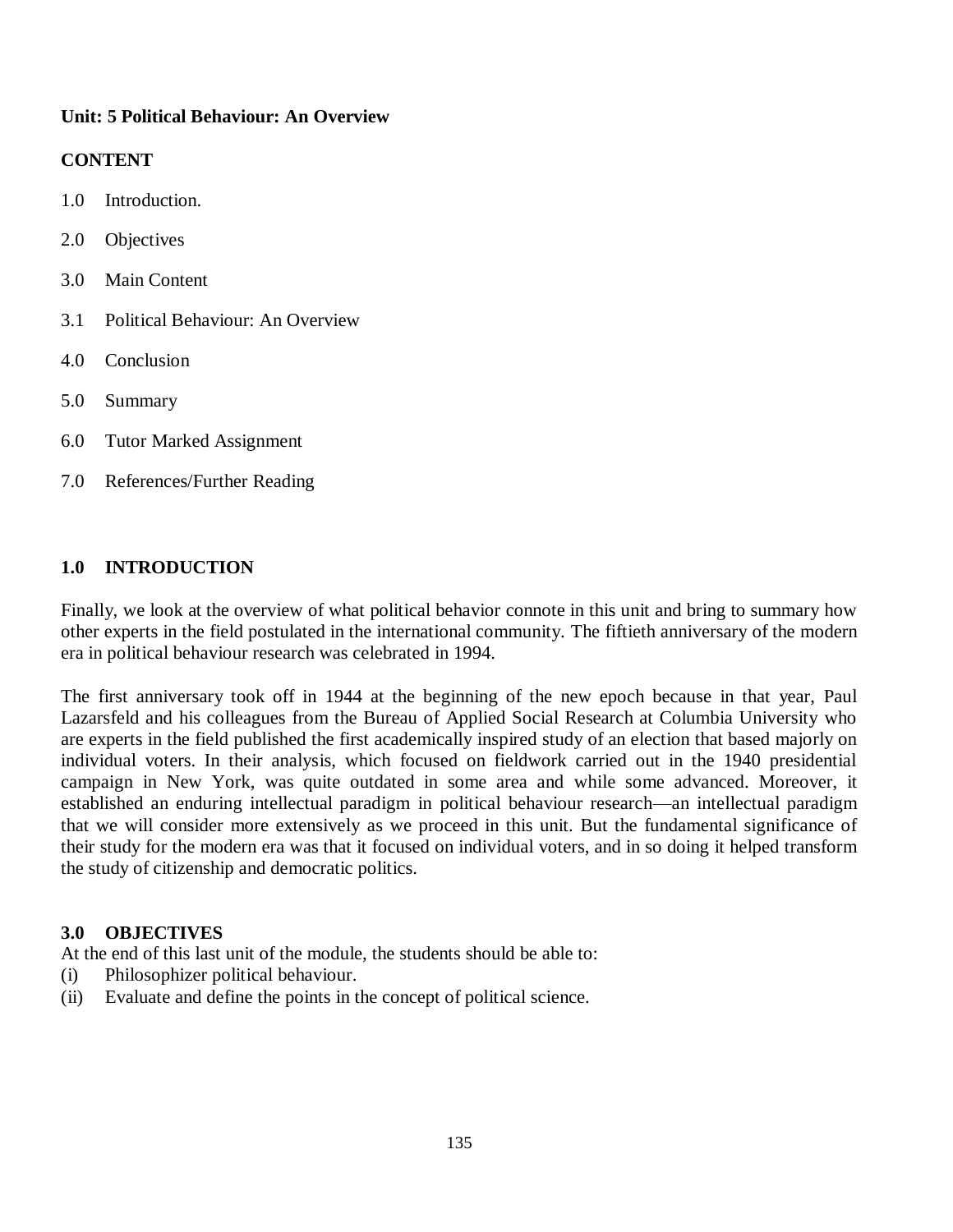## **4.0 MAIN CONTENT**

## **3.1 POLITICAL BEHAVIUOR-AN OVERVIEW**

The sociologists in Columbia were not the only scholars during this general period that turned their focus to the individual citizen. Let us examine two other streams of intellectual research, both of which comprehended democratic politics in the context of individual voters, locate their origins in the same postwar period. The American National Election Study series and the work of Campbell, Converse, Miller and Stokes (1960) trace their origins to fieldwork conducted in the 1948 election. And economic theories of democracy have a genesis which dates, perhaps most notably, to the work of Anthony Downs (1957). Taken together, these efforts have established three schools of research:

- 1. the political sociology tradition that flowed from the work of the Bureau of Applied Research at Columbia,
- 2. the political psychology tradition with origins at the University of Michigan's Center for Survey Research and,
- 3. the political economy tradition which seriously began to apply concepts of rationality and selfinterest to the study of citizen behaviour. The danger in identifying these separate traditions is that we ignore their commonalities to focus on their differences, thereby missing the forest for the trees. The aim of this unit is that each of the three traditions addressed a distinct challenge to democratic theory. Each tradition has made substantial progress in formulating a response to these end linked to a process of social or political conflict, and in general when a more sophisticated mechanism of contextual influence is specified. Therefore, let us examine each of these in turn.

First, consider the size of the aggregation unit. In a fascinating study, Erikson, Wright, and McIver (1993) have demonstrated the importance of state-level political cultures for the structure of political coalitions and the behaviour of individual voters. There are a great many other reasons for rejecting self-selection arguments in their work, but at the most basic level, would we really expect that people locate themselves in states (or provinces or counties) for politically relevant reasons? As the units of aggregation become larger, the plausibility of self-selection as an account of contextual effects grows smaller.

Second, an increasing number of studies have turned toward the demonstration of contextual effects in time. Huckfeldt and Sprague (1990; 1995) show that political campaigns enhance contextual effects—the effects are larger at the end of the campaign—and that the magnitude of the enhancement varies in systematic ways across different groups defined in terms of individual characteristics. Grofman et al. (1993) and Carmines et al. (1995) show that the previously documented "Key effect" can be demonstrated in time. Both efforts show that the white exodus from the Democratic Party has been accelerated by events of the 1960s in counties where black populations are most concentrated. Dynamic formulations such as these are quite difficult to recast in terms of a self-selection argument: do people relocate themselves between observations in a way that produces the spurious appearance of a time-structured effect?

Third, the "Key effect" is insulated from the self-selection argument on another basis as well. When a contextual effect is rooted in social or political hostility, self-selection once again lacks plausibility. If southern whites who live in black counties were racially hostile toward blacks, how can we lay the blame on self-selection? Do racially hostile whites locate in black counties in order to be near the objects of their hostility? In such an instance, the political behaviour is quite clearly predicated, in perhaps complex ways, on the surrounding social context.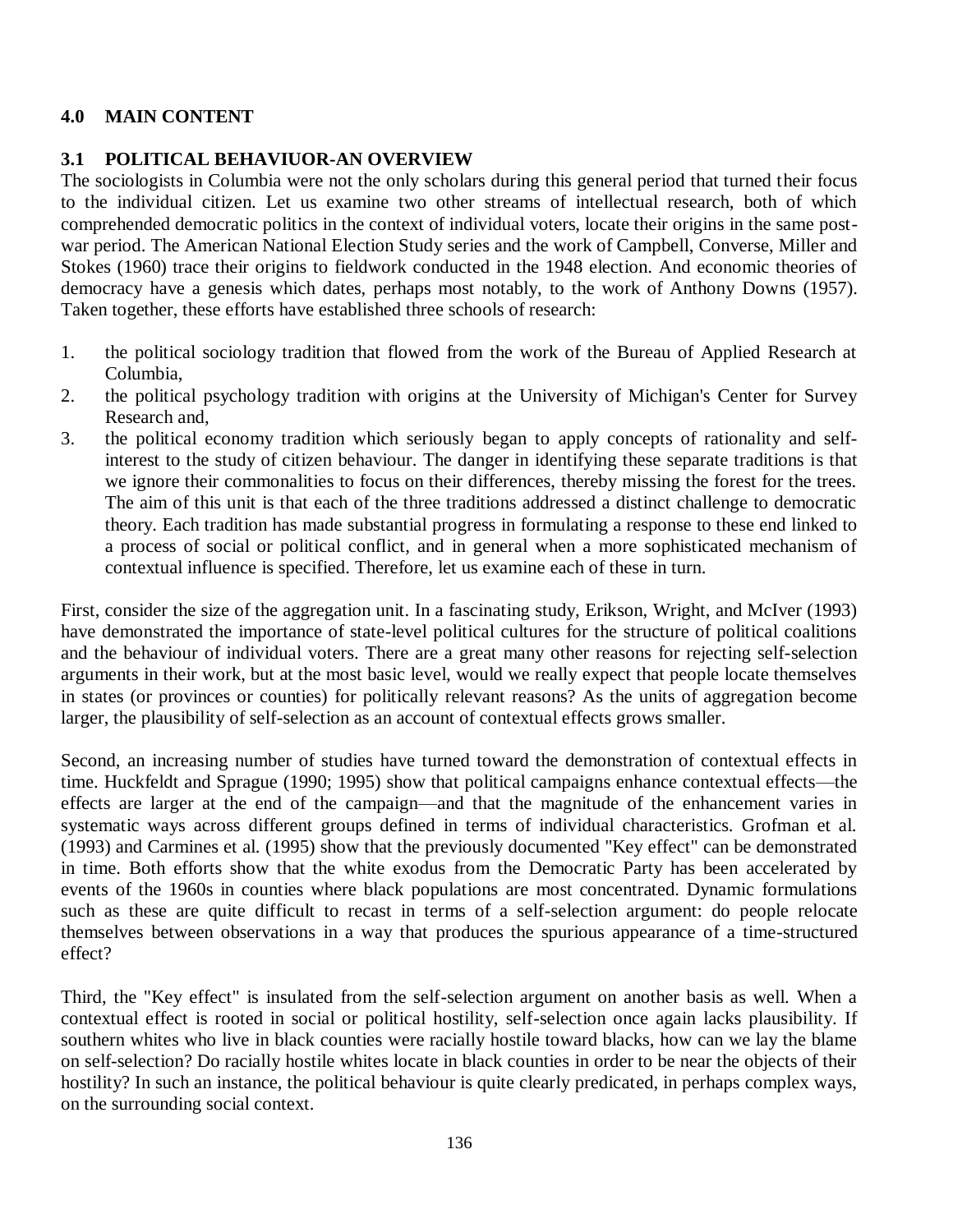Finally, more sophisticated specifications of contextual influence tend in general to undermine the selfselection argument. One of the most important contributions in this regard was made by Erbring and Young (1979), who argued that contextual effects should be seen as the endogenous feedbacks of behavioural interdependence. In this same regard, Przeworski (1974), Sprague and Westefield( 1979), Huckfeldt (1983; 1984; 1986), and Przeworski and Sprague (1986) produced arguments that generally moved the contextual effects literature toward behavioural and informational interdependence as opposed to arguments rooted in shared social characteristics. By focusing on socially communicated information and interdependent behaviour as the medium of contextual influence, the contextual effects literature has moved away from social reference group explanations for contextual influence. Consider Langton and Rapoport's (1975) explanation of support for Allende in 1964 among Santiago workers: workers who lived among other workers came to identify with these workers and hence to support Allende.

In spite of its attractiveness, such an explanation is vulnerable to the self-selection counter explanation: only workers who identify as workers choose to live among workers.

As these more recent efforts suggest, there is more to the self-selection dispute than simple issues of temporal precedence. More fundamentally, these are debates regarding the role of individual purpose, the erogeneity of individual preferences, and the form of independent structural effects on individual behaviour. More complete specifications of contextual influence allow reconciliation between individual purpose and the independent exogenous effect of social structure. But such an explanation typically involves a marriage between social contexts, social networks, and interdependent citizens who act purposefully on the basis of political goals.

### **SELF ASSESSMENT EXERCISE (SAE)**

Evaluate the concept of political behaviour from the perspective of political scientist.

## **4.0 CONCLUSION**

Finally, self-selection is not a repudiation of environmental influence. If people decide against joining the local Sierra Club chapter because it is full of knee-jerk environmentalists, it becomes difficult to suggest that political choice is independent of the social context. People choose to be part of some environments, and they avoid others, but neither choice is readily interpreted apart from the intersection of the individual and the environment.

## **5.0 SUMMARY**

The discourse in this unit centered on the overview of political behaviour and the summary of the concept by various experts. It is very important to examine this because of its relevant in the course outline. Furthermore, in this unit we have looked at the core of the course from the beginning to the modern era and the new ideas and other reformation which cut across the scope of discourse of the subject.